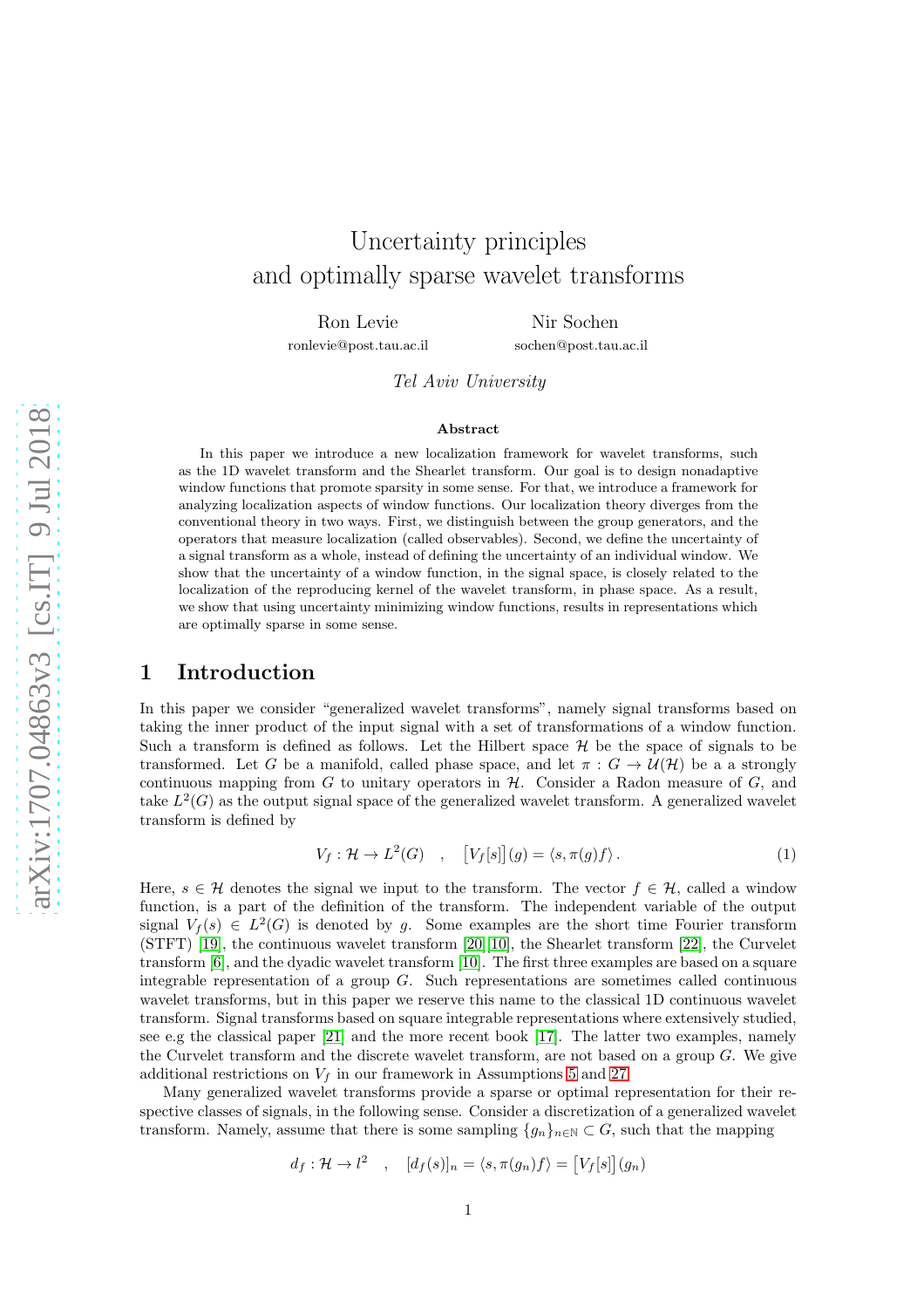has the inversion formula

$$
s = \sum_{n \in \mathbb{N}} [d_f(s)]_n \pi(g_n) y
$$

where y is some other window function. Let  $s_N$  be the approximation of the signal s using only the N largest wavelet coefficients  $[d_f(s)]_n$  of s. For the optimality statement of the 1D wavelet transform, consider the class of piecewise smooth functions. The asymptotic behavior of the N-best approximation is

$$
||s - s_N||_2^2 \approx N^{-2} \quad , \quad N \to \infty
$$

which is the best approximation rate possible when approximating piecewise smooth functions with dictionaries [\[12\]](#page-48-4). Similar optimality properties were proved for the Curvelet transform [\[5\]](#page-48-5) and the Shearlet transform [\[23\]](#page-49-3) in a class of 2D piecewise-smooth signals called "cartoon-like images".

Such optimality properties are independent of the specific choice of the window function. Yet, choosing different window functions for a given generalized wavelet transform may lead to signal representations with different properties. In this paper we address the question of how to design and analyze window functions. Our goal is to design window functions that promote sparsity, or "localized" representations, in some non-asymptotic sense. We do this by defining uncertainty principles. Our localization driven optimality concept complements the above approximation rate optimality property, rather than compete with it. Indeed, the choice of the window in the approximation rate optimality property is a degree of freedom, and thus adding a loss function is required in order to obtain a unique optimal wavelet transform. The loss functions in our theory are new uncertainty measures. In Section [2](#page-7-1) we define an uncertainty of windows, and in Section [3](#page-21-0) we strengthen the definition to obtain an uncertainty of a generalized wavelet transform as a whole. For this, we set down a theory for defining wavelet transforms through measurements of physical quantities, or signal attributes. Many examples of general wavelet transforms are intuitively interpreted as procedures of measuring physical quantities. For example, the STFT measures the content of signals at different times and frequencies, and the 1D wavelet transform measures the content at different times and scales. The idea in our construction is to systematically define the physical quantities underlying a general wavelet transform.

Physical quantities are defined as "simple" Lie groups of complex numbers, and G is assumed to be a set of tuples of physical quantities. For each physical quantity we define an operator that measures this quantity, namely an observable. The observables are the link connecting the structure of G and its representation  $\pi$  with the uncertainty in measuring the physical quantities. The systematic approach for defining the observables of the physical quantities underlying general wavelet transforms lends itself to a definition of uncertainty which is compatible with the structure of G. Taking an uncertainty minimizing vector as the window of the generalized wavelet transform, leads to signal transforms that map to a function space in phase space with optimally localized reproducing kernels. This is discussed in Section [4.](#page-41-0) Moreover, we explain how this window choice leads to the "sparsest" signal representation possible for the respective generalized wavelet transform.

The notion of optimal sparsity in our context is not related to the standard N-best approximation rate, and is explained next. In general, a wavelet transform based on a square integrable representation of a group G, is an isometry which is not onto  $L^2(G)$ . Thus, for each signal s, there are many functions  $F \in L^2(G)$  that synthesize s via  $V_f^*[F]$ . We consider a class of signals that can be synthesized by a delta train in phase space,  $\sum_{j=1}^{J} c_j \delta(g_j^{-1}(\cdot))$ , namely signals of the form  $\sum_{j=1}^{J} c_j \pi(g_j) f$ . The wavelet transform of such a signal is not its corresponding delta train, but rather a blurring of this delta train, obtained by the convolution of the delta train with some filter kernel. Our optimality notion corresponds to windows that result in as little blurring as possible, by which they preserve as much as possible the separation of the peaks of the delta train. Such a property is useful when one wants to recover the delta train in phase space from the wavelet transform of s.

We note that conventional variance based uncertainty principles of general wavelet transforms do not have properties relating them to localization in phase space. Our theory unifies variance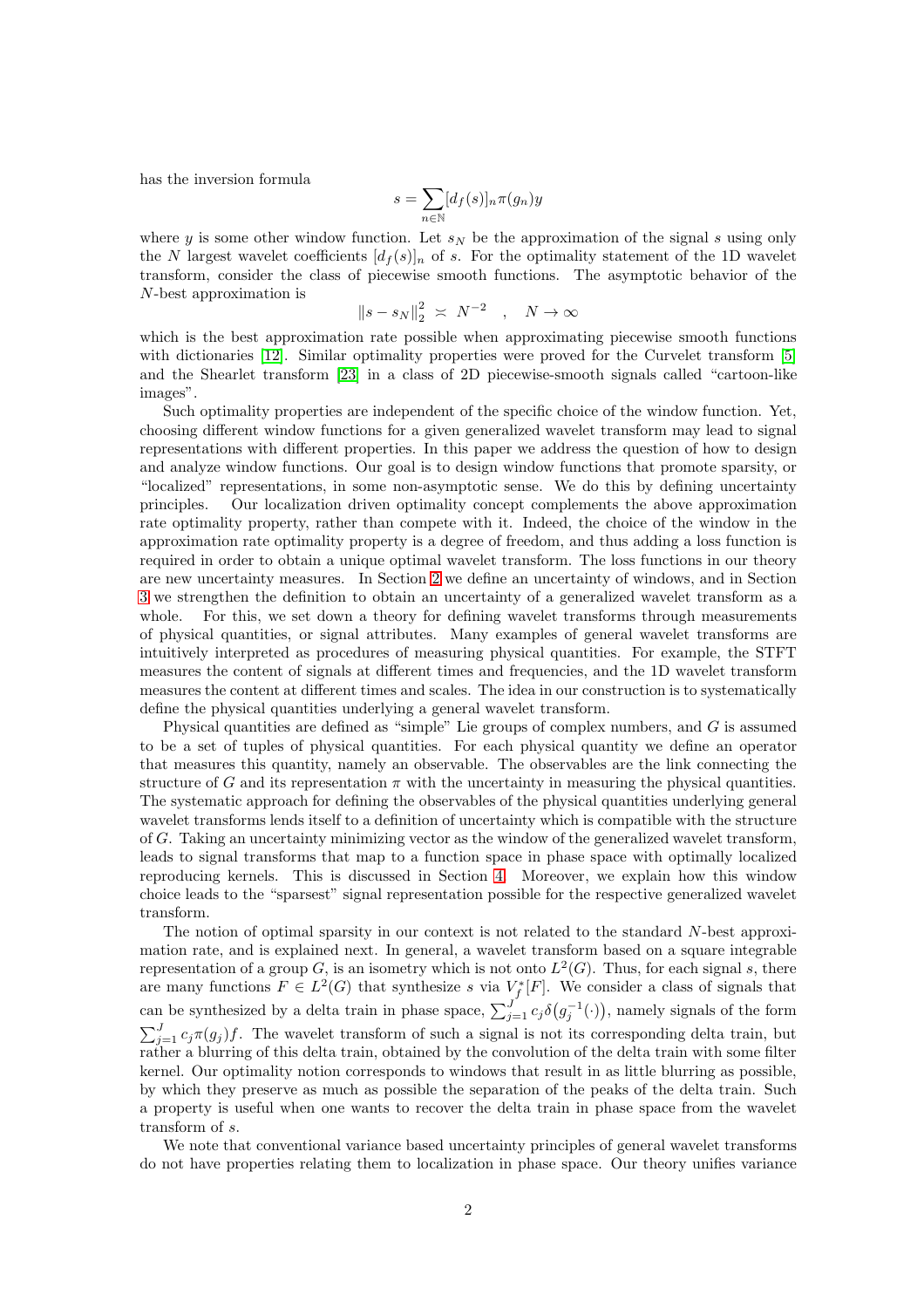based uncertainties, defined in the signal domain, with ambiguity function localization, defined in phase space. We see this as a validation that our newly defined uncertainties indeed quantify meaningful notions of localization.

## <span id="page-2-1"></span>1.1 Motivation for defining new uncertainty principles

In the STFT there is a well understood framework for analyzing the localization of window functions. The STFT measures the content of the signal at different times and frequencies. This is done by translating the time and modulating the frequency of the window function and taking the inner product of the transformed window with the signal. Namely, in [\(1\)](#page-0-0)  $\mathcal{H} = L^2(\mathbb{R})$ ,  $G = \mathbb{R}^2$ and  $\pi(g_1, g_2)f(t) = e^{ig_2t}f(t - g_1)$ . Thus a prevailing approach for localization, is to analyze window functions in term of their time and frequency variances. The mean time of a normalized  $f$ is defined as  $e_1 = \int_{-\infty}^{\infty} t |f(t)|^2 dt$ , the mean frequency of f is defined as  $e_2 = \int_{-\infty}^{\infty} \omega \left| \hat{f}(\omega) \right|$  $\frac{2}{d\omega}$ (where  $\hat{f}$  is the Fourier transform of f). The spreads of f around its mean time and mean frequency are defined as the variances  $\sigma_1 = \int_{-\infty}^{\infty} (t - e_1)^2 |f(t)| dt$  and  $\sigma_2 = \int_{-\infty}^{\infty} (\omega - e_2)^2 |\hat{f}(\omega)|$ respectively. A good window function in this approach is one that has small spreads both in time  $\frac{2}{d\omega}$ and frequency. Quantitatively, the uncertainty of a window function is defined as the product of its variances in time and frequency, and we wish to find a window function with minimal uncertainty. The smaller the uncertainty of a window function is, the more "accurately" the window probes the content of the signal at different times and frequencies simultaneously. The Heisenberg uncertainty principal poses a lower bound on the uncertainty of any signal, and a classical result states that the modulated Gaussians are the optimal window functions, in the sense that they have minimal uncertainty [\[19\]](#page-48-0).

There is a conventional generalization of this localization analysis framework to generalized wavelet transforms. To describe this approach, we first reformulate the localization framework of the STFT described above, and then perform the conventional abstraction. In the reformulation, we observe that the STFT is based on a square integrable representation of the Heisenberg group. We consider two one parameter subgroups, the subgroup of translations defined by  $\pi_1(q_1)f(t)$  =  $f(t - g_1)$  and the subgroup of modulations defined by  $\pi_2(g_2)f(t) = e^{ig_2t}f(t)$ , and note that  $\pi(g_1, g_2) = \pi_2(g_2)\pi_1(g_1)$  for any transformation parameters  $(g_1, g_2) \in \mathbb{R}^2$ . Next we obtain the infinitesimal generators  $T_1$  and  $T_2$  of these one parameter unitary groups. Namely  $\pi_1(g_1)$  =  $e^{ig_1T_1}$  and  $\pi_2(g_2) = e^{ig_2T_2}$  where the infinitesimal generators are defined by  $T_1f(t) = i\frac{\partial}{\partial t}f(t)$  and  $T_2f(t) = tf(t)$ . To define the localization concepts, we adopt the quantum mechanical notion of an observable (for more on observables see Subsection [1.3\)](#page-5-0).

**Definition 1.** An observable is a self-adjoint or unitary operator  $\check{T}$  in  $H$ . The expected value and the variance of a normalized vector  $f \in \mathcal{H}$  with respect to  $\check{T}$  are defined to be

$$
e_f(\breve{T}) = \langle \breve{T}f, f \rangle \tag{2}
$$

<span id="page-2-0"></span>
$$
\sigma_f(\breve{T}) = \left\| (\breve{T} - e_f(\breve{T})) f \right\|^2 \tag{3}
$$

respectively.

When the vector  $f \in \mathcal{H}$  is not normalized, we still use the notations [\(3\)](#page-2-0). In this case,  $e_f(\tilde{T})$ and  $\sigma_f(\tilde{T})$  are no longer interpreted as expected value and variance.

In our case of the time-frequency localization, the suitable time and frequency observables are defined by  $\check{Q}f(t) = tf(t)$  and  $\check{P}f(t) = -i\frac{\partial}{\partial t}f(t)$ . Indeed, our "probabilistic" concepts of time and frequency localization, defined by  $e_1, e_2, \sigma_1$  and  $\sigma_2$  above, coincide with the quantum mechanical localization notions  $e_f(\check{Q}), e_f(\check{P}), \sigma_f(\check{Q})$  and  $\sigma_f(\check{P})$  respectively.

The construction of the general localization framework stems from the observation that the pair of infinitesimal generators  $T_1, T_2$  coincide with the pair of observable  $\check{P}, \check{Q}$  up to sign. Indeed, the conventional localization analysis framework for generalized wavelet transforms is based on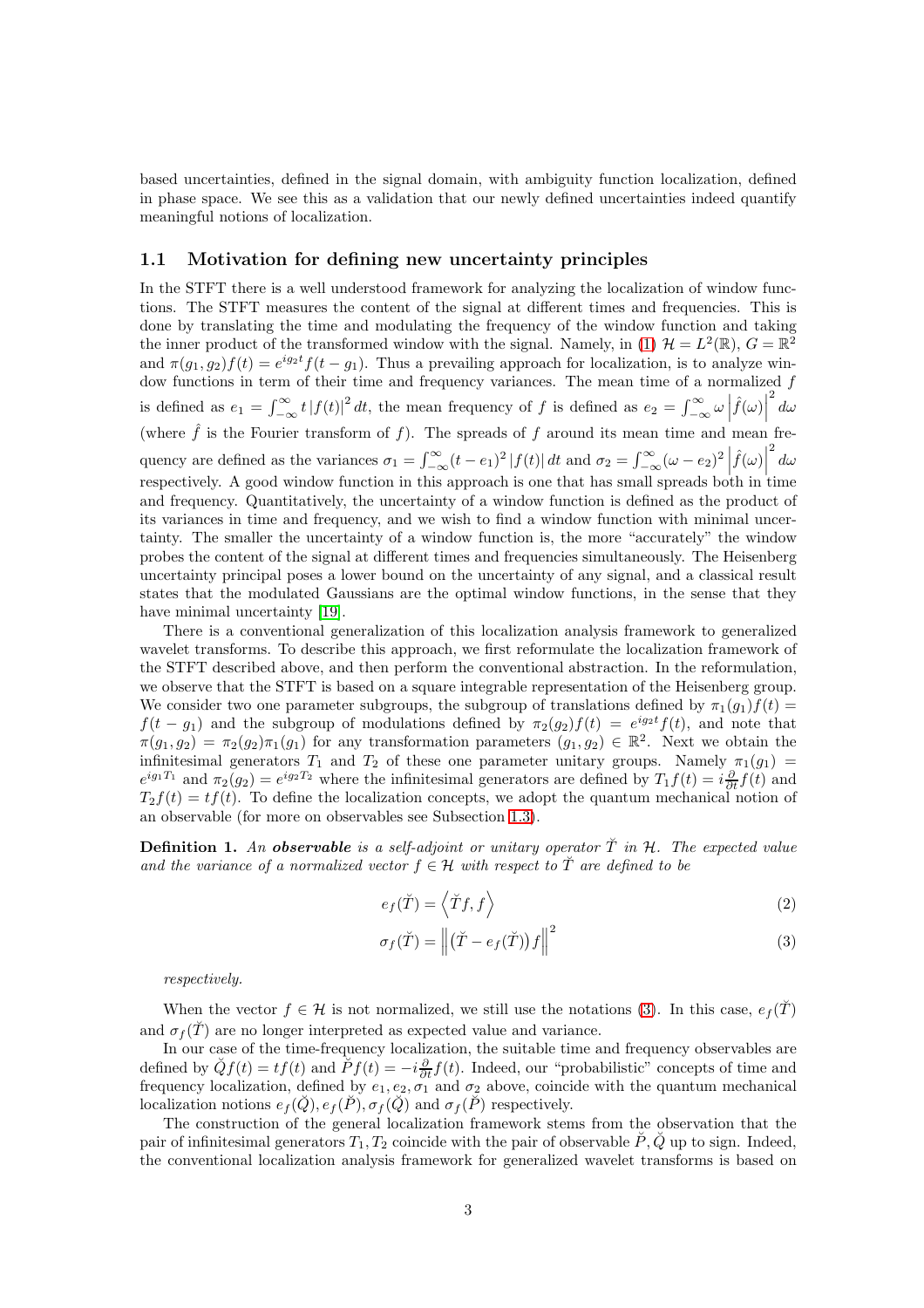the following scheme. Consider a signal transform based on a square integrable representation of a Lie group G, consider a set of linearly independent infinitesimal generators  $T_1, \ldots, T_n$  of the group of transformations  $\pi(G)$ , and take them as the observables. This approach can be found in the literature, e.g [\[1\]](#page-48-6)[\[3\]](#page-48-7), and in papers, e.g [\[9\]](#page-48-8)[\[8\]](#page-48-9)[\[34\]](#page-49-4). The variances of the window function  $f$  are defined to be  $\sigma_f(T_1), \ldots, \sigma_f(T_n)$ . Consider two observables  $T_k, T_l$ . The product  $\sigma_f(T_k)\sigma_f(T_l)$  is called the uncertainty of f with respect to  $T_k, T_l$ . Let us treat the case where  $T_k, T_l$  are self-adjoint. The general uncertainty principle states [\[16\]](#page-48-10)

$$
\sigma_f(T_k)\sigma_f(T_l) \ge \frac{1}{4} \left\langle [T_k, T_l]f, f \right\rangle^2.
$$
\n(4)

Here,  $[T_k, T_l] = T_k T_l - T_l T_k$  denotes the commutator of  $T_k$  and  $T_l$ . In order to obtain an optimal window function with respect to  $\sigma_f(T_k)$ ,  $\sigma_f(T_l)$ , the conventional procedure is to solve the uncertainty equality

<span id="page-3-0"></span>
$$
\sigma_f(T_k)\sigma_f(T_l) = \frac{1}{4} |\langle f, [T_k, T_l]f \rangle|^2.
$$
\n(5)

A classical result states that the solution of [\(5\)](#page-3-0) satisfies  $(T_k - a) f = ic(T_l - b) f$  for some  $a, b, c \in \mathbb{R}$ [\[16\]](#page-48-10).

In [\[28\]](#page-49-5) it was indicated that substituting equality in the uncertainty principle instead of inequality, does not lead to a window function with minimal uncertainty in general. Instead, in order to find a window with minimal uncertainty, one should minimize the uncertainty of  $f$  using variational methods.

Applying the above procedure, with variational methods for the minimization problem instead of equation [\(5\)](#page-3-0), leads to uncertainty minimizing window functions. These optimal window functions were never applied in engineering. Indeed the results are quite strange and counter intuitive, e.g [\[33\]](#page-49-6). Our assertion is that the conventional generalization is flawed, in the sense that the derived localization notions do not correspond to the "metaphysical concept" of localization. An obvious example follows. Consider the signal transform  $L^2(\mathbb{R}) \to L^2(\mathbb{R})$  based on the one parameter group of time translations  $\pi(g)f(t) = f(t-g)$ . Applied to a signal s, the corresponding transform [\(1\)](#page-0-0) returns the convolution of the signal with the window function (up to a complex conjugation and reflection). An obvious choice of an observable is the time observable  $Q$ : the less spread in time the window is, the more accurately it probes the signal at different times. But note that the infinitesimal generator of the time translations is the operator  $i\frac{\partial}{\partial t}$  which coincides up to sign with the **frequency** observable  $\check{P}$ . This observable is inadequate for measuring time localization.

In this paper we define new notions of uncertainty for generalized wavelet transforms. We illustrate how our definitions encapsulate the notion of locality, by connecting our notion of uncertainty to sparsity. Some preliminary results were published in [\[27\]](#page-49-7).

### 1.2 Heuristic derivation of the framework

Let us start by discussing the STFT again. Consider a window function f positioned at time and frequency zero. Namely,  $e_f(\tilde{Q}) = e_f(\tilde{P}) = 0$ . The STFT can be interpreted as a procedure of measuring the signal content of s at different values of time and frequency  $(g_1, g_2)$ . This probing of s is calculated by the inner product  $\langle s, \pi_2(g_2)\pi_1(g_1)f \rangle$ .

Let us set forth some important ingredients that help lead the way to a generalization. First, there are two underlying physical quantities in the STFT, namely time and frequency. The parameter  $g_1$  of  $\pi_1$  corresponds to different values of time. The time values are numbers in R, and they have a "natural" Lie group structure, namely  $\mathbb R$  with addition. Indeed, time delaying by  $g_1$  and then by  $g'_1$ , results in a time delay of  $g_1 + g'_1$ . Thus we define the physical quantity time as the Lie group  $\{\mathbb{R}, +\}.$  A similar construction holds for frequency. The two Lie groups of physical quantities are accompanied by two maps that represent them as unitary operators. time is accompanied by  $\pi_1$  that maps each time  $g_1$  to the operator that time-translate by  $g_1$ . frequency is accompanied by  $\pi_2$  that maps each frequency value to a modulation. Next, to each physical quantity there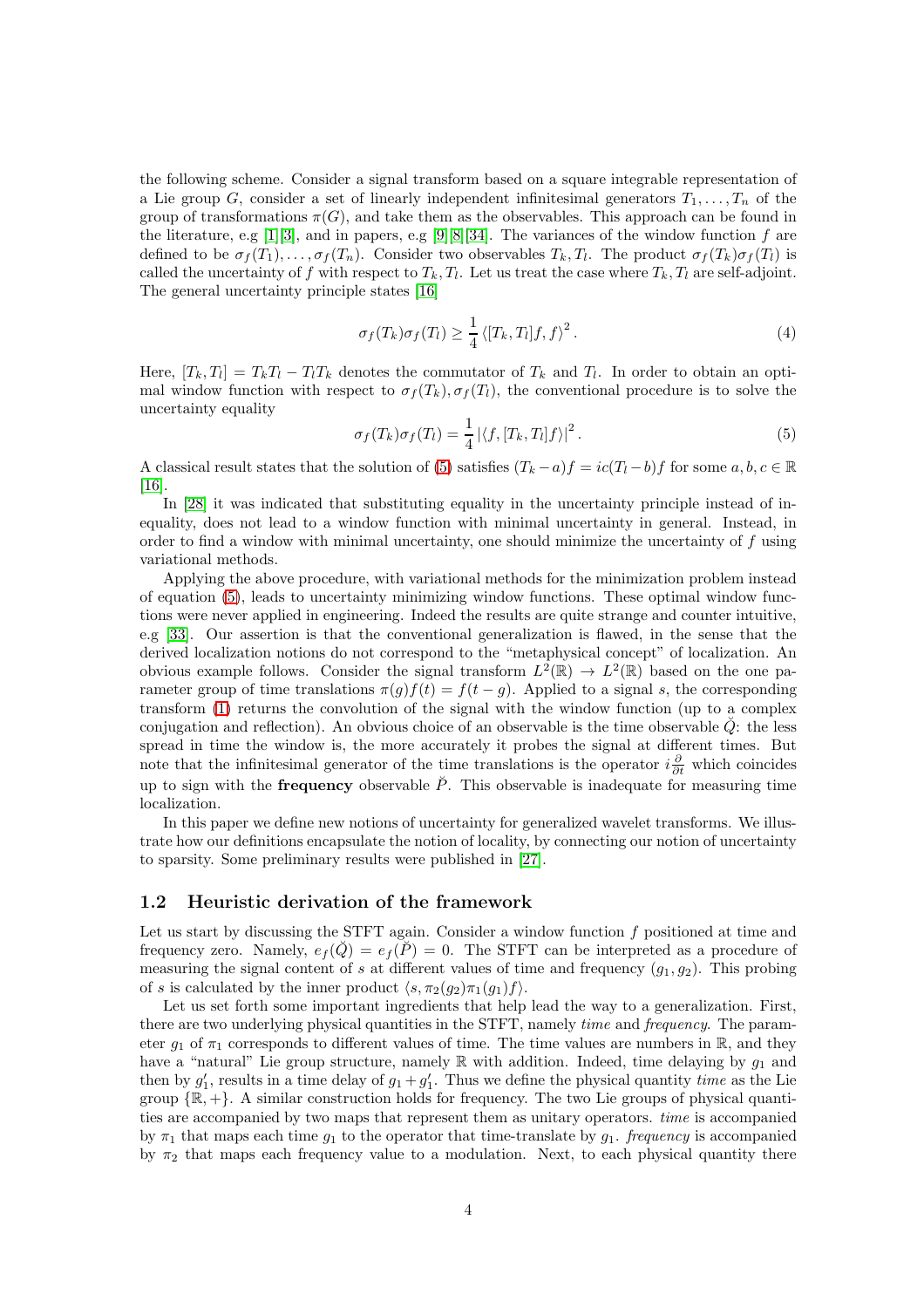is a corresponding observable, in our case the time observable  $\check{Q}$  and the frequency observable  $\check{P}$ . These observables are tailored to the unitary operators translation and modulation in the following sense. Using our notion of mean time  $e_f(\check{Q})$ , it is easy to verify that time-translating f by  $g_1$  changes the mean time of f by  $g_1$ . Namely,  $e_{\pi_1(g_1)f}(\check{Q}) = e_f(\check{Q}) + g_1$ , and similarly for mean frequency  $e_{\pi_2(g_2)f}(\check{P}) = e_f(\check{P}) + g_2$ . Hence the interpretation of  $\pi(g_1, g_2)$  as an operator that changes the time and frequency of window functions. The Heisenberg point of view of quantum mechanics states the following. "Translating a window f by applying a unitary operator  $U$  is equivalent to keeping the window constant and translating the observable by conjugating it with U". More accurately, for unitary U and any  $\check{T}$ 

$$
e_{Uf}(\breve{T}) = \langle \breve{T}Uf, Uf \rangle \qquad \qquad = \langle U^* \breve{T}Uf, f \rangle = e_f(U^* \breve{T}U) \qquad \qquad (6)
$$

and

$$
\sigma_{Uf}(\breve{T}) = ||(\breve{T} - e_{Uf}(\breve{T}))Uf||^2
$$
\n(7)

$$
= \langle U^* (\breve{T} - e_f (U^* \breve{T} U))^\ast U U^* (\breve{T} - e_f (U^* \breve{T} U)) U f, f \rangle \tag{8}
$$

$$
= \langle \left( U^* \check{T} U - e_f \left( U^* \check{T} U \right) \right) f, \left( U^* \check{T} U - e_f \left( U^* \check{T} U \right) \right) f \rangle = \sigma_f \left( U^* \check{T} U \right). \tag{9}
$$

In our case, for  $U = \pi_1(q_1)$  and  $\check{T} = \check{Q}$ , it is easy to verify that

<span id="page-4-4"></span><span id="page-4-3"></span><span id="page-4-0"></span>
$$
\pi_1(g_1)^* \breve{Q} \pi_1(g_1) = g_1 I + \breve{Q}.
$$
\n(10)

To interpret [\(10\)](#page-4-0) we turn to notions from spectral theory (for more on spectral theory and observables see Subsection [1.3\)](#page-5-0). First note that the spectrum of  $\check{Q}$  is  $\mathbb{R}$ , which is the set of possible values of the Lie group of time. The spectrum of an observable corresponds to the set of possible outcomes of measurements by this observable. In particular  $e_f(\check{Q})$  is always in the convex hall of the spectrum of  $\check{Q}$ . To interpret the right hand side of [\(10\)](#page-4-0), note that the spectral family of projections of  $\check{Q}$  coincides with the spectral family of projections of  $\check{Q} + g_1 I$ , but the value in the spectrum to which each spectral projection corresponds is translated by  $g_1$ . In the language of eigenvectors and eigenvalues, which is ill suited in this case but helps illustrate the situation, the set of eigenvectors of the observable is kept constant but the eigenvalues are translated by  $q_1$ . We interpret the spectral family of projections of an observable as the "physical dimension" of the observable (to be defined precisely in Subsection [1.3\)](#page-5-0). In  $\tilde{Q}$  for example, the spectral family of projections partitions  $H$  to subspaces having windows with different time supports. Taking all of the above into account, [\(10\)](#page-4-0) is interpreted as follows. Transforming the observable  $\check{Q}$  by its corresponding unitary operator  $\pi_1(g_1)$ , is equivalent to keeping the physical dimension of time intact, while translating the values of time by  $q_1$ . Namely, time-translations do not change the very definition of what time is, but only change the values of time.

Let us add one last note before we generalize. Note that the  $+$  sign in the right hand side of [\(10\)](#page-4-0) corresponds to the group rule in the Lie group of the physical quantity time. Thus, if we want to generalize [\(10\)](#page-4-0) to other Lie groups, with  $\bullet$  denoting the group multiplication, (10) should take the form

<span id="page-4-1"></span>
$$
\pi_1(g_1)^* \check{T}_1 \pi_1(g_1) = g_1 \bullet \check{T}_1. \tag{11}
$$

where  $g_1$  is in the Lie group of the physical quantity,  $\pi_1$  is a unitary representation of the physical quantity and  $\tilde{T}_1$  is the unknown observable corresponding to  $\pi_1$ . We call [\(11\)](#page-4-1) the one parameter canonical commutation relation, and study it in Section [2.](#page-7-1) Note that in [\(11\)](#page-4-1) we multiply  $\check{T}_1$  by a group element using the group multiplication, which may seem ill defined. However, in spectral theory this operation has a precise meaning. In the next subsection we offer a short discussion on spectral theory and observables.

In case G is a group with physical quantities as subgroups, and  $\pi$  is a representation, the canonical commutation relation [\(11\)](#page-4-1) can be extended to a canonical commutation relation of the group as a whole, namely

<span id="page-4-2"></span>
$$
\pi(g)^{*}\check{\mathbf{T}}\pi_{1}(g) = g \bullet \check{\mathbf{T}}.\tag{12}
$$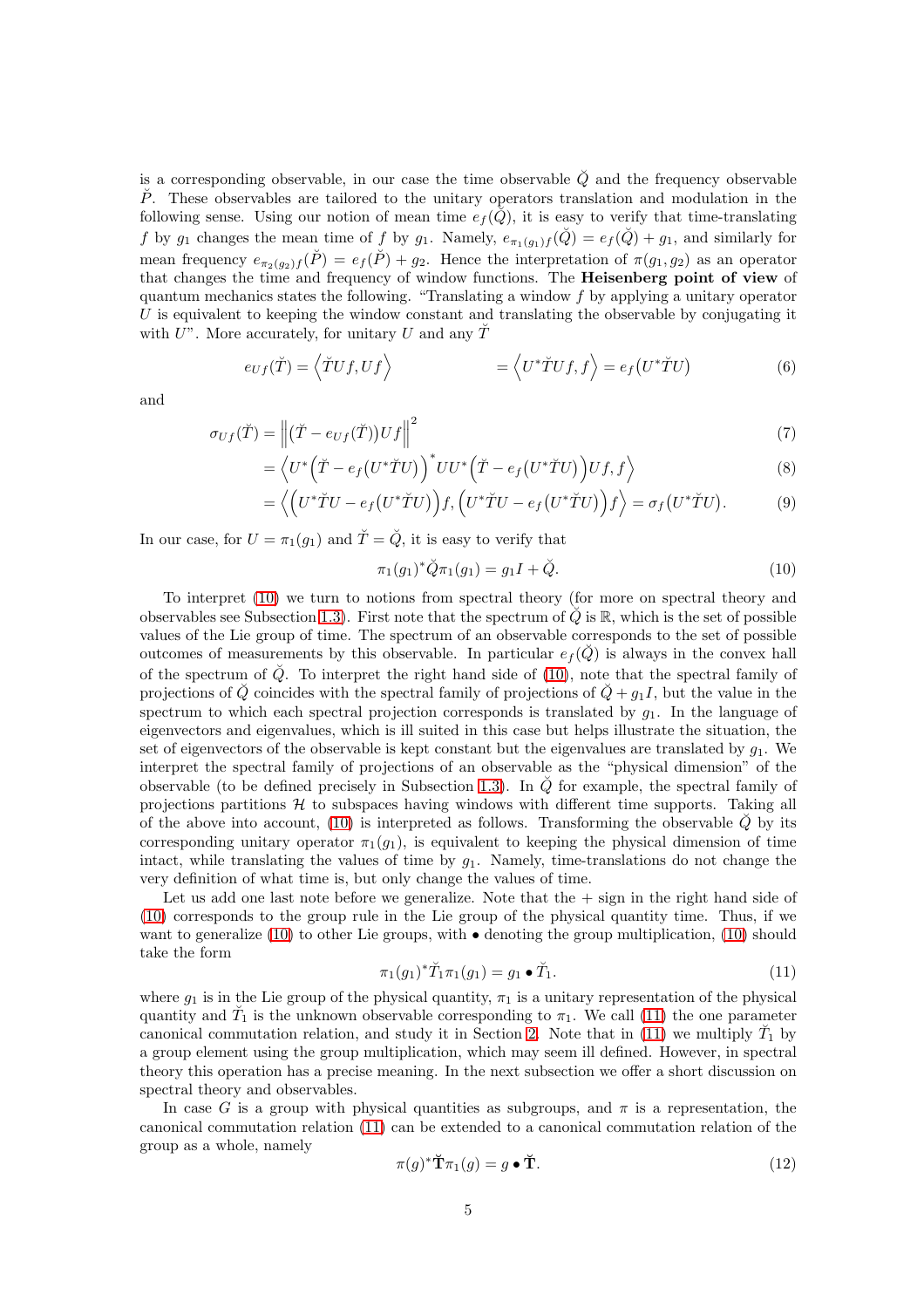Here,  $\tilde{T}$  is a tuple of observables to be defined in Subsection [3.3.](#page-23-1) We call [\(12\)](#page-4-2) the multi-canonical commutation relation, and study it in Section [3.](#page-21-0) In Section [4](#page-41-0) we show how the uncertainty defined for the multi-canonical observable  $\tilde{T}$  is correlated with the sparsifying capability of the generalized wavelet transform. For this, we introduce a model for sparse signals in the context of generalized wavelet transforms. For a sparse signal  $s$ , the smaller the uncertainty of a window function  $f$  is, the more  $V_f[s]$  is sparse in some sense.

## <span id="page-5-0"></span>1.3 Observables

In this paper an observable in a separable Hilbert space  $\mathcal H$  is a self-adjoint or unitary operator. We denote observables with capital letters with a "breve", e.g  $\check{T}$ . In the following discussion we show how to interpret a self-adjoint or unitary operator, which is a mapping of vectors to vectors, as an entity that defines and measures physical quantities. The interpretation relies on the spectral theorem.

An observable in an infinite dimensional separable Hilbert space  $\mathcal H$  does not admit an eigendecomposition in general. Instead it admits a more subtle notion of spectral decomposition, called a projection-valued Borel measure, or PVM. This form of spectral decomposition of unitary or self-adjoint operators is guaranteed by the spectral theorem. We begin by defining a PVM in our case of unitary or self-adjoint operators.

**Definition 2.** Let  $H$  be a separable (complex) Hilbert space, and  $S$  be  $\mathbb{R}$  or  $e^{i\mathbb{R}}$ . Let  $B$  be the standard Borel  $\sigma$ -algebra of S, and let  $\mathcal P$  be the set of orthogonal projections in  $\mathcal H$ . A mapping  $P : \mathcal{B} \to \mathcal{P}$  is called a projection valued Borel measure (PVM) if

- 1.  $P(\mathbb{S}) = I$  and  $P(\emptyset) = 0$ .
- 2. If  ${B_n}_{n\in\mathbb{N}}$  is a sequence of pairwise disjoint Borel sets, then for every  $k \neq j$ ,  $P(B_k)$  and  $P(B_i)$  are projections to two orthogonal subspaces, and

$$
P(\bigcup_{n\in\mathbb{N}}B_n)=\sum_{n\in\mathbb{N}}P(B_n).
$$

Next we describe how a PVM  $P : \mathcal{B} \to \mathcal{P}$  is interpreted as a physical quantity, that we shall call quantity  $P$ . The set S is interpreted as a set of numbers that contains the possible values that quantity p can take. For any Borel set B of values of quantity p,  $P(B)$  is interpreted as the projection upon the subspace Image( $P(B)$ ) ⊂ H having windows with values of quantity P in B. Let us make this interpretation concrete with an example. In  $\mathcal{H} = L^2(\mathbb{R})$  and  $S = \mathbb{R}$ , consider the PVM P that maps every Borel set B to the projection upon the space of functions having support in B. Namely for any  $f \in L^2(\mathbb{R})$  and  $x \in \mathbb{R}$ 

$$
[P(B)f](x) = \begin{cases} f(x) & \text{if } x \in B \\ 0 & \text{if } x \notin B. \end{cases}
$$
 (13)

This PVM corresponds to the physical quantity *time* (or position). Indeed,  $P(B)$  projects to the space of windows with time support in B.

The above notion of a physical quantity based on a PVM is related to the notion of an observable by the spectral theorem. The theorem states that any self-adjoint or unitary operator corresponds to a unique PVM (modulu sets of measure  $0$  in  $\mathcal{B}$ ) and vice versa. Here, we present a "Riemann-Stielties" formulation of the spectral theorem (see e.g [\[25\]](#page-49-8)).

**Theorem 3.** Let  $\check{T}$  be a self-adjoint or unitary operator in the separable Hilbert space  $\mathcal{H}$ . Let  $\mathbb{S} = \mathbb{R}$  in case  $\check{T}$  is self-adjoint, and  $\mathbb{S} = e^{i\mathbb{R}}$  in case  $\check{T}$  is unitary. Then, there is a PVM,  $P : \mathbb{S} \to \mathcal{P}$ such that

1.

<span id="page-5-1"></span>
$$
\breve{T} = \int_{\mathbb{S}} \lambda \, dP(\lambda) \tag{14}
$$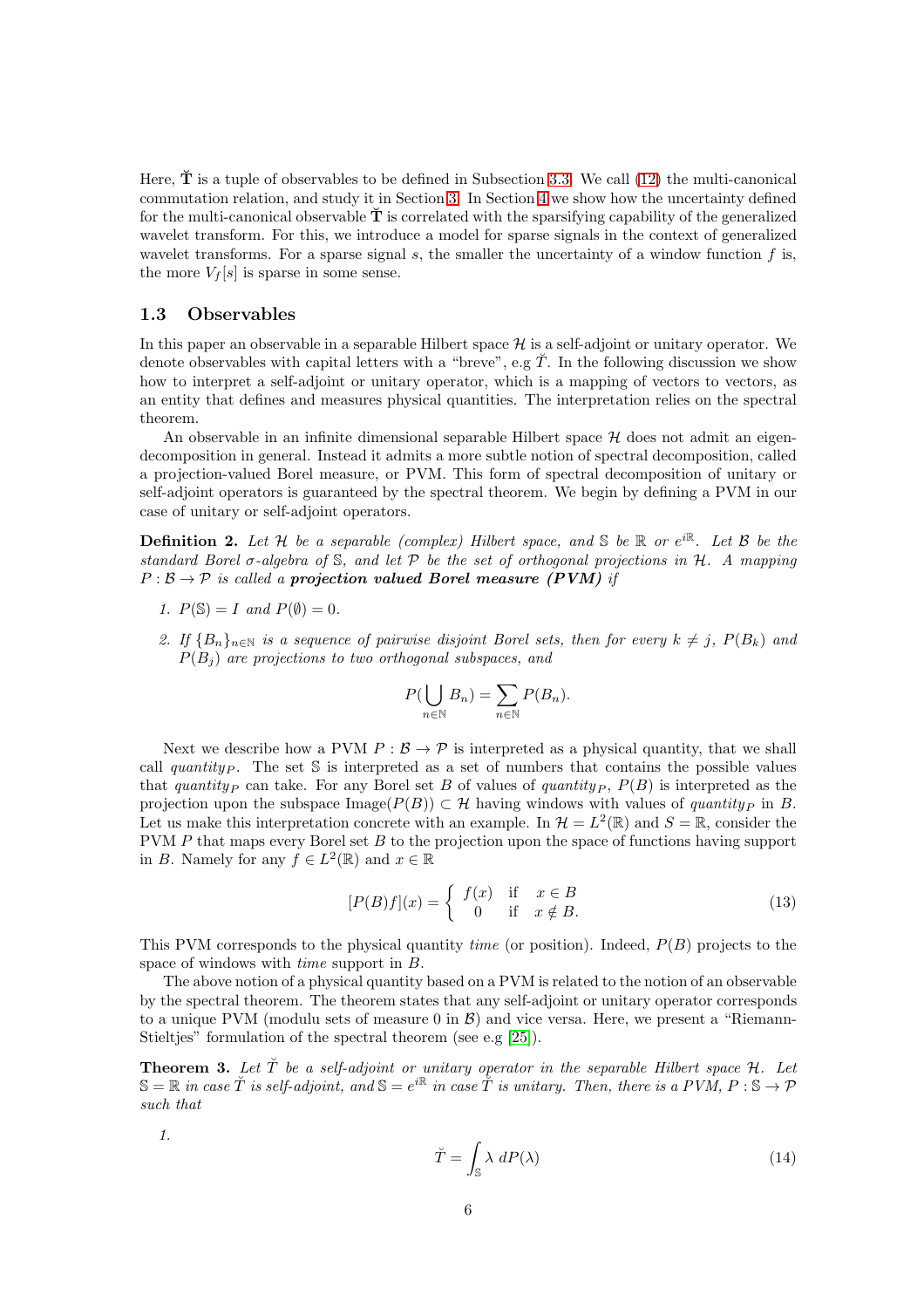where the integral in [\(14\)](#page-5-1) is defined as follows. Let  $\mathbf{x} = \{x_0, \ldots, x_n\}$  denote a finite Riemann partition of S. Let diam( $x$ ) denote the maximal diameter of intervals in  $x$ . Denote by  $[x_k, x_{k+1}]$  a general interval in the partition, and by  $[x_0, x_n]$  the union of the intervals of **x**. We have

$$
\breve{T} = \lim_{\substack{\text{diam}(\mathbf{x}) \to 0 \\ [x_0, x_n] \to \mathbb{S}}} \sum_{k=0}^{n-1} x_k P([x_k, x_{k+1}) )
$$

where the limit is in the strong topology in case  $\tilde{T}$  is unbounded (and thus self-adjoint), and in the operator norm topology otherwise.

2. For  $\mathbb{S} = \mathbb{R}$ , f is in the domain of  $\check{T}$  if and only if

<span id="page-6-0"></span>
$$
\int_{\mathbb{R}} \lambda^2 \, d\left\| P\left((-\infty,\lambda]\right) f\right\|^2 < \infty \tag{15}
$$

where the integral in [\(15\)](#page-6-0) is the Riemann-Stieltjes integral with respect to the weight function  $||P((-\infty, \cdot ||)f||)$  $2: \mathbb{R} \to \mathbb{R}$ .

<span id="page-6-2"></span>**Remark 4.** (Functional calculus) A smooth function  $\phi : \mathbb{S} \to \mathbb{C}$  of an observable  $\check{T}$  is defined to be the normal operator

<span id="page-6-1"></span>
$$
\phi(\breve{T}) = \int_{\mathbb{S}} \phi(\lambda) dP(\lambda). \tag{16}
$$

defined on the domain of vectors  $f \in \mathcal{H}$  satisfying

$$
\int_{\mathbb{R}} |\phi(\lambda)|^2 \, d\left\| P\big((-\infty,\lambda]\big)f\right\|^2 < \infty.
$$

This definition is consistent with polynomials of  $\tilde{T}$  in the following sense. If  $f \in \mathcal{H}$  is band-limited, namely there exists some compact subset  $B \subset \mathbb{S}$  such that  $f = P(B)f$ , and if  $\{q_n\}_{n \in \mathbb{N}}$  is a sequence of polynomials satisfying

$$
\lim_{n \to \infty} \|p_n - \phi\|_{L^{\infty}(B)} = 0
$$

then

$$
\lim_{n \to \infty} ||p_n(\breve{T})f - \phi(\breve{T})f||_{\mathcal{H}} = 0
$$

where  $p_n(\tilde{T})$  is in the sense of compositions, additions, and multiplication by scalars of  $\tilde{T}$ , and  $\phi(\tilde{T})$  is in the sense of [\(16\)](#page-6-1).

We say that two observables  $\check{T}_1, \check{T}_2$ , with the same set of values S, are dimensionally equivalent, if  $\tilde{T}_1 = \phi(\tilde{T}_2)$  where  $\phi : \mathbb{S} \to \mathbb{S}$  is a diffeomorphism (smooth, with smooth inverse). A **physical** dimension is an equivalence class of dimensionally equivalent observables. This definition is intuitive. For example, what makes the time observable an observable of time is its spectral family of projections, and not the specific value corresponding to each projection.

Returning to [\(11\)](#page-4-1), the group multiplication of  $\tilde{T}$  by  $\lambda$  satisfies

$$
g\bullet\breve{T}=\int_{\mathbb{S}}g\bullet\lambda\;dP(\lambda)
$$

where  $\tilde{T} = \int_{\mathbb{S}} \lambda \, dP(\lambda)$ . In other words, transforming the observable by its corresponding operator keeps the physical dimension intact, and only changes the values of the physical quantity.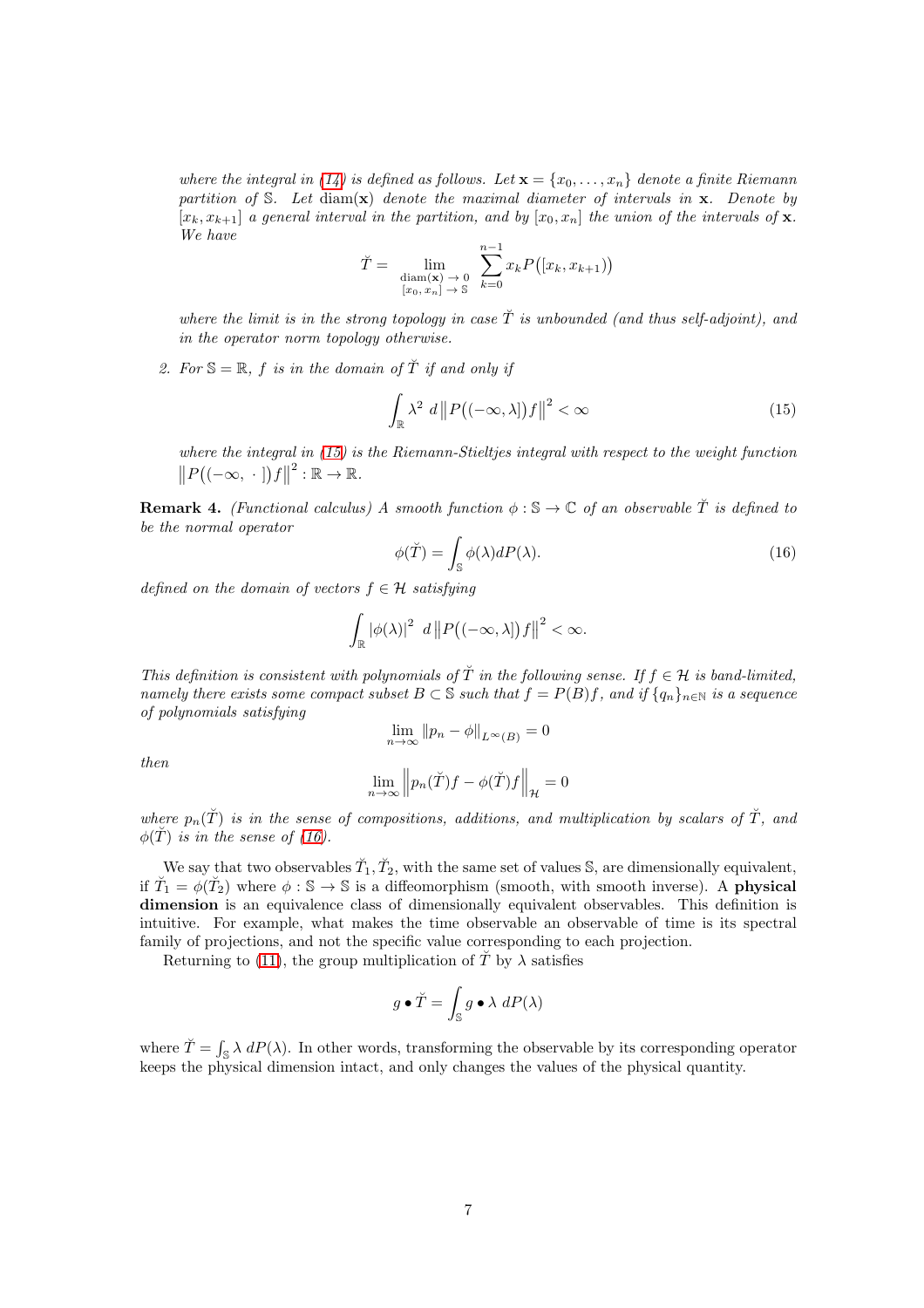## <span id="page-7-1"></span>2 The one parameter localization framework

## 2.1 Definition of the framework

We are now ready to introduce our first generalization of uncertainty. We define a **physical** quantity as one of the following numerical Lie groups

$$
\{\mathbb{R},+\}\quad,\quad\{e^{i\mathbb{R}},\cdot\}\quad,\quad\{\mathbb{Z},+\}\quad,\quad\{e^{2\pi i\mathbb{Z}/N},\cdot\}\quad(N\in\mathbb{N}).
$$

This set of Lie groups exhausts up to isomorphism a set of zero dimensional and one dimensional Lie groups that satisfy some regularity conditions (abelian and connected one dimensional-locally compact groups, or cyclic-discrete groups). The phase space  $G$  in our construction of wavelets is defined to be a manifold direct product of physical quantities, with assumptions listed in Assumption [5.](#page-7-0)

General wavelet transform frameworks usually stem from generalizing and abstracting the two classical examples of the STFT and the continuous 1D wavelet transform. The classical general formulation of general wavelet transforms was developed in [\[14\]](#page-48-11)[\[21\]](#page-49-2). There, the space  $G$  is a locally compact topological group, and the mapping  $\pi$  is a strongly continuous square integrable representation. Our construction stems from a special case of the classical general framework, where we assume that the group  $G$  has a manifold direct product structure of physical quantities, while the group structure is not a group direct product in general. In the classical theory, given a square integrable representation, there is a complete characterization of the set of vectors that are allowed to be taken as windows, namely admissible vectors. These are given as the vectors in the domain of a uniquely defined operator, called the Duflo-Moore operator. Moreover, a reconstruction formula of the wavelet transform is given in term of this Duflo-Moore operator. These properties, proven in the classical theory for wavelet transforms based on group representation, are also true in some special transforms which are not based on group representations, such as the Curvelet transform. While our construction is based on a special case of a square integrable representation, we do allow a slight generalization. For the framework to include the important example of the Curvelet transform, we take the properties of the classical theory as assumptions, rather than having them as theorems resulting from the group representation structure. The following list summarizes our assumptions on generalized wavelet transforms.

<span id="page-7-0"></span>Assumption 5 (Generalized wavelet transform). A generalized wavelet transform is constructed by, and assumed to satisfy, the following.

- 1. Consider a tuple of physical quantities  $G_1, \ldots, G_n$  where  $G_k$  is called quantity<sub>k</sub>. We denote by the same notation  $\bullet$  the group product of each  $G_k$ .
- 2. G is a (manifold) direct product of the manifolds  $G_1, \ldots, G_n$  (note that G is not a group in general).
- 3. We consider a radon measure dg on the manifold G.
- 4.  $\pi_k$  are a strongly continuous unitary (SCU) representations of  $G_k$  in the separable Hilbert space  $\mathcal{H}, k = 1, ..., n$ . Namely  $\pi_k(g_k)$  is a unitary operator in  $\mathcal{H}$  and  $\pi_k(g_k \bullet g'_k) = \pi_k(g_k) \circ$  $\pi_k(g'_k)$  for any  $g_k, g'_k \in G_k$ . Here  $\circ$  is composition.
- 5. For any  $g = (g_1, \ldots, g_k) \in G$ , we define  $\pi(g) = \pi_1(g_1) \circ \ldots \circ \pi_n(g_n)$  (note that  $\pi$  is not a group representation in general).
- 6. There exists a densely defined positive self-adjoint operator  $A$  on  $H$ , with densely defined inverse, such that  $V_f[f] \in L^2(G)$  if and only if f is in the domain A of A. The domain A, which is dense in  $H$ , is called the space of admissible vectors. In our context we also call  $A$ the window space, and call vectors in A windows.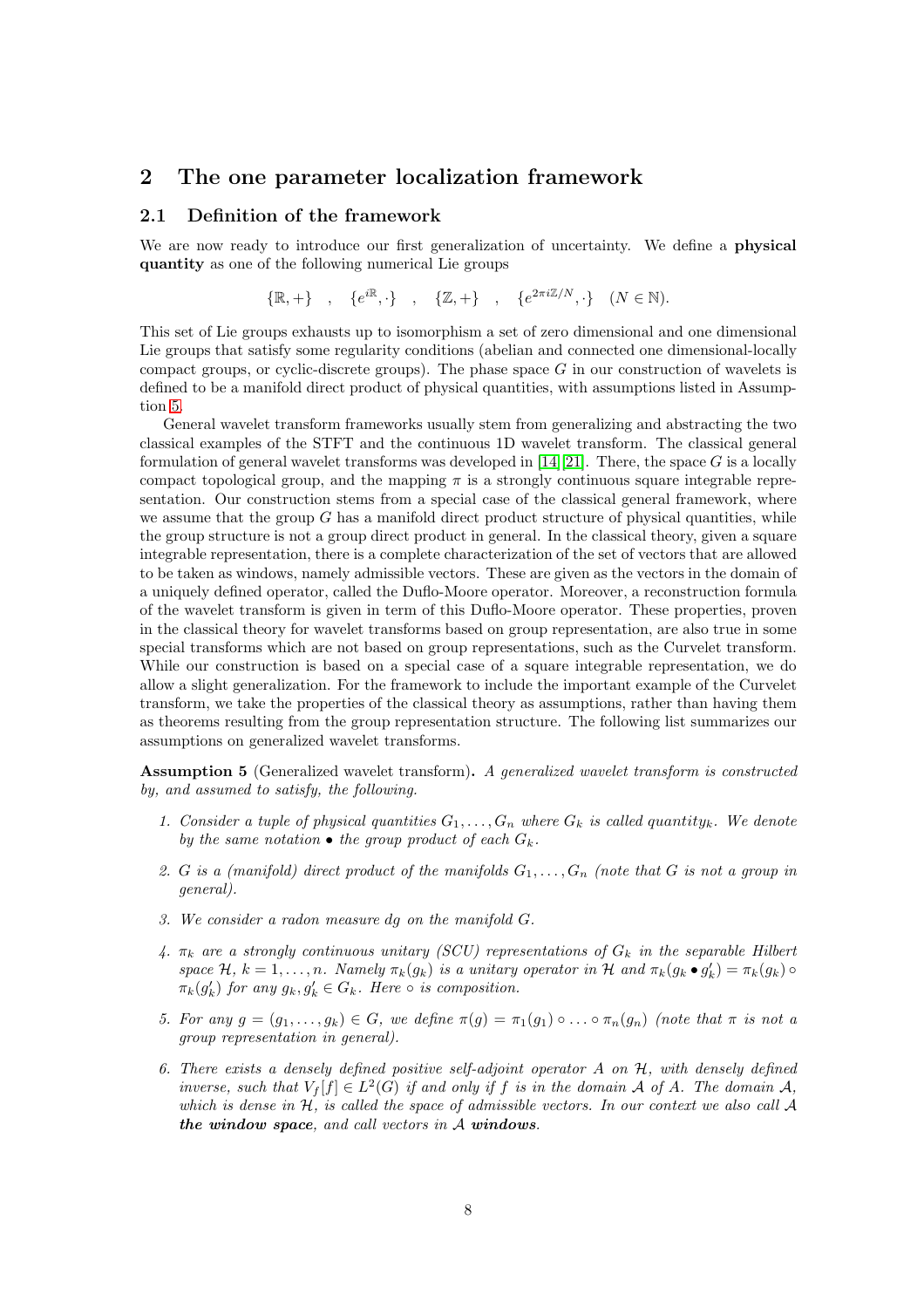<span id="page-8-0"></span>7. Given windows f, h, and signals s, q, the **wavelet transform**  $V_f : \mathcal{H} \to L^2(G)$  defined by  $V_f[s](g) = \langle s, \pi(g)f \rangle$  satisfies

$$
\langle Ah, Af \rangle_{\mathcal{H}} \langle s, q \rangle_{\mathcal{H}} = \langle V_f[s], V_h[q] \rangle_{L^2(G)}.
$$

#### <span id="page-8-1"></span>Remark 6.

1. Item [7](#page-8-0) in Assumption [5](#page-7-0) can be read off as a reconstruction formula. Namely

<span id="page-8-2"></span>
$$
\langle Ah, Af \rangle_{\mathcal{H}} s = \int V_f[s](g)\pi(g)h \, dg \tag{17}
$$

where the convergence in the definition of the integral is in the weak topology.

2.  $V_f$  is also called the **analysis operator** corresponding to the window f. For a window h,  $V_h^*$  is called the **synthesis operator** corresponding to h. For  $Q \in L^2(G)$ , we have

<span id="page-8-5"></span>
$$
V_h^*[Q] = \int Q(g)\pi(g)h dg \tag{18}
$$

where the integral is defined in the weak sense as in [1.](#page-8-1) The reconstruction formula  $(17)$  can be written in the form  $\langle Ah, Af \rangle_{\mathcal{H}} s = V_h^* V_f[s].$ 

<span id="page-8-4"></span>Remark 7. An important class of a generalized wavelet transforms is when G is a locally compact topological group, dq is the left Haar measure, and  $\pi$  is a square integrable (irreducible) representation. In this case, sections 6 and 7 of Assumption [5](#page-7-0) are theorems, and A is called the Duflo-Moore operator [\[14\]](#page-48-11)[\[21\]](#page-49-2).

Generalized wavelet transforms based on square integrable representations include the wavelet and the Shearlet transforms, and the STFT. An important example in which  $G$  is not a group, but Assumption [5](#page-7-0) is still satisfied, is the continuous Curvelet transform.

A generalized wavelet transform is interpreted as a procedure of measuring the content of a signal by probing it at different values of  $quantity_1, \ldots, quantity_n$ . Since our goal is to measure these values as accurately as possible, we want to define corresponding observables, and notions of localization.

**Definition 8.** Let  $\pi_k$  be a SCU representation of the physical quantity  $G_k$ . An observable  $\breve{T}_k$ satisfying the canonical commutation relation

<span id="page-8-3"></span>
$$
\pi_k(g_k)^* \check{T}_k \pi_k(g_k) = g_k \bullet \check{T} \quad , \quad \forall g_k \in G_k \tag{19}
$$

is called a **canonical observable** of  $\pi_k$ .

To each representation  $\pi_k$  from Assumption [5](#page-7-0) we define a corresponding canonical observable  $\check{T}_k$ . Once we have the canonical observables, we may define the uncertainty of a window f as some combination of the variances  $\{\sigma_f(\tilde{T}_k)\}_{k=1}^n$ , and look for an optimal window that minimizes this uncertainty. For example, in the STFT if we define the uncertainty of a window either as the product or as the sum of it's time and frequency variances, the optimal windows in either case are modulated Gaussians.

### 2.2 Analysis of the canonical commutation relation

In this subsection we show how to restrict the pair  $\{\pi, \tilde{T}\}\$  to a special case, called a canonical system. For canonical systems, there is a procedure for solving the canonical commutation relation [\(19\)](#page-8-3), given in Subsection [2.3.](#page-11-0) We motivate the definition of a canonical system using heuristic arguments on the roles of  $\pi$  and  $\tilde{T}$ . Since in both this section and the next we study a single representation of one physical quantity, we omit subscripts. Namely, we denote the physical quantity by G, its representation by  $\pi$  and the canonical observable by  $\tilde{T}$ .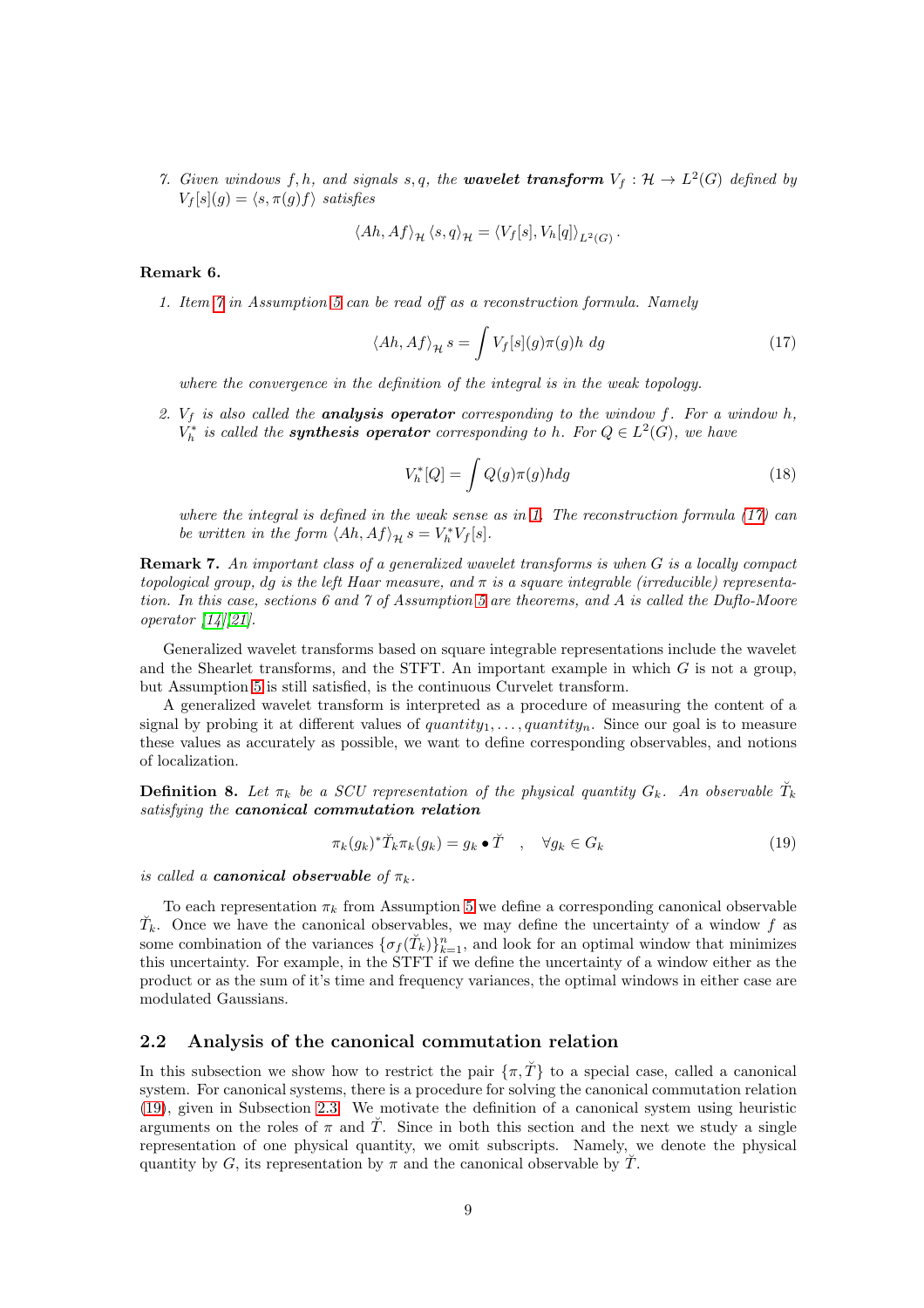First we recall some basic facts from harmonic analysis [\[24\]](#page-49-9). A character of an abelian group K is a homomorphism  $\chi: K \to \{e^{i\mathbb{R}}, \cdot\}$ . The set of characters of K, denoted by  $\hat{K}$ , is an abelian group with the group rule  $(\chi \eta)(k) = \chi(k)\eta(k)$  for  $\eta, \chi \in \hat{K}$  and  $k \in K$ , where in the right hand side the multiplication is in  $\mathbb C$ . The Pontryagin duality states that the group of characters of  $\hat K$  is isomorphic to K. If K is compact then  $\hat{K}$  is discrete and vice-versa.

In our case, the group is a physical quantity  $G$ . The following list exhausts the Lie groups of physical quantities and their Pontryagin duals (up to isomorphism). If  $G = \{ \mathbb{R}, + \}$  then  $\hat{G} = G$ , if  $G = \{e^{i\mathbb{R}}, \cdot\}$  then  $\hat{G} = \{\mathbb{Z}, +\}$  and vise-versa, and if  $G = \{e^{2\pi i\mathbb{Z}/N}, \cdot\}$  then  $\hat{G} = G$ . We assume, with abuse of notation, that  $\hat{G}$  is equal to a physical quantity. When we want to treat  $\hat{G}$  as a group of characters, we denote it by  $\chi(G)$ .

Let  $\pi$  be a SCU representation of the physical quantity G, and let  $\tilde{T}$  be a corresponding canonical observable. First we characterize the spectrum spec $(\tilde{T})$  of  $\tilde{T}$ .

<span id="page-9-3"></span>**Proposition 9.** Let  $\pi$  be a SCU representation of the physical quantity G, and let  $\tilde{T}$  be a canonical observable of  $\pi$ . Then

- If  $G = \mathbb{R}$  or  $G = e^{i\mathbb{R}}$ , then  $spec(\breve{T}) = G$ .
- If  $G = \mathbb{Z}$  or  $G = e^{2\pi i \mathbb{Z}/N}$ , then  $\operatorname{spec}(\check{T}) \subset \mathbb{R}$  or  $\operatorname{spec}(\check{T}) \subset e^{i\mathbb{R}}$  respectively.

*Proof.* First, the spectrum of any normal operator is non-empty, so there exists  $\lambda_0 \in \text{spec}(\tilde{T})$ where  $\lambda_0 \in \mathbb{C}$ . consider the canonical commutation relation

$$
\forall g \in G. \quad \pi(g)^* \check{T} \pi(g) = g \bullet \check{T}
$$

On the one hand, note that conjugating any operator  $A$  with a unitary operator, doesn't change the spectrum of A, so  $spec(\pi(g^{-1})\breve{T}\pi(g)) = spec(\breve{T})$ . On the other hand, note that

$$
\operatorname{spec}(\breve{T}) = \operatorname{spec}\big(\pi(g^{-1})\breve{T}\pi(g)\big) = \operatorname{spec}\big(g \bullet \breve{T}\big) = g \bullet \operatorname{spec}\big(\breve{T}\big) = \{g \bullet \lambda \mid \lambda \in \operatorname{spec}(\breve{T})\}
$$

This is true for any  $g \in G$ , so

<span id="page-9-0"></span>
$$
G \bullet \text{spec}(\breve{T}) = \text{spec}(\breve{T}) \quad , \quad G \bullet \lambda_0 \subset \text{spec}(\breve{T}). \tag{20}
$$

As a result of [\(20\)](#page-9-0), the following list exhausts all of the cases of  $\check{T}$  and G. Since  $\check{T}$  is unitary or self-adjoint, spec $(\check{T})$  is a subset of  $e^{i\mathbb{R}}$  or of  $\mathbb R$  respectively. As a result, if  $G = \mathbb R$  or  $G = \mathbb Z$ , we must have spec $(\check{T}) \subset \mathbb{R}$ , and if  $G = e^{i\mathbb{R}}$  or  $G = e^{2\pi i\mathbb{Z}/N}$ , we must have spec $(\check{T}) \subset e^{i\mathbb{R}}$ . In case  $G = \mathbb{R}$  or  $G = e^{i\mathbb{R}},$  we must have spec $(\breve{T}) = G$ .  $\Box$ 

Since the role of  $\check{T}$  is to measure *quantity<sub>G</sub>*, we further demand the following assumption.

## <span id="page-9-1"></span>**Assumption 10.**  $spec(\tilde{T})=G$ .

Next we show that under Assumption [10,](#page-9-1) the roles in the canonical commutation relation [\(19\)](#page-8-3) of the observable T and the representation  $\pi$  are interchangeable in some sense. To see this we need to derive an observable from the representation  $\pi$ , and to generate a representation from the observable T. We start by deriving the observable from  $\pi$ . In case G is one-dimensional, by Stone's theorem on one parameter unitary groups, there is a self-adjoint generator  $T$  of the unitary  $\pi(G)$  [\[35\]](#page-49-10). Namely, every element of  $\pi(G)$  can be written as  $e^{itT}$ , where  $t \in \mathbb{R}$ . In case G is zero-dimensional, there is an element  $T \in \pi(G)$  that generates  $\pi(G)$ . Namely, every element of  $\pi(G)$  can be written as  $T^n$ , where  $n \in \mathbb{Z}$ . Now, the idea is that the canonical observable  $\check{T}$ can be treated as a generator of a unitary group  $\breve{\pi}(G)$ , which can be treated as a representation of the physical quantity G<sup> $\chi$ </sup>, whereas the generator T of the unitary group  $\pi(G)$  can be taken as a canonical observable of  $\pi(\hat{g})$ .

We show the construction for the case of  $G = \{Z, +\}$ . The other cases are treated similarly. Define  $T := \pi(-1)$ , and note that T generates the unitary group  $\pi(G)$ .

<span id="page-9-2"></span>Claim 11.  $Te^{iq\check{T}} = e^{iq(\check{T}+I)}T$ .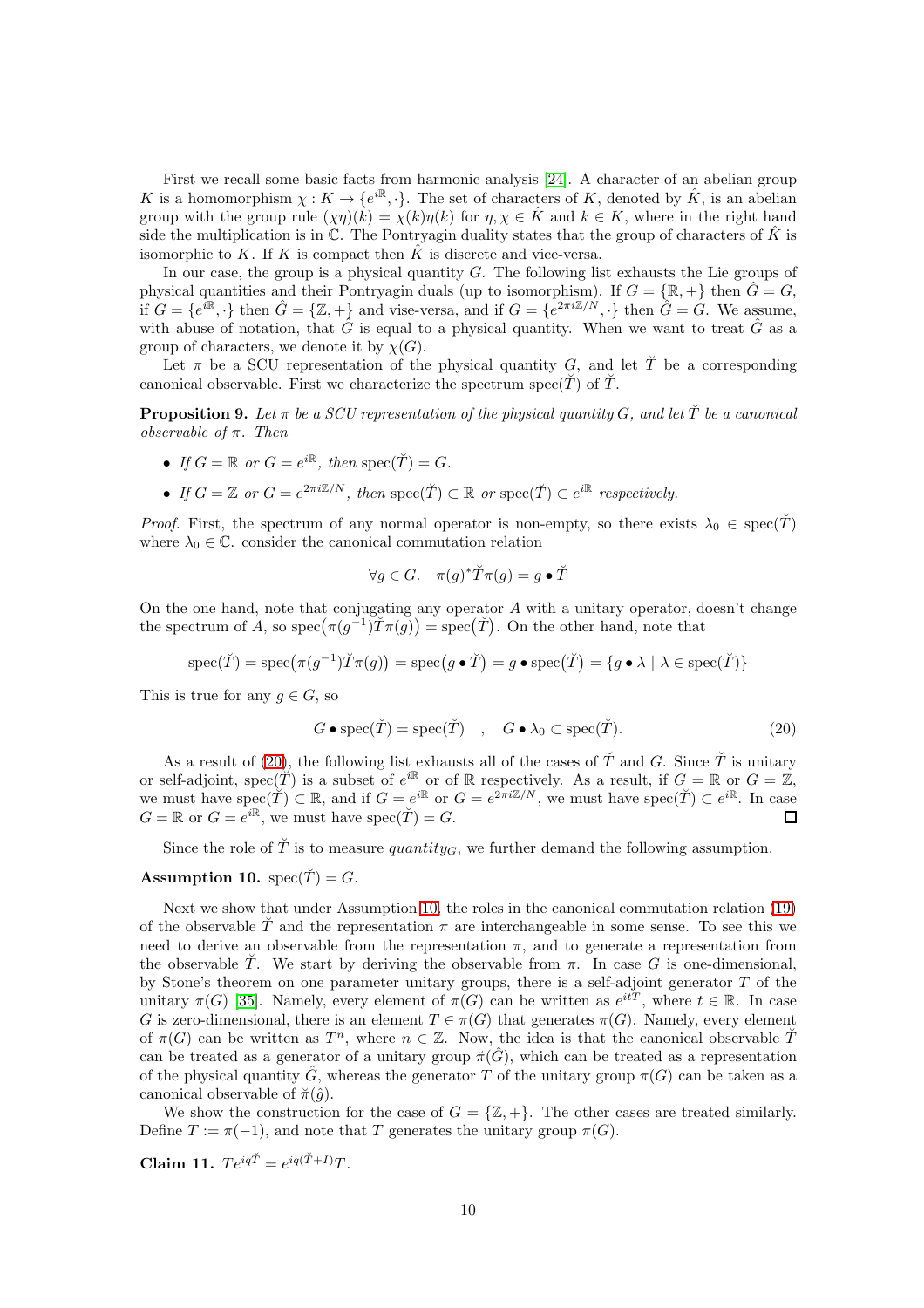Proof. The canonical commutation relation reads

$$
T^g \check{T} T^{-g} = \pi(g)^* \check{T} \pi(g) = \check{T} + gI \quad , \quad g \in \mathbb{Z}.
$$

 $T\check{T} = (\check{T} + I)T.$ 

By taking  $q = 1$  we have

Thus by induction

<span id="page-10-0"></span>
$$
T\breve{T}^k = (\breve{T} + I)^k T.
$$
\n(21)

The idea now is to use the series expansion of the exponential map and to substitute [\(21\)](#page-10-0) term by term to get

$$
Te^{iq\check{T}} = T\left(\sum_{k=0}^{\infty} \frac{(iq)^k}{k!} \check{T}^k\right) = \left(\sum_{k=0}^{\infty} \frac{(iq)^k}{k!} (\check{T} + I)^k\right)T = e^{iq(\check{T} + I)}T.
$$
 (22)

To make this formal, we need a density argument. Following Remark [4,](#page-6-2) we consider the space of band-limited signals  $\mathcal{H}_{\text{bl}}$  with respect to  $\check{T}$ . By Remark [4,](#page-6-2) for band-limited vectors we have

<span id="page-10-1"></span>
$$
\lim_{K \to \infty} \sum_{k=0}^{K} \frac{(iq)^k}{k!} \breve{T}^k f = e^{iq\breve{T}} f.
$$
\n(23)

By the unitarity of  $T$  and by

$$
T\left(\sum_{k=0}^{K} \frac{(iq)^k}{k!} \breve{T}^k\right) = \left(\sum_{k=0}^{K} \frac{(iq)^k}{k!} (\breve{T} + I)^k\right) T
$$

equation [\(23\)](#page-10-1) shows that  $\sum_{k=0}^{K} \frac{(iq)^k}{k!}$  $\frac{q)^k}{k!}(\check{T}+I)^k y$  converges to  $Te^{iq\check{T}}T^*y$  for any y in the dense subspace  $T\mathcal{H}_{\text{bl}}$ . Since the series  $\sum_{k=0}^{K} \frac{(iq)^k}{k!}$  $\frac{q)^k}{k!}(\check{T}+I)^ky$  also converges to  $e^{iq(\check{T}+I)}$  in the dense subspace  $\mathcal{H}_{\text{bl}}$ , by continuity of  $Te^{iq\check{T}}T^*$  and  $e^{iq(\check{T}+I)}$  we must have

$$
Te^{iq\check{T}}T^*f = e^{iq(\check{T}+I)}f
$$

For any  $f \in \mathcal{H}$ .

Let us now define  $\breve{\pi}$  and show the canonical commutation relation for our case of  $G = \{Z, +\}.$ By Claim [11](#page-9-2) and since  $I$  commutes with every operator, we have

<span id="page-10-2"></span>
$$
Te^{iq\check{T}} = e^{iq(\check{T}+I)}T = e^{iq}e^{iq\check{T}}T.
$$
\n(24)

 $\Box$ 

Consider the mapping  $\{\mathbb{R}, +\} \to \mathcal{U}(\mathcal{H}), q \mapsto e^{iq\tilde{T}}$ . By Assumption [10,](#page-9-1) spec $(\tilde{T}) = \mathbb{Z}$ , so by Remark  $4, e^{iq\tilde{T}} = e^{i(q+2\pi)\tilde{T}}$  $4, e^{iq\tilde{T}} = e^{i(q+2\pi)\tilde{T}}$  for every  $q \in \mathbb{R}$ . Thus we define

$$
\breve{\pi}: \{e^{i\mathbb{R}}, \cdot\} \to \mathcal{U}(\mathcal{H}) \quad , \quad \breve{\pi}(e^{iq}) = e^{iq\breve{T}}
$$

and note that  $\breve{\pi}$  is a SCU representation of  $\hat{G}$ . To conclude, [\(24\)](#page-10-2) can now be written as

$$
\forall e^{iq} \in \hat{G}.\quad \breve{\pi}(e^{iq})^* T \breve{\pi}(e^{iq}) = e^{iq} \bullet T.
$$

Let us now study the spectrum of  $T$  in the general case. In the case where  $G$  is one dimensional, by Proposition [9,](#page-9-3)  $spec(T) = \hat{G}$ . For the other cases we adopt an assumption

## **Assumption 12.**  $spec(T) = \hat{G}$ .

We summarize our construction and assumptions in the following definition.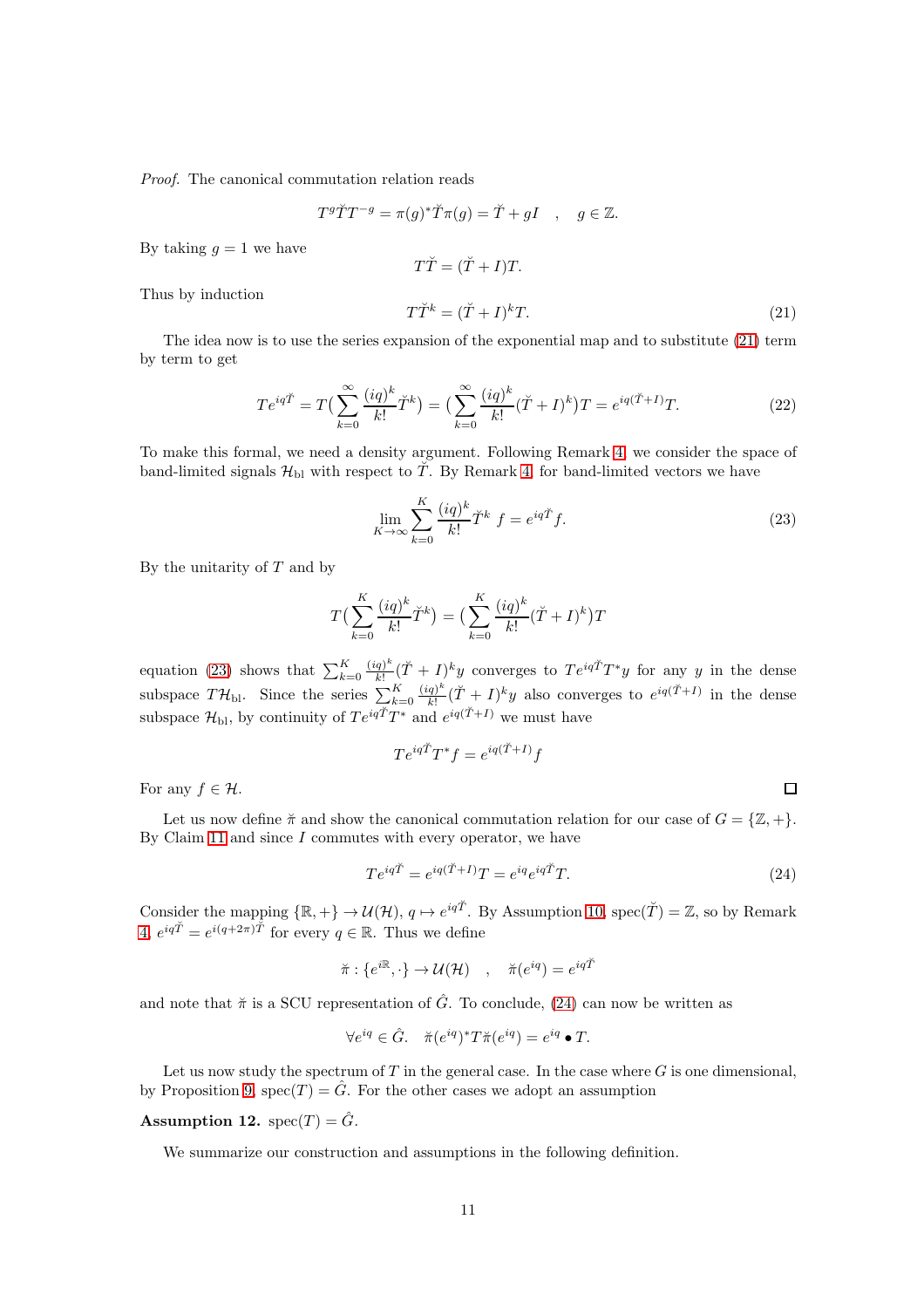<span id="page-11-1"></span>**Definition 13.**  $\{G, \pi, T, \hat{G}, \check{\pi}, \check{T}\}$  is called a **canonical system**, if  $\pi$  and  $\check{\pi}$  are representations of the physical quantities G and  $\hat{G}$  respectively, T and  $\check{T}$  are generators (or infinitesimal generators) of  $\pi(G)$  and  $\breve{\pi}(\hat{G})$  respectively satisfying  $\operatorname{spec}(\breve{T}) = G$  and  $\operatorname{spec}(T) = G$ , and  $\breve{T}$  is a canonical observable of  $\pi$ .

Note that the representations in a canonical system must be faithful. Otherwise, if for  $q \neq e$ in G we have  $\pi(q) = I$ , then

$$
\breve{T} = \pi(g)^* \breve{T} \pi(g) = g \bullet \breve{T}
$$

which is a contradiction, since the mapping  $g' \mapsto g \bullet g'$  has no fixed points. This is also true for  $\check{\pi}$ . To conculde the above results, the following list exhausts all possibilities of canonical systems.

**Proposition 14.** Let  $\{G, \pi, T, \breve{\pi}, \breve{T}\}$  be a canonical system. Then

- 1. If  $G = \{ \mathbb{R}, + \}$ :  $\hat{G} = G$ . T and  $\check{T}$  are self-adjoint with  $\text{spec}(T) = \text{spec}(\check{T}) = \mathbb{R}$ .  $\pi(g) = e^{igT}$ and  $\breve{\pi}(q) = e^{iq\breve{T}}$  are SCU faithful representations of  $\{\mathbb{R}, +\}$ . Here, g denotes elements of G and q denotes elements of  $\hat{G}$ .
- 2. If  $G = \{e^{i\mathbb{R}}, \cdot\}$ :  $\hat{G} = \{\mathbb{Z}, +\}$ . T is self-adjoint with  $\text{spec}(T) = \mathbb{Z}$  and  $\check{T}$  is unitary with  $\text{spec}(T) = e^{i\mathbb{R}} \cdot \pi(e^{i\theta}) = e^{i\theta T}$  is a SCU faithful representation of  $\{e^{i\mathbb{R}}, \cdot\}$ , and  $\pi(n) = T^n$  is a SCU faithful representation of  $\{\mathbb{Z}, +\}$ . Here,  $e^{i\theta}$  with  $\theta \in [0, 2\pi)$  denotes elements of G and n denotes elements of  $\ddot{G}$ .
- 3. If  $G = {\mathbb{Z}, +}$ :  $\hat{G} = \{e^{i\mathbb{R}}, \cdot\}$ . The rest is as in case (2), with the roles of  $T, \pi$  and  $\check{T}, \check{\pi}$ interchanged.
- 4. If  $G = \{e^{2\pi i \mathbb{Z}/N},\cdot\}$ ,  $(N \in \mathbb{N})$ :  $\hat{G} = G$ . T and  $\check{T}$  are unitary with  $\text{spec}(T) = \text{spec}(\check{T}) = \text{spec}(\check{T})$  $e^{2\pi i\mathbb{Z}/N}$ , and  $\pi(e^{\frac{2\pi i}{N}n})=T^n$  and  $\pi(e^{\frac{2\pi i}{N}m})=\tilde{T}^m$  are SCU faithful representations of  $\{e^{2\pi i\mathbb{Z}/N},\cdot\}$ . Here,  $e^{\frac{2\pi i}{N}n}$ ,  $e^{\frac{2\pi i}{N}m}$  with  $n, m \in (\mathbb{Z} \text{ mod } N)$  denote elements of G and  $\hat{G}$  respectively.

## <span id="page-11-0"></span>2.3 Solving the canonical commutation relation

In this subsection we present a general procedure for finding a canonical observable for a given representation of a physical quantity. The construction is guaranteed under the assumption that  $\{G, \pi\}$  are members of a canonical system. We base our construction on the the Stone-von Neumann-Mackey theorem [\[30\]](#page-49-11), and give a restricted version of the theorem for abelian groups, the proof of which can be found in [\[31\]](#page-49-12).

Let us first recall the definition of generalized Heisenberg groups (see e.g [\[31\]](#page-49-12)). Let K be a locally compact abelian Lie group, and let  $\chi(K)$  be its dual group of characters. Consider the following unitary operators on  $L^2(K)$  (where the Haar measure is used to define the inner product). Generalized left translation operators:

$$
L(k)f(t) = f(k^{-1} \bullet t) \quad , \quad k \in K
$$

and generalized modulation operators:

$$
M(\chi)f(t) = \chi(t)f(t) \quad , \quad \chi \in \chi(K).
$$

These operators satisfy the commutation relation

$$
[L(k), M(\chi)] = L(k)^* M(\chi)^* L(k) M(\chi) = \overline{\chi(k)} I.
$$
\n(25)

Thus, the following set of unitary operators is a Lie group of operators on  $L^2(K)$ , called the Heisenberg group associated with K

$$
J = \{e^{2\pi i t} L(k)M(\chi) \mid t \in [0,1), \ k \in K, \ \chi \in \chi(K)\}.
$$

As a unitary group, J has a natural representation on  $L^2(K)$ , namely  $\gamma(h) = h$  for any  $h \in J$ . We denote elements of J in coordinates by  $(t, k, \hat{g})$ , where  $\hat{g} \in \hat{G} \cong \chi(G)$ .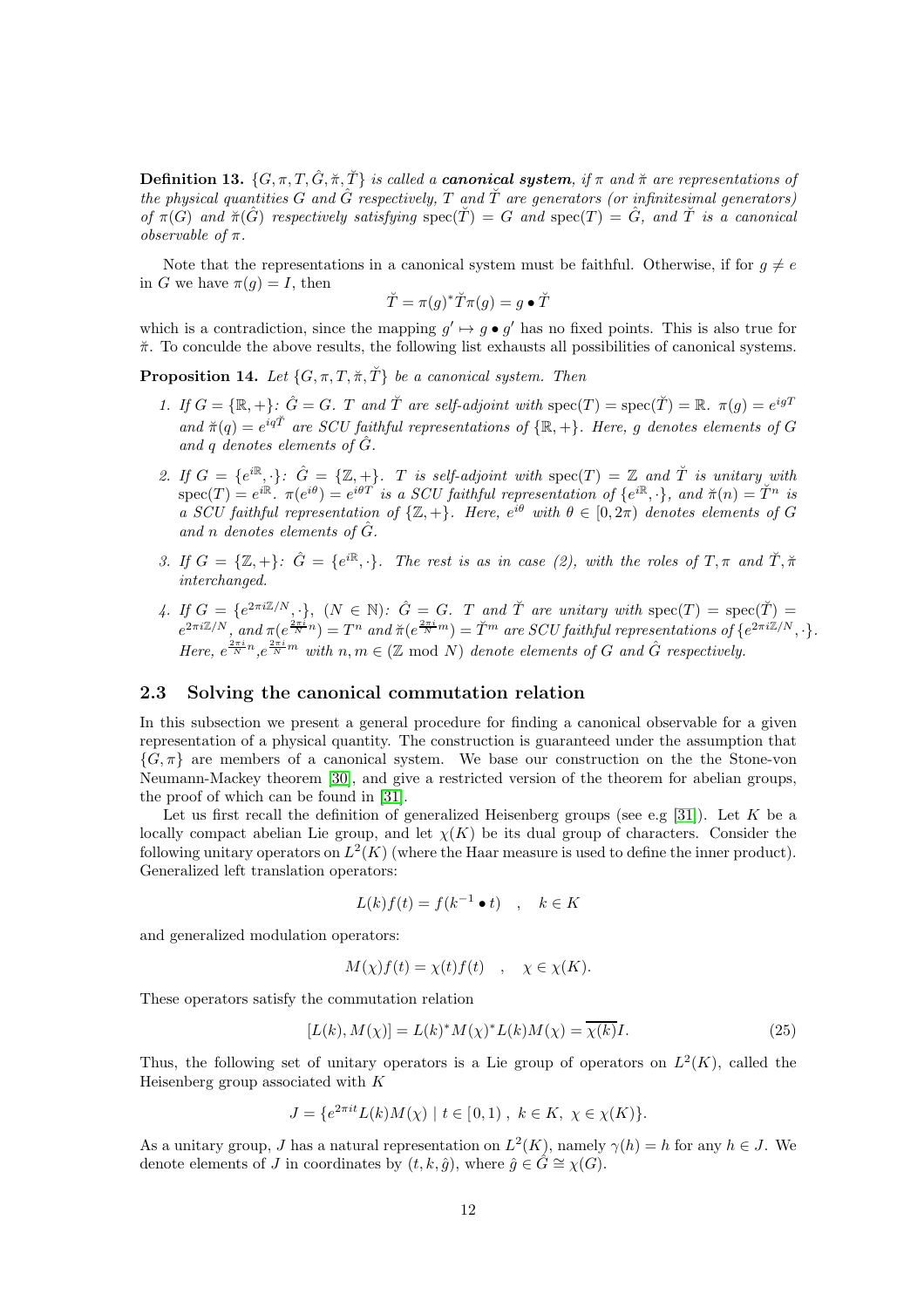<span id="page-12-0"></span>Theorem 15 (Stone - von Neumann - Mackey).

- 1. The representation  $\gamma$  is irreducible. Namely,  $L^2(K)$  has no non-trivial proper closed subspace invariant under J.
- 2. Let H be a Hilbert space and  $\rho$  an irreducible SCU representation of J in H, such that  $\rho(e^{2\pi it}I) = e^{2\pi it}I$  for all  $t \in [0,1)$ . Then  $\rho$  is unitarily equivalent to  $\gamma$ . Namely, there exists a unique (up to a constant) isometric isomorphism  $U: \mathcal{H} \to L^2(K)$  satisfying

$$
U\rho(h)U^* = \gamma(h) \quad , \quad \text{for any } h \in J. \tag{26}
$$

3. In case ρ from 2 is reducible, there exists an orthogonal sum decomposition of Hilbert spaces

$$
\mathcal{H}=\bigoplus_{n\in\kappa}\mathcal{H}_n
$$

where  $\kappa$  is a finite or countable index set, such that each  $\mathcal{H}_n$  is invariant under  $\rho(J)$ , and  $ρ$  is irreducible in  $\mathcal{H}_n$ . For each  $n \in \kappa$  there exists a unique (up to a constant) isometric isomorphism  $U_n: \mathcal{H}_n \to L^2(K)$  satisfying

$$
U_n \rho(h)|_{\mathcal{H}_n} U_n^* = \gamma(h) \quad , \quad \text{for any } h \in J \tag{27}
$$

where  $\rho(h)|_{\mathcal{H}_n}$  is the restriction of  $\rho$  to  $\mathcal{H}_n$ .

Next we formulate a uniqueness property of the decomposition in 3 of Theorem [15.](#page-12-0) It's proof relies on the notion of direct integral decomposition of representations. Since this is the only part in the paper in which we use direct integrals, in the Appendix we only give restricted definitions, limited to our specific needs. For a general exposition we refer the reader to Chapter 3.4 of [\[17\]](#page-48-3). Given a representation  $\rho(g)$  of H, and  $N \in \mathbb{N} \cup \{\infty\}$ , we denote by  $\mathcal{H}^N$  the direct product of  $\mathcal{H}$ with itself N times, if N is finite, and define  $\mathcal{H}^N$  to be the space of square summable H sequences if  $N = \infty$ . We denote by  $\rho(g)^{[N]}$  the representation in  $\mathcal{H}^N$  defined for  $\{f_n\}_{n=1}^N \in \mathcal{H}^N$  by

$$
\rho(g)^{[N]}\{f_n\}_{n=1}^N = \{\rho(g)f_n\}_{n=1}^N.
$$

<span id="page-12-1"></span>**Proposition 16.** Consider two representations  $\rho$  and  $\rho'$  in the same Hilbert space  $H$ , satisfying 3 of Theorem [15,](#page-12-0) for a physical quantity K. Denote by  $\rho|_K$  and  $\rho'|_K$  the restrictions of the  $representations \rho \ and \rho' \ to \ the \ subgroup \ of \ translations \ K \ of \ J \ respectively, \ and \ assume \ \rho|_{K} = \rho'|_{K}.$ Let  $\kappa$  and  $\kappa'$  be the index sets from 3 of Theorem [15,](#page-12-0) corresponding to  $\rho$  and  $\rho'$  respectively. Then  $\kappa$  and  $\kappa'$  are of the same size.

*Proof.* By 3 of Theorem [15,](#page-12-0)  $\rho$  and  $\rho'$  are equivalent to the two direct product representations  $\gamma^{[\kappa]}$ (acting on  $L^2(K)^{|\kappa|}$ ) and  $\gamma^{[\kappa']}$  (acting on  $L^2(K)^{|\kappa'|}$ ) respectively. By [\(169\)](#page-51-0), the representation  $\gamma$ restricted to  $K, \gamma|_K$ , has the direct integral decomposition

$$
\gamma|_K(k) \cong \int_{\hat{K}}^{\oplus} \chi^{[1]} d\mu(\chi).
$$

So

$$
\rho|_K(k) \cong \int_{\hat{K}}^{\oplus} \chi^{[\kappa]} d\mu(\chi) \quad , \quad \rho'|_K(k) \cong \int_{\hat{K}}^{\oplus} \chi^{[\kappa']} d\mu(\chi)
$$

By Proposition [56,](#page-51-1) the multiplicities in a direct integral decomposition are unique. Therefore, since  $\rho|_K(k) = \rho'|_K(k)$ , we must have  $|\kappa| = |\kappa'|$ .  $\Box$ 

To bridge the gap between our theory and the Stone - von Neumann - Mackey theorem, we define a representation of Heisenberg groups corresponding to canonical systems.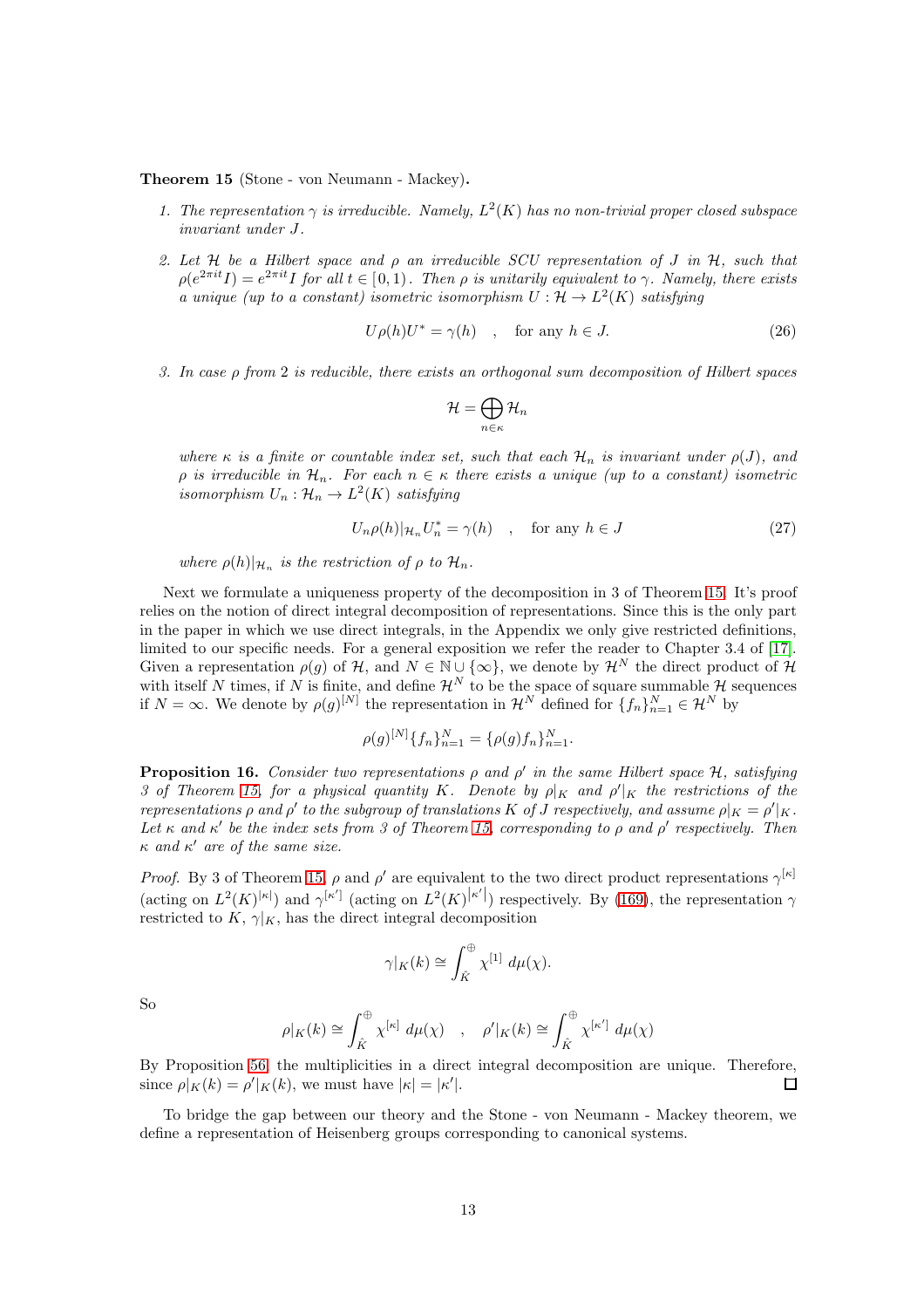<span id="page-13-4"></span>**Definition 17.** Let  $\{G, \pi, T, \hat{G}, \breve{\pi}, \breve{T}\}\$ be a canonical system, and let J be the Heisenberg group assosiated with G. The mapping  $\Pi: J \to \mathcal{U}(\mathcal{H})$ , defined by

$$
\Pi(t, g, \hat{g}) = e^{2\pi i t} \pi(g)\breve{\pi}(\hat{g}), \quad t \in [0, 1), \ g \in G, \ \hat{g} \in \hat{G}.
$$
 (28)

is called the **Schrödinger representation** of the canonical system  $\{G, \pi, T, \breve{\pi}, \breve{T}\}$ .

The following proposition shows that Schrödinger representations are representations of  $J$ .

<span id="page-13-0"></span>**Proposition 18.** Let  $\{G, \pi, T, \hat{G}, \check{\pi}, \check{T}\}$  be a canonical system. Then there exists an isomorphism

$$
\hat{G} \to \chi(G) \quad , \quad \hat{g} \mapsto \chi_{\hat{g}}
$$

such that

$$
\pi(g)^{*}\tilde{\pi}(\hat{g})^{*}\pi(g)\tilde{\pi}(\hat{g}) = \overline{\chi_{\hat{g}}(g)}I.
$$
\n(29)

*Proof.* Let us treat the case where  $G = \hat{G} = \mathbb{R}$ . The other cases are treated similarly.

$$
\forall k \in \mathbb{Z}_+, \quad \pi(g)^* \check{T}^k \pi(g) = \left(\pi(g)^* \check{T} \pi(g)\right)^k = (\check{T} + g)^k,
$$

so by the series expantion of the exponential map (and using a density argument as before) hg

$$
\pi(g)^*\breve{\pi}(\hat{g})\pi(g) = e^{iq(\breve{T}+g)} = e^{ig\hat{g}}\breve{\pi}(\hat{g}).
$$

Therefore

$$
\pi(g)^*\breve{\pi}(\hat{g})\pi(g)\breve{\pi}(\hat{g})^* = e^{ig\hat{g}}I.
$$

By substituting  $\hat{g} \mapsto -\hat{g}$ , we get

$$
\pi(g)^*\breve{\pi}(\hat{g})^*\pi(g)\breve{\pi}(\hat{g})=\overline{e^{ig\hat{g}}I},
$$

and the corresponding mapping is  $\hat{g} \mapsto \chi_{\hat{g}}$  where  $\chi_{\hat{g}}(g) = e^{ig\hat{g}}$ .

By Proposition [18,](#page-13-0) the Schrödinger representation  $\Pi$  is a representation of J satisfying the conditions in the Stone - von Neumann - Mackey theorem (Theorem [15\)](#page-12-0). Thus we have the following corollary.

<span id="page-13-1"></span>Corollary 19. Let  $\{G, \pi, T, \hat{G}, \check{\pi}, \check{T}\}$  be a canonical system, with Schrödinger representation  $\Pi$ . Then there exists an orthogonal sum decomposition of Hilbert spaces

$$
\mathcal{H}=\bigoplus_{n\in\kappa}\mathcal{H}_n
$$

such that each  $\mathcal{H}_n$  is invariant under  $\Pi$ . Moreover, in every  $\mathcal{H}_n$ ,  $\Pi(g)|_{\mathcal{H}_n}$  is unitarily equivalent to  $\gamma(g)$  (where  $\gamma(g)$  is the natural representation of the Heisenberg group of G in  $L^2(G)$ ). Namely, there exist unique isometric isomorphisms  $U_n : \mathcal{H}_n \to L^2(G)$  such that

$$
\forall g \in G. \quad U_n \Pi(g)|_{\mathcal{H}_n} U_n^* = \gamma(g).
$$

To construct a canonical observable for a given  $\pi$ , we assume that there exists a canonical system containing  $\{G, \pi\}$ . First let us assume that the corresponding  $\Pi$  is an irreducible repre-sentation of J. Corollary [19](#page-13-1) can be utilized as follows. Given  $\pi, G$ , we first construct an isometric isomorphism  $U: \mathcal{H} \to L^2(G)$  such that

<span id="page-13-2"></span>
$$
U\pi(g)U^* = L(g) \tag{30}
$$

for any  $g \in G$ . A solution of [\(30\)](#page-13-2) is guaranteed to exist. Consider the multiplicative operator in  $L^2(G),$ 

<span id="page-13-3"></span>
$$
\breve{Q}_G f(g) = gf(g),\tag{31}
$$

 $\Box$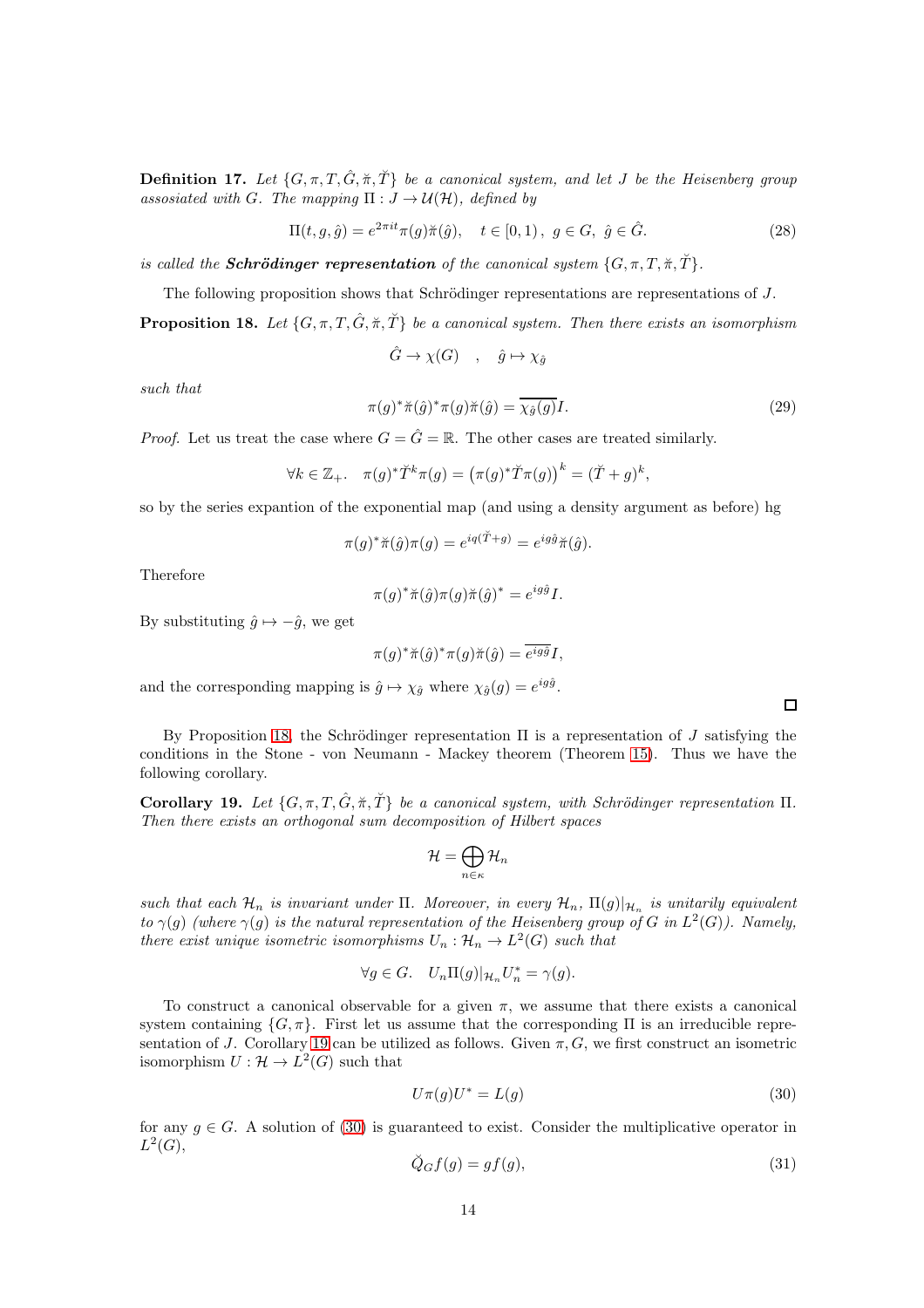where the multiplication in  $(31)$  is the usual arithmetic multiplication. It is straightforward to show that  $\check{Q}_G$  is a canonical observable of  $L(g)$  in  $L^2(G)$ . Now, we can pull back the canonical observable  $\check{Q}_G$  to  $\mathcal H$  using U. Namely,

$$
\breve{T} = U^* \breve{Q}_G U \tag{32}
$$

is a canonical observable of  $\pi$ . Indeed,

$$
\pi(g)^*\widetilde{T}\pi(g) = \pi(g)^*U^*\breve{Q}_G U \pi(g)
$$
  
=  $U^*L(g)^*\breve{Q}_G L(g)U = U^*g \bullet \breve{Q}_G U = g \bullet U^*\breve{Q}_G U = g \bullet \breve{T}.$ 

where the operation "g $\bullet$  ( $\cdot$ )" commutes with unitary operators since it is either the multiplication by the scalar  $g$ , or the addition with the scalar operator  $gI$ .

The following proposition extends this analysis to the reducible case.

<span id="page-14-0"></span>**Proposition 20.** Let  $\pi$  be a SCU representation of G, such that there exists a canonical system containing  $\{G, \pi\}$ . Then there exists an index set  $\kappa$  of size uniquely defined by  $\pi$ , a decomposition of H to invariant subspaces of  $\pi(g)$ ,  $\bigoplus_{n\in\kappa} \mathcal{H}_n$ , and a sequence of isometric isomorphisms  $\{U_n:$  $\mathcal{H}_n \to L^2(G) \}_{n \in \kappa}$ , such that

$$
U_n \pi(g)|_{\mathcal{H}_n} U_n^* = L(g) \tag{33}
$$

for any  $g \in G$ . Moreover, for any decomposition  $\mathcal{H} = \bigoplus_{n \in \kappa} \mathcal{H}_n$  and  $\{U_n : \mathcal{H}_n \to L^2(G)\}_{n \in \kappa}$  that satisfies the above,

1. The operator

$$
\breve{T}_n = U_n^* \breve{Q}_G U_n \tag{34}
$$

- is a canonical observable of  $\pi(g)|_{\mathcal{H}_n}$ .
- 2.  $\check{T} = \bigoplus_{n \in \kappa} \check{T}_n$  is a canonical observable of  $\pi(g)$ .

Note that the uniqueness of  $|\kappa|$  in Proposition [20](#page-14-0) follows Proposition [16.](#page-12-1)

In practice, finding the decomposition  $\mathcal{H} = \bigoplus_{n \in \kappa} \mathcal{H}_n$ , given a representation  $\pi$ , may seem like a convoluted task. Indeed, this decomposition only makes sense in view of the unknown observables  $\check{T}_n$ , since it is a decomposition to irreducible subspaces of the Schrödinger representation. In the following discussion we formulate a more accessible version of Proposition [20.](#page-14-0)

Under the assumptions of Proposition [20,](#page-14-0) define the isometric isomorphism

<span id="page-14-1"></span>
$$
U: \mathcal{H} \to L^2(G)^{|\kappa|} \quad , \quad U = \bigoplus_{n \in \kappa} U_n. \tag{35}
$$

Consider the left translation  $L(g)^{[\kappa]} : L^2(G)^{[\kappa]} \to L^2(G)^{[\kappa]}$ . Consider the multiplicative operator  $\check{Q}_G^{[\kappa]} : L^2(G)^{|\kappa|} \to L^2(G)^{|\kappa|}$  defined by

$$
\breve{Q}_G^{[\kappa]} \left\{ F_n(g) \right\}_{n \in \kappa} = \left\{ g F_n(g) \right\}_{n \in \kappa}.
$$

Proposition [20](#page-14-0) states that U intertwines  $\pi$  and  $L(g)^{[\kappa_m]}$ , and  $\check{T} = U^* \check{Q}_G^{[\kappa]} U$ . Note that in this construction, the space  $L^2(G)^{|\kappa|}$  is isomorphic to the space  $L^2(X) = L^2(G \times \mathcal{Y})$ , where  $\mathcal Y$  is the standard discrete measure space  $\{n\}_{n\in\kappa}$ . Under this isomorphism, the left translation  $L(g)^{[\kappa]}$ takes the following form in  $L^2(X)$ . For any  $h \in L^2(X)$ ,

$$
L_X(g)h(g',y) = h(g^{-1} \bullet g', y).
$$

Moreover, the observable  $\check{Q}_G^{[\kappa]}$  takes the form  $\check{Q}_X h(g, y) = gh(g, y)$  in  $L^2(X)$ . Motivated by this observation, another technique for constructing a canonical multi-observable for a SPWT is explained next. First, find an isometric isomorphisms  $\Psi : \mathcal{H} \to L^2(G \times \mathcal{Y})$ , where  $\mathcal Y$  is some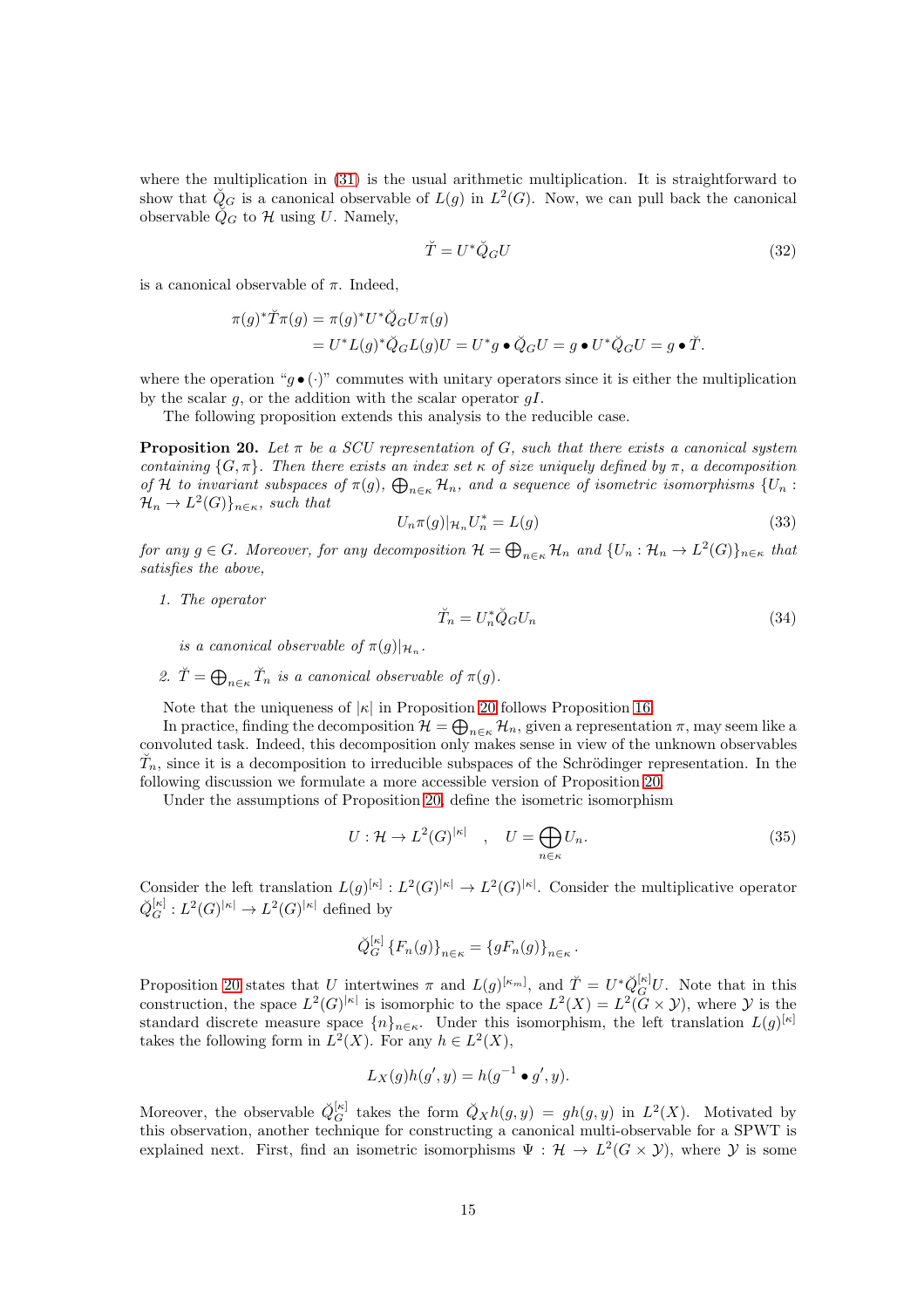manifold with Radon measure, and  $\Psi$  maps  $\pi(g)$  to translations  $L_X(g)$ . Then, consider the multiplicative operator  $\check{Q}_X : L^2(X) \to L^2(X)$  defined by

$$
\breve{Q}_X h(g, y) = gh(g, y).
$$

Last, define the canonical observable of  $\pi$  to be  $\check{T} = \Psi^* \check{Q}_X \Psi$ . This construction guarantees the canonical commutation relations [\(19\)](#page-8-3). When  $\pi$  is a representation of quantity<sub>G</sub>, we call  $\Psi$  the  $\boldsymbol{quantity_G}$  transform, and call  $L^2(X)$  the  $\boldsymbol{quantity_G}$  domain. We summarize this discussion in a theorem.

<span id="page-15-0"></span>**Theorem 21.** Let  $\{G, \pi\}$  be members of a canonical system. Then there exists a manifold  $\mathcal{Y}$  with a Radon measure, where for  $X = G \times Y$  there exists an isometric isomorphism  $\Psi : \mathcal{H} \to L^2(X)$  (the quantity<sub>G</sub> transform) that intertwines  $\pi$  with translations along G. Namely,  $\pi(g) = \Psi^* L_X(g) \Psi$ . For any such transform  $\Psi$ , the observable  $\check{T} = \Psi^* \check{Q}_X \Psi$  is a canonical observable of  $\pi$ .

<span id="page-15-1"></span>**Remark 22.** In the analysis preceding Theorem [21,](#page-15-0) it was shown that there exists a discrete manifold  $Y$  corresponding to Theorem [21.](#page-15-0) In practice, it is beneficial to consider also non-discrete manifolds Y. We illustrate how a non-discrete manifold can be constructed in the framework of Theorem [21](#page-15-0) in the following exmample. In case  $\kappa = \mathbb{N}$ , we have  $\bigoplus_{n \in \mathbb{N}} \mathcal{H}_n \cong L^2(G \times \mathbb{N})$ . It is possible to map  $L^2(G \times \mathbb{N})$  to  $L^2(G \times \mathbb{R})$  (with an isometric isomorphism), by using the fact that the space  $L^2(\mathbb{N}) = l^2$  is isometrically isomorphic to  $L^2(\mathbb{R})$  via an orthogonal basis expansion. In this construction, we consider an orthogonal basis  $\{\eta_n\}_{n\in\mathbb{N}} \subset L^2(\mathbb{R})$ , and consider the isometric isomorphism

$$
W: L^2(G \times \mathbb{N}) \to L^2(G \times \mathbb{R}), \quad , \quad W \{f_n\}_{n \in \mathbb{N}} = \sum_{n \in \mathbb{N}} f_n \otimes \eta_n
$$

where  $[f_n \otimes \eta_n](g, y) = f_n(g)\eta_n(y)$ . The quantity<sub>G</sub> transform is then related to Proposition [20](#page-14-0) by  $\Psi = W \circ U$ , where U is defined in [\(35\)](#page-14-1).

Using non-discrete  $\mathcal Y$  spaces simplify the construction in the Curvelet transform and the Shearlet transforms of Subsections [2.5.3](#page-19-0) and [3.7.1.](#page-38-0)

## 2.4 Characterization of the set of canonical observables

Note that for a representation  $\pi$ , a canonical representation containing  $\{G, \pi\}$  is not uniquely defined. Therefore, a canonical observable is not uniquely defined for a given  $\pi$ . The following theorem characterizes the set of all possible canonical observables of a given representation of a physical quantity.

**Proposition 23.** Consider a canonical system  $\{G, \pi, T, \hat{G}, \breve{\pi}, \breve{T}\}\$ , represented in H. Let  $\breve{\mathcal{T}}$  be the  $set$  of observables  $\breve{T}'$  in  ${\cal H}$  that belong to some other canonical system of the form  $\{G,\pi,T,\hat G,\breve\pi',\breve T'\}$  . Then

 $\breve{\mathcal{T}} = \{ U^* \breve{T} U \mid U \in \mathcal{U}(\mathcal{H}) \text{ commutes with } T \}.$ 

Note that U commutes with T if and only if U commutes with  $\pi(q)$  for any  $q \in G$ .

*Proof.* For the first direction, if U commutes with  $\pi(g)$  for any  $g \in G$ , then

$$
\pi(g)^* U^* \check{T} U \pi(g) = U^* \pi(g)^* \check{T} \pi(g) U = U^* g \bullet \check{T} U = g \bullet U^* \check{T} U
$$

For the other direction, denote by  $\{G, \pi, T, \hat{G}, \check{\pi}, \check{T}\}$  the given canonical system, and by  $\Pi$  the corresponding Schrödinger representation. Let  $\check{T}'$  be another canonical observable with canonical system  $\{G, \pi, T, \hat{G}, \breve{\pi}', \breve{T'}\}$  and Schrödinger representation  $\Pi'$ . By Corollary [19](#page-13-1) and by Proposition [16,](#page-12-1) there are two orthogonal sum decomposition of  $H$ 

$$
\mathcal{H}=\bigoplus_{n\in\kappa}\mathcal{H}_n=\bigoplus_{n\in\kappa}\mathcal{H}'_n
$$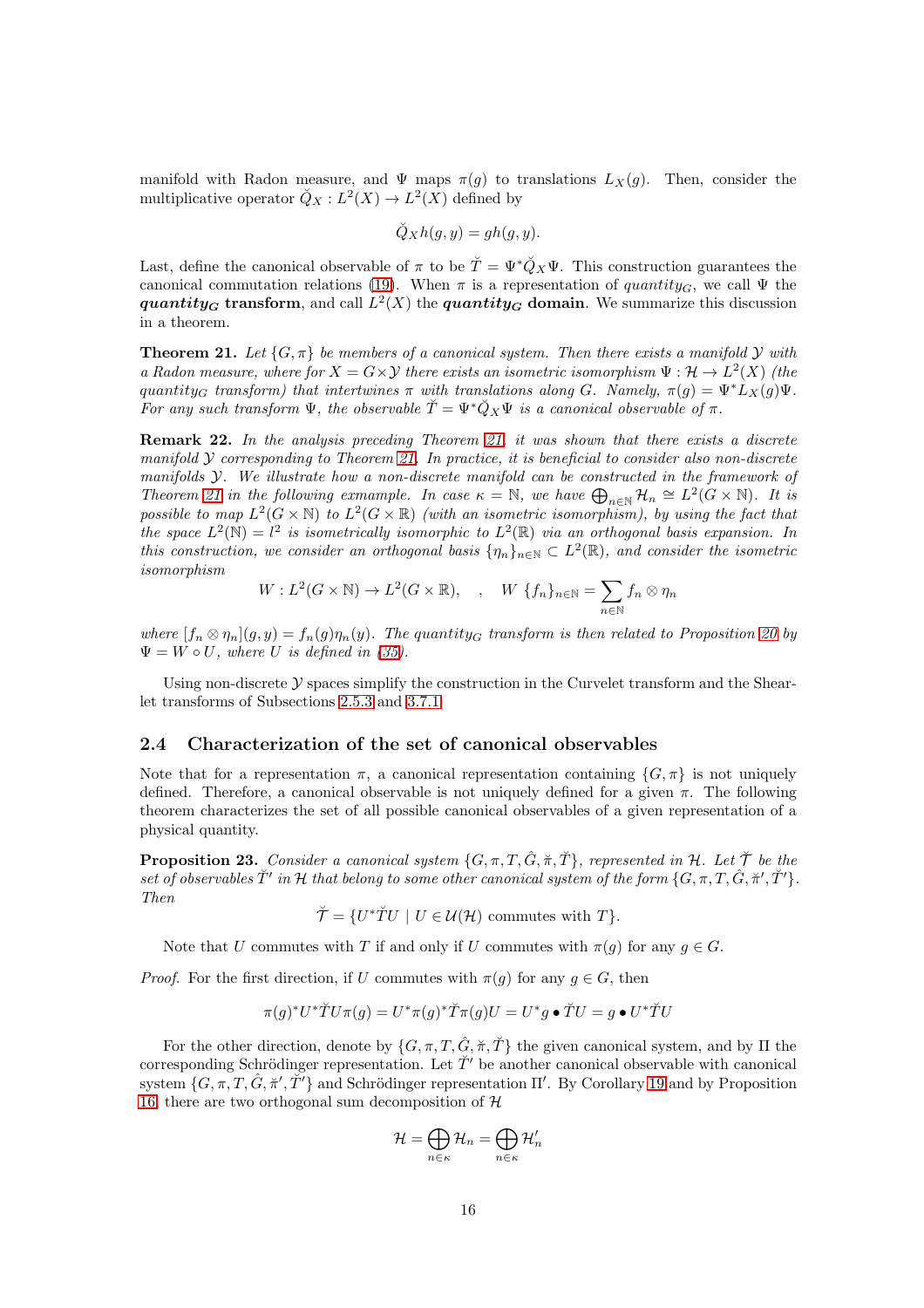with the same index set  $\kappa$ , and sequences of isometric isomorphisms  $W_n, W'_n$  such that

 $W_n \Pi(h)|_{\mathcal{H}_n} W_n^* = \gamma(h)$ ,  $W'_n \Pi'(h)|_{\mathcal{H}'_n} W'_n^* = \gamma(h)$ 

for any  $h \in J$ . Thus, for any n

<span id="page-16-0"></span>
$$
\Pi'(h)|_{\mathcal{H}'_n} = W_n'^* W_n \Pi(h)|_{\mathcal{H}_n} W_n^* W_n' \quad \text{for any } h \in J.
$$
 (36)

 $\Box$ 

Here  $W'^*_{n}W_n$  are isometric isomorphisms  $\mathcal{H}_n \to \mathcal{H}'_n$ . Note that for g in the subgroup  $G \subset J$ , we have  $\Pi(g) = \Pi'(g) = \pi(g)$ . Thus, restricting [\(36\)](#page-16-0) to the subgroup G, we get

 $\pi(g)|_{\mathcal{H}_n'} = W_n'^* W_n \pi(g)|_{\mathcal{H}_n} W_n^* W_n'$  for any  $g \in G$ 

Consider the unitary operator  $U = \bigoplus_{n \in \kappa} W_n'^* W_n$ . We have

$$
\pi(g)=U\pi(g)U^* \qquad \text{for any}\;\; g\in G
$$

so U commutes with  $\pi$ . Moreover, restricting [\(36\)](#page-16-0) to the subgroup  $\hat{G} \subset J$  and using U, we get

$$
\breve{\pi}'(g) = U\breve{\pi}(g)U^* \quad \text{ for any } \ g \in \hat{G}.
$$

This identity holds for the generators as well, and we have  $\check{T}' = U\check{T}U^*$ .

### 2.5 Examples

We present three examples of our localization theory. First, the finite STFT (FSTFT) is a version of the STFT used in numerical applications. A standard approach for window design for FSTFT is to consider an optimal window for the continuous STFT, namely a Gaussian, and to discretize it to obtain a window of the finite STFT. Instead, in our approach we formulate the localization framework directly in the finite dimensional signal space. The second example is the 1D wavelet transform, and is given to motivate the construction in Section [3.](#page-21-0) Last, we give a localization framework for the Curvelet transform.

### <span id="page-16-1"></span>2.5.1 The finite short time Fourier tansform

Consider the Heisenberg group J corresponding to  $G = \{e^{2\pi iZ/N}, \cdot\}$  (see e.g [\[18\]](#page-48-12)). We call G time, and  $\hat{G}$  frequency. We call the center of J, which is isomorphic to  $\{e^{i\mathbb{R}},\cdot\}$  phase. Let  $\mathcal{H} = L^2(G)$ . Consider the subgroup  $J'$  of  $J$  having phase in  $\{e^{2\pi i\mathbb{Z}/N},\cdot\}$ , called *reduced phase*. We call  $J'$ the (classical) finite Heisenberg group. The group  $J'$  is isomorphic to the semi-direct product (*reduced phase*  $\times$  *time*)  $\times$  *frequency*. Consider the canonical SCU faithful representation of  $J'$  in  $\mathcal H$ 

$$
\pi(z, g, q) = z \pi_1(g) \pi_2(q) \quad , \quad z, g_1, g_2 \in e^{2\pi i \mathbb{Z}/N}
$$

where  $\pi_1(g_1)f(x) = f(g_1^{-1}x), \pi_2(g_2)f(x) = \chi_{g_2}(x)f(x)$ . Here

$$
\chi_{e^{2\pi im/N}}(e^{2\pi ik/N}) = e^{2\pi imk/N},
$$

where  $e^{2\pi i m/N}$ ,  $e^{2\pi i k/N} \in e^{2\pi i \mathbb{Z}/N}$  are generic elements. The representation  $\pi$  is irreducible. By the fact that  $J'$  is unimodular, the space of admissible functions is  $L^2(G)$ , and  $A = I$  (see e.g [\[17\]](#page-48-3) Theorem 2.25, and Assumption [5](#page-7-0) for square integrable representations).

The natural choices for canonical time and frequency observables are

$$
\breve{Q}f(x) = xf(x) \quad , \quad \breve{P}f(x) = f(e^{2\pi i/N}x).
$$

Note that  $\mathcal{F}[\tilde{P} f](\omega) = \tilde{Q} \hat{f}(\omega) = \omega \hat{f}(\omega)$ . We define the uncertainty

$$
S(f) = w_1 \sigma_f(\breve{Q}) + w_2 \sigma_f(\breve{P})
$$
\n(37)

where  $w_1, w_2 \in \mathbb{R}_+$  are weights.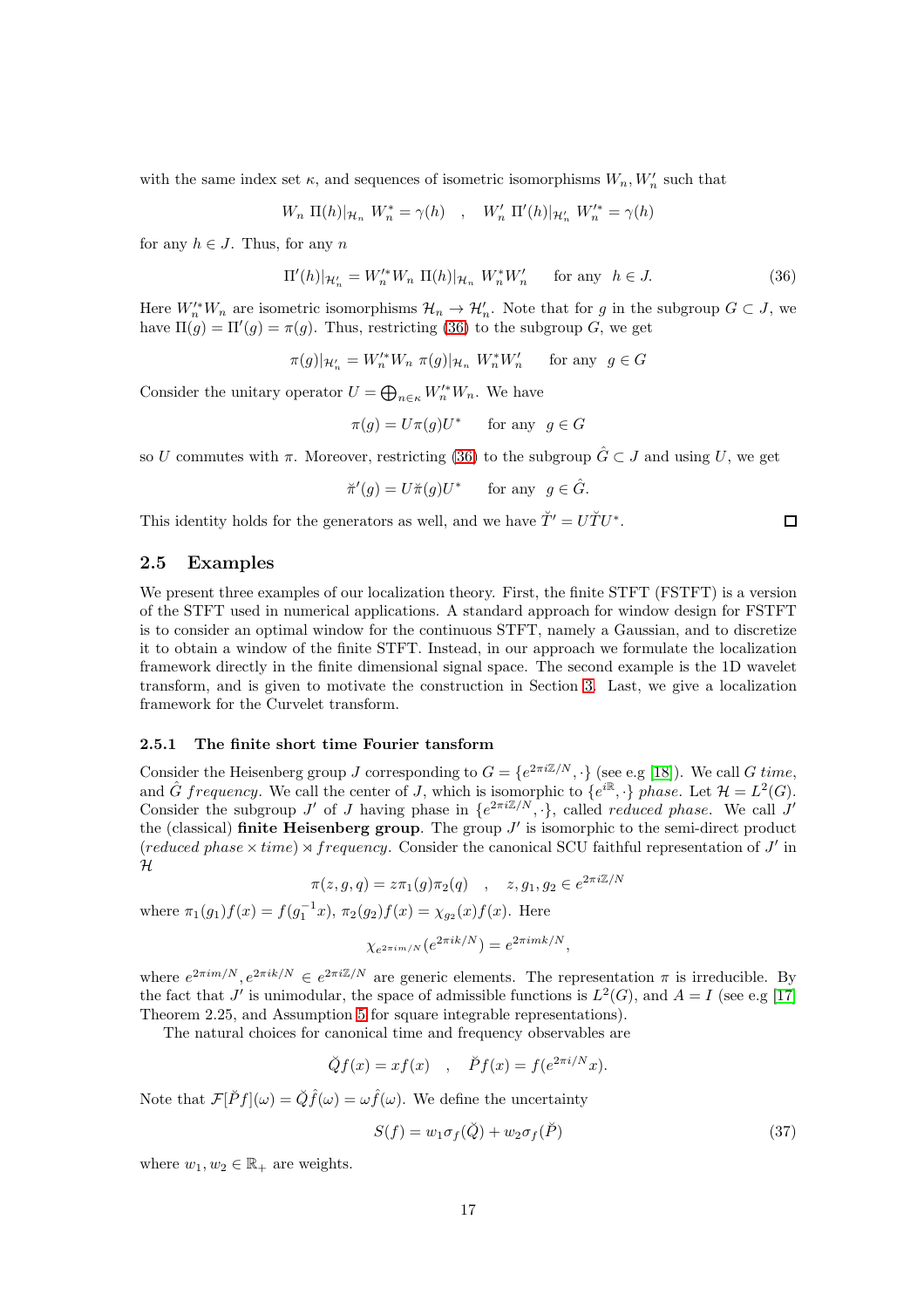### <span id="page-17-0"></span>2.5.2 The 1D wavelet transform

The 1D wavelet transform comprises dilations and time translations of a window in  $L^2(\mathbb{R})$ . In this section we recall the canonical observables developed in [\[27\]](#page-49-7). Positive dilations and time tanslations are defined by

$$
\pi_1(g_1)f(t) = f(t - g_1) \tag{38}
$$

$$
\pi_2(g_2)f(t) = e^{-g_2/2}f\left(e^{-g_2}t\right)
$$
\n(39)

for  $g_1 \in G_1 = \mathbb{R}$  and  $g_2 \in G_2 = \mathbb{R}$ . To include also negative dilations, we introduce the reflection physical quantity  $G_2 = \{-1, 1\}$  with representation  $\pi_3(g_3)f(x) = f(g_3x)$ . Note that often the wavelet transform is defined only with positive dilations, in which case it is not based on a direct sum of two irreducible representation. The group

 $G = (time\ translations) \rtimes (positive\ dilations \times reflections) = \mathbb{R} \rtimes (\mathbb{R} \times \{-1,1\})$ 

is the 1D affine group, represented by  $\pi(g) = \pi_1(g_1)\pi_2(g_2)\pi_3(g_3)$  in the 1D wavelet transform. The representation  $\pi$  is square integrable (and specifically irreducible) in  $L^2(\mathbb{R})$ . The Duflo-Moore operator A in  $L^2(\mathbb{R})$  is given by

$$
[\mathcal{F}Af](\omega) = \frac{1}{\sqrt{\omega}}\hat{f}(\omega) ,
$$

and the space of admissible functions is

$$
\mathcal{A} = \left\{ f \in L^{2}(\mathbb{R}) \middle| \int_{-\infty}^{\infty} \frac{1}{\omega} \left| \hat{f}(\omega) \right|^{2} d\omega \leq \infty \right\}.
$$

Let us introduce canonical observables. The canonical observable for  $\pi_3$  can be chosen to be  $\mathcal{F}[\tilde{T}_3 f](\omega) = \text{sign}(\omega)[\mathcal{F}f](\omega)$ . A perfectly localized window f with respect to  $\tilde{T}_3$  is one with support of  $\hat{f}$  in  $\mathbb{R}_+$  or  $\mathbb{R}_-$ . Since  $\check{T}_3$  measures the "weight of the support of  $\hat{f}$  in  $\mathbb{R}_+$ ", and since functions with frequency support in  $\mathbb{R}_{\pm}$  correspond to time signals with counterclockwise and clockwise phase respectively, we call  $\check{T}_3$  the phase direction observable. A natural choice for the canonical observable  $\tilde{T}_1$  is the time observable  $\tilde{T}_1 f(t) = t f(t)$ . Next, it is accustomed to call the physical quantity represented by dilations *scale*. In [\[27\]](#page-49-7) a scale canonical observable  $\tilde{T}_2$  was defined by

$$
\mathcal{F}\check{T}_2\mathcal{F}^*\hat{f}(\omega) = -\ln(|\omega|)\hat{f}(\omega). \tag{40}
$$

Note that this choice of  $\check{T}_2$  is plausible from a physical point of view. Scale is related to wavelength, so a multiplication operator in the frequency domain is a suitable choice.

Next we show that our definition of  $\tilde{T}_2$  is based on a canonical system. The isometric isomorphism of Proposition [20](#page-14-0) is constructed as follows. The invariant subspaces of Proposition [20](#page-14-0) are

$$
L^2_{\pm}(\mathbb{R}) = \{ f \in L^2(\mathbb{R}) \mid \text{support}(\hat{f}) \subset \mathbb{R}_{\pm} \},
$$

where  $L^2(\mathbb{R}) = L^2_+(\mathbb{R}) \oplus L^2_-(\mathbb{R})$ . Consider the two warping transforms  $\mathcal{W}_\pm : L^2_\pm(\mathbb{R}) \to L^2(\mathbb{R})$ defined by

$$
\tilde{f}_{\pm}(c) = [\mathcal{W}_{\pm}\hat{f}](c) = e^{-c/2}\hat{f}(\pm e^{-c}).\tag{41}
$$

The inverse warping transforms  $\mathcal{W}_{\pm}^{-1}: L^2(\mathbb{R}) \to L^2_{\pm}(\mathbb{R})$  are given by

$$
L_{\pm}^{2}(\mathbb{R}) \ni \hat{f}_{\pm}(\omega) = [\mathcal{W}^{-1}\tilde{f}_{\pm}](\pm \omega) = |\omega|^{-\frac{1}{2}}\tilde{f}_{\pm}(-\ln(|\omega|)).
$$

Define the positive and negative scale transforms by

$$
U_{\pm}: L^2_{\pm}(\mathbb{R}) \mapsto L^2(\mathbb{R}) \quad , \quad U_{\pm} = \mathcal{W}\mathcal{F},
$$

and define the scale transform, that maps functions in the time domain to the scale domain by

$$
U: L^2(\mathbb{R}) \to L^2(\mathbb{R})^2 \quad , \quad U = U_+ \oplus U_-.
$$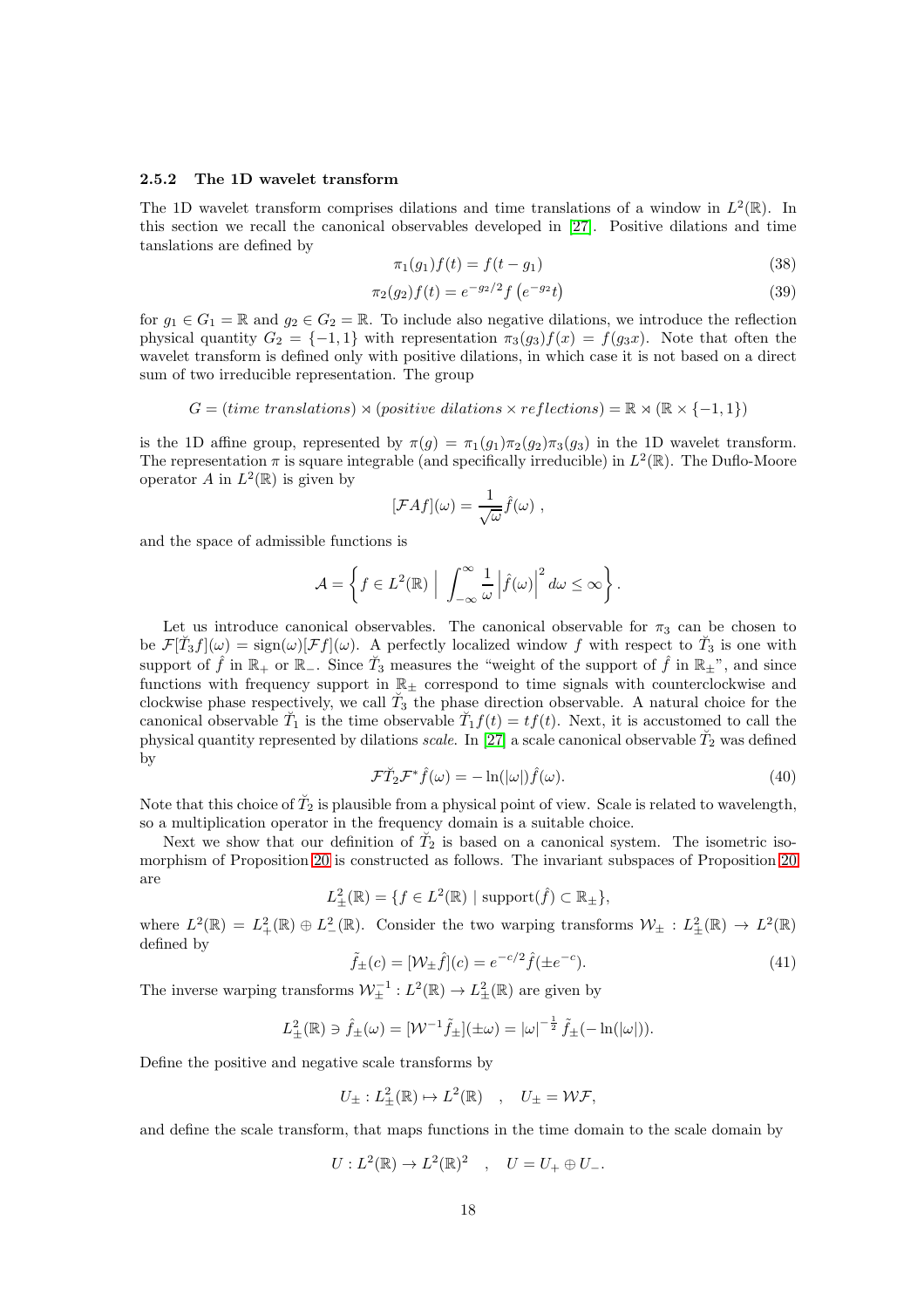Define the standard observable in the scale domain

 $\check{Q}^{[2]} : L^2(\mathbb{R})^2 \to L^2(\mathbb{R})^2 \quad , \quad \check{Q}^{[2]}(\tilde{f}_+(c), \tilde{f}_-(c)) = (c\tilde{f}_+(c), c\tilde{f}_-(c)).$ 

It is now straight forward to show that  $\check{T}_2 = U^* \check{Q}^{[2]} U$ .

**Remark 24.** Let us explain our choice of the physical quantity  $G_2$ . It is possible to define the wavelet transform using dilations defined by

$$
\pi_2'(g_2)f(x) = g_2^{-\frac{1}{2}}f(g_2^{-1}x)
$$

for  $g'_2$  in the group  $G'_2 = \{ \mathbb{R}_+, \cdot \}.$  A canonical scale observable  $\check{T}'$  in this case can be defined by  $\mathcal{F}\check{T}'_2\mathcal{F}^{-1}\hat{f}(\omega) = \omega^{-1}\hat{f}(\omega)$ . Indeed, by  $\mathcal{F}\pi'_2(g_2)\mathcal{F}^{-1}\hat{f} = \pi'_2(g_2^{-1})\hat{f}$ , we have

$$
\begin{split} \left[\mathcal{F}\pi_{2}'(g_{2})^{*}\check{T}_{2}'\pi_{2}'(g_{2})\mathcal{F}^{-1}\hat{f}\right](\omega) &= \mathcal{F}\pi_{2}'(g_{2})^{*}\mathcal{F}^{-1}\left(\omega^{-1}g_{2}^{\frac{1}{2}}\hat{f}(g_{2}\omega)\right) \\ &= g_{2}\omega^{-1}\hat{f}(\omega) = \left[\mathcal{F}g_{2}\bullet\check{T}_{2}'\mathcal{F}^{-1}\hat{f}\right](\omega). \end{split} \tag{42}
$$

However, this construction is not based on a canonical system. For canonical systems, using Proposition [20,](#page-14-0) the discussion can be pulled forwards to  $L^2(G_2)^2$ , where the canonical observable is defined as  $\check{Q}^{[2]}$ . Intuitively, it is sensible to define the integral over  $G_2$  in the calculation of the expected values and variances, using the Haar measure of  $G_2$ . To see this, for  $\tilde{f} \in L^2(G_2)^2$ , we think of  $|\tilde{f}(g_2)|^2$  as the signal content at scale  $g_2$ , we think of  $e_{\tilde{f}}(\breve{Q}^{[2]})$  as the center of mass of scales, and think of  $\sigma_{\tilde{f}}(\tilde{Q}^{[2]})$  as the spread about the center of mass. Defining  $e_{\tilde{f}}(\tilde{Q}^{[2]})$  and  $\sigma_{\tilde{f}}(\tilde{Q}^{[2]})$ using the Haar measure of  $L^2(G_2)^2$  assures that the integral has the interpretation of a sum, or a weighted average, over the group  $G_2$ . If we use  $\breve{T}'_2$  as a canonical observable, the integration in  $e_f(\breve{T}'_2)$  and  $\sigma_f(\breve{T}'_2)$  is not based on the Haar measure.

The following list collects some translation laws of the observables  $\check{T}_1$  and  $\check{T}_2$ .

<span id="page-18-0"></span>
$$
e_{\pi_1(g_1)f}(\breve{T}_2) = e_f(\breve{T}_2) \tag{43}
$$

$$
\sigma_{\pi_1(g_1)f}(\tilde{T}_2) = \sigma_f(\tilde{T}_2) \tag{44}
$$

$$
e_{\pi_2(g_2)f}(\tilde{T}_1) = e^{g_2} e_f(\tilde{T}_1) \tag{45}
$$

$$
\sigma_{\pi_2(g_2)f}(\breve{T}_1) = e^{2g_2}\sigma_f(\breve{T}_1) \tag{46}
$$

If we ignore the less important phase direction observable, the uncertainty  $S(f)$  of a mother wavelet f is defined as the sum or the product of  $\sigma_f(\tilde{T}_1), \sigma_f(\tilde{T}_2)$ . Next we recall an asymptotic minimizer of S, namely a sequence of windows  $f_n$  with uncertainty converging to zero as  $n \to \infty$ [\[27\]](#page-49-7). The construction is as follows:

- Choose a two times differentiable bump function  $\hat{f}(\omega)$  supported in  $(0, 1)$ . An example is a cubic B-spline
- Choose  $\kappa(n)$  such that  $n = o(\kappa(n))$ . Example:  $\kappa(n) = n^2$ .
- Define  $f_n$  by

$$
\hat{f}_n(\omega) = \frac{1}{\sqrt{n}} \hat{f}\left(\frac{\omega - \kappa(n)}{n}\right)
$$
\n(47)

and normalize to  $||f_n|| = 1$ .

The following proposition holds:

**Proposition 25.** The function system  $f_n$  satisfies

$$
e_{f_n}(\breve{T}_1) = 0 \qquad \sigma_{f_n}(\breve{T}_1) \stackrel{n \to \infty}{\longrightarrow} 0 \tag{48}
$$

$$
e_{f_n}(\breve{T}_2) \stackrel{n \to \infty}{\longrightarrow} -\infty \qquad \sigma_{f_n}(\breve{T}_2) \stackrel{n \to \infty}{\longrightarrow} 0. \tag{49}
$$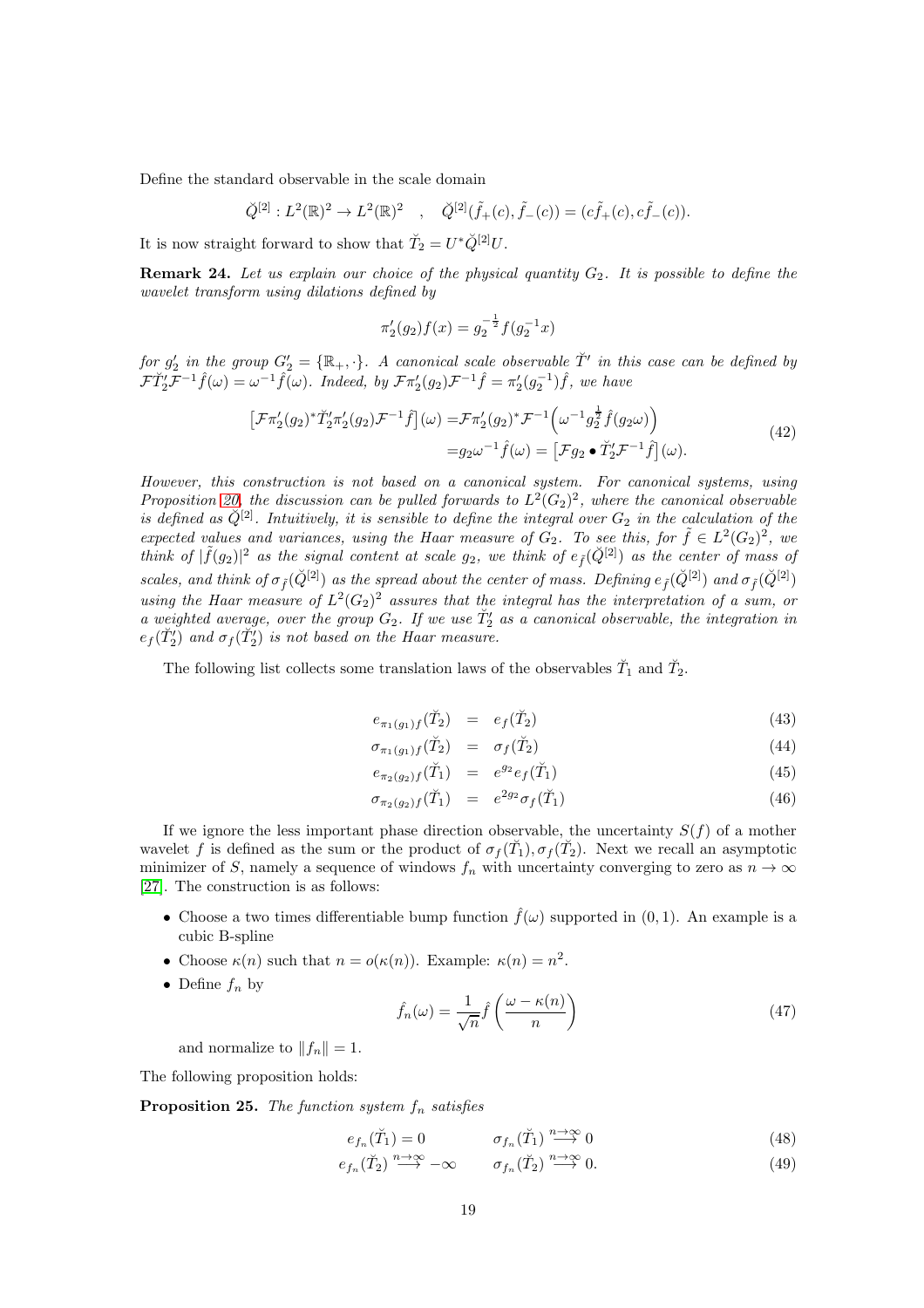We draw the following qualitative conclusion from this example: the smaller the scale of a window is, the more simultaneous time-scale localization is possible.

Here, we want to discuss the shortcomings and limitations of the 1D wavelet uncertainty  $S(f)$ as defined above. Note that for large n,  $e_{f_n}(\tilde{T}_2)$  is large and negative, so  $f_n$  measures small scales. The measurements of "macroscopic" scales in the wavelet transform with the mother wavelet  $f_n$ is performed using  $\pi_2(g_2)f_n$  with large  $g_2$ . Note that for measuring macroscopic scales we use  $g_2 \to \infty$  as  $n \to \infty$ , and in this case  $\sigma_{\pi_2(g_2)f_n}(\tilde{T}_1) \to \infty$ . Moreover,  $\sigma_{\pi_2(g_2)f_n}(\tilde{T}_2)$  stays constant, so the uncertainty in measuring macroscopic scales of signals using  $f_n$  tends to infinity as  $n \to \infty$ . To conclude,  $f_n$  with large n is a bad mother wavelet for measuring signals having macroscopic scales.

Let us explain the reason for this bad result. When we construct a wavelet transform we choose a mother wavelet f, and take the inner product of the signal s with the set  $\{\pi(g)f \mid g \in G\}$ , called the **orbit** of f. For any other mother wavelet of the form  $\pi(g')f$ , where  $g' \in G$ , the wavelet transform is the same up to a right translation in the domain G. Indeed

$$
V_{\pi(g')f}[s](g) = \langle s, \pi(g)\pi(g')f \rangle = V_f[s](g \bullet g').
$$

Thus, when analyzing a wavelet transform, the object of interest is not the mother wavelet itself, but the orbit of the mother wavelet. The standard uncertainty  $S(f) = \sigma_f(\breve{T}_1)\sigma_f(\breve{T}_2)$  (or  $\sigma_f(\breve{T}_1)$  +  $\sigma_f(\breve{T}_2)$ ) is a measure of the uncertainty of an individual window f, and it is not invariant under the group action of  $\pi$  on f. Hence, it is not suitable as an uncertainty measure of a wavelet transform as a whole. In Section [3](#page-21-0) we present a generalization of the time-frequency Heisenberg uncertainty to generalized wavelets, that encapsulates the global uncertainty of the orbit of a window. Such a quantity captures the uncertainty in measuring physical quantities with the signal transform as a whole.

#### <span id="page-19-0"></span>2.5.3 The Curevelet transform

In this subsection boldface lower case letters, e.g  $\mathbf{x}$ , denote vectors in  $\mathbb{R}^2$ . The Curvelet transform comprises translations, rotations, and anisotropic dilations of a window in  $L^2(\mathbb{R}^2)$  [\[6\]](#page-48-2). Translation by  $\mathbf{g}_1 \in \mathbb{R} \times \mathbb{R}$  is defined as usual by  $\pi_1(\mathbf{g}_1)f(\mathbf{x}) = f(\mathbf{x} - \mathbf{g}_1)$ . Consider the rotation matrix operator, with  $g_2 \in e^{i\mathbb{R}},$ 

$$
R_{g_2} = \begin{pmatrix} \text{Re}(g_2) & \text{Im}(g_2) \\ -\text{Im}(g_2) & \text{Re}(g_2) \end{pmatrix}.
$$

Rotaton by  $g_2 \in \mathbb{R}$  of  $L^2(\mathbb{R}^2)$  functions is defined by

$$
\pi_2(g_2)f(\mathbf{x}) = f(R_{g_2}^{-1}\mathbf{x}).
$$

Consider the anisotropic dilation matrix operator, with  $g_3 \in \mathbb{R}$ ,

$$
D_{g_3} = \begin{pmatrix} e^{g_3} & 0 \\ 0 & e^{\frac{1}{2}g_3} \end{pmatrix}.
$$

Anisotropic dilation by  $g_3 \in \mathbb{R}$  of  $L^2(\mathbb{R}^2)$  functions is defined by

$$
\pi_3(g_3)f(\mathbf{x}) = e^{-\frac{3}{4}g_3}f(D_{g_3}^{-1}\mathbf{x}).
$$

Last, reflections by  $g_4 \in \{-1, 1\}$  are represented by

$$
\pi_4(g_4)f(\mathbf{x}) = g_4f(\mathbf{x}).
$$

The Curvelet transform is based on the operators

$$
\pi(g) = \pi_1(\mathbf{g}_1)\pi_2(g_2)\pi_3(g_3)\pi_4(g_4).
$$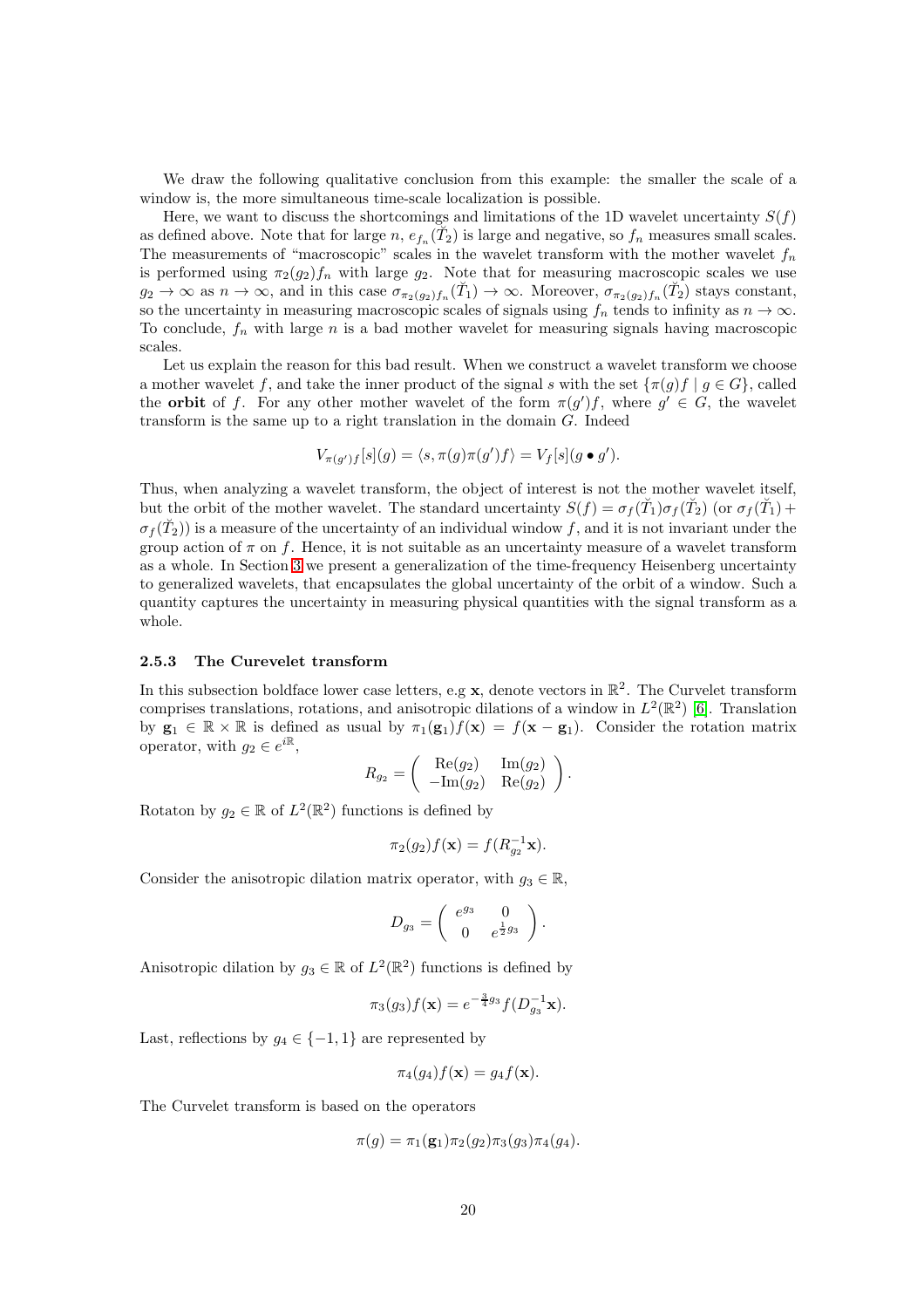To construct canonical observables, we transform the discussion to the frequency domain. We have

$$
\hat{\pi}_1(\mathbf{g}_1)\hat{f}(\boldsymbol{\omega}) := \mathcal{F}\pi_1(\mathbf{g}_1)\mathcal{F}^{-1}\hat{f}(\boldsymbol{\omega}) = e^{-i\boldsymbol{\omega}\cdot\mathbf{g}_1}\hat{f}(\boldsymbol{\omega}).
$$

To derive  $\hat{\pi}_2$  and  $\hat{\pi}_3$ , note that for a general invertible matrix  $B \in \mathbb{R}^{2 \times 2}$ ,

$$
[\mathcal{F}f(B\mathbf{x})](\boldsymbol{\omega}) = \iint_{\mathbb{R}^2} e^{-2\pi i \boldsymbol{\omega} \cdot \mathbf{x}} f(B\mathbf{x}) d\mathbf{x}
$$
(50)  

$$
= I(B)^{-1} \iint e^{-2\pi i \boldsymbol{\omega} \cdot B^{-1} \mathbf{x}} f(\mathbf{x}) d\mathbf{x} = J(B)^{-1} \hat{f}(B^{-T} \boldsymbol{\omega})
$$
(51)

$$
=J(B)^{-1}\iint_{\mathbb{R}^2}e^{-2\pi i\boldsymbol{\omega}\cdot B^{-1}\mathbf{x}}f(\mathbf{x})d\mathbf{x}=J(B)^{-1}\hat{f}(B^{-T}\boldsymbol{\omega}),\tag{51}
$$

where  $J(B)$  is the Jacobian of B, and  $B^{-T}$  is the transpose of  $B^{-1}$ . Therefore,

<span id="page-20-0"></span>
$$
\hat{\pi}_2(g_2)\hat{f}(\boldsymbol{\omega}) := \mathcal{F}\pi_2(g_2)\mathcal{F}^{-1}\hat{f}(\boldsymbol{\omega}) = \hat{f}(R_{g_2}\boldsymbol{\omega})
$$

$$
\hat{\pi}_3(g_3)\hat{f}(\boldsymbol{\omega}) := \mathcal{F}\pi_3(g_3)\mathcal{F}^{-1}\hat{f}(\boldsymbol{\omega}) = e^{\frac{3}{4}g_3}\hat{f}(D_{g_3}\boldsymbol{\omega})
$$

Let us define the canonical observables directly in the frequency domain. For translation, the natural definition is the position observable

$$
\left(\breve{T}_1^1\widehat{f}(\boldsymbol{\omega}), \breve{T}_1^2\widehat{f}(\boldsymbol{\omega})\right) = \left(i\frac{\partial}{\partial \omega_1}\widehat{f}(\boldsymbol{\omega}), i\frac{\partial}{\partial \omega_2}\widehat{f}(\boldsymbol{\omega})\right).
$$

For rotations define the angle observable

$$
\breve{T}_2 \hat{f}(\boldsymbol{\omega}) = \mathrm{Arg}(\boldsymbol{\omega}) \hat{f}(\boldsymbol{\omega}),
$$

where  $\text{Arg}: \mathbb{R}^2 \to \mathbb{C}$  is defined by  $\text{Arg}(\omega_1, \omega_2) = e^{i\theta}$  for  $\theta$  satisfying  $(\omega_1 + i\omega_2) = |\omega_1 + i\omega_2|e^{i\theta}$ . For dilations, define the anisotropic scale observable by the arithemetic average of scales along the axis,

$$
\tilde{T}_3\hat{f}(\boldsymbol{\omega}) = \big(-\frac{1}{2}\ln(|\omega_1|) - \ln(|\omega_2|)\big)\hat{f}(\boldsymbol{\omega}),
$$

which is equal to the geometric average

$$
\widetilde{T}_3 \widehat{f}(\boldsymbol{\omega}) = \left( -\ln(|\omega_1|^{\frac{1}{2}} |\omega_2|) \right) \widehat{f}(\boldsymbol{\omega}). \tag{52}
$$

.

As before, we define the uncertainty by

$$
S(f) = w_1(\sigma_f(\tilde{T}_1^1) + \sigma_f(\tilde{T}_1^2)) + w_2 \sigma_f(\tilde{T}_2) + w_3 \sigma_f(\tilde{T}_3),
$$

for some choice of weights  $w_1, w_2, w_3 > 0$ .

Last we introduce the angle transform and the anisotropic scale transform, as described in Theorem [21.](#page-15-0) The angle transform  $\Theta: L^2(\mathbb{R}^2) \to L^2(e^{i\mathbb{R}} \times \mathbb{R}_+)$  is defined to be

$$
[\Theta f](g_2, r) = \hat{f}(r \operatorname{Re}(g_2), r \operatorname{Im}(g_2)).
$$

Note that  $\Theta$  intertwines rotations with translations along the  $G_2$  axis.

For the anisotropic scale transform, note that anisotropic dilations keep the variable  $q =$  $\ln\left(\frac{|\omega_1|^{1/2}}{|\omega_2|}\right)$  $\frac{|\mu_1|^{1/2}}{|\omega_2|}$  constant, and translates the variable  $g_2 = -\ln(|\omega_1|^{\frac{1}{2}} |\omega_2|)$ . Inverting this gives

$$
\omega_1 = \pm e^q e^{-g_3}
$$
,  $\omega_2 = \pm e^{-\frac{1}{2}q} e^{-\frac{1}{2}g_3}$ 

This leads to the following construction of the anisotropic scale transform. Consider the four subspaces of  $L^2(\mathbb{R}^2)$  with frequency supports in each of the four quadrants of  $\mathbb{R}^2$ 

$$
L_n^2(\mathbb{R}^2) = \{ \hat{f} \in L_2(\mathbb{R}) \mid \text{support}(\hat{f}) \subset \mathbb{R}_+ \times \mathbb{R}_+ \},
$$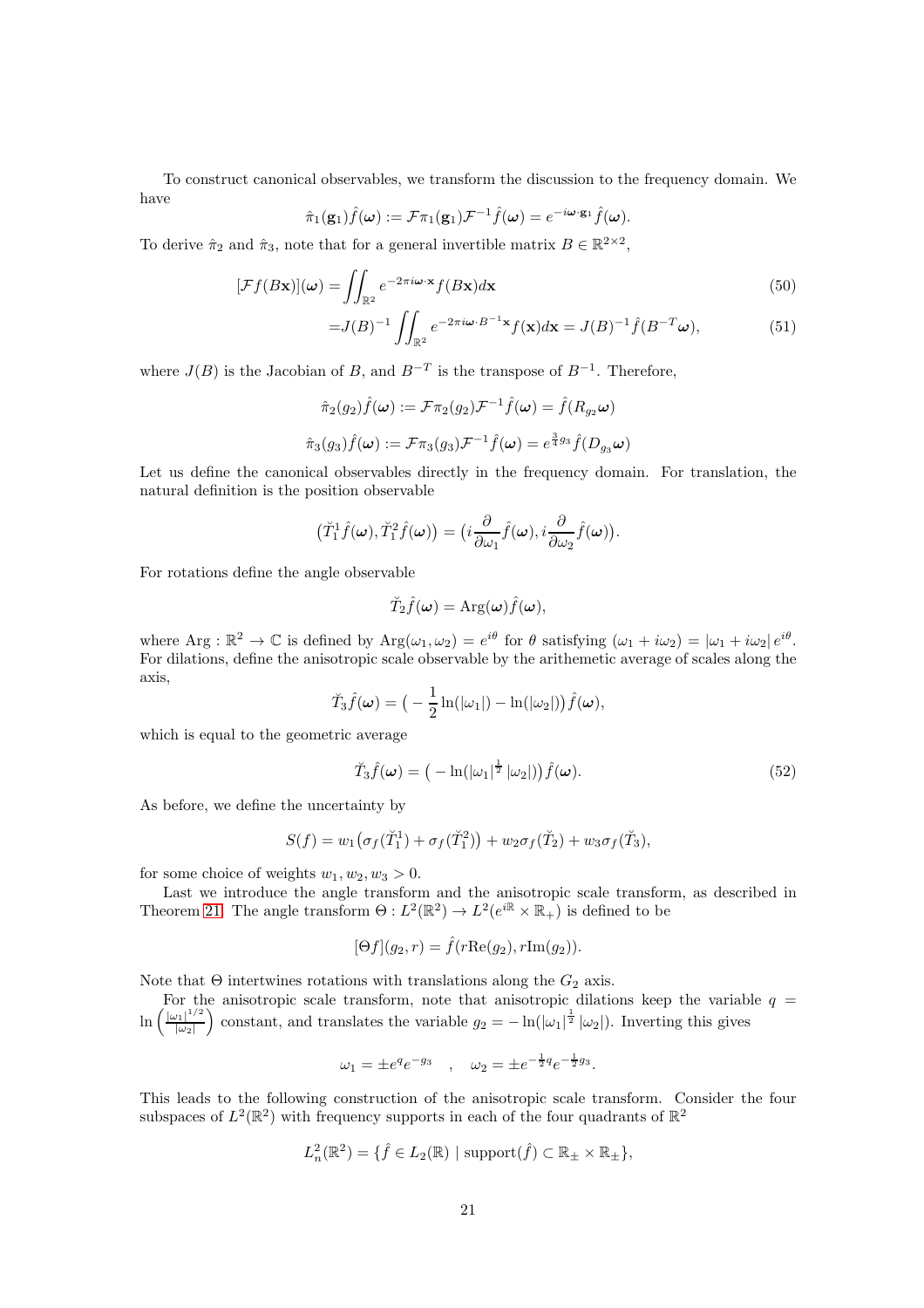and  $n = 1, \ldots, 4$  is some ordering of the quadrants. Consider the four anisotropic warping transforms  $W_n: L^2_n(\mathbb{R}^2) \to L^2(\mathbb{R}^2)$ ,  $n = 1, ..., 4$ , defined by

$$
[\mathcal{W}_n \hat{f}](g_3, q) = e^{\frac{1}{4}q} e^{-\frac{3}{4}g_3} \hat{f}(\pm e^q e^{-g_3}, \pm e^{-\frac{1}{2}q} e^{-\frac{1}{2}g_3}). \tag{53}
$$

Let us define

$$
W = \bigoplus_{n=1}^{4} W_n : L^2(\mathbb{R}^2) \to L^2(\mathbb{R}^2)^4 \quad , \quad [W\hat{f}](g_3, q; n) = [W_n\hat{f}](g_3, q).
$$

We define the anisotropic scale transform by  $C = \mathcal{WF}$ , and call  $L^2(\mathbb{R}^2)^4$  the anisotropic scale domain. Note that  $C$  intertwines anisotropic dilations with translations along the  $G_3$  axis.

## <span id="page-21-0"></span>3 The global localization framework

In this section we construct a framework for defining all of the canonical observables of a generalized wavelet transform "at once". This framework is a special case of the one parameter localization framework, where G is a group with a nested semi-direct product structure. It is thus also a special case of the classical general wavelet theory of square integrable representations. In this global framework, it is possible to define variances that are constant on orbits. This means that the corresponding uncertainty describes the localization behavior of the wavelet transform as a whole, instead of describing the individual localization of a window. For motivation, we start with the example of the 1D wavelet transform. This transform is based on the affine group, which has a semi-direct product structure.

### 3.1 Semi-direct products

A group G is called a **semi-direct product** of a normal subgroup  $N \triangleleft G$  and a subgroup  $H \subset G$ , if  $G = NH$  and  $N \cap H = \{e\}$ . This is denoted by  $G = N \rtimes H$ . If  $G = N \rtimes H$ , then each element  $g \in G$  can be written in a unique way as nh where  $n \in N$ ,  $h \in H$ . Thus we can identify elements of G with ordered pairs, or coordinates  $(n, h) \in N \times H$ . In the coordinate representation, the group multiplication takes the form

$$
(n,h)(n',h') \sim nhn'h' = n \, hn'h^{-1} \, hh' \sim (n \, hn'h^{-1}, hh').
$$

Since N is a normal subgroup,  $A_h(n') = hn'h^{-1}$  is in N. Moreover,  $A_h$  is a smooth group action of H on N, and a smooth automorphism of N for each  $h \in H$ .

When N, H are isomorphic to physical quantities,  $G = N \times H$  is interpreted as the group of ordered pairs of  $quantity_1, quantity_2$ . Each coordinate of G corresponds to the physical dimension of the corresponding physical quantity, and the value at this coordinate corresponds to the value of the physical quantity. Thus, the semi-direct product structure allows us to make the following philosophical argument apply to groups: "physical quantities may change their values under the application of transformations, but they retain their dimensions." Namely, multiplying a group element  $g$  of  $G$  with another, may change the values of the coordinates of  $g$ , but may not change the ordered pair structure itself. Recall that this philosophical statement was employed only for observables up until now. This interpretation holds also in the case where  $N$  and  $H$  are direct products of physical quantities.

**Example 26.** In the case of the affine group, we have  $G = N \times H$ , where  $N \sim {\mathbb{R}, +}$  is the subgroup of translations and  $H \sim {\mathbb{R}, +} \times \{-1, 1\}$  is the subgroup of dilations and reflections. The group product takes the following form in coordinates

$$
(n, h_1, h_2) \bullet (n', h'_1, h'_2) = (n + h_2 e^{h_1} n', h_1 + h'_1, h_2 h'_2).
$$

Namely,  $A_{(h_1,h_2)}(n') = h_2 e^{h_1} n'.$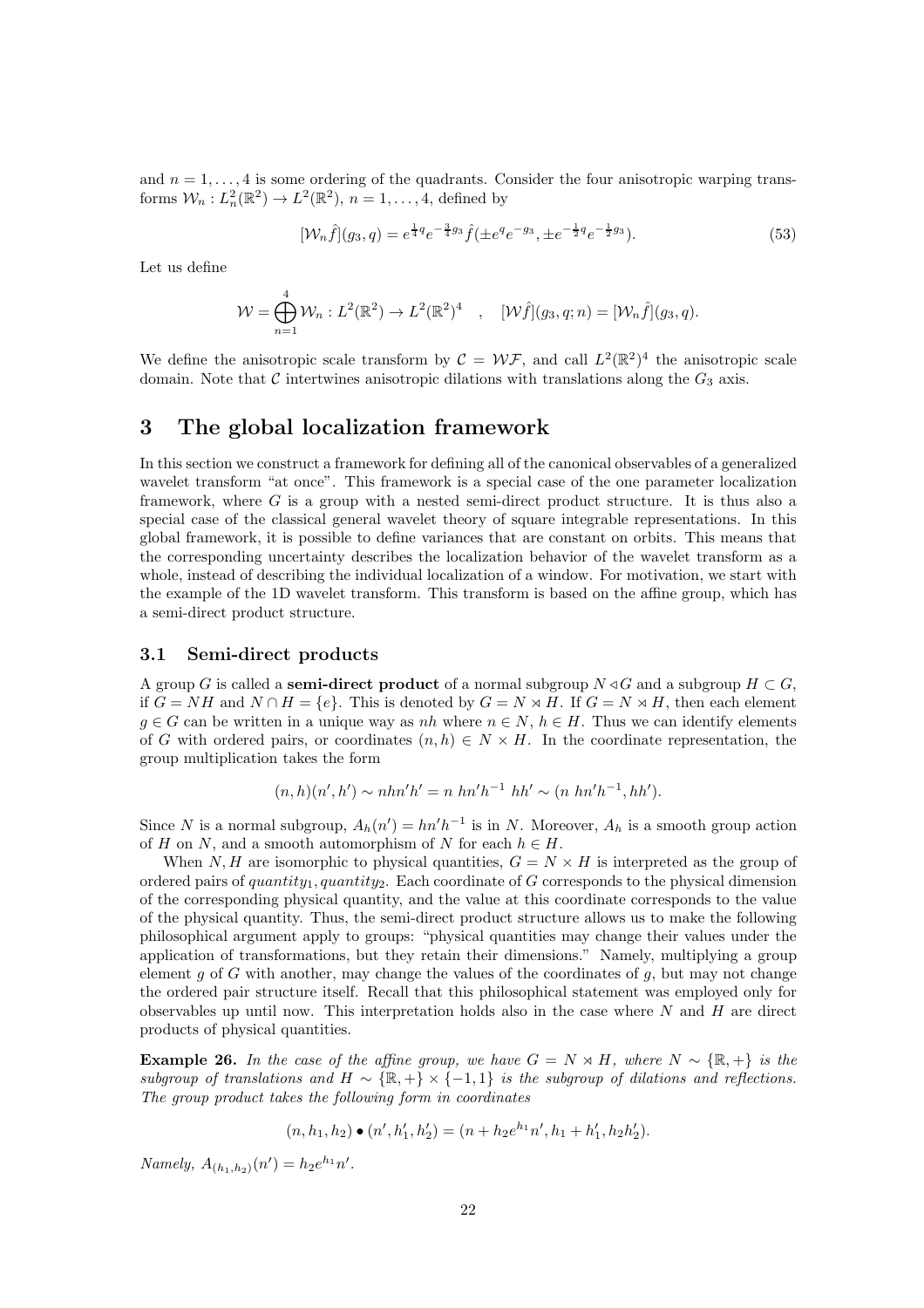#### <span id="page-22-7"></span>3.2 The global localization framework for the wavelet transform

Let us now motivate the construction of the global localization framework for the case of the 1D wavelet transform. In this anlysis we ignore the less important phase direction observable, and consider the subgroup time translations  $\rtimes$  dilations of the affine group, called the reduced affine group. By [\(46\)](#page-18-0), the time variance of a window f is multiplied by  $e^{2g_2}$  when the window is dilated by  $g_2$ . This agrees with the observation in Subsection [2.5.2](#page-17-0) that the smaller the mean scale of a window is, the more simultaneous time-scale localization is possible when using the standard uncertainty  $\sigma_f(\tilde{T}_1)\sigma_f(\tilde{T}_2)$ . As is noted in Subsection [2.5.2,](#page-17-0) in generalized wavelet transforms we are interested in an uncertainty which is invariant under the action  $\pi$  on the window f. In the 1D wavelet transform we may define the global variances as  $\Sigma_f(\check{T}_1) = e^{-2e_f(\check{T}_2)} \sigma_f(\check{T}_1)$  and  $\Sigma_f(\check{T}_2) = \sigma_f(\check{T}_2)$ . As required, the global variances are constant on orbits. Namely,  $\Sigma_{\pi(g)f}(\tilde{T}_1) = \Sigma_f(\tilde{T}_1)$  for any  $g \in G$ , and similarly for  $\Sigma_f(\check{T}_2)$ . We define the global uncertainty as

<span id="page-22-6"></span>
$$
S(f) = w_1 \Sigma_f(\tilde{T}_1) + w_2 \Sigma_f(\tilde{T}_2) = w_1 e^{-2e_f(\tilde{T}_2)} \sigma_f(\tilde{T}_1) + w_2 \sigma_f(\tilde{T}_2)
$$
\n(54)

for weights  $w_1, w_2 \in \mathbb{R}_+$ . By finding a minimizer to the global uncertainty we avoid the misleading result discussed in Subsection [2.5.2.](#page-17-0)

Let us formulate this example in a way that allows generalization. We are interested in the transformations of  $\sigma_f(\breve{T}_1), \sigma_f(\breve{T}_2)$  under the application of  $\pi(g)$  on f. From the Heisenberg point of view, it is enough to know the transformations of  $\check{T}_1, \check{T}_2$  under conjugation with  $\pi(g)$ . Indeed, by [\(6\)](#page-4-3) and [\(7\)](#page-4-4) we have for  $m = 1, 2$ 

<span id="page-22-2"></span>
$$
e_{\pi(g)f}(\breve{T}_m) = e_f(\pi(g)^* \breve{T}_m \pi(g)) \quad , \quad \sigma_{\pi(g)f}(\breve{T}_m) = \sigma_f(\pi(g)^* \breve{T}_m \pi(g)). \tag{55}
$$

Let us define the multi-observable  $\check{\mathbf{T}} : \mathcal{H} \to \mathcal{H}^2$  by  $\check{\mathbf{T}}f = (\check{T}_1 f, \check{T}_2 f)$ , and define conjugation by  $\pi(g)^*\check{\mathbf{T}}\pi(g) = (\pi(g)^*\check{T}_1\pi(g), \pi(g)^*\check{T}_2\pi(g)).$  It is readily verified that

<span id="page-22-0"></span>
$$
\pi(g)^{*}\check{\mathbf{T}}\pi(g) = (g_{1}I + e^{g_{2}}\check{T}_{1}, g_{2}I + \check{T}_{2}).
$$
\n(56)

By the fact that  $A_{g_2}(g_1') = e^{g_2}g_1'$ , [\(56\)](#page-22-0) can be written in the form

<span id="page-22-1"></span>
$$
\pi(g)^{*}\breve{\mathbf{T}}\pi(g) = g \bullet \breve{\mathbf{T}} \tag{57}
$$

where the right hand side of [\(57\)](#page-22-1) is given by functional calculus (Remark [4\)](#page-6-2) as

$$
g \bullet \breve{\mathbf{T}} = \Big( \int (g_1 + A_{g_2}(\lambda_1)) dP(\lambda_1), \int (g_2 + \lambda_2) dP(\lambda_2) \Big).
$$

We interpret [\(57\)](#page-22-1) as a canonical commutation relation, relating the multi-observable  $\tilde{\mathbf{T}}$  with the representation  $\pi$ . We call [\(57\)](#page-22-1) the multi-canonical commutation relation, and call  $\tilde{T}$  a canonical multi-observable.

We define expected values and variances of  $\check{\mathbf{T}}$  by  $\mathbf{e}_f(\check{\mathbf{T}}) = \left(e_f(\check{\mathcal{T}}_1), e_f(\check{\mathcal{T}}_2)\right)$  and  $\boldsymbol{\sigma}_f(\check{\mathbf{T}}) =$  $(\sigma_f(\tilde{T}_1), \sigma_f(\tilde{T}_2))$ . Observe that the transformation rules [\(43\)](#page-18-0)-[\(46\)](#page-18-0) can be derived from the Heisenberg point of view [\(55\)](#page-22-2) and the commutation relation [\(57\)](#page-22-1), and written as

<span id="page-22-3"></span>
$$
\mathbf{e}_{\pi(g)f}(\breve{\mathbf{T}}) = g \bullet e_f(\breve{\mathbf{T}}) = \left(g_1 + e^{g_2} e_f(\breve{T}_1), g_2 + e_f(\breve{T}_2)\right),\tag{58}
$$

<span id="page-22-4"></span>
$$
\boldsymbol{\sigma}_{\pi(g)f}(\tilde{\mathbf{T}}) = \left(e^{2g_2}\sigma_f(\tilde{T}_1), \sigma_f(\tilde{T}_2)\right) = \left(A_{g_2}^2\sigma_f(\tilde{T}_1), \sigma_f(\tilde{T}_2)\right). \tag{59}
$$

where  $A_{g_2}^2 = A_{g_2} \circ A_{g_2}$  is defined by composition.

Our goal is to design a "global variance" which is constant on orbits  $\pi(G)f$ . Given f and its orbit  $\pi(G)f$ , there is always an element  $y \in \pi(G)f$  with  $e_y(T_1) = e_y(T_2) = 0$ . Namely, for g given in coordinates by  $(g_1, g_2) = (e_f(\check{T}_1), e_f(\check{T}_2)), y = \pi(g^{-1})f$ . Indeed, by [\(58\)](#page-22-3),

<span id="page-22-5"></span>
$$
\mathbf{e}_y(\check{\mathbf{T}}) = \mathbf{e}_{\pi(g^{-1})f}(\check{\mathbf{T}}) = g^{-1} \bullet \mathbf{e}_f(\check{\mathbf{T}}) = g^{-1} \bullet g = (0,0). \tag{60}
$$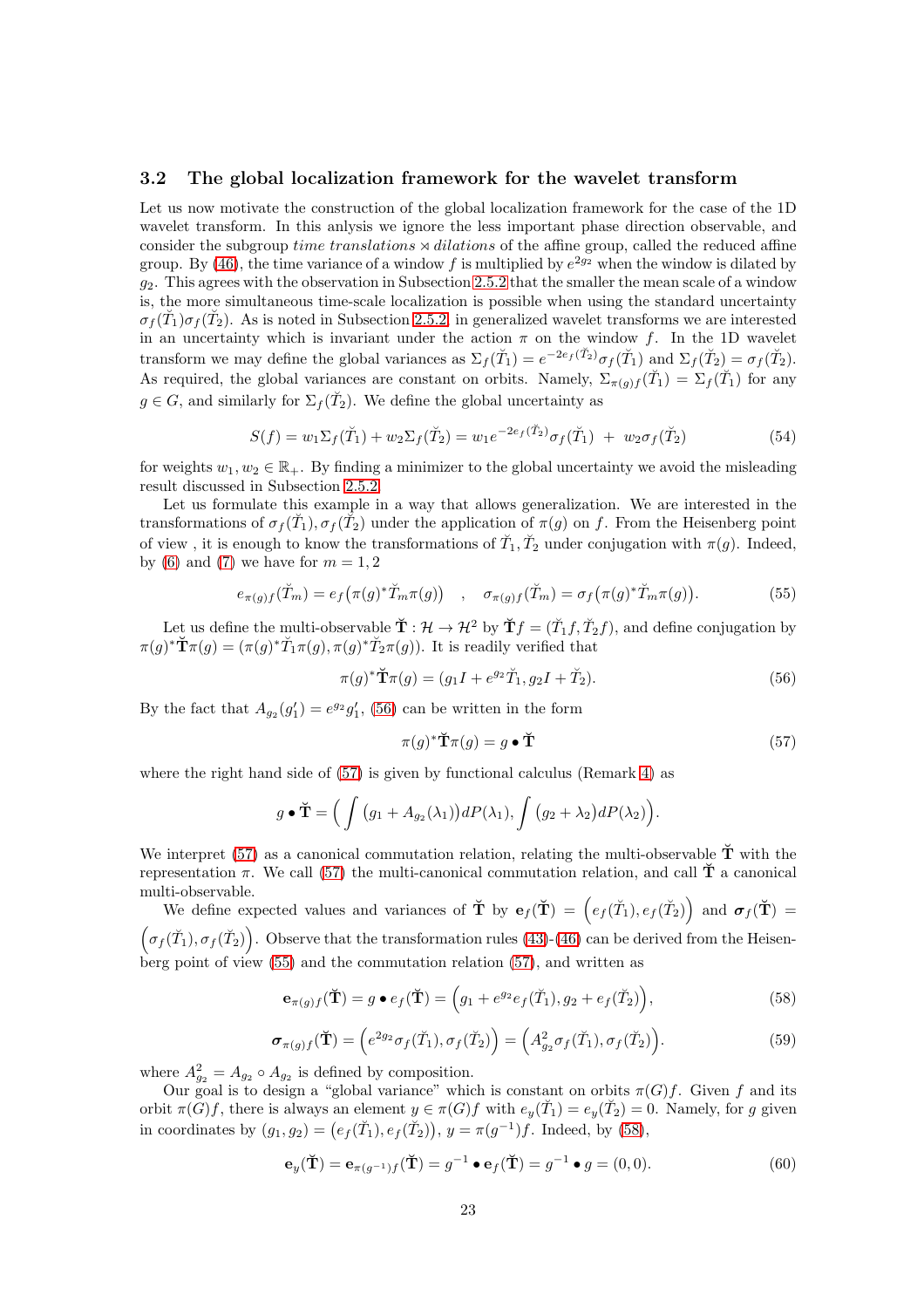Now, by [\(59\)](#page-22-4) and [\(60\)](#page-22-5),

$$
\Sigma_f(\tilde{T}_1) = e^{-2e_f(\tilde{T}_2)} \sigma_f(\tilde{T}_1) = e^{-2g_2} \sigma_f(\tilde{T}_1) = \sigma_{\pi(g^{-1})f}(\tilde{T}_1) = \sigma_y(\tilde{T}_1),
$$
  

$$
\Sigma_f(\tilde{T}_2) = \sigma_f(\tilde{T}_2) = \sigma_{\pi(g^{-1})f}(\tilde{T}_2) = \sigma_y(\tilde{T}_2).
$$

This shows that  $\Sigma_f(\tilde{T}_1), \Sigma_f(\tilde{T}_1)$  are the variances of the unique element  $y \in \pi(G)f$  having zero expected values, and thus  $S(f)$ , as defined in [\(54\)](#page-22-6), is constant on orbits.

#### <span id="page-23-1"></span>3.3 Semi-direct product wavelet transforms

We are now ready to introduce the general setting of the global localization framework. The following assumption strengthen Assumption [5.](#page-7-0)

<span id="page-23-0"></span>Assumption 27 (Semi-direct product wavelet transform). A Semi-direct product wavelet transform is constructed by, and assumed to satisfy, the following.

1. The group G is a nested semi-direct product group, namely

$$
G = H_0 \tag{61}
$$

$$
H_0 = (N_0 \times N_1) \rtimes H_1 \tag{62}
$$

$$
H_m = N_{m+1} \rtimes H_{m+1} \quad , \quad m = 1, \dots, M-2 \tag{63}
$$

$$
H_{M-1} = N_M. \tag{64}
$$

Here,  $N_0$  is the center of G. For  $m = 0, \ldots, M$ ,  $N_m$  is a group direct product of physical quantities,  $G_m^1 \times \ldots \times G_m^{K_m}$ , where  $K_m \in \mathbb{N}$ . We denote elements of  $N_m$  in coordinates by  $\mathbf{g}_m = (g_m^1, \ldots, g_m^{K_m})$ , and elements of  $H_m$  by  $\mathbf{h}_m$ . Note that  $\mathbf{h}_m = (\mathbf{g}_{m+1}, \ldots, \mathbf{g}_M)$ . For the center, we also denote  $Z = N_0$ , and  $K_z = K_0$ , and denot elements of Z in coordinates by  $z = (z^1, \ldots, z^{K_z}).$ 

- 2. We consider the representations  $\pi_m(\mathbf{g}_m) = \pi_m^1(g_m^1) \circ \ldots \circ \pi_m^{K_m}(g_m^{K_m})$  of  $N_m$ ,  $m = 0, \ldots, M$ in H. We assume that  $\pi(g) = \pi_0(g_0) \circ \ldots \circ \pi_M(g_M)$  is a square integrable representation of G. Namely,  $\pi$  is a SCU irreducible representation, and there is a vector  $f \in \mathcal{H}$  such that  $V_f[f] \in L^2(G)$ . Here,  $V_f[f]$  is defined in [\(1\)](#page-0-0).
- 3. The semi-direct product wavelet transform based on  $\pi$  and on the window  $f \in \mathcal{H}$ , satisfying  $V_f[f] \in L^2(G)$ , is defined to be  $V_f : \mathcal{H} \to L^2(G)$ , as defined in [\(1\)](#page-0-0).

We abbreviate semi-direct product wavelet transforms by SPWT. By the theory of square integrable representations of locally compact topological groups, we have the following theorem (for example see [\[21\]](#page-49-2)).

#### Proposition 28. Any SPWT also satisfies Assumption [5.](#page-7-0)

Note that this assumption includes Schrödinger representations of Heisenberg groups based on tuples of physical quantities, like the STFT and the FSTFT. Indeed, Heisenberg groups can be written as  $J = (phase rotations \times translations) \times modulation$  modulations. The 1D wavelet transform and the Shearlet transform are also SPWTs.

#### <span id="page-23-2"></span>Remark 29. Consider a SPWT.

1. As a result of the semi-direct product structure, the group multiplication has the following form in coordinates

$$
g \bullet g' = (\mathbf{z}, \mathbf{g}_1, \dots, \mathbf{g}_M) \bullet (\mathbf{z}', \mathbf{g}'_1, \dots, \mathbf{g}'_M)
$$
  
= 
$$
\left( (\mathbf{z}, \mathbf{g}_1) \bullet A_{z,1} (\mathbf{h}_1; (\mathbf{z}', \mathbf{g}'_1)) , \mathbf{g}_2 \bullet A_2 (\mathbf{h}_2; \mathbf{g}'_2) , \dots , \mathbf{g}_{M-1} \bullet A_{M-1} (\mathbf{h}_{M-1}; \mathbf{g}'_{M-1}) , \mathbf{g}_M \bullet \mathbf{g}'_M \right)
$$
  
(65)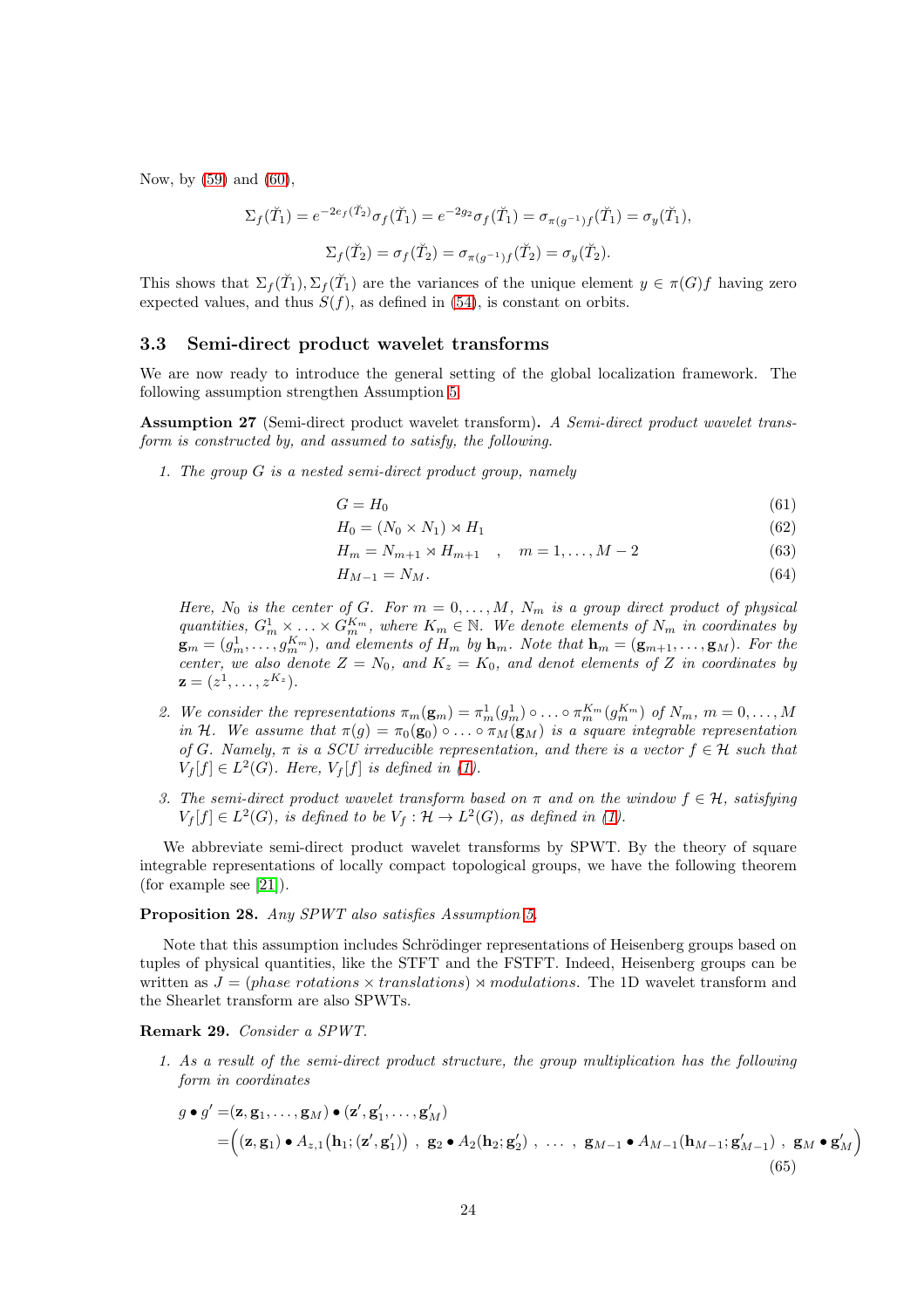where  $A_m$  are smooth automorphisms with respect to  $\mathbf{g}'_m$  if  $m \geq 2$ , and with respect to  $(\mathbf{z}', \mathbf{g}'_1)$  for  $m = (z, 1)$ . Moreover,  $A_m$  with respect to  $\mathbf{h}_m$ , are smooth group actions of  $H_m$ on  $N_m$  for  $m \geq 2$ , and on  $Z \times N_1$  for  $m = (z, 1)$ . Here,  $\mathbf{h}_m$   $(m = 1, ..., M)$  are coordinates corresponding to g.

2. We can write a formula for the group inverse of  $g \in G$  in coordinates. For  $m = 2, \ldots, M$ , let  $(\mathbf{g}'_m, \mathbf{h}_m^{-1})$  be the inverse of  $(\mathbf{g}_m, \mathbf{h}_m)$ . We use

$$
(\mathbf{g}_m, \mathbf{h}_m) \bullet (\mathbf{g}'_m, \mathbf{h}_m^{-1}) = (\mathbf{g}_m \bullet A_m(\mathbf{h}_m; \mathbf{g}'_m), \mathbf{h}_m \bullet \mathbf{h}_m^{-1}) = (\mathbf{e}, \mathbf{e})
$$

to get  $\mathbf{g}'_m = A_m(\mathbf{h}_m^{-1}; \mathbf{g}_m^{-1})$ . The inverse of  $(\mathbf{z}, \mathbf{g}_1, \mathbf{h}_1)$  is given by  $(A_{z,1}(\mathbf{h}_1^{-1}; (\mathbf{z}^{-1}, \mathbf{g}_1^{-1})), \mathbf{h}_1^{-1})$ .

Next we explain how the center Z of G may be omitted in a SPWT. Assume that  $Z = G_z^1 \times \ldots \times G_z^1$  $G_z^{K_z}$ , where  $G_z^k$  is a physical quantity. Denote  $\pi_{z,1}(\mathbf{z}, \mathbf{g}_1) = \pi_z(\mathbf{z}) \circ \pi_1(\mathbf{g}_1)$ , where  $\pi_z(\mathbf{z}) = \pi_0(\mathbf{g}_0)$ is the representation of the center. A character of a group is a unitary representation of the group in C. Any irreducible representation  $\pi$  of G, restricted to the center of the group Z, is a character times the identity operator. Therefore,  $\pi_z(\mathbf{z}) = \chi(z)I$  for some character  $\chi$  of Z, and I the identity operator in H. As a result, wavelet transform  $V_f[s]$  of any  $s \in \mathcal{H}$  is completely determined by the values of  $V_f[s]$  on the cross section

<span id="page-24-2"></span>
$$
G_z = \{ g \in G \mid \mathbf{z} = \mathbf{e} \} \cong G/Z \tag{66}
$$

where **e** is the unit element of Z in coordinates, and  $G/Z$  is the quotient group of G relative to Z. Indeed, for any  $g \in G$ , we have in coordinates  $\pi(\mathbf{z}, \mathbf{g}_1, \mathbf{h}_1) = \chi(\mathbf{z})\pi(\mathbf{e}, \mathbf{g}_1, \mathbf{h}_1)$ , so

<span id="page-24-1"></span>
$$
V_f[s](\mathbf{z}, \mathbf{g}_1, \mathbf{h}_1) = \chi(\mathbf{z}) V_f[s](\mathbf{e}, \mathbf{g}_1, \mathbf{h}_1). \tag{67}
$$

Thus in a SPWT, restricting  $V_f[s]$  to the domain  $G_z$ , preserves the invertibility of the SPWT. For this reason, in SPWT like the STFT,  $V_f[s](g)$  is calculated only for  $g \in G_z$ .

We can now show that  $G_z$  is a nested semi-direct product group with trivial center. For this, let us analyze the automorphism  $A_{z,1}(\mathbf{h}_1; \cdot) : Z \times N_1 \to Z \times N_1$ . Let  $z' \in G$  be an element in the subgroup Z, and  $g'_1 \in G$  be an element in the subgroup  $N_1$ . Any generic element in the subgroup  $Z \times N_1$  can be written uniquely as  $g'_{z,1} = z' g'_1$ . Let  $g_{z,1}$  be another element in  $Z \times N_1$ , and  $h_1, h'_1$  elements in  $H_1$ . Any two generic elements in G can be written as  $g'_{z,1}h'_1 = z'g'_1h'_1$  and  $g_{z,1}h_1$ . By the semi-direct product structure we have  $g_{z,1}h_1g'_{z,1}h'_1 = g_{z,1} h_1g'_{z,1}h_1^{-1} h_1h'_1$ , where  $h_1 g'_{z,1} h_1^{-1} = A_{z,1}(h_1; g'_{z,1}) \in Z \times N_1$ . By the fact that the center commutes with every element,

$$
A_{z,1}(h_1; g'_{z,1}) = h_1 g'_{z,1} h_1^{-1} = z' h_1 g'_1 h_1^{-1} = z' A_{z,1}(h_1; g'_1).
$$
\n(68)

We denote the projection of  $A_{z,1}(h_1; g_1')$  to the subgroup  $N_1 \subset Z \times N_1$  by  $A_1(h_1; g_1')$ , and the projection to Z by  $A_z(h_1; g_1')$ . By the direct product structure, the projections  $Z \times N_1 \to N_1$  and  $Z \times N_1 \to Z$  are homomorphisms. Thus,  $A_1(h_1; g_1)$  and  $A_z(h_1; g_1)$  are smooth homomorphism  $N_1 \rightarrow N_1$  and  $N_1 \rightarrow Z$  respectively. Moreover,

<span id="page-24-0"></span>
$$
A_{z,1}(h_1; g'_{z,1}) = z' A_z(h_1; g'_1) A_1(h_1; g'_1).
$$
\n(69)

By the fact that  $A_{z,1}(h_1; g'_{z,1})$  is invertible with respect to  $g'_{z,1}$ , and by the direct product struc-ture, [\(69\)](#page-24-0) shows that  $A_1(h_1; g_1)$  is also invertible, and thus an automorphism with respect to  $g_1'$ . Moreover,  $A_1(h_1; g_1')$  is a group action of  $H_1$  on  $N_1$  with respect to  $h_1$ . Indeed

$$
A_z(h'_1h_1; g'_1) A_1(h'_1h_1; g'_1) = A_{z,1}(h'_1h_1; g'_1) = h'_1h_1g'_1h_1^{-1}h'_1^{-1}
$$
  
\n
$$
= h'_1A_{z,1}(h_1; g'_1)h'_1^{-1} = A_z(h_1; g'_1) h'_1A_1(h_1; g'_1)h'_1^{-1}
$$
  
\n
$$
= A_z(h_1; g'_1)A_z(h'_1; A_1(h_1; g'_1)) A_1(h'_1; A_1(h_1; g'_1)),
$$
\n(70)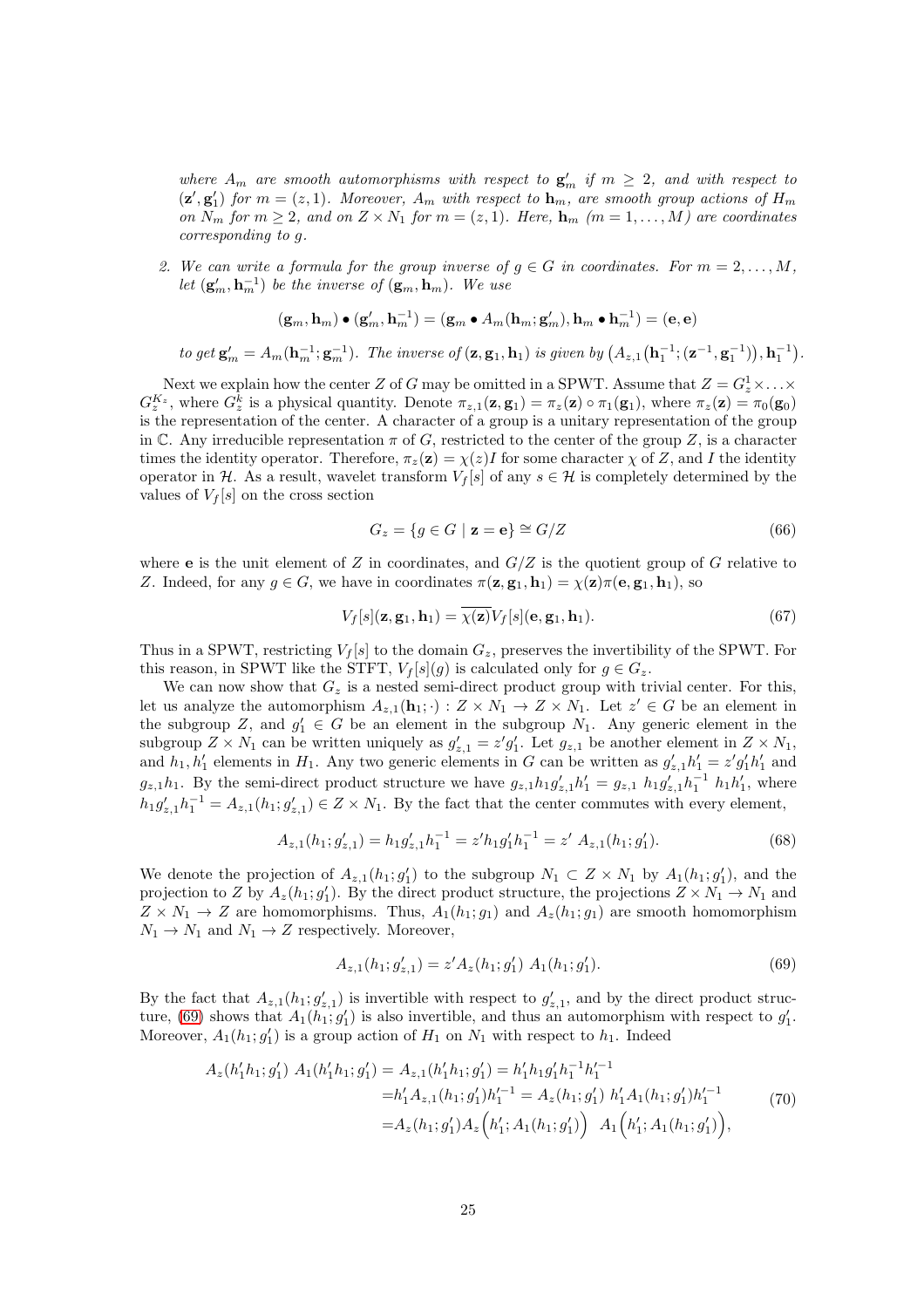so  $A_1(h'_1h_1;g'_1) = A_1\Big(h'_1;A_1(h_1;g'_1)\Big)$ . To conclude, the group  $G_z$  is the nested semi-direct product group,

$$
G = H_0 \tag{71}
$$

$$
H_m = N_{m+1} \rtimes H_{m+1} \quad , \quad m = 0, \dots, M-2 \tag{72}
$$

$$
H_{M-1} = N_M,\tag{73}
$$

with  $A_m$  mappings equal to those of G.

Observe that the representation operators  $\pi_z^k(z_k) = \chi(z_k)|_{G_0^k} I$  commute with every operator, so they do not have a canonical observable as defined in [\(19\)](#page-8-3). Moreover, by [\(67\)](#page-24-1), no localization in the Z direction is possible. This motivates us to develop our localization theory in  $G<sub>z</sub>$  instead of G. Working in  $G_z$  instead of in G also makes sense since observables interact with  $\pi(g)$  via conjugations, which are elements of the inner automorphism group of  $G$ , isomorphic to  $G_z$ . Note that  $\pi$  may be restricted to the cross-section  $G_z$ , but it is no longer a representation of  $G_z$  in general.

Last, we present a convenient way to represent the automorphisms  $A_m(\mathbf{h}_m; \cdot)$  in a SPWT. Let us denote in short  $A = A_m(\mathbf{h}_m; \cdot)$  the automorphism  $N_m \to N_m$  for some  $m = 1, \ldots, M$ . Since  $N_m$  is a direct product of the physical quantities  $G_m^1 \times \ldots \times G_m^{K_m}$ , A can be written as an invertible matrix **A** as explained next. For each  $k = 1, ..., K_m$ , consider the projections  $P_k : N_m \to G_m^k$ , defined in coordinates by

$$
\mathbf{P}_k(g_m^1,\ldots,g_m^{K_m})=(e,\ldots,e,g_m^k,e,\ldots,e)
$$

where e are the unit elements of each  $G_m^{k'}$ ,  $k' = 1, \ldots, K_m$ . Since  $N_m$  is a direct product,  $P_k$  are homomorphisms. For each pair  $k, k' = 1, ..., K_m$  consider the homomorphism  $a_{k,k'} = P_k A P_{k'}$ :  $G_m^{k'} \to G_m^k$ . The automorphism A can now be written in coordinates as the homomorphism valued invertible matrix **A** with entries  $a_{k,k'}$ . The multiplication of **A** by  $\mathbf{g}_m$  is defined by

$$
\forall k=1,\ldots,K_m\ ,\quad [\mathbf{A}\mathbf{g}_m]_k=a_{k,1}(g_m^1)\bullet\ldots\bullet a_{k,K_m}(g_m^{K_m}).
$$

Here, invertibility means that there is another homomorphism valued matrix  $A^{-1}$  with  $AA^{-1}$  =  $\mathbf{A}^{-1}\mathbf{A} = \mathbf{I}$ . We denote these matrices in the extended notation by  $\mathbf{A}_m(\mathbf{h}_m)$ . By [\(69\)](#page-24-0), the matrix  $\mathbf{A}_{z,1}(\mathbf{h}_1)$  has the block form

$$
\mathbf{A}_{z,1}(\mathbf{h}_1) = \begin{pmatrix} Z & N_1 \\ \mathbf{I} & \mathbf{A}_z(\mathbf{h}_1) \\ \mathbf{0} & \mathbf{A}_1(\mathbf{h}_1) \end{pmatrix} \begin{pmatrix} Z \\ N_1 \end{pmatrix}
$$
(74)

where **0** is a matrix with all entries equal to the trivial homomorphism mapping to the unit element, I is the matrix of identity automorhisms on the diagonal, and  $\mathbf{A}_z(\mathbf{h}_1), \mathbf{A}_1(\mathbf{h}_1)$  are the matrix representation of  $A_z(\mathbf{h}_1, \cdot), A_1(\mathbf{h}_1, \cdot)$ . Here,  $\mathbf{A}_1(\mathbf{h}_1)$  is invertible, and  $\mathbf{A}_z(\mathbf{h}_1)$  is not in general.

<span id="page-25-0"></span>**Remark 30.** In 1 of Assumption [27](#page-23-0) we usually assume that each  $N_m$  is a group direct product  $G_m^1 \times \ldots \times G_m^{K_m}$ , where for each  $k = 1, \ldots, K_m$ ,  $G_m^k = G_m$  is a physical quantity of the same type. Here, the entries of the matrix **A** are homomorphisms  $G_m \to G_m$ . For example, if  $G_m = {\mathbb{R}, +}$ , any automorphism is an invertible matrix in  $\mathbb{R}^{K_m \times K_m}$ . If  $G_m = \{ \mathbb{Z}, + \}$ , any automorphism is an invertible matrix in  $\mathbb{Z}^{K_m \times K_m}$ , with inverse in  $\mathbb{Z}^{K_m \times K_m}$ . Another example is the case where  $N_m = G_m$  consists of one coordinate. In this case, for  $N_m = G_m = \{ \mathbb{R}, + \}$ , A is a multiplication by a nonzero scalar. For  $N_m = G_m = \{ \mathbb{Z}, + \}, A$  is a multiplication by  $\pm 1$ . For  $N_m = G_m = \{ e^{i\mathbb{R}}, + \},$ A is a multiplication of the exponent by  $\pm 1$ . Last, for  $N_m = G = \{e^{2\pi i \mathbb{Z}/N}\}\$ , A is a multiplication of the exponent by a co-prime of  $N$ .

In the rest of this paper we assume that for each  $k = 1, ..., K_m$ ,  $G_m^k = G_m$  is a physical quantity of the same type, as in Remark [30.](#page-25-0) This assumption is taken to simplify formulations, though it is not always necessary.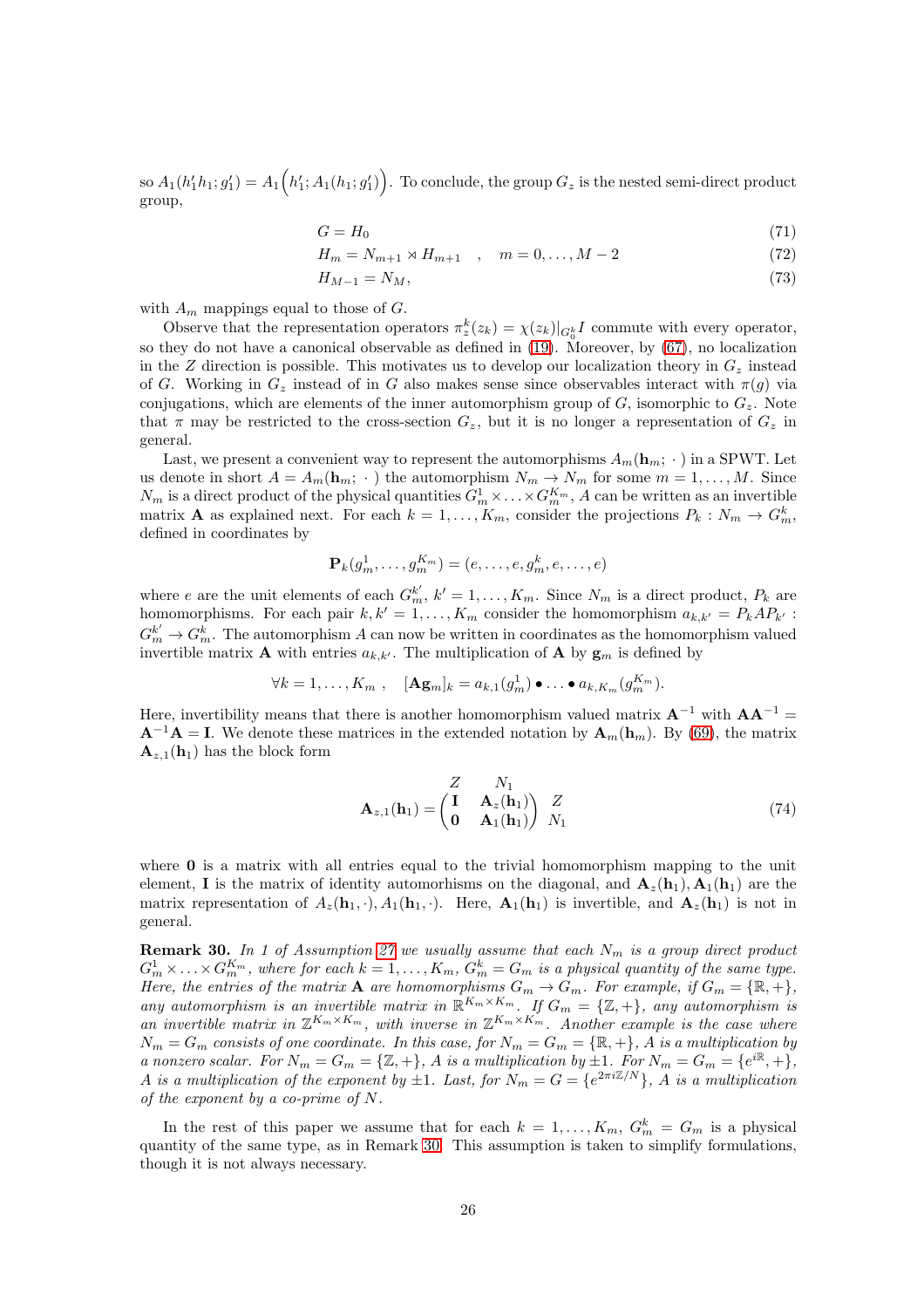## 3.4 Canonical multi-observables and localization

In this subsection we define concepts of localization corresponding to the structure of semi-direct product wavelet transforms. Particularly, we define the general multi-canonical observable, extending the multi-canonical observable of the 1D wavelet transform. Canonical observables are operators that define the physical quantities structure of G in the Hilbert space of signals  $H$ . As such, their structure is intimately related to the structure of the nested semi-direct product group G. The coordinates of G represent different physical quantities, and when two elements  $g, g'$  of G are multiplied, each entry in the tuple  $g$  interacts not only with the corresponding entry of  $g'$ , but also with entries of other physical quantities. To accommodate this property in the canonical observables, it is necessary to define them collectively as a tuple of observables, measuring "at once" all of the physical quantities. In [\[34\]](#page-49-4) it was proposed to consider tuples of operators in order to define uncertainty principles comprising more than two operators, with an extension of 1D variances to multi dimensional covariances. We consider a similar setting. However, the motivation and application of our theory is different, namely to induce the group structure on the tuple of observables via a canonical commutation relation, rather than to define a multidimensional uncertainty principle for general operators. Moreover, in the application of the theory in [\[34\]](#page-49-4), the operators used for defining the uncertainties are generators of  $\pi(q)$ , which we have shown to be inappropriate.

For our purposes, some commutativity assumptions on the observables are needed to guarantee self-adjointness in the  $\mathbb R$  or  $\mathbb Z$  case, and thus to allow the use of a multidimensional spectral theorem.

**Definition 31.** Consider a SPWT. We call the sequence of observables  $\{\breve{T}^k_m\}_{m=1,\ldots,M}$  a multi**observable**, if for every  $m = 1, ..., M$ , the observables  $\check{T}_{m}^{1}, ..., \check{T}_{m}^{K_{m}}$  commute. We denote  $\check{\mathbf{T}}_{m} =$  $(\check{T}_{m}^{1},\ldots,\check{T}_{m}^{K_{m}}): \mathcal{H} \to \check{\mathcal{H}}^{K_{m}}$ , and denote the multi-observable by  $\check{\mathbf{T}} = (\check{\mathbf{T}}_{1},\ldots,\check{\mathbf{T}}_{M}): \mathcal{H} \to \mathcal{H}^{N}$  for  $N = \sum_{m=1}^{M} K_m$ .

Let  $\check{\mathbf{T}}$  be a multi-observable. By the commutativity of  $\check{T}_{m}^{1}, \ldots, \check{T}_{m}^{K_{m}}$  for any  $m = 1, \ldots, M$ , the spectral families of projections  $P_m^1, \ldots, P_m^{K_m}$  of  $\check{T}_m^1, \ldots, \check{T}_m^{K_m}$  also commute. Therefore, each  $\tilde{\mathbf{T}}_m$  has spectral decomposition

$$
\breve{\mathbf{T}}_m = \int \mathbf{\lambda}_m d\mathbf{P}_m(\mathbf{\lambda}_m) = \int \dots \int (\lambda_m^1, \dots, \lambda_m^{K_m}) dP_m^1(\lambda_m^1) \dots dP_m^{K_m}(\lambda_m^{K_m}). \tag{75}
$$

Here,  $\mathbf{P}_m$  is the PVM, mapping Borel sets of  $N_m$  to projections in  $H$ , such that for any sequence of Borel sets  $B_m^1, \ldots, B_m^{K_m}$  of  $G_m^1, \ldots, G_m^{K_m}$  respectively,

$$
\mathbf{P}_m(B_m^1 \times \ldots \times B_m^{K_m}) = P_m^1(B_m^1) \circ \ldots \circ P_m^{K_m}(B_m^{K_m}).
$$

Smooth functions  $F: N_m \to N_m$  act of  $\mathbf{\check{T}}_m$  by

$$
F(\mathbf{\tilde{T}}_m) = \int F(\mathbf{\lambda}_m) d\mathbf{P}_m(\mathbf{\lambda}_m). \tag{76}
$$

By definition, representation operators  $\pi(G)$  act on multi-observables  $\check{\mathbf{T}} : \mathcal{H} \to \mathcal{H}^N$  by conjugation according to the formula

$$
\pi(g)^*\check{\mathbf{T}}\pi(g) = \pi(g)^*(\check{T}_1,\ldots,\check{T}_N)\pi(g) =
$$
  

$$
(\pi(g)^*\check{T}_1\pi(g),\ldots,\pi(g)^*\check{T}_N\pi(g)).
$$

Next we define the canonical multi-observable of the whole group  $G$ .

**Definition 32.** Consider a SPWT, and a multi-observable  $\check{\mathbf{T}}$ . We call  $\check{\mathbf{T}}$  a **canonical multi**observable of  $\pi$ , if  $\tilde{\mathbf{T}}$  and  $\pi$  satisfy the **multi-canonical commutation relation** 

<span id="page-26-0"></span>
$$
\forall g \in G_z , \quad \pi(g)^* \check{\mathbf{T}} \pi(g) = g \bullet \check{\mathbf{T}} \tag{77}
$$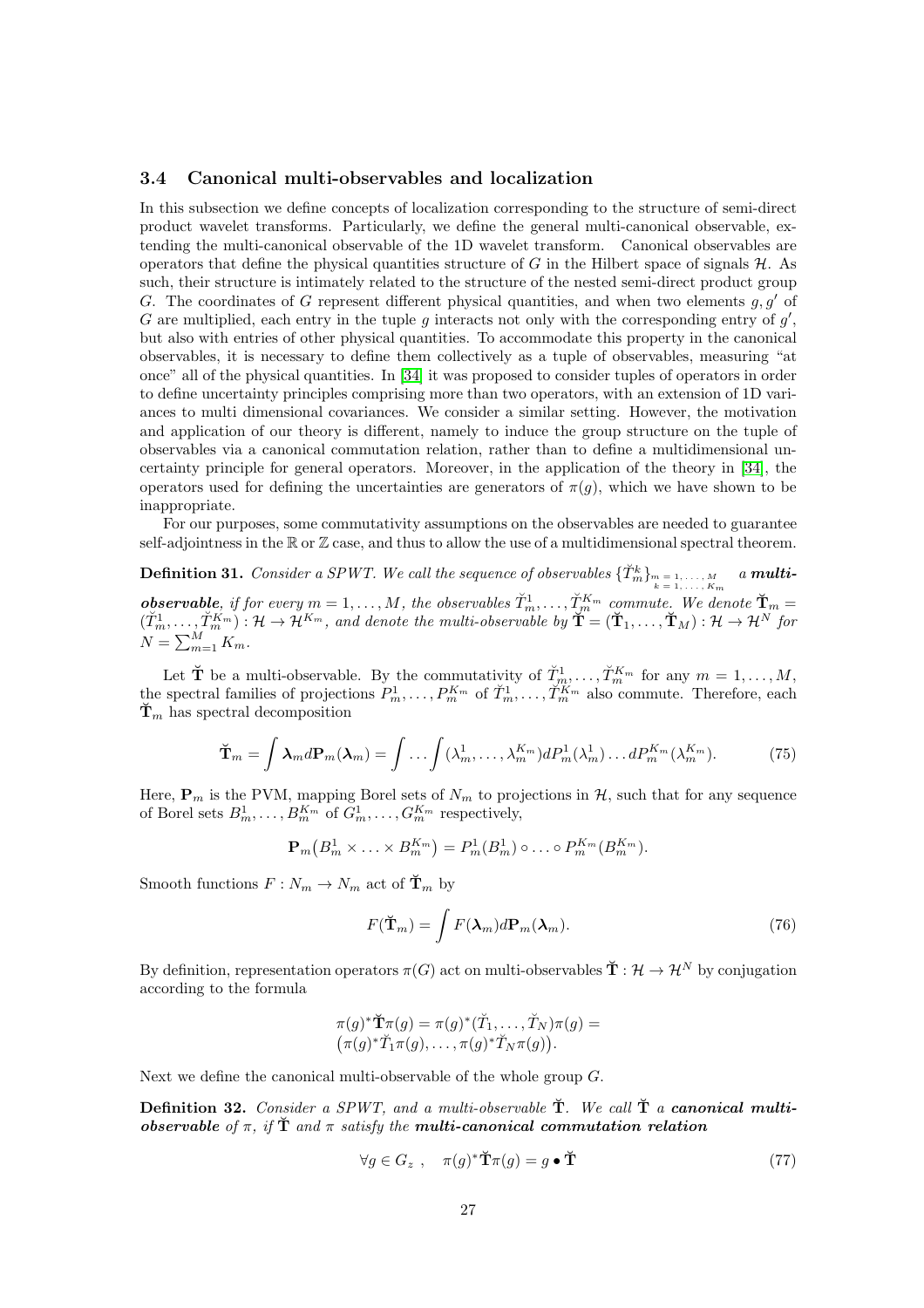where

$$
g\bullet\breve{\mathbf{T}}=\left(\mathbf{g}_{1}\bullet A_{1}(\mathbf{h}_{1};\breve{\mathbf{T}}_{1}),\ \ldots\ ,\ \mathbf{g}_{M-1}\bullet A_{M-1}(\mathbf{h}_{M-1};\breve{\mathbf{T}}_{M-1})\ ,\ \mathbf{g}_{M}\bullet\breve{\mathbf{T}}_{M}\right),
$$

and  $\bullet$  is the group product in  $G_z$ .

Note that if  $\check{\mathbf{T}}$  is a canonical multi-observable, then any one of its entries  $\check{T}_m^k$  is a canonical observable of the corresponding  $\pi_m^k$ . This shows that canonical multi-observable is a stronger definition than a sequence of canonical observables.

Let us now define notions of localization. Since each  $N_m$  consists of a number of physical quantities, the natural generalization of variances are covariances. Consider a SPWT, and a canonical multi-observable  $\check{\mathbf{T}}$  of  $\pi$ . For each  $m = 1, \ldots, M$  and  $f \in \mathcal{H}$ , we define the **multi**expected value  $e_f(\tilde{T}_m)$  as the vector with entries

$$
\left[e_f(\breve{\mathbf{T}}_m)\right]_k = e_f(\breve{T}_m^k). \tag{78}
$$

We define the **multi-covariance**  $\sigma_f(\check{\mathbf{T}}_m)$  as the matrix in  $\mathbb{C}^{K_m \times K_m}$  with entries

$$
\left[\boldsymbol{\sigma}_f(\mathbf{\check{T}}_m)\right]_{k,k'} = \left\langle \left(\tilde{T}_m^k - e_f(\tilde{T}_m^k)\right) f, \left(\tilde{T}_m^{k'} - e_f(\tilde{T}_m^{k'})\right) f \right\rangle. \tag{79}
$$

Next we define one dimensional variances along directions in  $N_m$ . Let  $\mathbf{w}_m$  be a column vector in  $\mathbb{C}^{K_m}$ , interpreted as a direction in  $N_m$ . Define the **directional variance** 

$$
\sigma_f^{\mathbf{w}_m}(\breve{\mathbf{T}}_m) = \mathbf{w}_m^* \boldsymbol{\sigma}_f(\breve{\mathbf{T}}_m) \mathbf{w}_m.
$$
\n(80)

Note that the multi-covariance matrix  $\sigma_f(\check{\mathbf{T}}_m)$  is self-adjoit. Moreover, the variance  $\sigma_f^{\mathbf{w}_m}(\check{\mathbf{T}}_m)$  is non-negative. Indeed

<span id="page-27-0"></span>
$$
0 \leq \left\| \sum_{m=1}^{K_m} w_m^k \left( \check{T}_m^k - e_f(\check{T}_m^k) \right) f \right\|^2 = \mathbf{w}_m^* \boldsymbol{\sigma}_f(\check{\mathbf{T}}_m) \mathbf{w}_m = \sigma_f^{\mathbf{w}_m}(\check{\mathbf{T}}_m), \tag{81}
$$

which shows that  $\sigma_f(\tilde{\mathbf{T}}_m)$  is positive semidefinite. Equation [\(81\)](#page-27-0) gives an interpretation to the directional variance, as the variance of the normal observable  $\check{\mathbf{T}}^{\mathbf{w}_m} = \sum_{m=1}^{K_m} w_m^k \check{T}_m^k$ . Namely

<span id="page-27-3"></span>
$$
\sigma_f^{\mathbf{w}_m}(\check{\mathbf{T}}_m) = \sigma_f(\check{\mathbf{T}}^{\mathbf{w}_m}).
$$
\n(82)

We may now define a scalar variance as a combination of directional variances

<span id="page-27-1"></span>
$$
\sum_{d=1}^{D_m} \sigma_f^{\mathbf{w}_d^m}(\check{\mathbf{T}}_m)
$$
\n(83)

where  $\mathbf{w}_{1}^{m},\ldots,\mathbf{w}_{D_{m}}^{m}$  are directions. Note that  $\sigma_{f}^{\mathbf{w}_{d}^{m}}(\mathbf{\check{T}}_{m})$  can be written as the Frobenius scalar product of the rank one self-adjoint positive semi-definite matrix  $\mathbf{w}_d^m \mathbf{w}_d^{m*}$  with  $\boldsymbol{\sigma}_f(\mathbf{\check{T}}_m)$ . Since rank one self-adjoint positive semi-definite matrices span the space of self-adjoint positive semidefinite matrices, we define scalar variances using a simpler formulation of [\(83\)](#page-27-1) as

<span id="page-27-2"></span>
$$
\sigma_f^{\mathbf{W}^m}(\check{\mathbf{T}}_m) = \left\langle \mathbf{W}^m, \sigma_f(\check{\mathbf{T}}_m) \right\rangle_{\mathbf{F}} \tag{84}
$$

where  $\mathbf{W}^m$  is a self-adjoint positive semidefinite matrix, and the inner product in [\(84\)](#page-27-2) is the Frobenius inner product. We call  $\mathbf{W}^m$  the weight matrix corresponding to  $N_m$ . For example, the choice of  $\mathbf{W}^m = \mathbf{I}$  amounts to summing the variances along the axis of  $N_m$ . The choice of  $\mathbf{W}^m$ as a matrix with all entries equal to the same positive constant, corresponds to an isotropic scalar variance.

Last, we study how multi expected values and variances of multi-observables are transformed by  $\pi$ . We divide the analysis to two cases. The self-adjoint case, where  $G_m$  is  $\mathbb R$  or  $\mathbb Z$ , and the unitary case, where  $G_m$  is  $e^{i\mathbb{R}}$  or  $e^{2\pi i\mathbb{Z}/N}$ .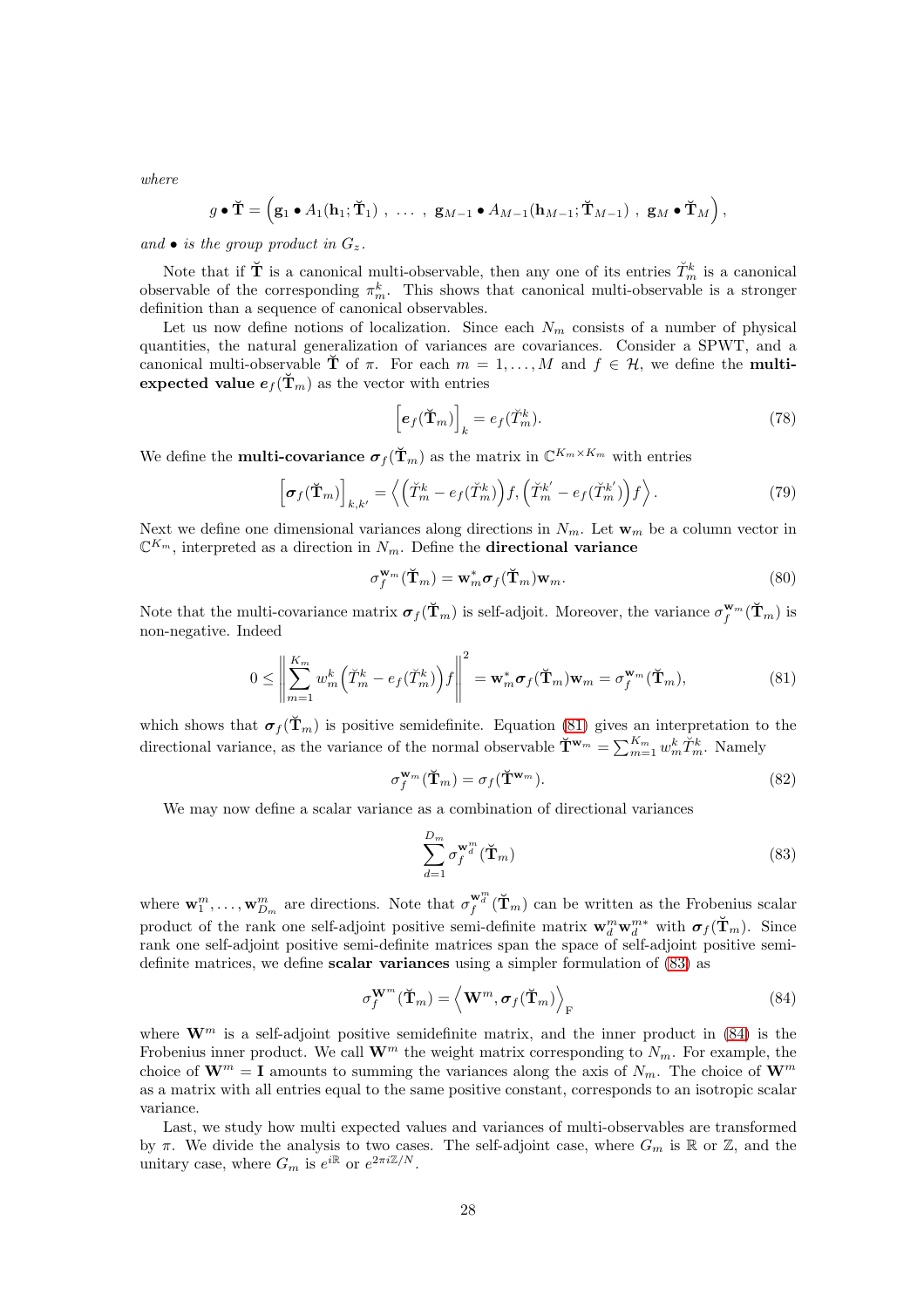<span id="page-28-3"></span>**Proposition 33.** Consider a SPWT, and let m be an index such that  $G_m$  is  $\mathbb{R}$  or  $\mathbb{Z}$ . Let  $\check{\mathbf{T}}$  be a canonical multi-observable. Then for any  $g \in G_z$ 

<span id="page-28-0"></span>
$$
\mathbf{e}_{\pi(g)f}(\breve{\mathbf{T}}_m) = \mathbf{g}_m \bullet \mathbf{A}_m(\mathbf{h}_m) \mathbf{e}_f(\breve{\mathbf{T}}_m),\tag{85}
$$

<span id="page-28-2"></span>
$$
\sigma_{\pi(g)f}^{\mathbf{W}_m}(\breve{\mathbf{T}}_m) = \sigma_f^{\mathbf{A}_m(\mathbf{h}_m)\mathbf{W}_m\mathbf{A}_m(\mathbf{h}_m)^*}(\breve{\mathbf{T}}_m),
$$
\n(86)

for any weight matrix  $\mathbf{W}_m$ , where  $\bullet$  is the arithmetic sum of numbers.

*Proof.* By Remark [30,](#page-25-0)  $A_m(\mathbf{h}_m; \cdot)$  is the invertible  $G_m$  valued matrix operator

$$
\mathbf{A}_m(\mathbf{h}_m) = \begin{pmatrix} a_m^{1,1}(\mathbf{h}_m) & \dots & a_m^{1,K_m}(\mathbf{h}_m) \\ \vdots & & \vdots \\ a_m^{K_m,1}(\mathbf{h}_m) & \dots & a_m^{K_m,K_m}(\mathbf{h}_m) \end{pmatrix}.
$$

By the multi-canonical commutation relation [\(77\)](#page-26-0), we have

<span id="page-28-1"></span>
$$
\pi(g)^{*}\breve{T}_{m}^{k}\pi(g) = g_{m}^{k}I + \sum_{l=1}^{K_{m}} a_{m}^{k,l}(\mathbf{h}_{m})\breve{T}_{m}^{l}.
$$
\n(87)

So

$$
e_{\pi(g)f}(\breve{T}_{m}^{k}) = g_{m}^{k} + \sum_{l=1}^{K_{m}} a_{m}^{k,l}(\mathbf{h}_{m}) e_{f}(\breve{T}_{m}^{l})
$$

which gives [\(85\)](#page-28-0).

For any directional variance, with direction  $\bf{w}$ , we have by the Heisenberg point of view [\(7\)](#page-4-4), by [\(87\)](#page-28-1) and by [\(81\)](#page-27-0)

$$
\sigma_{\pi(g)f}^{\mathbf{w}}(\mathbf{\tilde{T}}_m) = \sigma_f^{\mathbf{w}}(\pi(g)^* \mathbf{\tilde{T}}_m \pi(g))
$$
\n(88)

$$
= \left\| \sum_{k=1}^{K_m} w_k \left( \sum_{l=1}^{K_m} a_m^{k,l} (\mathbf{h}_m) \breve{T}_m^l - \sum_{l=1}^{K_m} a_m^{k,l} (\mathbf{h}_m) e_f(\breve{T}_m^l) \right) f \right\|^2 \tag{89}
$$

$$
= \left\| \sum_{l=1}^{K_m} \left( \sum_{k=1}^{K_m} a_m^{k,l} (\mathbf{h}_m) w_k \right) \left( \check{T}_m^l - e_f(\check{T}_m^l) \right) f \right\|^2 \tag{90}
$$

$$
= \sigma_f^{\mathbf{A}_m(\mathbf{h}_m)\mathbf{w}}(\check{\mathbf{T}}_m). \tag{91}
$$

As a result, by expanding any self-adjoint positive semidefinite matrix  $\mathbf{W}_m$  using the rank-one self-adjoint positive semidefinite matrices based on the eigenvectors of  $\mathbf{W}_{m}$ , we obtain [\(86\)](#page-28-2).

For the unitary case, we present a restricted result.

<span id="page-28-5"></span>**Proposition 34.** Consider a SPWT, and let m be an index such that  $G_m$  is  $e^{i\mathbb{R}}$  or  $e^{2\pi i\mathbb{Z}/N}$ . If  $\mathbf{A}_m(\mathbf{h}_m) = \mathbf{I}$ , then for any  $g \in G_z$ 

<span id="page-28-4"></span>
$$
\mathbf{e}_{\pi(g)f}(\breve{\mathbf{T}}_m) = \mathbf{g}_m \bullet \mathbf{e}_f(\breve{\mathbf{T}}_m). \tag{92}
$$

 $\Box$ 

$$
\sigma_{\pi(g)f}^{\mathbf{W}_m}(\check{\mathbf{T}}_m) = \sigma_f^{\mathbf{W}_m}(\check{\mathbf{T}}_m),\tag{93}
$$

for any weight matrix  $\mathbf{W}_m$ , where  $\bullet$  is the arithmetic product of numbers, and operates elementwise.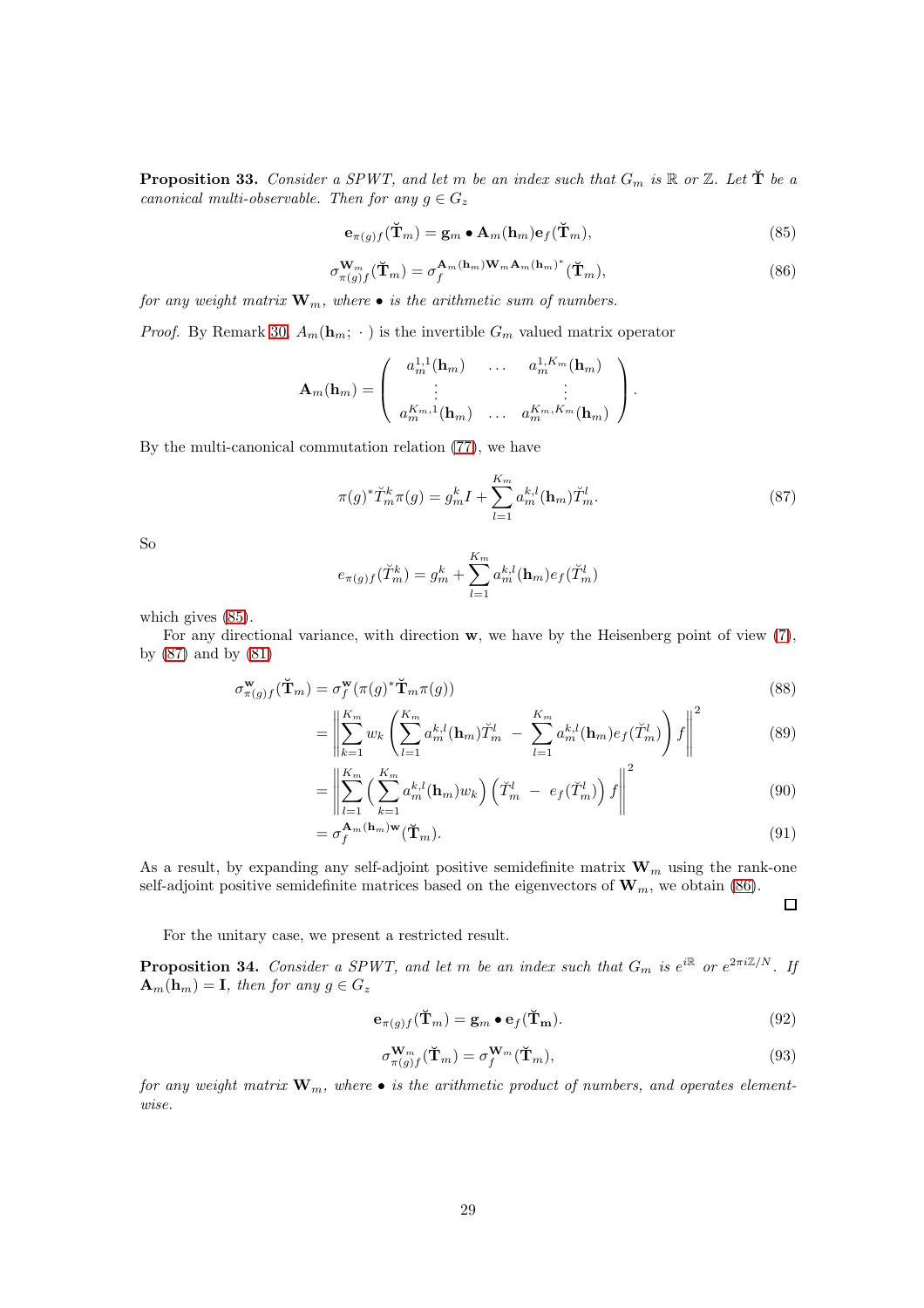*Proof.* By the assumption that  $\mathbf{A}_m(\mathbf{h}_m) = \mathbf{I}$ , the restriction of the canonical commutation relation  $(77)$  to  $N_m$  reads

<span id="page-29-2"></span><span id="page-29-1"></span>
$$
\pi(\mathbf{g})^* \breve{\mathbf{T}}_m \pi(\mathbf{g}) = \mathbf{g}_m \bullet \breve{\mathbf{T}}_m.
$$
\n(94)

Therefore,

<span id="page-29-0"></span>
$$
\mathbf{e}_{\pi(\mathbf{g})f}(\breve{\mathbf{T}}_m) = \left\langle \pi(\mathbf{g})^* \breve{\mathbf{T}}_m \pi(\mathbf{g}) f, f \right\rangle = \left\langle \mathbf{g}_m \bullet \breve{\mathbf{T}}_m f, f \right\rangle = \mathbf{g}_m \bullet \mathbf{e}_f(\breve{\mathbf{T}}_m). \tag{95}
$$

where  $\mathbf{g}_m \bullet (\cdot)$  commutes with the inner product since it is a multiplication by a scalar. As a result of  $(81)$ ,  $(95)$ , and  $(94)$ , for any directional variance with direction w, we have

$$
\sigma_{\pi(g)f}^{\mathbf{w}}(\check{\mathbf{T}}_m) = \sigma_f^{\mathbf{w}}(\pi(g)^* \check{\mathbf{T}}_m \pi(g))
$$
\n(96)

$$
= \left\| \sum_{k=1}^{K_m} w_k \left( \mathbf{g}_m \bullet \breve{T}_m^k - \mathbf{g}_m \bullet e_f(\breve{T}_m^k) \right) f \right\|^2 \tag{97}
$$

$$
= \left\| \sum_{k=1}^{K_m} w_k \left( \check{T}_m^k - e_f(\check{T}_m^k) \right) f \right\|^2 = \sigma_f^{\mathbf{w}}(\check{\mathbf{T}}_m). \tag{98}
$$

Similarly to the proof of Proposition [33,](#page-28-3) [\(96\)](#page-29-2) extends to weight matrices  $\mathbf{W}_m$ .  $\Box$ 

## <span id="page-29-3"></span>3.5 Solving the multi-canonical commutation relation

To solve [\(77\)](#page-26-0), we develop a theory analogous to Subsection [2.3.](#page-11-0) First we define an extension of canonical systems for  $\{G, \pi, \tilde{\mathbf{T}}\}$ , where  $\{G, \pi\}$  satisfy Assumption [27,](#page-23-0) and  $\tilde{\mathbf{T}}$  is a canonical multiobservable. We denote by  $\mathbf{T}_m = (T_m^1, \ldots, T_m^{K_m})$  the generators of  $\pi_m^1(g_m^1), \ldots, \pi_m^{K_m}(g_m^{K_m})$  respectively. Note that by the direct product structure of  $N_m$ , the operators  $\pi_m^1(g_m^1), \ldots, \pi_m^{K_m}(g_m^{K_m})$ commute, and thus  $T_m^1, \ldots, T_m^{K_m}$  commute. We denote  $\mathbf{T} = (\mathbf{T}_1, \ldots, \mathbf{T}_M)$ . For self-adjoint  $\mathbf{T}_m$ we define for  $\hat{\mathbf{g}} \in \hat{G}$ 

if 
$$
G_m = \mathbb{R}
$$
:  $\breve{\pi}_m(\hat{\mathbf{g}}_m) = e^{i\hat{\mathbf{g}}_m \cdot \breve{\mathbf{T}}_m}$   
if  $G_m = \mathbb{Z}$ :  $\breve{\pi}_m(\hat{\mathbf{g}}_m) = \hat{\mathbf{g}}_m^{\breve{\mathbf{T}}_m} := e^{\ln(\hat{\mathbf{g}}_m) \cdot \breve{\mathbf{T}}_m}$  (99)

where  $\mathbf{q}_m \cdot \check{\mathbf{T}}_m = \sum_{k=1}^{K_m} q_m^k \check{T}_m^k$ . For unitary  $\check{\mathbf{T}}_m$  we define for  $\hat{\mathbf{g}} \in \hat{G}$ 

$$
\begin{aligned}\n\text{if } G_m = e^{i\mathbb{R}}: \quad \tilde{\pi}_m(\hat{\mathbf{g}}_m) = \check{\mathbf{T}}_m^{\hat{\mathbf{g}}_m} := e^{\hat{\mathbf{g}}_m \cdot \ln(\check{\mathbf{T}}_m)} \\
\text{if } G_m = e^{2\pi i \mathbb{Z}/N}: \quad \tilde{\pi}_m(\hat{\mathbf{g}}_m) = \check{\mathbf{T}}_m^{-\frac{i}{2\pi} \ln(\hat{\mathbf{g}}_m)} := e^{\frac{-i}{2\pi} \ln(\hat{\mathbf{g}}_m) \cdot \ln(\check{\mathbf{T}}_m)}.\n\end{aligned} \tag{100}
$$

Note that in the definition of a canonical system (Definition [13\)](#page-11-1)  $G$  is a physical quantity. It is straight forward to extend Definition [13](#page-11-1) to apply also to groups G which are group direct products of physical quantities. We include the Schrödinger representation in the following definition (analogous to Definition [17\)](#page-13-4).

## Definition 35.  $\{N_m, \pi_m, \mathbf{T}_m, \hat{N}_m, \breve{\pi}_m, \breve{\mathbf{T}}_m\}$  is called an extended canonical system if

- 1.  $N_m$  is a direct product of physical quantities  $G_m \times \ldots \times G_m$ ,  $\hat{N}_m = \hat{G}_m \times \ldots \times \hat{G}_m$ ,  $\pi_m$  and  $\breve{\pi}_m$  are representations of  $\breve{N}_m$  and  $\hat{N}_m$  respectively,  $\mathbf{T}_m$  and  $\breve{\mathbf{T}}_m$  are the generators of  $\pi_m$ and  $\breve{\pi}_m$  respectively,  $\text{spec}(\breve{\mathbf{T}}_m) = N_m$  and  $\text{spec}(\mathbf{T}_m) = \hat{N}_m$ , and  $\breve{T}_m^1, \dots, \breve{T}_m^K$  are canonical *observable of*  $\pi_m^1, \ldots, \pi_m^{K_m}$  *respectively.*
- 2. Let  $J_m$  be the Heisenberg group associated with  $N_m$ , then

$$
\Pi_m(t, g_m, \hat{g}_m) = e^{2\pi i t} \pi_m(g_m) \tilde{\pi}_m(\hat{g}_m), \quad (t, g_m, \hat{g}_m) \in J_m
$$

is called the **Schrödinger representation** of the extended canonical system  $\{N_m, \pi_m, \mathbf{T}_m, \hat{N}_m, \check{\pi}_m, \check{\mathbf{T}}_m\}$ .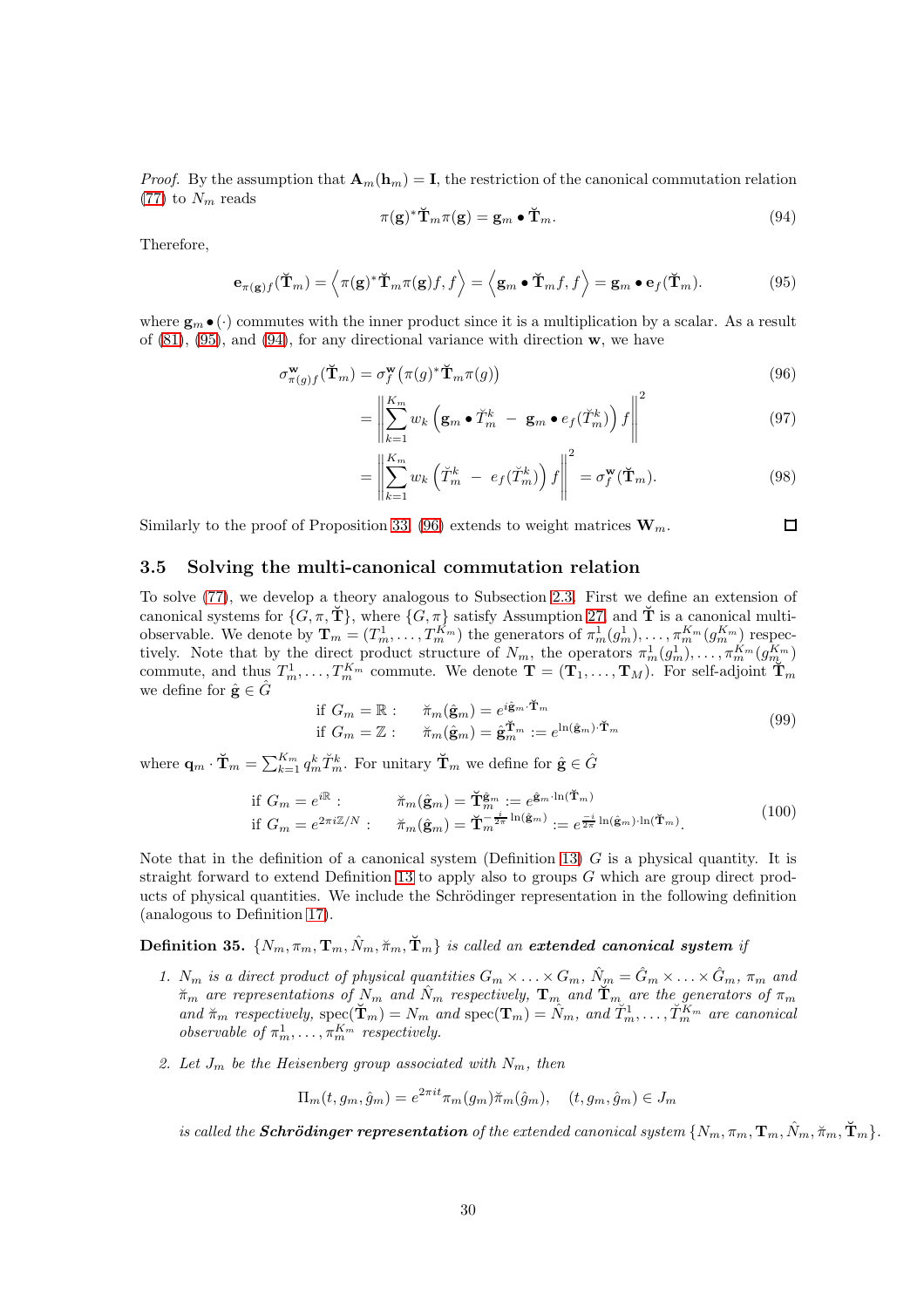Similarly to Proposition [18,](#page-13-0) we can show that Schrödinger representation is a representation of  $J_m$ . Next we define the analog to a canonical system for the whole group  $G$ .

**Definition 36.** Consider a SPWT. In the notations of Assumption [27,](#page-23-0) if for every  $m = 1, ..., M$ ,  $\{N_m, \pi_m, \mathbf{T}_m, \hat{N}_m, \breve{\pi}_m\}$  is an extended canonical system, and  $\breve{\mathbf{T}} = (\breve{\mathbf{T}}_1, \dots, \breve{\mathbf{T}}_M)$  is a canonical multi-observable, then we call  $\{N_m, \pi_m, \mathbf{T}_m, \hat{N}_m, \breve{\pi}_m\}_{m=1}^M$  a **multi-canonical system**.

The following result extends Proposition [20.](#page-14-0)

<span id="page-30-5"></span>**Proposition 37.** Consider a SPWT, such that  $\{\pi, G\}$  are members of a multi-canonical system with canonical multi-observable  $\tilde{\mathbf{T}}$ . Then for each  $m = 1, \ldots, M$ , there exists a decomposition of H to invariant subspaces of  $\pi_m$ ,

<span id="page-30-0"></span>
$$
\mathcal{H} = \bigoplus_{n \in \kappa_m} \mathcal{H}_m^n,\tag{101}
$$

where  $\kappa_m$  is a discrete index set of size uniquely defined by  $\pi$ . For each m, there exists a sequence of isometric isomorphisms  $U_m^n : \mathcal{H}_m^n \to L^2(N_m)$  that satisfy the following,

1. Consider the isometric isomorphism  $U_m: \mathcal{H} \to L^2(N_m)^{|\kappa_m|}$  defined by  $U_m = \bigoplus_{n \in \kappa_m} U_m^n$ . Consider the pull-forward of  $\pi$  to  $L^2(N_m)^{|\kappa_m|}$ ,  $\tau_m(g) = U_m \pi(g) U_m^*$ . We have

<span id="page-30-1"></span>
$$
\tau_m|_{N_m}(\mathbf{g}_m) = U_m \pi_m(\mathbf{g}_m) U_m^* = L_m(\mathbf{g}_m)^{[\kappa_m]}.
$$
\n(102)

where  $L_m(\mathbf{g}_m)$  is the left translation in  $L^2(N_m)$ .

2. Consider the multiplicative operators  $\check{Q}_{N_m}^k : L^2(N_m) \to L^2(N_m)$  defined by

$$
\breve{Q}_{N_m}^k f(g_m^1, \ldots, g_m^{K_m}) = g_m^k f(g_m^1, \ldots, g_m^{K_m}).
$$

Define the multi-multiplicative operator  $\mathbf{Q}_m^n : L^2(N_m) \to L^2(N_m)^{K_m}$  of the n-th copy of  $L^2(N_m)$  in  $L^2(N_m)^{|\kappa_m|}$  by

$$
\breve{\mathbf{Q}}_m^n = (\breve{Q}_{N_m}^1, \dots, \breve{Q}_{N_m}^{K_m}) \quad , \quad n \in \kappa_m.
$$

Define the multi-observable  $\mathbf{Q}_m : L^2(N_m)^{|\kappa_m|} \to L^2(N_m)^{K_m|\kappa_m|}$  to be

$$
\breve{\mathbf{Q}}_m = \bigoplus_{n \in \kappa_m} \breve{\mathbf{Q}}_m^n. \tag{103}
$$

We have

<span id="page-30-2"></span>
$$
\forall g \in G_z \quad \tau_m(g)^* \check{\mathbf{Q}}_m \tau_m(g) = \mathbf{g}_m \bullet \mathbf{A}(\mathbf{h}_m) \check{\mathbf{Q}}_m. \tag{104}
$$

In addition, the canonical multi-observable  $\tilde{\mathbf{T}}$  satisfies

<span id="page-30-3"></span>
$$
\forall m = 1, \dots, M \; , \quad \check{\mathbf{T}}_m = U_m^* \check{\mathbf{Q}}_m U_m. \tag{105}
$$

Moreover, for any sequence of decompositions [\(101\)](#page-30-0), and isometric isomorphisms  $U_m^n$  :  $\mathcal{H}_m^n \rightarrow$  $L^2(N_m)$ , for  $m = 1, ..., M$  and  $n \in \kappa_m$ , that satisfy [\(102\)](#page-30-1) and [\(104\)](#page-30-2), the multi-observable  $\check{\mathbf{T}}$ defined by [\(105\)](#page-30-3) is a canonical multi-observable.

Proof. Similarly to the analysis in Subsction [2.3](#page-11-0) , by the Stone - von Neumann - Mackey theorem (Theorem [15\)](#page-12-0), for any  $m = 1, \ldots, M$ ,

$$
\mathcal{H} = \bigoplus_{n \in \kappa_m} \mathcal{H}_m^n \tag{106}
$$

and each  $\Pi_m(h_m)|_{\mathcal{H}_m^m}$   $(h_m \in J_m)$  is unitarily equivalent to the natural representation of  $J_m$ ,  $\gamma_m(h_m) = h_m$  in the space  $L^2(N_m)$ . Namely, there exist isometric isomorphisms  $U_m^n : \mathcal{H}_m^n \to$  $L^2(N_m)$  such that

<span id="page-30-4"></span>
$$
U_m^n \Pi_m(h_m)|_{\mathcal{H}_m^n} U_m^n \,^* = \gamma_m(h_m). \tag{107}
$$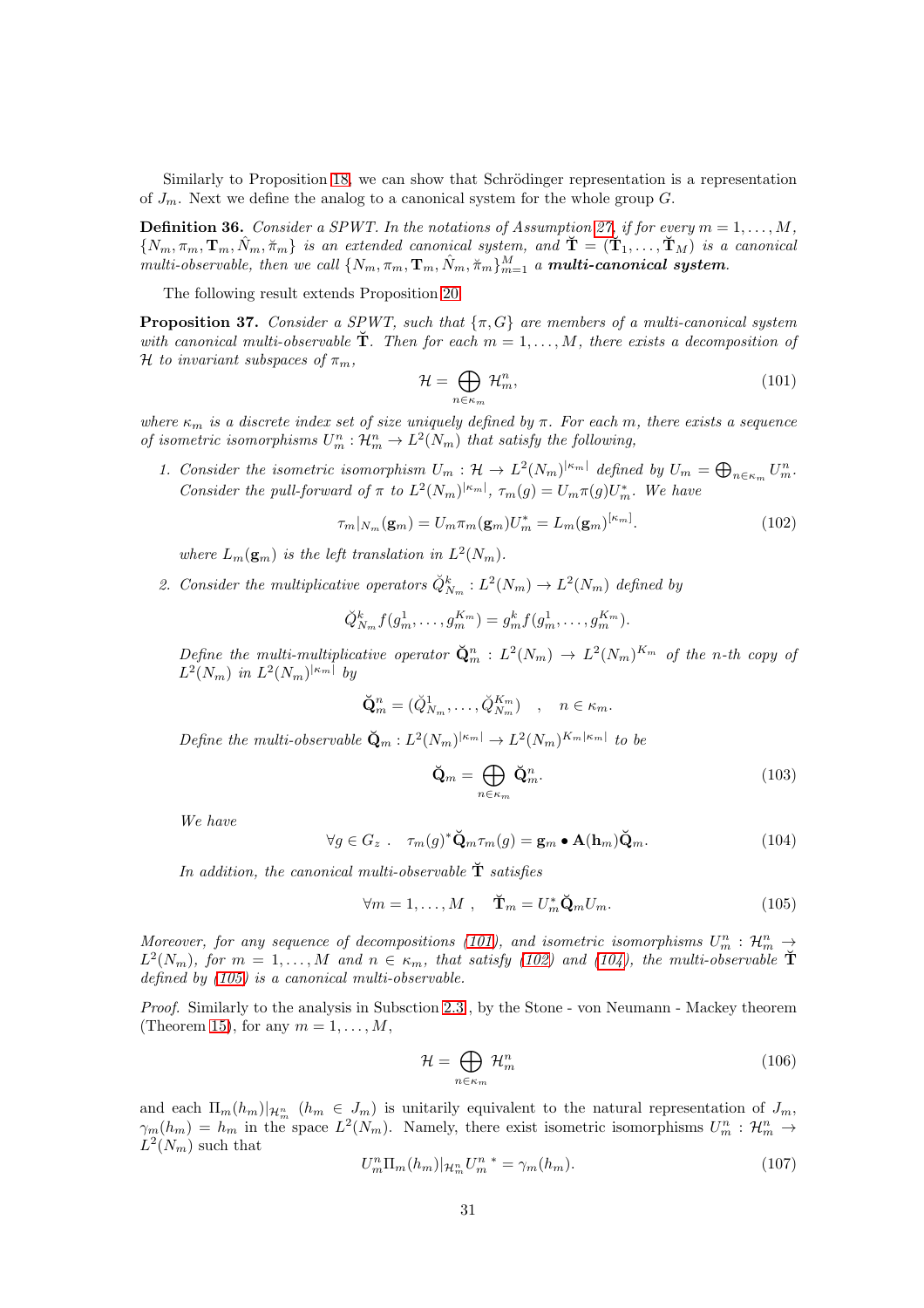Restricting [\(107\)](#page-30-4) to the subgroup  $N_m \subset J_m$ , we get [\(102\)](#page-30-1). Restricting (107) to the subgroup  $N_m \subset J_m$ , we get

<span id="page-31-0"></span>
$$
U_m^n \tilde{\pi}_m(\mathbf{g}_m)|_{\mathcal{H}_m^n} U_m^n \,^* = M_m(\mathbf{g}_m),\tag{108}
$$

where  $M_m(\mathbf{g}_m)$  are modulations. Equation [\(108\)](#page-31-0) also applies to the generators, and we get

$$
\breve{\mathbf{T}}_m = U_m^* \breve{\mathbf{Q}}_m U_m,\tag{109}
$$

 $\Box$ 

which shows [\(105\)](#page-30-3). By the fact that  $U_m$  maps the spectral family of projections of  $\mathbf{\dot{T}}_m$  to the spectral family of projections of  $\check{\mathbf{Q}}_m$ , and keeps the values corresponding to each projection, and by the fact that  $\check{\mathbf{T}}$  is a canonical multi-observable, we get

$$
\tau_m(g)^* \breve{\mathbf{Q}}_m \tau_m(g) = U_m \pi_m(g)^* U_m^* \breve{\mathbf{Q}}_m U_m \pi_m(g) U_m^*
$$
  
\n
$$
= U_m \pi_m(g)^* \breve{\mathbf{T}}_m \pi_m(g) U_m^*
$$
  
\n
$$
= U_m \mathbf{g}_m \bullet \mathbf{A}(\mathbf{h}_m) \breve{\mathbf{T}}_m U_m^* = \mathbf{g}_m \bullet \mathbf{A}(\mathbf{h}_m) \breve{\mathbf{Q}}_m.
$$
\n(110)

<span id="page-31-1"></span>which shows  $(104)$ .

The last statement of the proposition follows by pulling backwards  $\mathbf{\check{Q}}_m$  to H via  $U_m$ , and using a similar calculations to [\(110\)](#page-31-1).

In the following discussion we formulate a more accessible version of Proposition [37.](#page-30-5) In the setting of Proposition [37,](#page-30-5) the space  $L^2(N_m)^{|\kappa_m|}$  is isomorphic to the space  $L^2(X_m) = L^2(N_m \times \mathcal{Y}_m)$ , where  $\mathcal{Y}_m$  is the standard discrete measure space  $\{n\}_{n\in\kappa_m}$ . The representation  $L_m(\mathbf{g}_m)^{[\kappa_m]}$  takes the following form in  $L^2(X_m)$ . For any  $h \in L^2(X_m)$ ,

$$
L_{X_m}(\mathbf{g}_m)h(\mathbf{g}'_m, y_m) = h(\mathbf{g}_m^{-1} \bullet \mathbf{g}'_m, y_m)
$$
\n(111)

Moreover, the multi-observables  $\mathbf{Q}_m$  takes the following form in  $L^2(X_m)$ . For any  $h \in L^2(X_m)$ ,

$$
\mathbf{\breve{Q}}_{X_m} h(\mathbf{g}_m, y_m) = (g_m^1 h(\mathbf{g}_m, y_m), \dots, g_m^{K_m} h(\mathbf{g}_m, y_m)). \tag{112}
$$

Consider the isometric isomorphism  $\Psi_m : \mathcal{H} \to L^2(X_m)$  that corresponds to  $U_m$ . Consider the pull-forward representation of  $\pi$  to  $L^2(X_m)$ ,  $\rho_m(g) = \Psi_m \pi_m(g) \Psi_m^*$ . By [\(104\)](#page-30-2) we have

<span id="page-31-2"></span>
$$
\rho_m(g)^* \breve{\mathbf{Q}}_{X_m} \rho_m(g) = \mathbf{g_m} \bullet \mathbf{A}_m(\mathbf{h}_m) \breve{\mathbf{Q}}_{X_m}.
$$
\n(113)

The following theorem formulates Proposition [37](#page-30-5) in terms of the above construction.

<span id="page-31-3"></span>**Theorem 38.** Consider a SPWT, and assume that  $\{G, \pi\}$  are members of a multi-canonical system. Then for each  $m = 1, \ldots, M$ , there exists a manifold  $\mathcal{Y}_m$  with a Radon measure, where for  $X_m = N_m \times \mathcal{Y}_m$  there exists an isometric isomorphism  $\Psi_m$  :  $\mathcal{H} \to L^2(X_m)$  that satisfies  $\pi_m(\mathbf{g}_m) = \Psi_m^* L_{X_{\mathcal{D}}}( \mathbf{g}_m) \Psi_m$  and [\(113\)](#page-31-2). For any such sequence of transforms  $\{\Psi_m\}_{m=1}^M$ , the multiobservable  $\check{\mathbf{T}} = (\check{\mathbf{T}}_1, \ldots, \check{\mathbf{T}}_M)$ , defined by  $\check{\mathbf{T}}_m = \Psi_m^* \check{\mathbf{Q}}_{X_m} \Psi_m$ , is a canonical multi-observable of π.

Similarly to Subsection [2.3,](#page-11-0) we call  $\Psi_m$  the *quantity<sub>N<sub>m</sub>*</sub> transform, and call  $L^2(X_m)$  the quantity<sub>N<sub>m</sub></sub> domain. Non-discrete  $\mathcal{Y}_m$  spaces may be used in Theorem [38](#page-31-3) as explained in Remark [22.](#page-15-1)

#### 3.6 Global uncertainties

In this subsection we define global variances, invariant on orbits, corresponding to each canonical observable  $\tilde{\mathbf{T}}_m$ . The global uncertainty is then defined to be the sum of the global variances. In this section we are interested in scalar variances  $\sigma_f^{\mathbf{W}_m}(\mathbf{\check{T}}_m)$ . By [\(82\)](#page-27-3), it is enough to focus on variances of the form  $\sigma_f(\check{\mathbf{T}}_m^{\mathbf{w}_m})$ , where  $\check{\mathbf{T}}_m^{\mathbf{w}_m} = \sum_{k=1}^{K_m} w_m^k \check{T}_m^k$  is a normal operator. We study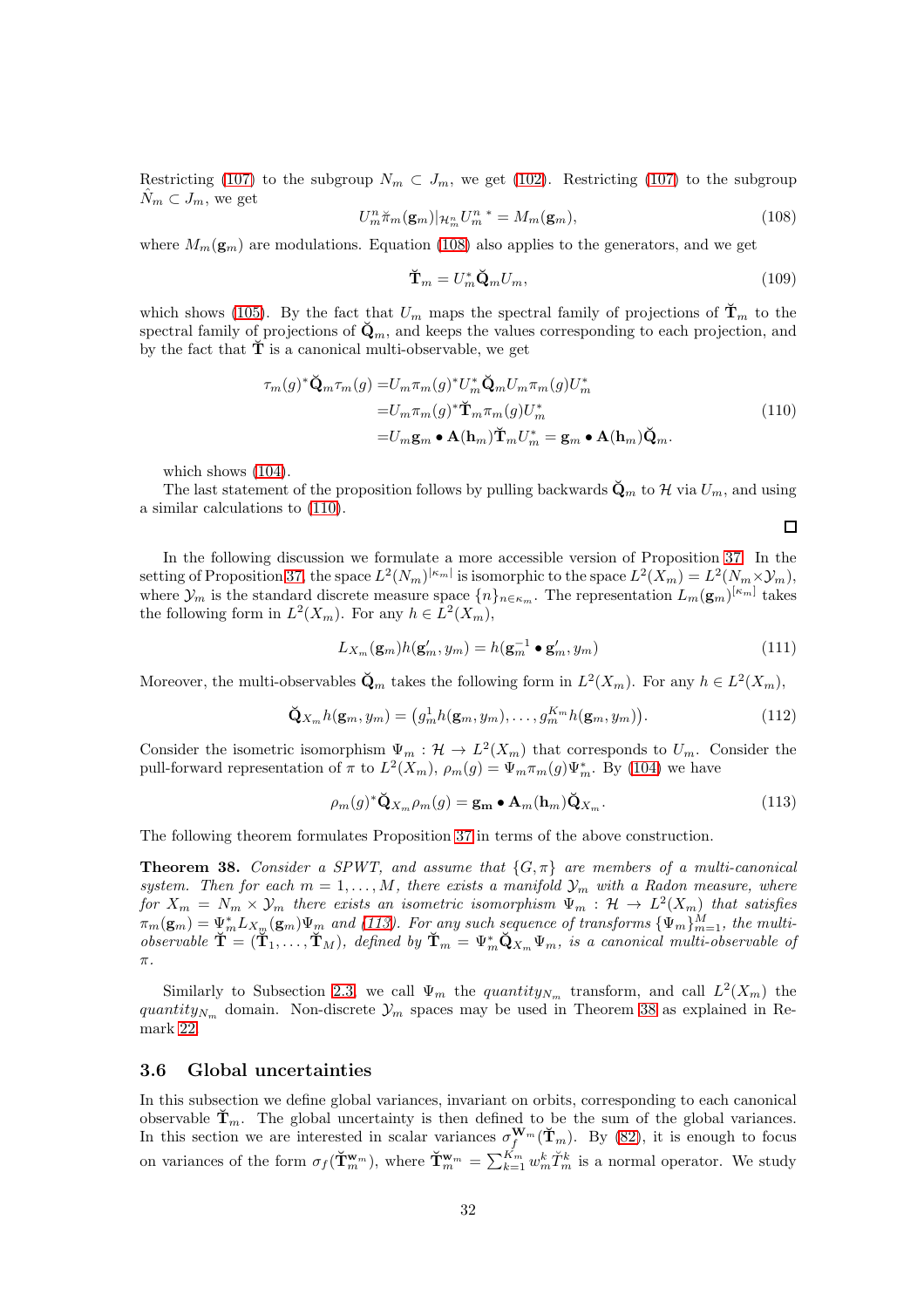the orbit of variances  $\{\sigma_{\pi(g)f}^{\mathbf{w}_m}(\check{\mathbf{T}}_m) \mid g \in G\}$ . By the Heisenberg point of view [\(7\)](#page-4-4), and by [\(82\)](#page-27-3), this orbit of variances is equal to the set  $\{\sigma_f(\pi(g)^*\check{\mathbf{T}}_m^{\mathbf{w}_m}\pi(g)) \mid g \in G\}$ . Recall that  $Z \subset G$  is represented by  $\pi_z(z)$  as the unit operator times a character, and thus  $\pi_z(z)$  commutes with any operator. Therefore, for g represented in coordinates by  $(\mathbf{z}, \mathbf{g}_1, \mathbf{h}_1)$ , we have

$$
\pi(\mathbf{z},\mathbf{g}_1,\mathbf{h}_1)^*\breve{\mathbf{T}}_m^{w_m}\pi(\mathbf{z},\mathbf{g}_1,\mathbf{h}_1)=\pi(\mathbf{g}_1,\mathbf{h}_1)^*\breve{\mathbf{T}}_m^{w_m}\pi(\mathbf{g}_1,\mathbf{h}_1).
$$

As a result, it is enough to study the orbits under  $G_z$ , namely  $\{\sigma_{\pi(g)f}^{\mathbf{W}_m}(\check{\mathbf{T}}_m) \mid g \in G_z\}$ . We divide the analysis to two cases. The self-adjoint case, where  $G_m$  is  $\mathbb{R}$  or  $\mathbb{Z}$ , and the unitary case, where  $G_m$  is  $e^{i\mathbb{R}}$  or  $e^{2\pi i\mathbb{Z}/N}$ .

#### 3.6.1 The self-adjoint case

For motivation, we start by considering a SPWT, where for all  $m = 1, ..., M$ ,  $G_m$  is R. The definition of the global scalar variance  $\Sigma_f^{\mathbf{W}_m}(\mathbf{\check{T}}_m)$ , constant on orbits  $\pi(G_z)f$ , is explained for this special case. Given f, the following analysis shows that there is some element y in the orbit of f, having all of its expected values  $e_f(\tilde{T}_1), \ldots, e_f(\tilde{T}_M)$  equal to 0, which are the unit elements of  $N_m$  respectively. Moreover, it shows the way to calculate the unique group element  $g \in G_z$  such that  $f = \pi(g)y$ . By [\(85\)](#page-28-0),

<span id="page-32-0"></span>
$$
\mathbf{e}_f(\check{\mathbf{T}}) = \mathbf{e}_{\pi(g)y}(\check{\mathbf{T}}) = \left(\mathbf{g}_1 \bullet \mathbf{A}_1(\mathbf{h}_1)\mathbf{e}_y(\check{\mathbf{T}}_1) \ , \ \ldots \ , \ \mathbf{g}_{M-1} \bullet \mathbf{A}_{M-1}(\mathbf{h}_{M-1})\mathbf{e}_y(\check{\mathbf{T}}_{M-1}) \ , \ \mathbf{g}_M \bullet \mathbf{e}_y(\check{\mathbf{T}}_M) \right) \tag{114}
$$

The right hand side of [\(114\)](#page-32-0) can be viewed as the group product in  $G_z$  (represented in coordinates) of the element **g** with the element having coordinates  $\mathbf{e}_y(\tilde{\mathbf{T}})$ . Thus we have

$$
{\bf e}_f(\breve{\bf T})={\bf g}\bullet {\bf e}_y(\breve{\bf T})={\bf g}.
$$

This construction shows that there exists y and a unique  $g \in G_z$  such that  $y = \pi(g^{-1})f$  has expected values equal to 0, and shows that g is the group element with coordinates  $e_f(\tilde{T})$ . Thus, denoting by  $\mathbf{e}_f(\check{\mathbf{T}})^{-1}$  the inverse group element of  $\mathbf{e}_f(\check{\mathbf{T}})$  in coordinates of  $G_z$ , we have

<span id="page-32-1"></span>
$$
y = \pi \left( \mathbf{e}_f(\tilde{\mathbf{T}})^{-1} \right) f. \tag{115}
$$

.

Denote by  $\left[\mathbf{e}_f(\check{\mathbf{T}})^{-1}\right]$  $h_m$  the  $h_m$  component of  $e_f(\check{T})^{-1}$ , and note that by Remark [29,](#page-23-2)

<span id="page-32-3"></span>
$$
\left[\mathbf{e}_f(\check{\mathbf{T}})^{-1}\right]_{\mathbf{h}_m} = \left(-\mathbf{A}_{m'}\left(\mathbf{e}_f(\check{\mathbf{T}}_{m+1}),\ldots,\mathbf{e}_f(\check{\mathbf{T}}_M)\right)^{-1}\mathbf{e}_f(\check{\mathbf{T}}_{m'})\right)_{m'=m+1}^M.
$$
(116)

Hence, by Proposition [33](#page-28-3) and [\(115\)](#page-32-1) we have

$$
\sigma_y^{\mathbf{W}_m}(\breve{\mathbf{T}}_m) = \sigma_f^{\mathbf{A}_m([\mathbf{e}_f(\breve{\mathbf{T}})^{-1}]_{\mathbf{h}_m})\mathbf{W}_m\mathbf{A}_m([\mathbf{e}_f(\breve{\mathbf{T}})^{-1}]_{\mathbf{h}_m})^*}(\breve{\mathbf{T}}_m).
$$

This leads us to define the m-th scalar global variance to be

<span id="page-32-2"></span>
$$
\Sigma_f^{\mathbf{W}_m}(\check{\mathbf{T}}_m) = \sigma_f^{\mathbf{A}_m([\mathbf{e}_f(\check{\mathbf{T}})^{-1}]_{\mathbf{h}_m})\mathbf{W}_m \mathbf{A}_m([\mathbf{e}_f(\check{\mathbf{T}})^{-1}]_{\mathbf{h}_m})^*}(\check{\mathbf{T}}_m). \tag{117}
$$

To conclude,  $\Sigma_f^{\mathbf{W}_m}(\check{\mathbf{T}}_m)$  calculates the scalar uncertainty of the unique window  $y \in \pi(G_z)f$ , having expected values 0, and is thus constant on orbits. Now, we define the uncertainty of the wavelet transform  $V_f$  by

$$
S(f) = \sum_{m=1}^{M} \Sigma_f^{\mathbf{W}_m}(\breve{\mathbf{T}}_m)
$$

for some choice of the weights  $\mathbf{W}_m$ .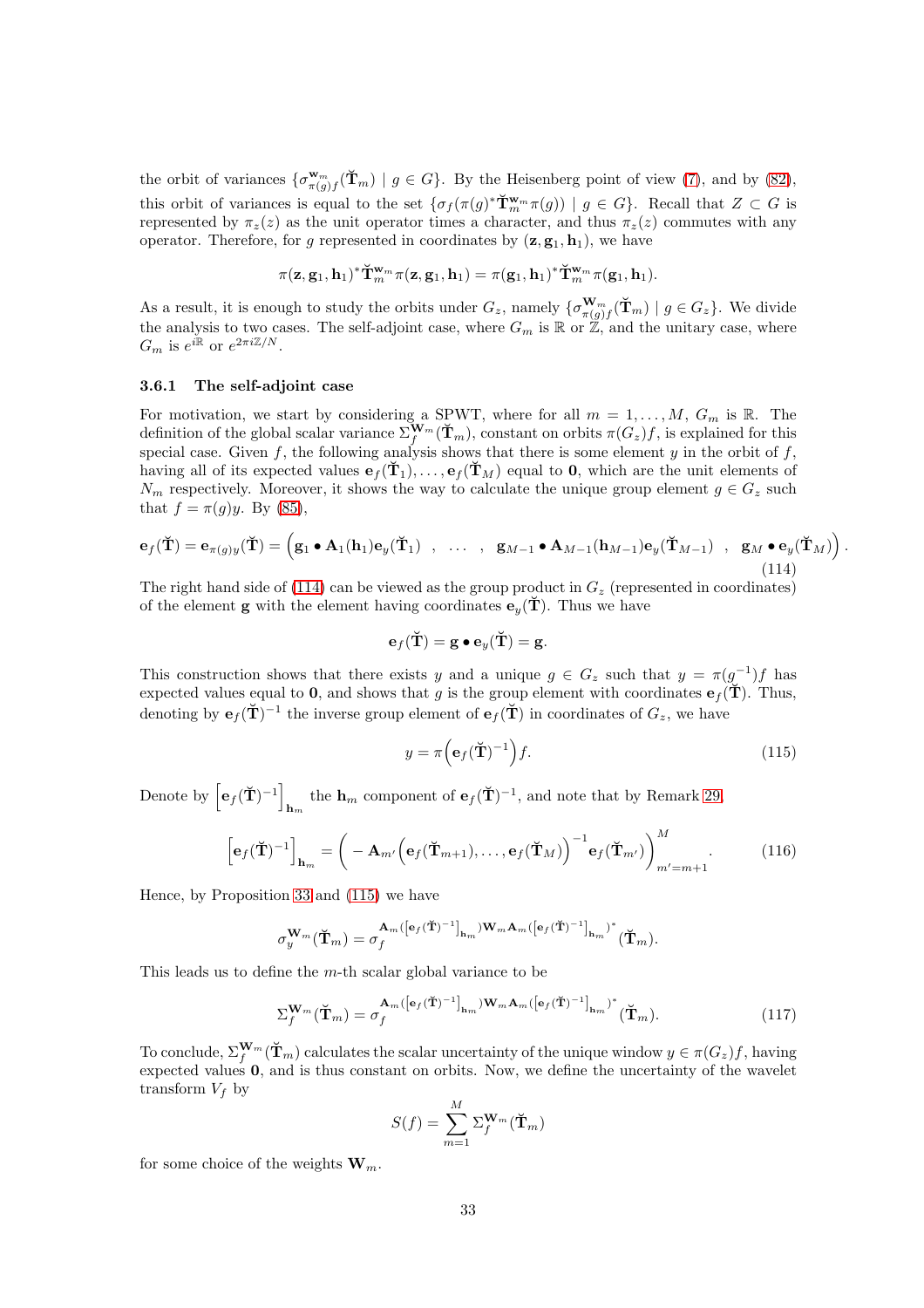Let us now define the global variance of a self-adjoint canonical multi-observable in the general case. Assume that for some  $m, G_m$  is  $\mathbb{R}$  or  $\mathbb{Z}$ . In case  $G_{m'} \neq \mathbb{R}$  for some  $m' > m$ ,  $\mathbf{e}_f(\mathbf{T}_{m'})$  is not in  $N_{m'}$  in general. Therefore, the expression  $[\mathbf{e}_f(\check{\mathbf{T}})^{-1}]_{\mathbf{h}_{m'}}$  is meaningless, and [\(117\)](#page-32-2) is not well defined. However, there is a way to project  $\mathbf{e}_f(\mathbf{\check{T}}_{m'})$  to  $N_{m'}$  in a way that is consistent with the action of  $\pi_{m'}$  on  $G_{m'}$ , leading to a definition of  $\Sigma_f^{\mathbf{W}_m}(\check{\mathbf{T}}_m)$  similar to [\(117\)](#page-32-2).

**Definition 39.** The **projected expected value** of an observable  $\tilde{T}$ , with  $spec(\tilde{T}) = G$  where G a physical quantity, is defined to be the closest point  $E_f(\tilde{T}) \in G$  to  $e_f(\tilde{T})$ .

In case there is more than one closest point in G to  $e_f(\check{T})$ ,  $E_f(\check{T})$  is defined in some consistent way. For example, in  $\mathbb Z$  we may round to the smaller integer of the two. In  $e^{2\pi i\mathbb Z/N}$  we project to the point in the clockwise direction. Last, the projection of  $e_f(\tilde{T})=0$  in  $e^{i\mathbb{R}}$  and  $e^{2\pi i\tilde{Z}/N}$  is not defined.

<span id="page-33-1"></span>**Remark 40.** The projected expected values of an observable  $\tilde{T}$  are given in each of the four cases of physical quantities as follows.

- 1. The projected expected value of a normalized f with respect to the self-adjoint observable  $\check{T}$ with spectrum spec $(\check{T}) = \mathbb{R}$  is  $E_f(\check{T}) = e_f(\check{T})$ .
- 2. The rounded expected value of a normalized f with respect to the self-adjoint observable  $\check{T}$  with spectrum spec $(\check{T}) = \mathbb{Z}$  is defined to be

$$
E_f(\breve{T}) = \left\lfloor e_f(\breve{T}) \right\rfloor
$$

where  $|x|$  is the closest integer to  $x \in \mathbb{R}$ .

3. The expected argument of a normalized f with respect to the unitary observable  $\check{T}$  with spectrum  $spec(\breve{T})=e^{i\mathbb{R}}$  is defined to be

$$
E_f(\breve{T}) = Arg\Big(e_f(\breve{T})\Big)
$$

where  $Arg(z) = e^{i\theta}$  for any  $z = re^{i\theta}$  with  $r, \theta \in \mathbb{R}$ .

4. The rounded expected argument of a normalized f with respect to the unitary observable  $\check{T}$  with spectrum  $\operatorname{spec}(\check{T}) = e^{2\pi i \mathbb{Z}/N}$  is defined to be

$$
E_f(\breve{T}) = \left\lfloor Arg\left(e_f(\breve{T})\right)\right\rfloor
$$

where  $\left[e^{i\theta}\right]$  is the closest point in  $e^{2\pi i \mathbb{Z}/N}$  to  $e^{i\theta} \in e^{i\mathbb{R}}$ .

In each of these cases, we denote the corresponding projection by Λ. Namely,  $\Lambda(z) = z, |z|, Arg(z), |Arg(z)|$ if  $spec(\check{T}) = \mathbb{R}, \mathbb{Z}, e^{i\mathbb{R}}, e^{2\pi i \mathbb{Z}/N}$  respectively.

For a SPWT and  $\check{\mathbf{T}}$  a canonical multi-observable, we define the **multi-projected expected** value by

$$
\mathbf{E}_f(\breve{\mathbf{T}}) = \left( \mathbf{E}_f(\breve{\mathbf{T}}_1), \dots, \mathbf{E}_f(\breve{\mathbf{T}}_M) \right)
$$

where for each  $m = 1, \ldots, M$ ,

$$
\mathbf{E}_f(\breve{\mathbf{T}}_m) = \Big( E_f(\breve{T}_m^1), \dots, E_f(\breve{T}_m^{K_m}) \Big).
$$

<span id="page-33-2"></span>**Proposition 41.** Consider a SPWT, and a multi-canonical observable  $\tilde{T}$ . Then for each  $m =$  $1, \ldots, M$ , the projected expected values satisfy the one parameter canonical commutation relation

<span id="page-33-0"></span>
$$
\mathbf{E}_{\pi_m(\mathbf{g}_m)f}(\check{\mathbf{T}}_m) = \mathbf{g}_m \bullet \mathbf{E}_f(\check{\mathbf{T}}_m). \tag{118}
$$

Equation [\(118\)](#page-33-0) is not satisfied if  $G_m$  is  $e^{i\mathbb{R}}$  or  $e^{2\pi i\mathbb{Z}/N}$ , and  $e_f(\breve{T}_m^k) = 0$  for some k.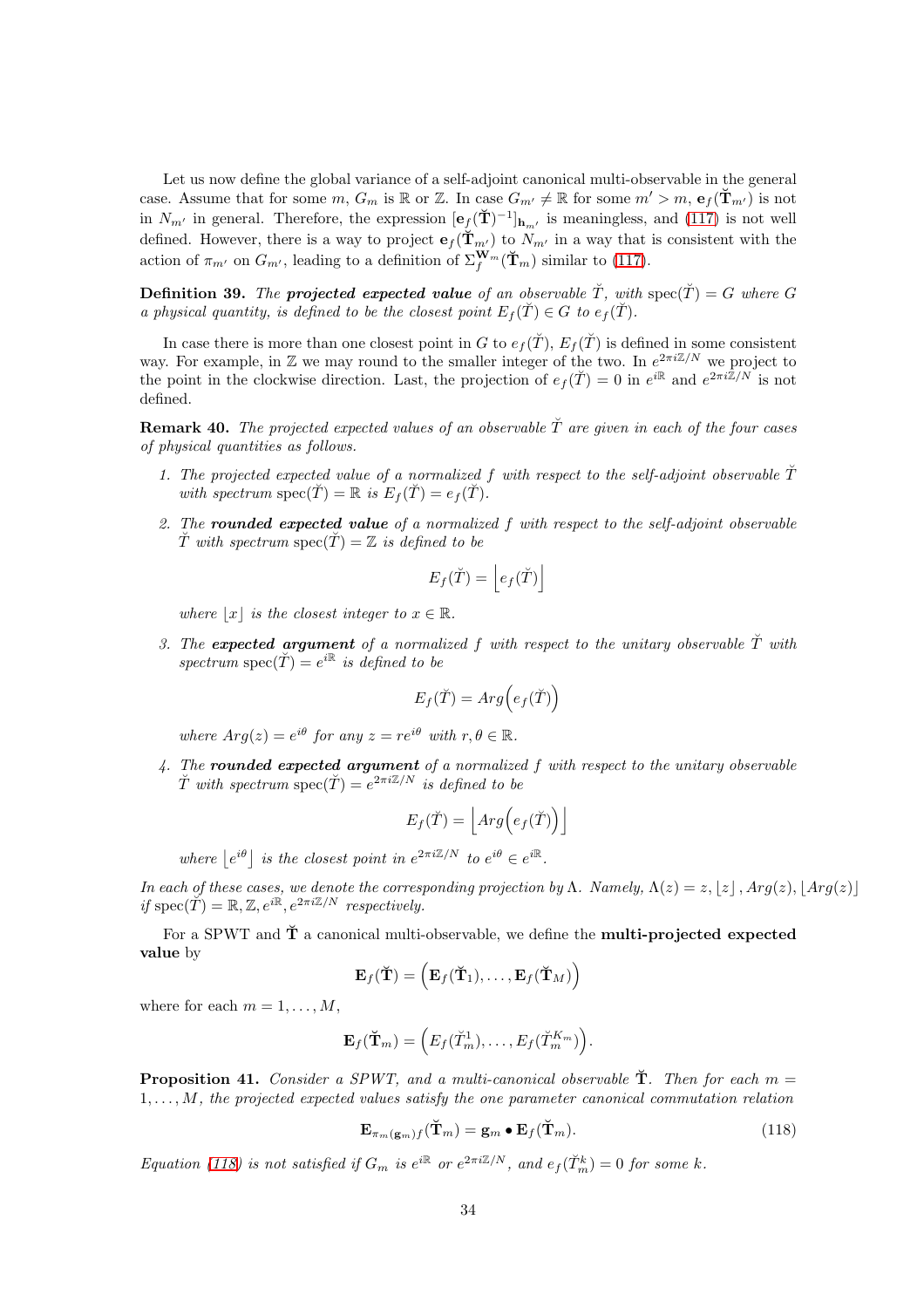Proof. By Remark [40,](#page-33-1) and by [\(92\)](#page-28-4),

$$
\mathbf{E}_{\pi(\mathbf{g}_m)f}(\check{\mathbf{T}}_m) = \Lambda\Big(\mathbf{e}_{\pi_m(\mathbf{g}_m)f}(\check{\mathbf{T}}_m)\Big) = \Lambda\Big(\mathbf{g}_m \bullet \mathbf{e}_f(\check{\mathbf{T}}_m)\Big) \tag{119}
$$

Now, for each of the four cases of  $\Lambda$  in Remark [40](#page-33-1) we have

$$
\Lambda\Big(\mathbf{g}_m \bullet \mathbf{e}_f(\check{\mathbf{T}}_m)\Big) = \mathbf{g}_m \bullet \Lambda\Big(\mathbf{e}_f(\check{\mathbf{T}}_m)\Big) = \mathbf{g}_m \bullet \mathbf{E}_f(\check{\mathbf{T}}_m). \tag{120}
$$

In the above notations, note that  $\mathbf{E}_f(\check{\mathbf{T}})$  is the coordinate representation of some element in  $G_z$ , so  $\mathbf{E}_f(\check{\mathbf{T}})^{-1}$  is well defined. Therefore, the following definition of the global scalar variance is legal.

<span id="page-34-0"></span>**Definition 42.** Consider a SPWT, and a canonical multi-observable  $\tilde{T}$ . Let m be an index such that  $G_m$  is  $\mathbb Z$  or  $\mathbb R$ . Define the matrix operator

$$
\mathbf{A}_m^{-1}(f) = \mathbf{A}_m \left( \left[ \mathbf{E}_f(\check{\mathbf{T}})^{-1} \right]_{\mathbf{h}_m} \right),\tag{121}
$$

 $\Box$ 

where  $\left[\mathbf{E}_f(\breve{\mathbf{T}})^{-1}\right]$ is defined as in [\(116\)](#page-32-3), and in case  $G_m$  is  $e^{i\mathbb{R}}$  or  $e^{2\pi i\mathbb{Z}/N}$ , and  $e_f(\breve{T})=0$ , we define  $\mathbf{A}_m(f)^{-1} = \mathbf{I}$ . The global scalar variance of  $\mathbf{\check{T}}_m$  is defined to be

$$
\Sigma_f^{\mathbf{W}_m}(\check{\mathbf{T}}_m) = \sigma_f^{\mathbf{A}_m^{-1}(f) \mathbf{W}_m \mathbf{A}_m^{-1}(f)^*}(\check{\mathbf{T}}_m). \tag{122}
$$

for some weight matrix  $\mathbf{W}_m$ .

By Proposition [33](#page-28-3) and Remark [40,](#page-33-1) the value  $\Sigma_f^{\mathbf{W}_m}(\mathbf{\check{T}}_m)$  is the variance of an element  $y \in$  $\pi(G_z)f$  having expected values in the  $N_m$  dimensions satisfying

$$
\mathbf{e}_y(\check{\mathbf{T}})_{\mathbf{g}_m} = \left[ \Lambda \Big( \mathbf{e}_f(\check{\mathbf{T}})^{-1} \Big) \bullet \mathbf{e}_f(\check{\mathbf{T}}) \right]_{\mathbf{g}_m}.
$$
 (123)

This expected value is in some sense close to the unit element of the group  $N_m$ . The following proposition extends this result in the special case of a group  $G$ , where all of the coordinates  $g_m$ with  $G_m \neq \mathbb{R}$ , are not dilated in the group product (as defined in the proposition).

<span id="page-34-1"></span>**Proposition 43.** Consider a SPWT, such that for every m with  $G_m \neq \mathbb{R}$ ,  $\mathbf{A}_m(\mathbf{h}_m) = \mathbf{I}$ . Let  $\check{\mathbf{T}}$ be a canonical multi-observable. Let  $f \in \mathcal{H}$  be a window such that  $e_f(\check{T}_m^k) \neq 0$  for any m such that  $G_m$  is  $e^{i\mathbb{R}}$  or  $e^{2\pi i\mathbb{Z}/N}$ , and  $k=1,\ldots,K_m$ . For any m such that  $G_m$  is  $\mathbb{R}$  or  $\mathbb{Z}$ , let  $\Sigma_f^{\mathbf{W}_m}(\breve{\mathbf{T}}_m)$  be the global scalar variance of Definition [42.](#page-34-0) Define  $\Sigma_f^{\mathbf{W}_m}(\mathbf{\check{T}}_m) = \sigma_f^{\mathbf{W}_m}(\mathbf{\check{T}}_m)$  for any m such that  $G_m$  is  $e^{i\mathbb{R}}$  or  $e^{2\pi i\mathbb{Z}/N}$ . Then for any index m, the global scalar variance  $\Sigma_f^{\mathbf{W}_m}(\breve{\mathbf{T}}_m)$  is constant on orbits  $\pi(G_z)f$ . Moreover,  $\Sigma_f^{\mathbf{W}_m}(\mathbf{\check{T}}_m)$  is the variance of the unique element  $y \in \pi(G_z)f$  having multi-expected value

<span id="page-34-3"></span>
$$
\mathbf{e}_y(\breve{\mathbf{T}}) = \mathbf{E}_f(\breve{\mathbf{T}})^{-1} \bullet \mathbf{e}_f(\breve{\mathbf{T}}). \tag{124}
$$

Proposition [43](#page-34-1) is used for defining the global uncertainty as follows. Assume the conditions of Proposition [43](#page-34-1) are satisfied. Therefore, the global variances  $\Sigma_f^{\mathbf{W}_m}(\check{\mathbf{T}}_m)$  are invariant on orbits. Thus, the uncertainty

<span id="page-34-2"></span>
$$
S(f) = \sum_{m=1}^{M} \Sigma_f^{\mathbf{W}_m}(\mathbf{\check{T}}_m)
$$
\n(125)

is constant on orbits for any choice of the weights  $\mathbf{W}_m$ . Hence,  $S(f)$  is interpreted as an uncertainty of the SPWT  $V_f$ , and not of the individual window f, and is called the global uncertainty. Of course, the global uncertainty [\(125\)](#page-34-2) can be defined alternatively using the product of the global variances, instead of their sum. The product based global uncertainty of the STFT coincides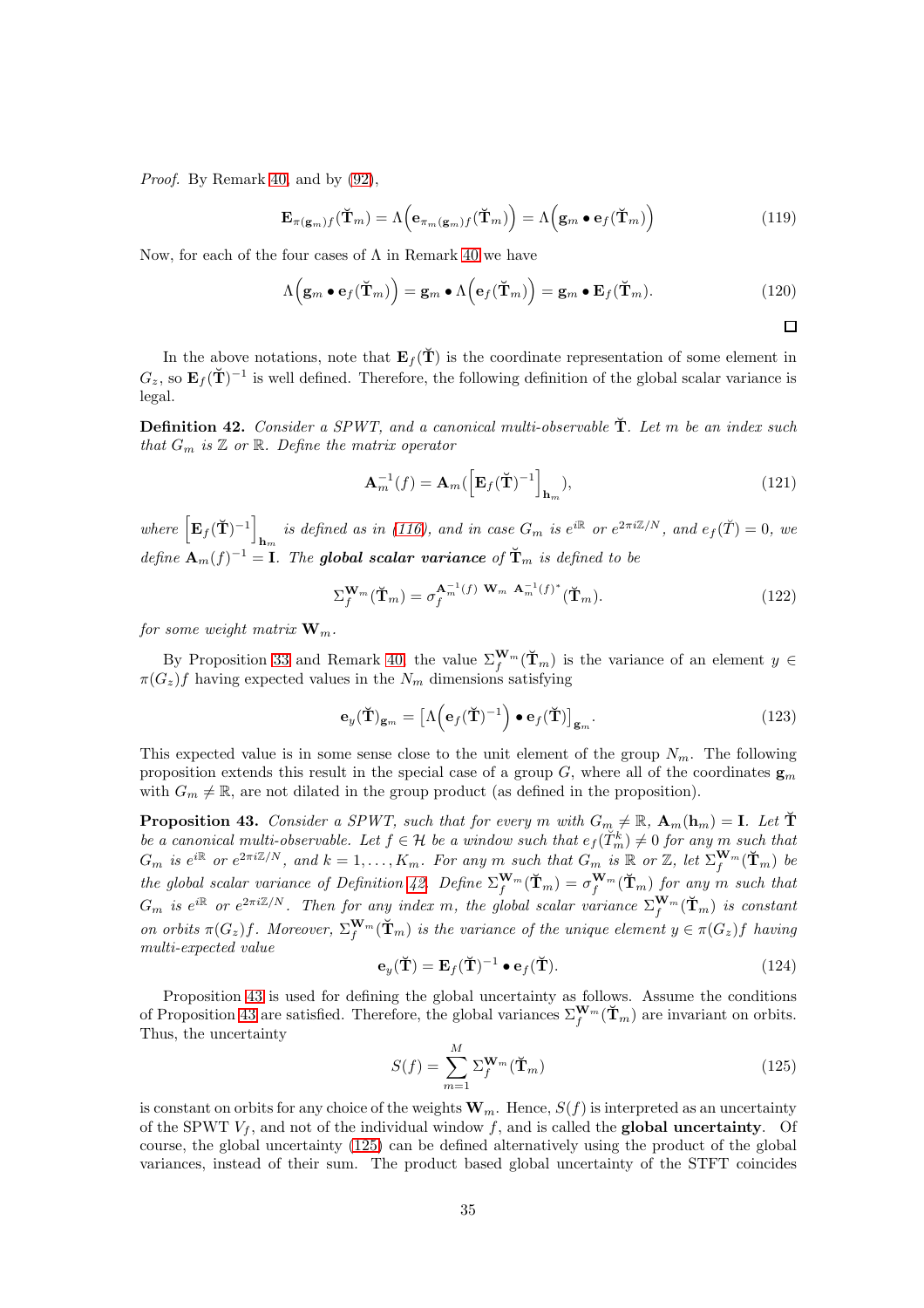with the classical time-frequency uncertainty. Indeed,  $G/Z$  is  $\{\mathbb{R}^2, +\}$  and the semi-direct product reduces to a direct product, in addition to the fact that the set of time-frequency infinitesimal generators coincide with the canonical observables up to sign. However, in the generic case the global uncertainty is novel. We thus see the global uncertainty as a generalization of the classical time-frequency uncertainty.

To prove Proposition [43,](#page-34-1) we present the following lemma, which can be seen as the projected version of [\(85\)](#page-28-0) or as an extension of Proposition [41.](#page-33-2)

<span id="page-35-4"></span>**Lemma 44.** Consider a SPWT, such that for every m with  $G_m \neq \mathbb{R}$ ,  $\mathbf{A}_m(\mathbf{h}_m) = \mathbf{I}$ . Let  $\check{\mathbf{T}}$  be a canonical multi-observable. Let  $f \in \mathcal{H}$  be a window such that  $e_f(\check{T}_m^k) \neq 0$  for any m such that  $G_m$ is  $e^{i\mathbb{R}}$  or  $e^{2\pi i \mathbb{Z}/N}$ , and  $k = 1, ..., K_m$ . Then for any  $g \in G_z$ ,

$$
\mathbf{E}_{\pi(g)f}(\breve{\mathbf{T}}) = \mathbf{g} \bullet \mathbf{E}_f(\breve{\mathbf{T}}). \tag{126}
$$

Proof. We prove

<span id="page-35-0"></span>
$$
[\mathbf{E}_{\pi(g)f}(\breve{\mathbf{T}})]_{\mathbf{h}_m} = \mathbf{h}_m \bullet [\mathbf{E}_f(\breve{\mathbf{T}})]_{\mathbf{h}_m}.
$$
\n(127)

by induction on m. In the base of the induction,  $m = M - 1$ . By Proposition [41,](#page-33-2) noting that  $\mathbf{h}_{M-1} = \mathbf{g}_M$ , we have

$$
[\mathbf{E}_{\pi(g)f}(\check{\mathbf{T}})]_{\mathbf{h}_{M-1}} = \mathbf{h}_{M-1} \bullet [\mathbf{E}_f(\check{\mathbf{T}})]_{\mathbf{h}_{M-1}}.
$$
\n(128)

For the induction step, assume [\(127\)](#page-35-0) is true for  $m + 1$ , and prove it for m. We have

$$
[\mathbf{E}_{\pi(g)f}(\check{\mathbf{T}})]_{\mathbf{h}_m} = (\mathbf{E}_{\pi(g)f}(\check{\mathbf{T}}_{m+1}), [\mathbf{E}_{\pi(g)f}(\check{\mathbf{T}})]_{\mathbf{h}_{m+1}})
$$
(129)

and by the induction assupmtion,

<span id="page-35-3"></span>
$$
[\mathbf{E}_{\pi(g)f}(\check{\mathbf{T}})]_{\mathbf{h}_{m+1}} = \mathbf{h}_{m+1} \bullet [\mathbf{E}_f(\check{\mathbf{T}})]_{\mathbf{h}_{m+1}}.
$$
\n(130)

If  $m + 1$  has  $G_{m+1} \neq \mathbb{R}$ , then by assumption we have  $\mathbf{A}_{m+1} = \mathbf{I}$ , and by Proposition [41](#page-33-2)

<span id="page-35-1"></span>
$$
\mathbf{E}_{\pi(g)f}(\breve{\mathbf{T}}_{m+1}) = \mathbf{g}_{m+1} \bullet \mathbf{E}_f(\breve{\mathbf{T}}_{m+1}). \tag{131}
$$

In case  $G_{m+1} = \mathbb{R}$ , we have by [\(85\)](#page-28-0)

$$
\mathbf{E}_{\pi(g)f}(\breve{\mathbf{T}}_{m+1}) = \mathbf{e}_{\pi(g)f}(\breve{\mathbf{T}}_{m+1}) = \mathbf{A}_{m+1}(\mathbf{h}_{m+1})\mathbf{e}_f(\breve{\mathbf{T}}_{m+1}) + \mathbf{g}_{m+1}
$$
\n
$$
= \mathbf{A}_{m+1}(\mathbf{h}_{m+1})\mathbf{E}_f(\breve{\mathbf{T}}_{m+1}) + \mathbf{g}_{m+1}
$$
\n(132)

<span id="page-35-2"></span>Equations [\(131\)](#page-35-1) and [\(132\)](#page-35-2) give the leftmost coordinate  $g_{m+1}$  of the group product in [\(127\)](#page-35-0), and [\(130\)](#page-35-3) is the remaining coordinates  $h_{m+1}$ , which proves [\(127\)](#page-35-0).  $\Box$ 

Proof of Proposition [43.](#page-34-1) First consider the case where  $G_m \neq \mathbb{R}$ . By the assumption that  $\mathbf{A}_m(\mathbf{h}_m) =$ **I**, the global variance is  $\Sigma_f^{\mathbf{W}_m}(\breve{\mathbf{T}}_m) = \sigma_f^{\mathbf{W}_m}(\breve{\mathbf{T}}_m)$ . Moreover, by Propositions [33](#page-28-3) and [34,](#page-28-5)  $\Sigma_f^{\mathbf{W}_m}(\breve{\mathbf{T}}_m)$ is constant on orbits.

Next consider the case where  $G_m = \mathbb{R}$ . Denote  $y = \pi (\mathbf{E}_f(\check{\mathbf{T}})^{-1})f$ . By Definition [42,](#page-34-0) and by the fact that  $\mathbf{A}_m(\cdot)$  is a group action of  $H_m$ ,

$$
\mathbf{A}_{m}\big(\mathbf{E}_{f}(\breve{\mathbf{T}})_{\mathbf{h}_{m}}\big)\mathbf{A}_{m}^{-1}(f) = \mathbf{A}_{m}\big(\mathbf{E}_{f}(\breve{\mathbf{T}})_{\mathbf{h}_{m}}\big)\mathbf{A}_{m}\big(\left[\mathbf{E}_{f}(\breve{\mathbf{T}})^{-1}\right]_{\mathbf{h}_{m}}\big) = \mathbf{I}.
$$

Therefore, by [\(86\)](#page-28-2)

<span id="page-35-5"></span>
$$
\Sigma_f^{\mathbf{W}_m}(\check{\mathbf{T}}_m) = \sigma_{\pi(\mathbf{E}_f(\check{\mathbf{T}}))y}^{\mathbf{A}_m^{-1}(f)} \mathbf{W}_m \mathbf{A}_m^{-1}(f)^* (\check{\mathbf{T}}_m) = \sigma_y^{\mathbf{W}_m}(\check{\mathbf{T}}_m). \tag{133}
$$

Let  $\pi(g)f$  be some element in the orbit  $\pi(G_z)f$ . Then, by Lemma [44](#page-35-4)

$$
\mathbf{A}_m^{-1}(\pi(g)f) = \mathbf{A}_m(\left[\mathbf{E}_{\pi(g)f}(\check{\mathbf{T}})^{-1}\right]_{\mathbf{h}_m}) = \mathbf{A}_m(\left[\mathbf{E}_f(\check{\mathbf{T}})^{-1} \bullet \mathbf{g}^{-1}\right]_{\mathbf{h}_m})
$$
(134)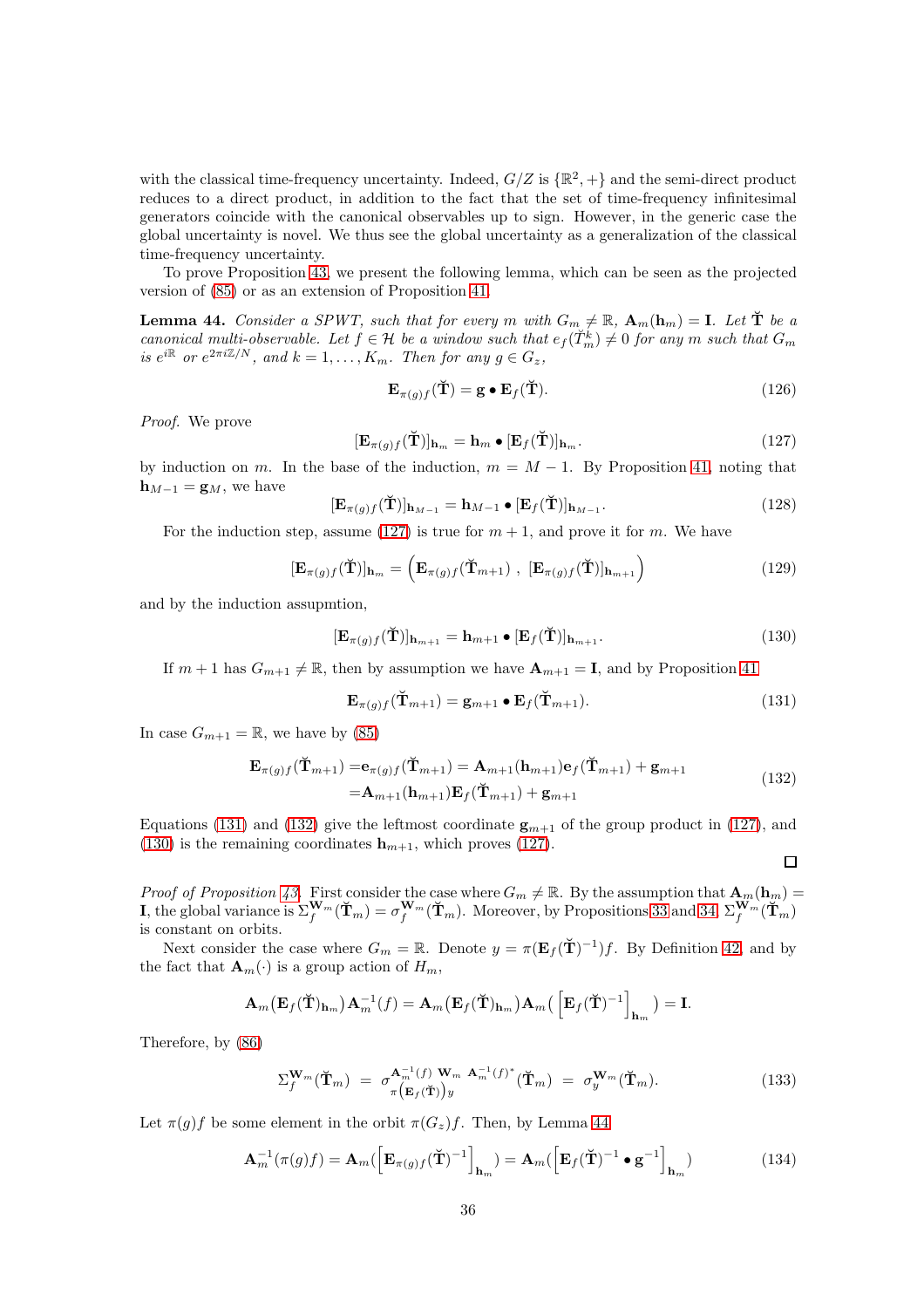so

<span id="page-36-0"></span>
$$
\Sigma_{\pi(g)f}^{\mathbf{W}_m}(\breve{\mathbf{T}}_m) = \sigma_{\pi(g)f}^{\mathbf{A}_m([\mathbf{E}_f(\breve{\mathbf{T}})^{-1}\bullet \mathbf{g}^{-1}]}_{\mathbf{h}_m})\mathbf{W}_m \mathbf{A}_m([\mathbf{E}_f(\breve{\mathbf{T}})^{-1}\bullet \mathbf{g}^{-1}]_{\mathbf{h}_m})^*(\breve{\mathbf{T}}_m). \tag{135}
$$

Note that  $\pi(g)f = \pi(\mathbf{g} \bullet E_f(\mathbf{\check{T}}))y$ , so by [\(86\)](#page-28-2) and by the fact that  $\mathbf{A}_m(\cdot)$  is a group action, [\(135\)](#page-36-0) gives

<span id="page-36-1"></span>
$$
\Sigma_{\pi(g)f}^{\mathbf{W}_m}(\check{\mathbf{T}}_m) = \sigma_y^{\mathbf{W}_m}(\check{\mathbf{T}}_m). \tag{136}
$$

Here, [\(136\)](#page-36-1) is true by

$$
\mathbf{A}_m(\mathbf{h}_m \bullet \mathbf{E}_f(\breve{\mathbf{T}})_{\mathbf{h}_m}) \mathbf{A}_m \left( \left[ \mathbf{E}_f(\breve{\mathbf{T}})^{-1} \bullet \mathbf{g}^{-1} \right]_{\mathbf{h}_m} \right) = \mathbf{I}.
$$

To conclude [\(133\)](#page-35-5) and [\(136\)](#page-36-1),

$$
\Sigma^{\mathbf{W}_m}_{\pi(g)f}(\breve{\mathbf{T}}_m) = \Sigma^{\mathbf{W}_m}_f(\breve{\mathbf{T}}_m).
$$

Hence,  $\Sigma_f^{\mathbf{W}_m}(\check{\mathbf{T}}_m)$  is constant on orbits, and equal to  $\sigma_y^{\mathbf{W}_m}(\check{\mathbf{T}}_m)$ , where y is unique for each orbit  $\pi(G_z)f$ . The expected value [\(124\)](#page-34-3) of y follows [\(85\)](#page-28-0) and [\(92\)](#page-28-4).  $\Box$ 

#### <span id="page-36-3"></span>3.6.2 The unitary case

Next we treat the unitary case, where  $G_m$  is  $e^{i\mathbb{R}}$  or  $e^{2\pi i\mathbb{Z}/N}$ . In this section we restrict ourselves to scalar variances along the axis, namely  $\sigma^{W_m}(\check{\mathbf{T}}_m) = \sum_{k=1}^{K_m} w_m^k \sigma_f(\check{T}_m^k)$ , for some scalar weights  $w_m^k$ . First note that by the unitarity of each  $\widetilde{T}_m^k$ , we have  $\sigma_f(\widetilde{T}_m^k) = 1 - \left| e_f(\widetilde{T}_m^k) \right|$ <sup>2</sup>. Therefore, it is enough to study  $e_f(\tilde{T}_m^k)$ ,  $k = 1, ..., K_m$ . Consider the *quantity<sub>m</sub>* transform  $\Psi_m : \mathcal{H} \to L^2(N_m \times \mathcal{Y}_m)$ guaranteed by Theorem [38.](#page-31-3) In the notation of Theorem [38,](#page-31-3) we have

$$
L_{X_m}(\mathbf{g}_m) = \Psi_m \pi_m(g) \Psi_m^*,
$$

and  $\check{\mathbf{T}}_m = \Psi_m^* \check{\mathbf{Q}}_{X_m} \Psi_m$ . This means that we can pull forward the whole discussion from the canonical system  $\{N_m, \pi_m, \mathbf{T}_m, \dot{N}_m, \breve{\pi}_m, \mathbf{T}_m\}$  to the concrete quantity<sub>m</sub> domain, with the standard translation  $L_{X_m}(\mathbf{g}_m)$  and standard multi-observable  $\mathbf{Q}_{X_m}$ . Since expected values and variances are based on inner products, they are invariant under isometric isomorphisms, and we have the following property.

<span id="page-36-2"></span>Proposition 45. Under the above construction,

$$
\mathbf{e}_f(\breve{\mathbf{T}}_m) = \mathbf{e}_{\Psi_m f}(\breve{\mathbf{Q}}_{X_m}) \quad , \quad \boldsymbol{\sigma}_f(\breve{\mathbf{T}}_m) = \boldsymbol{\sigma}_{\Psi_m f}(\breve{\mathbf{Q}}_{X_m}) \quad , \quad \boldsymbol{\sigma}_f^{\mathbf{W}_m}(\breve{\mathbf{T}}_m) = \boldsymbol{\sigma}_{\Psi_m f}^{\mathbf{W}_m}(\breve{\mathbf{Q}}_{X_m}).
$$

By Proposition [45,](#page-36-2) it is enough to study the localization of  $\mathbf{Q}_{x_m}$  in  $L^2(N_m \times \mathcal{Y}_m)$ . The inner product in  $L^2(N_m \times \mathcal{Y}_m)$  is based on integration (along the  $N_m$  axis), which is based on additions. Since the group multiplication in the unitary case is the arithmetic product, the calculation of the variances is only consistent with the group multiplication in the self-adjoint case, where  $G_m$  is  $\mathbb R$ or  $\mathbb Z$  and  $\bullet$  is  $+$ . Hence, there are no localization transformation properties for unitary observables analogous to Proposition [33](#page-28-3) in case  $\mathbf{A}_m(\mathbf{h}_m) \neq \mathbf{I}$ . Defining global variances in the unitary case, invariant on orbits, requires a different approach.

Since Proposition [45](#page-36-2) allows to restrict the analysis to the space  $L^2(N_m \times \mathcal{Y}_m)$  and the multiobservable  $\mathbf{Q}_{X_m}$ , we omit the subscript m, and simply denote the space by  $L^2(G^K \times \mathcal{Y})$ , and the multi-observable by  $\mathbf{Q} = (\check{Q}_1, \dots, \check{Q}_K)$ . Here, G is the physical quantity  $e^{i\mathbb{R}}$  or  $e^{2\pi i \mathbb{Z}/N}$ , and  $\check{Q}_k f(g_1, \ldots g_K, y) = g_k f(g_1, \ldots g_K, y)$ . We assume without loss of generality that the signal space is  $\mathcal{H} = L^2(G^K \times \mathcal{Y}).$ 

Denote the Fourier transform in  $L^2(G^K)$  by  $\mathcal{F}_{G^K}: L^2(G^K) \to L^2(\hat{G}^K)$ . Note that  $\check{Q}_1, \ldots, \check{Q}_K$ are multiplications by characters of  $G^K$ , independent of the variable y. Thus, by abuse of notation, we treat each  $\check{Q}_k$  as the function  $\check{Q}_k(g_1, \ldots g_K, y) = \check{Q}_k(g_1, \ldots g_K) = g_k$ . Note that each  $\check{Q}_k$  can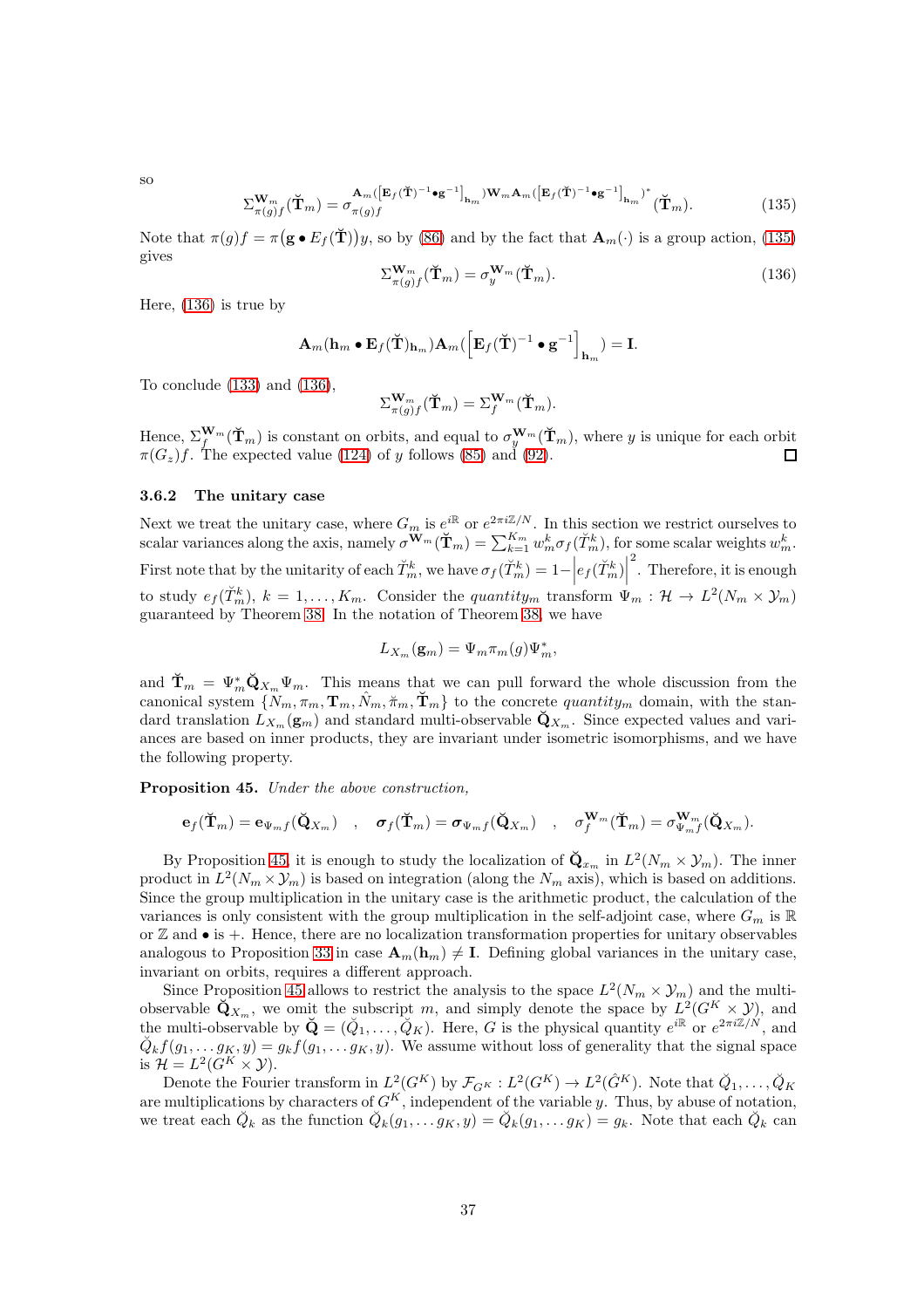be treated as the unit frequency element of  $\mathcal{F}_{G^K}$  along the k axis. Consider the calculation of the expected values

<span id="page-37-0"></span>
$$
\mathbf{e}_{f}(\mathbf{\breve{Q}}) = \Big(\Big\langle \breve{Q}_{1}f, f \Big\rangle, \dots, \Big\langle \breve{Q}_{K}f, f \Big\rangle \Big) \n= \Big(\int_{\mathcal{Y}} \int_{G^{k}} \breve{Q}_{1}(\mathbf{g}, y) |f(\mathbf{g}, y)|^{2} d\mathbf{g} dy, \dots, \int_{\mathcal{Y}} \int_{G^{k}} \breve{Q}_{K}(\mathbf{g}, y) |f(\mathbf{g}, y)|^{2} d\mathbf{g} dy \Big) \n= \Big(\int_{G^{k}} \breve{Q}_{1}(\mathbf{g}) \int_{\mathcal{Y}} |f(\mathbf{g}, y)|^{2} dy d\mathbf{g}, \dots, \int_{G^{k}} \breve{Q}_{K}(\mathbf{g}) \int_{\mathcal{Y}} |f(\mathbf{g}, y)|^{2} dy d\mathbf{g} \Big)
$$
\n(137)

Consider the function  $F \in L^1(G^K)$ , defined by  $F(g) = \int_{\mathcal{Y}} |f(g, y)|^2 dy$ . By [\(137\)](#page-37-0), the expected values  $e_f(\mathbf{\check{Q}})$  are the −1 Fourier coefficients, along the axis of  $G^K$ , of the function F. Namely,

$$
\mathbf{e}_f(\mathbf{\breve{Q}})=\Big([\mathcal{F}_{G^K}F](-1,0,\ldots,0),\ldots,[\mathcal{F}_{G^K}F](0,\ldots,0,-1)\Big),\,
$$

where  $(0, \ldots, 0, -1, 0, \ldots, 0)$  denotes the character  $\check{Q}_k$  in coordinates of  $\hat{G}^K$ . By Remark [30,](#page-25-0)  $A_m(\mathbf{h}_m, \cdot)$  is written as the matrix  $\mathbf{A}_m(\mathbf{h}_m)$ , with homomorphisms  $\mathbf{a}_{k',k}(\mathbf{h}_m) : G \to G$  as entries. These homomorphisms are multiplication of the exponent by the real numbers  $a_{k',k}(\mathbf{h}_m)$ , namely

$$
G \ni e^{i\omega} \mapsto \mathbf{a}_{k',k}(\mathbf{h}_m)(e^{i\omega}) = e^{ia_{k',k}(\mathbf{h}_m)\omega} \in G.
$$

Consider the orbit  $\mathbf{A}_m(H_m)\breve{Q}_k$ . Note that homomorphisms of G, applied on the value of characters of  $G^K$ , map them to characters. Namely, for the character  $\check{Q}_k \in \chi(G)$ ,

$$
\mathbf{a}_{k',k}(\mathbf{h}_m)\circ \breve{Q}_k\in \chi(G).
$$

Thus, the collection of entries of the orbit  $\mathbf{A}_m(H_m)\mathbf{Q}$ , is a set of characters. By the Heisenberg point of view [\(7\)](#page-4-4), the orbit of expected values

$$
\mathcal{O}_f^m = \{e_{\pi(g)f}(\breve{Q}_m^k) \mid k = 1, \ldots, K_m \; , \; g \in G_k\}
$$

is a set of values of  $\mathcal{F}_{G^K}F$ . Since we are interested in defining a variance over the whole orbit, we define  $\Sigma_f(\check{\mathbf{T}})$  as some norm of the Fourier coefficients of F in  $\mathcal{O}_f^m$ .

**Remark 46.** Consider the special case where  $\mathcal{Y} = \{1\}$ , and the collection of entries of the orbit  $\mathbf{A}_m(H_m)\mathbf{\check{Q}}$  are all of the frequencies. In this case we define the mean square average expected value

<span id="page-37-1"></span>
$$
\mathcal{E}_f(\mathbf{\breve{Q}}) = \left\| \mathcal{F}_{G^K} |f|^2 \right\|_2^2.
$$
 (138)

By Parseval's theorem we can calculate [\(138\)](#page-37-1) in the  $G<sup>K</sup>$  domain by

$$
\mathcal{E}_f(\mathbf{\breve{Q}}) = \left\| |f|^2 \right\|_2^2 = \int_{G^K} |f(\mathbf{g})|^4 d\mathbf{g},\tag{139}
$$

and define the global variance by

$$
\Sigma_f(\mathbf{\breve{Q}})=1-\left|\int_{G^K}|f(\mathbf{g})|^4\,d\mathbf{g}\right|^2.
$$

Note that we want to minimize  $\Sigma_f(\mathbf{\check{Q}})$  under  $||f||^2 = 1$ , so the definition promotes localization.

## 3.7 Examples

In this section we give five examples. First, the observables of the STFT from Subsection [1.1](#page-2-1) and the observables of FSTFT from Subsection [2.5.1](#page-16-1) constitute canonical multi-observables. Additionally, the global multi-observable of the 1D wavelet transform was developed in Subsection [3.2.](#page-22-7) Next we develop the localization theory of the Shearlet transform and the finite wavelet transform.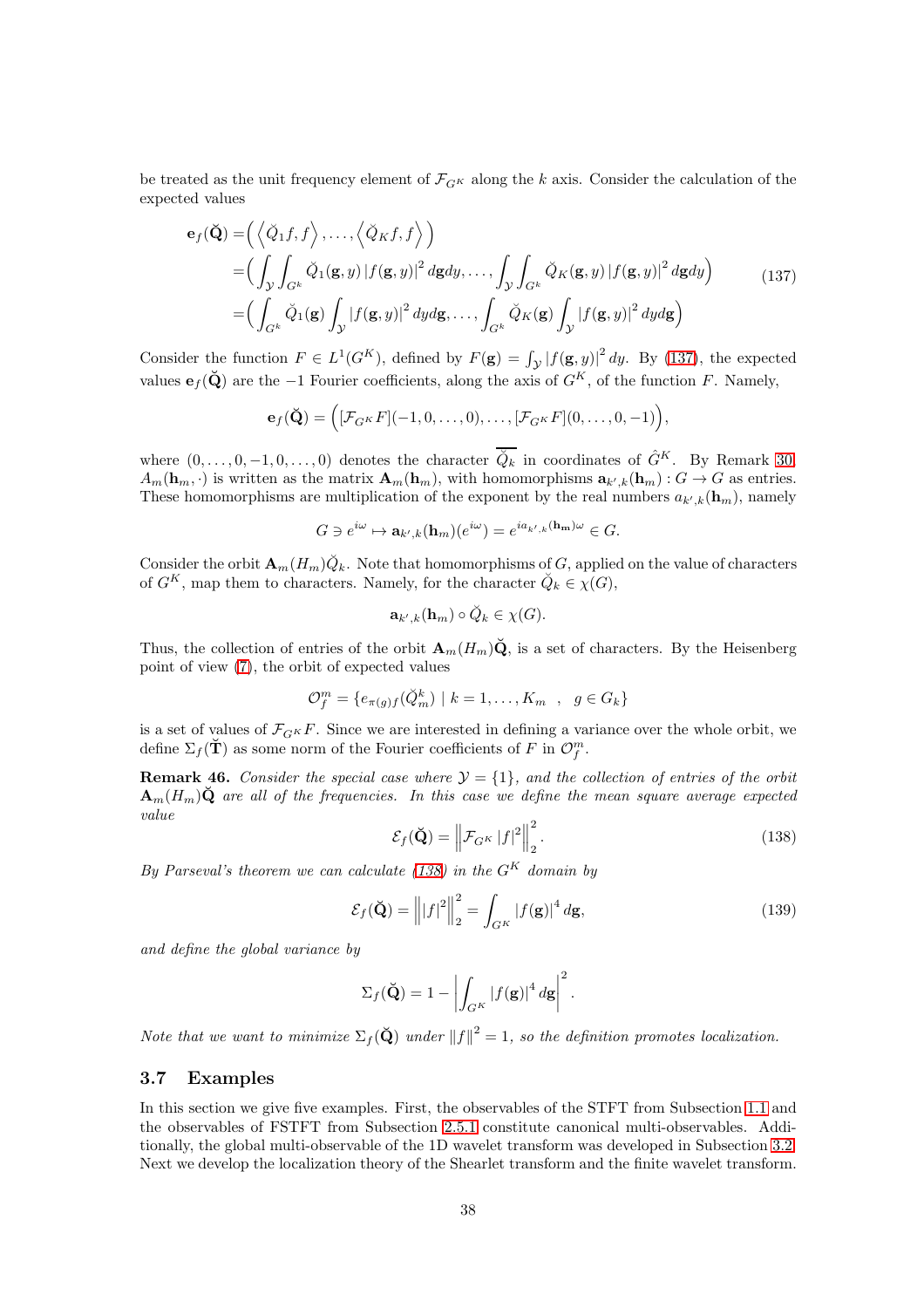### <span id="page-38-0"></span>3.7.1 The Shearlet transform

The Shearlet transform is a modification of the Curvelet transform, making it a SPWT. The modification is based on replacing rotations with shears. Hence, the Shearlet transform comprises translations, shears, and anisotropic dilations of a window in  $L^2(\mathbb{R}^2)$  [\[22\]](#page-49-1). In [\[8\]](#page-48-9), the Shearlet transform was studied as a generalized wavelet transform, including the group structure and the representation generators. There, for the localization notions, the canonical observables were defined to be the generators of the representations  $\pi_m$ . In this section we apply our localization theory for the Shearlet transform.

Translation by  $\mathbf{g}_1 \in \mathbb{R} \times \mathbb{R}$  is defined as usual by  $\pi_1(\mathbf{g}_1)f(\mathbf{x}) = f(\mathbf{x} - \mathbf{g}_1)$ . Consider the shear matrix operator, with  $g_2 \in \mathbb{R}$ ,

$$
S_{g_2} = \left( \begin{array}{cc} 1 & g_2 \\ 0 & 1 \end{array} \right).
$$

Shear by  $g_2 \in \mathbb{R}$  of  $L^2(\mathbb{R}^2)$  functions is defined by

$$
\pi_2(g_2)f(\mathbf{x}) = f(S_{g_2}^{-1}\mathbf{x}).
$$

Consider the anisotropic dilation matrix operator, with  $g_3 \in \mathbb{R}$ ,

$$
D_{g_3} = \left(\begin{array}{cc} e^{g_3} & 0\\ 0 & e^{\frac{1}{2}g_3} \end{array}\right).
$$

Anisotropic dilation by  $g_3 \in \mathbb{R}$  of  $L^2(\mathbb{R}^2)$  functions is defined by

$$
\pi_3(g_3)f(\mathbf{x}) = e^{-\frac{3}{4}g_3}f(D_{g_3}^{-1}\mathbf{x}).
$$

Last, consider the reflection by  $g_4 \in \{-1, 1\}$ 

$$
\pi_2(g_4)f(\mathbf{x}) = f(g_4\mathbf{x}).
$$

Note that the standard definition of the Shearlet transform is based on the anisotropic dilation, with  $g_3 \in \mathbb{R}$ ,

$$
\tilde{D}_{g_3} = \begin{pmatrix} g_3 & 0 \\ 0 & \text{sign}(g_3)\sqrt{|g_3|} \end{pmatrix}.
$$

The standard definition incorporates dilations and reflections. Our version gives rise to a Shearlet group that is isomorphic to the standard Shearlet group, and compatible with our localization theory.

The Shearlet group

$$
G = (translations) \times (shears \times (dilations \times reflections))
$$
  
=  $(\mathbb{R} \times \mathbb{R}) \times (\mathbb{R} \times (\mathbb{R} \times \{-1,1\}))$  (140)

has an empty center, and is represented in the Shearlet transform by

$$
\pi(g) = \pi_1(g_1)\pi_2(g_2)\pi_3(g_3)\pi_4(g_4).
$$

In the notation of Assamption [27,](#page-23-0) we have  $G_1 = G_2 = G_3 = \mathbb{R}, G_4 = \{-1,1\}, N_1 = G_1 \times G_1$ ,  $N_2 = G_2$ ,  $N_3 = G_3$ ,  $N_4 = G_4$ , and

$$
G = (G_1 \times G_1) \rtimes (G_2 \rtimes (G_3 \rtimes G_4))
$$

where the last  $\alpha$  is actually  $\alpha$ . The actions  $\mathbf{A}_m(\mathbf{h}_m)$  in the semi-direct product group structure are given next. Denote the reflection matrix operator  $I_{g_4} = g_4 I$ , and observe

$$
D_{g_3}I_{g_4}S_{g_2}I_{g_4}D_{-g_3}=S_{g_4e^{\frac{1}{2}g_3}g_2},
$$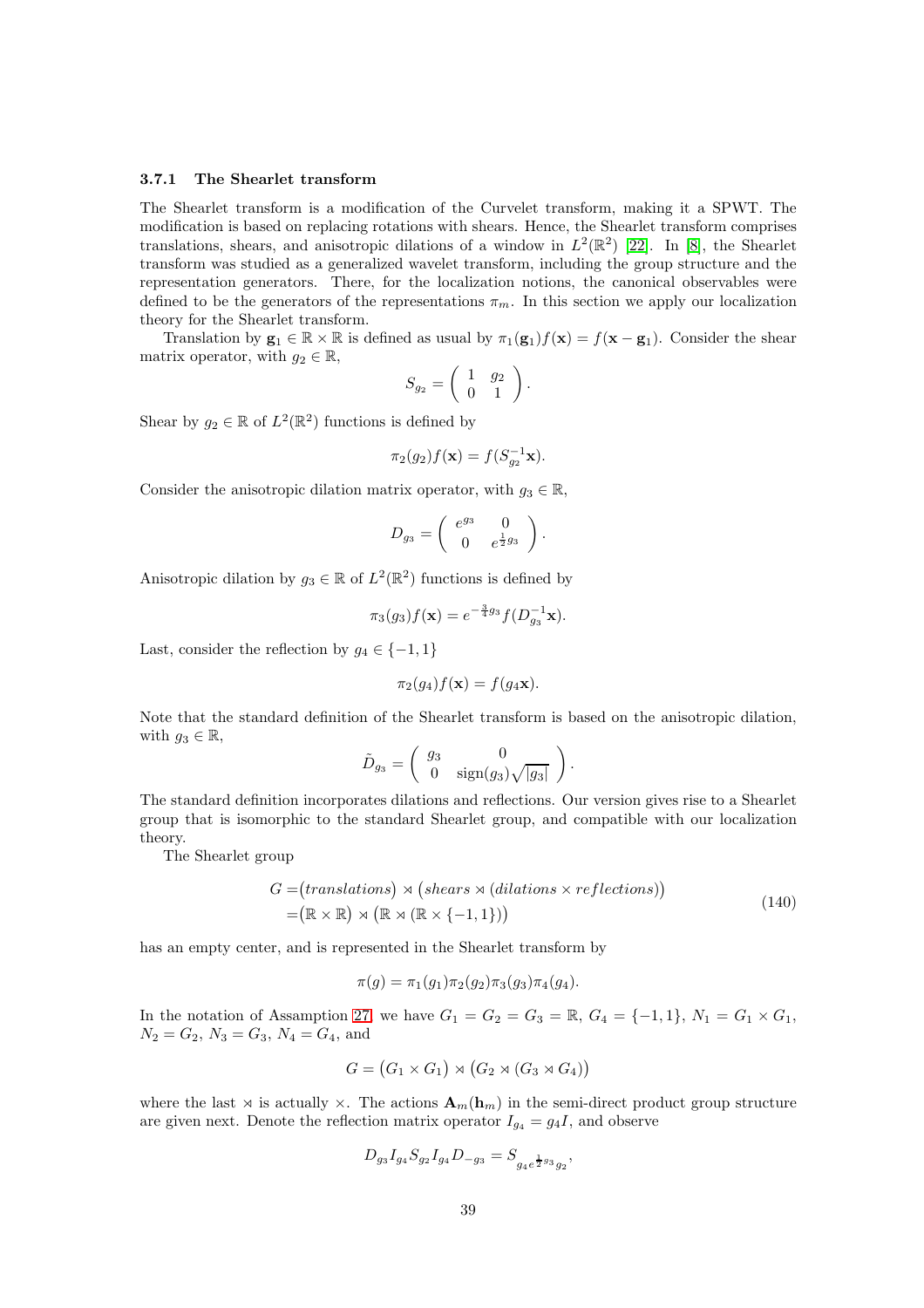$$
\mathbf{A}_2(g_3, g_4)g_2 = g_4 e^{\frac{1}{2}g_3} g_2.
$$

To calculate  $\mathbf{A}_1(g_2, g_3, g_4)$ , observe

$$
f([I_{g_4}D_{-g_3}S_{-g_2}]^{-1}([I_{g_4}D_{-g_3}S_{-g_2}]\mathbf{x}-\mathbf{g}_1)\Big)=f(\mathbf{x}-[I_{g_4}D_{-g_3}S_{-g_2}]^{-1}\mathbf{g}_1)
$$

so

$$
\mathbf{A}_1(g_2,g_3,g_4)\mathbf{g}_1 = S_{g_2}D_{g_3}I_{g_4}\mathbf{g}_1 = g_4\left(\begin{array}{cc} e^{g_3} & e^{\frac{1}{2}g_3}g_2\\ 0 & e^{\frac{1}{2}g_3} \end{array}\right)\mathbf{g}_1.
$$

To construct a canonical multi-observable, we transform the discussion to the frequency domain. By [\(51\)](#page-20-0),

$$
\hat{\pi}_2(g_2)\hat{f}(\boldsymbol{\omega}) := \mathcal{F}\pi_2(g_2)\mathcal{F}^{-1}\hat{f}(\boldsymbol{\omega}) = \hat{f}(\hat{S}_{g_2}^{-1}\boldsymbol{\omega})
$$

where  $\hat{S}_{g_2}$  is the orthogonal shear, defined by

$$
\hat{S}_{g_2} = \begin{pmatrix} 1 & 0 \\ -g_2 & 1 \end{pmatrix}.
$$

Morefover,

$$
\hat{\pi}_3(g_3)\hat{f}(\boldsymbol{\omega}) := \mathcal{F}\pi_3(g_3)\mathcal{F}^{-1}\hat{f}(\boldsymbol{\omega}) = e^{\frac{3}{4}g_3}\hat{f}(D_{g_3}\boldsymbol{\omega}),
$$

and  $\hat{\pi}_4(g_4)\hat{f}(\omega) = \hat{f}(g_4\omega)$ . Let us define the canonical multi-observable directly in the frequency domain. For translation, the natural definition is

$$
\breve{\mathbf{T}}_1 \hat{f}(\boldsymbol{\omega}) = \big( i \frac{\partial}{\partial \omega_1} \hat{f}(\boldsymbol{\omega}), i \frac{\partial}{\partial \omega_2} \hat{f}(\boldsymbol{\omega}) \big).
$$

We call the physical quantity translated by shears *slope*, and define the slope observable

$$
\breve{T}_2 \hat{f}(\boldsymbol{\omega}) = -\frac{\omega_2}{\omega_1} \hat{f}(\boldsymbol{\omega}).
$$

Note that the slope  $-\frac{\omega_2}{\omega_1}$ , corresponding to the point  $(\omega_1, \omega_2)$  in the frequency domain, is a measure of direction or angle. For dilations, we take the anisotropic scale observable

$$
\breve{T}_3 \hat{f}(\boldsymbol{\omega}) = -\ln(|\omega_1|) \hat{f}(\boldsymbol{\omega}).
$$

Last, for reflections

$$
\breve{T}_4 \hat{f}(\boldsymbol{\omega}) = \text{sign}(\omega_1) \hat{f}(\boldsymbol{\omega}).
$$

It is straight forward to check that  $\check{\mathbf{T}}$  is a canonical multi-observable.

By [\(117\)](#page-32-2), the global variances are defined to be

<span id="page-39-0"></span>
$$
\Sigma_{\hat{f}}^{\mathbf{W}_m}(\check{\mathbf{T}}_m) = \sigma_{\hat{f}}^{A_m([e_{\hat{f}}(\check{T})^{-1}]_{\mathbf{h}_m})\mathbf{W}_m A_m([e_{\hat{f}}(\check{T})^{-1}]_{\mathbf{h}_m})^*(\check{\mathbf{T}}_m). \tag{141}
$$

To calculate [\(141\)](#page-39-0) in practice, we use the inversion formula in Remark [29](#page-23-2) on  $[e_f(\check{T})^{-1}]_{\mathbf{h}_m}$ . Recall that  $(\mathbf{g}_m, \mathbf{h}_m)^{-1} |_{\mathbf{g}_m} = \mathbf{A}_m (\mathbf{h}_m)^{-1} \mathbf{g}_m^{-1}$ , so

$$
(\mathbf{g}_1, g_2, g_3, g_4)^{-1} = \begin{pmatrix} 0 & e^{\frac{1}{2}g_3} & e^{\frac{1}{2}g_3} & e^{\frac{1}{2}g_3} & e^{\frac{1}{2}g_3} & e^{\frac{1}{2}g_3} & e^{-\frac{1}{2}g_3} & e^{-\frac{1}{2}g_3} & e^{-g_3} & e^{-g_3} & e^{-g_3} \end{pmatrix}.
$$

Thus, the scalar global variance of  $\check{\mathbf{T}}_1$ , with weight  $\mathbf{W}_1$ , is given by

$$
\Sigma_{\hat{f}}^{\mathbf{W}_1}(\check{\mathbf{T}}_1) = \sigma_{\hat{f}}^{\mathbf{A}_1(f)\mathbf{W}_1\mathbf{A}_1(f)^*}(\check{\mathbf{T}}_1),
$$

where

$$
\mathbf{A}_1(f) = \mathbf{A}_1\left(-e^{-\frac{1}{2}e_f(\tilde{T}_3)}e_f(\tilde{T}_2), -e_f(\tilde{T}_3), e_f(\tilde{T}_4)\right).
$$

so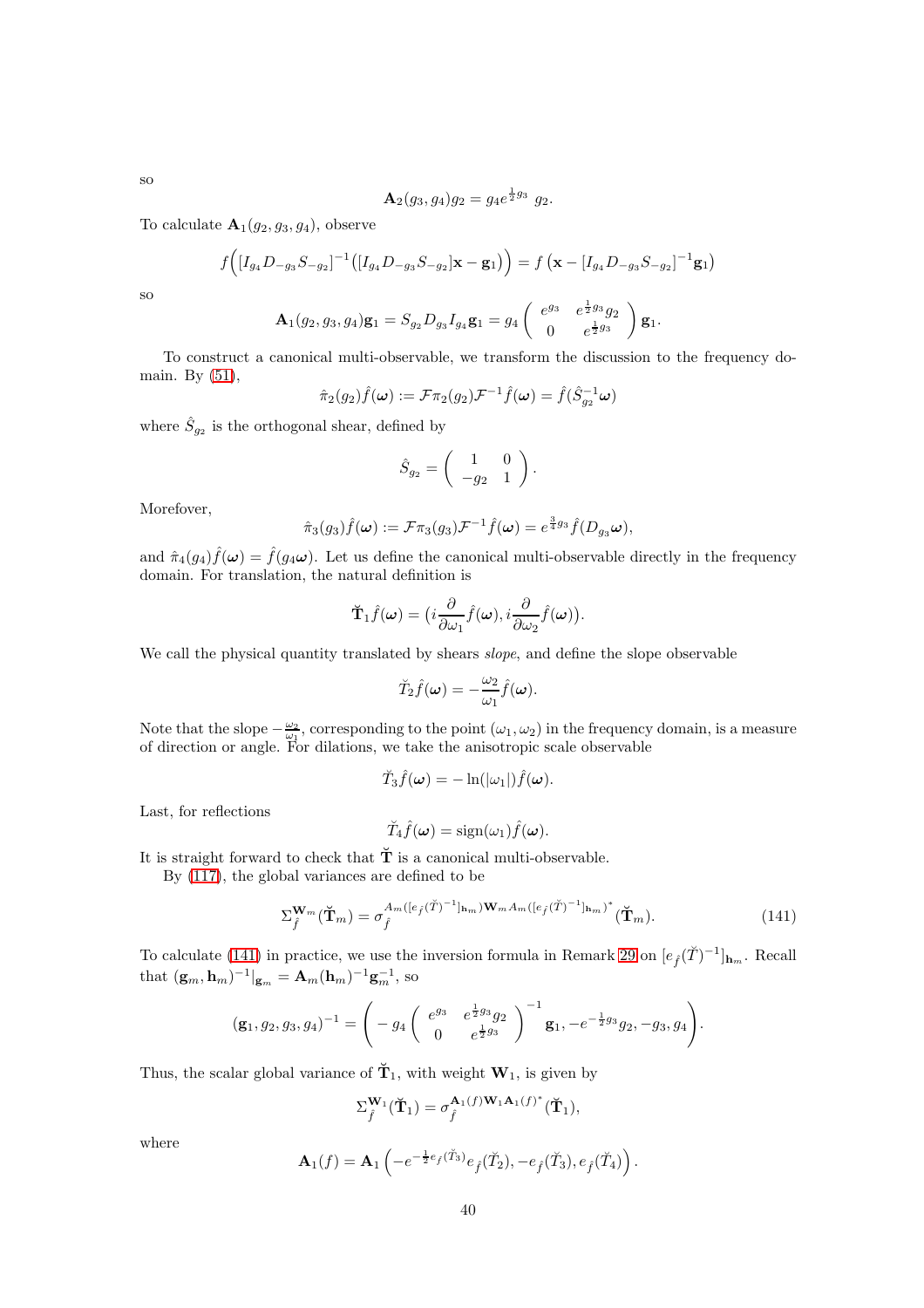The scalar global variance of  $\check{T}_2$  is given by

$$
\Sigma_{\hat{f}}^{\mathbf{W}_2}(\check{T}_2) = \sigma_{\hat{f}}^{\mathbf{A}_2(f)\mathbf{W}_2\mathbf{A}_2(f)^*}(\check{T}_2),
$$

where

$$
\mathbf{A}_2(f) = \mathbf{A}_2\left(-e_{\hat{f}}(\tilde{T}_3), e_{\hat{f}}(\tilde{T}_4)\right).
$$

Last,  $\Sigma_f^{\mathbf{W}_3}(\check{T}_3) = \sigma_f^{\mathbf{W}_3}(\check{T}_3)$ . Next we define the Shearlet global uncertainty. Note that windows supported on the domain

$$
\mathbb{R}_+ \times \mathbb{R} = \{ \boldsymbol{\omega} \in \mathbb{R}^2 \mid \omega_1 > 0 \}
$$

are perfectly concentrated with respect to  $\check{T}_4$ . Thus, we restrict our search to windows supported on  $\mathbb{R}_+ \times \mathbb{R}$ , and define

$$
S(\hat{f}) = \Sigma_{\hat{f}}^{\mathbf{W}_1}(\check{\mathbf{T}}_1) + \Sigma_{\hat{f}}^{\mathbf{W}_2}(\check{T}_2) + \Sigma_{\hat{f}}^{\mathbf{W}_3}(\check{T}_3)
$$

for some choice of the weights  $W_1, W_2, W_3$ .

Let us introduce the transformations corresponding to Theorem [38.](#page-31-3) Shearing translates the variable  $g_2 = -\frac{\omega_2}{\omega_1}$ , and keeps  $\omega_1$  constant. The inversion of this change of variable is  $\omega_2 = -g_2\omega_1$ , and  $\omega_1$  kept unchanged. By normalizing this change of variable, we define the slope transform to be

$$
\Psi: L^2(\mathbb{R}^2) \to L^2(\mathbb{R}^2) \quad , \quad [\Psi f](g_2, \omega_1) = |\omega_1|^{\frac{1}{2}} \hat{f}(\omega_1, -g_2\omega_1).
$$

The anisotropic scale transform for  $\hat{f}$  supported on  $\omega_1 > 0$  is given in by

$$
[\mathcal{W}_+ \hat{f}](g_3, y) = e^{-\frac{3}{4}g_3} \hat{f}(e^{-g_3}, y e^{-\frac{1}{2}g_3}),
$$

and for  $\hat{f}$  supported on  $\omega_1 < 0$  by

$$
[\mathcal{W}_-\hat{f}](g_3,y) = e^{-\frac{3}{4}g_3}\hat{f}(-e^{-g_3}, -ye^{-\frac{1}{2}g_3}).
$$

Together, we define

$$
W: L^{2}(\mathbb{R}^{2}) \to L^{2}(\mathbb{R}^{2})^{2} , \quad W = W_{+} \oplus W_{-}.
$$

#### 3.7.2 The finite wavelet transform

The following generalized wavelet transform can be traced back to [\[4\]](#page-48-13). Consider the set  $G =$  $e^{2\pi i\mathbb{Z}/N}$  for a prime number N. This set is a finite field with  $e^{2\pi i n/N} + e^{2\pi i m/N} := e^{2\pi i(n+m)/N}$ and  $e^{2\pi i n/N} \cdot e^{2\pi i m/N} := e^{2\pi i n m/N}$ . Consider the space  $L^2(e^{2\pi i \mathbb{Z}/N})$ . We define the finite wavelet transform directly in the frequency domain. Translations are defined in time by  $\pi_1(g_1)f(q)$  =  $f(q-g_1)$ , or in frequency by  $\hat{\pi}_1(g_1)\hat{f}(q) = q \cdot g_1\hat{f}(q)$ , where  $q \cdot g_1$  is the multiplication in the field. Here  $\hat{\pi}_1$  is a representation of the additive group  $G_+$  of  $e^{2\pi i\tilde{Z}/N}$ . Consider the multiplicative group  $G_{\times}$  of  $e^{2\pi i \mathbb{Z}/N}$ , namely the group  $e^{2\pi i \mathbb{Z}/N} \setminus \{0\}$  with the field's multiplication as the group product. Dilations are defined by  $\hat{\pi}_2(g_2)\hat{f}(q) = \hat{f}(g_2 \cdot q)$ , for  $g_2 \in G_\times$ ,  $q \in e^{2\pi i \mathbb{Z}/N}$ . Here  $\hat{\pi}_2$  is a representation of  $G_{\times}$ . It can be shown that  $\pi_1, \pi_2$  are unitary representations, and  $\pi(g) = \pi_1(g_1)\pi_2(g_2)$  is a unitary representation of the finite affine group

$$
translations \rtimes dilations = G_+ \rtimes G_\times.
$$

In the following we represent elements  $e^{2\pi i n/N}$  in short by n. The representation  $\pi$  has two irreducible subspaces, namely

$$
\mathcal{H}_0 = \{ f \in L^2(e^{2\pi i \mathbb{Z}/N}) \mid \forall n \neq 0, \hat{f}(n) = 0 \}
$$
  

$$
\mathcal{H}_1 = \{ f \in L^2(e^{2\pi i \mathbb{Z}/N}) \mid \hat{f}(0) = 0 \}.
$$
 (142)

As a representation of a finite group, irreducible in each of  $\mathcal{H}_0$  and  $\mathcal{H}_1$ ,  $\pi$  satisfies Assumption [27](#page-23-0) in each of these irreducible subspaces. Moreover, since  $\pi(g)|_{\mathcal{H}_0}$  and  $\pi(g)|_{\mathcal{H}_1}$  are not unitarily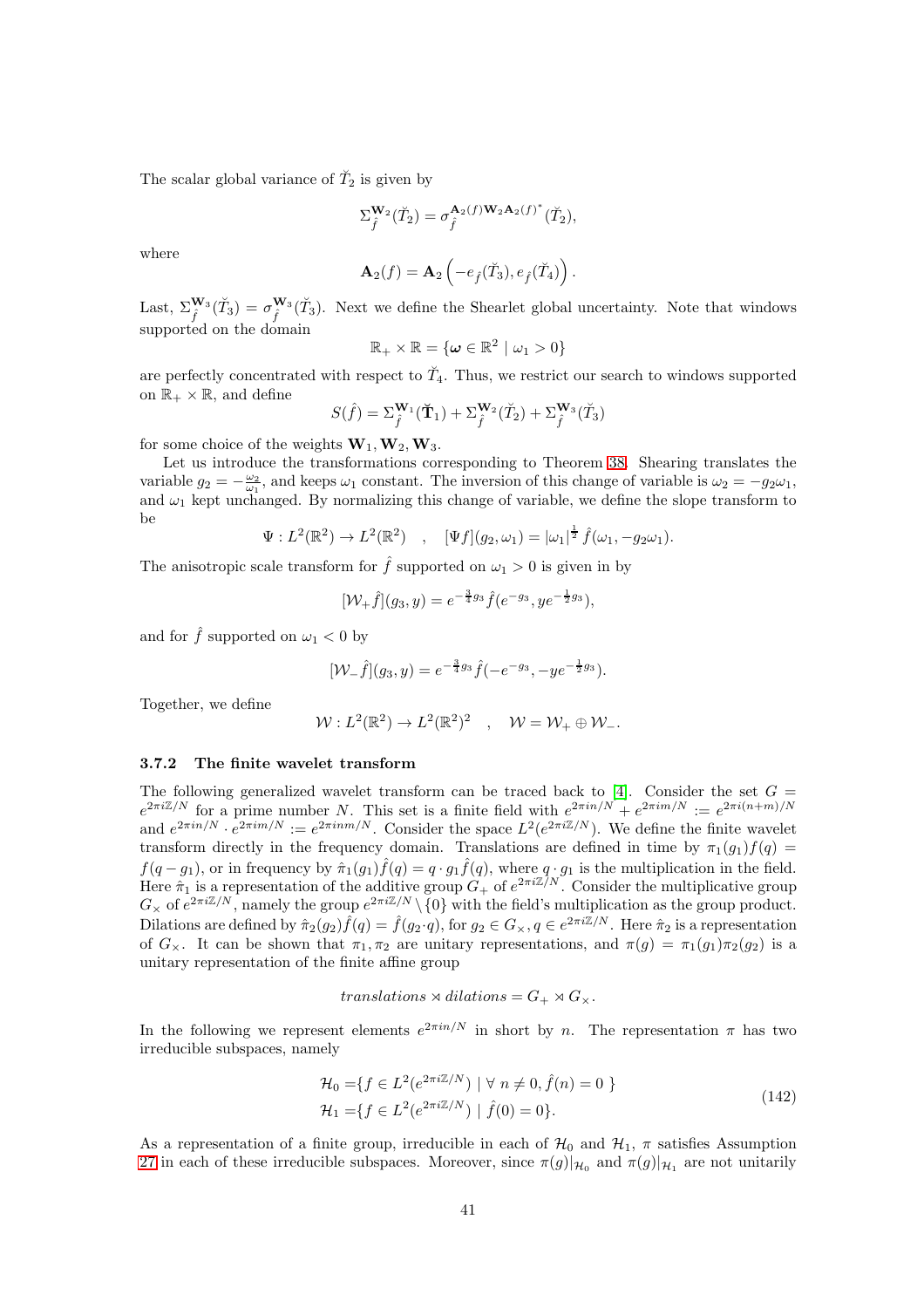equivalent, by finite group representation theory,  $V_{\mathcal{H}_0}[\mathcal{H}_0]$  and  $V_{\mathcal{H}_1}[\mathcal{H}_1]$  are orthogonal subspaces of  $L^2(G)$ , and the reconstruction formula 7 of Assumption [5](#page-7-0) holds also in the reducible space  $L^2(e^{2\pi i\mathbb{Z}/N})$  (this is by the canonical decomposition of the representation  $\pi$ , see e.g [\[32\]](#page-49-13)).

The following choice of  $\tilde{T}_1$  and  $\tilde{T}_2$  is a multi-canonical observable. Define  $[\tilde{T}_1 f](n) = e^{2\pi i n/N} f(n)$ in time, or  $[\mathcal{F}\tilde{T}_1\mathcal{F}^{-1}\hat{f}](n) = \hat{f}(n-1)$  in frequency. For scale, define  $[\mathcal{F}\tilde{T}_2\mathcal{F}^{-1}\hat{f}](2^m) = e^{2\pi im/N}\hat{f}(2^m)$ , where  $2^m$  is defined using the multiplication in the field  $e^{2\pi i \mathbb{Z}/N}$ , and  $m \in \mathbb{Z}$ . Note that for  $m \in \mathbb{Z}$ ,  $2^m$  exhausts the elements in  $e^{2\pi i\mathbb{Z}/N}$ , so  $\check{T}_2$  is well defined. Since  $2^m$  is an "exponential scale" of the doamin of definition of  $\hat{f}$ , and  $e^{2\pi im/N}$  is in a "linear scale" in the image of  $\hat{f}$ , the scale observable  $\tilde{T}_2$  is interpreted as a frequency logarithmic observable.

It can be shown that the orbit of  $\mathbf{A}_2(g_2)\tilde{T}_1$  are the multiplicative operators by all of the characters of  $G_{+}$ , except for the unit character. Thus, by [\(138\)](#page-37-1), we define the global scalar variance  $\Sigma_f(\tilde{T}_1) = 1 - \left(\sum_{n=0}^{N-1} |f(n)|^4\right)^2$ , for  $f \in \mathcal{H}_1$ . For scale, we define the global scalar variance  $\Sigma_f(\tilde{T}_2) = \sigma_f(\tilde{T}_2)$ . As a result of the construction in Subsection [3.6.2,](#page-36-3)  $\Sigma_f(\tilde{T}_1)$  and  $\Sigma_f(\tilde{T}_2)$ are invariant on orbits. We define the global uncertainty of the window f by  $S(f) = w_1 \Sigma_f(\tilde{T}_1) +$  $w_2 \Sigma_f(\tilde{T}_2)$  for some weights  $w_1, w_2 \in \mathbb{R}_+$ .

## <span id="page-41-0"></span>4 Uncertainty minimizers as sparsifying windows

In this section we show how the global localization framework lends itself to estimating the localization of ambiguity functions, which control the sparsity of the wavelet transform in some sense.

## 4.1 Ambiguity functions

Consider a SPWT. Given a window  $f \in \mathcal{H}$ , it's ambiguity function is defined to be  $V_f[f]$ . The ambiguity function accommodates an important property given in Proposition [47](#page-41-1) below. This property relies on convolution of  $L^2(G)$  functions, defined for  $F, Q \in L^2(G)$  by

$$
[F * Q](g) = \int F(q^{-1} \bullet g) Q(q) d\mu(q).
$$

Here,  $d\mu(q)$  is the left Haar measure of G. To gain intuition on  $F \ast Q$ , we can adopt the usual signal processing interpretation of convolution. Namely,  $F * Q$  is interpreted as "filtering, or blurring,  $Q$ using the kernel  $F$ ". The following proposition can be found e.g in [\[17\]](#page-48-3).

<span id="page-41-1"></span>**Proposition 47.** Let  $f \in \mathcal{H}$  be an admissible window with  $||Af|| = 1$ , where A is the Duflo-Moore operator (see 7 of Assumption [5,](#page-7-0) and Remark [7\)](#page-8-4). Consider the image space of the wavelet transform,  $V_f[\mathcal{H}]$ . Then  $V_fV_f^*$  is the orthogonal projection  $L^2(G) \to V_f[\mathcal{H}]$ . Moreover, for any  $Q \in L^2(G)$ ,  $V_f V_f^*[Q] = V_f[f] * Q$ .

The following is a result of Proposition [47.](#page-41-1)

<span id="page-41-2"></span>**Corollary 48.** Let  $f \in \mathcal{H}$  be an admissible window with  $||Af|| = 1$ . Then the image space of the wavelet transform,  $V_f$ [H], is a reproducing kernel Hilbert space with kernel  $V_f$ [f]. Precisely, for any  $Q \in V_f[\mathcal{H}], Q = V_f[f] * Q.$ 

By the "blurring" interpretation of the convolution, Corollary [48](#page-41-2) is interpreted as follows. "Any function in  $V_f[\mathcal{H}]$  is blurry, with the blurring kernel  $V_f[f]$ ", or "the pixels of  $V_f[\mathcal{H}]$  are based on the point spread function  $V_f[f]^n$ . This interpretation demonstrates the utility in well localized ambiguity functions. Namely, the more  $V_f[f]$  is localized, the less each value of  $V_f[s]$  is correlated with its neighbors, and thus the more "information" each value of  $V_f[s]$  carries.

Many papers studied the spread of the ambiguity function in phase space, in the special case of the STFT. For example, [\[11\]](#page-48-14) extended time-frequency uncertainty principles to the ambiguity function, and [\[15\]](#page-48-15) proposed a variational method for minimizing the spread of the ambiguity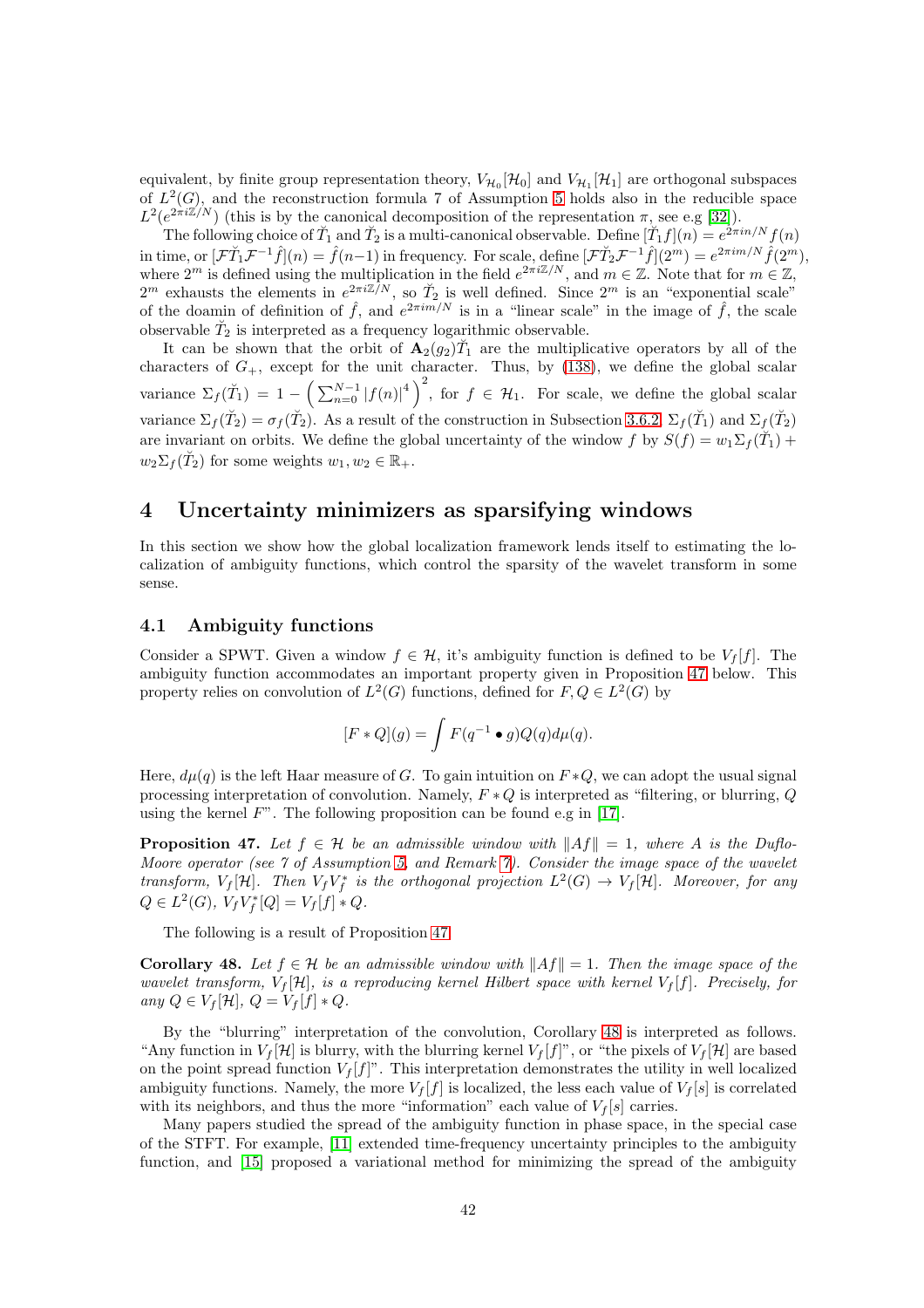function. As opposed to our approach, that studies the ambiguity function for general wavelet transforms, these papers are restricted to the STFT. The spread of the STFT ambiguity function plays an important role in many applications, for example in RADAR and coding applications [\[2\]](#page-48-16)[\[7\]](#page-48-17)[\[26\]](#page-49-14), and in operator approximation by Gabor multipliers [\[13\]](#page-48-18).

In the following subsection we show, in the general case, that the more localized the ambiguity function of the window is, the more sparsifying the wavelet transform is in some sense. For that we discuss sparse signals in the context of generalized wavelet transforms.

## 4.2 Sparse signals and separation preservation

Let us consider the following model for sparse signals. Let f be a window with  $||Af|| = 1$ , where A is the Duflo-Moore operator (see 7 of Assumption [5,](#page-7-0) and Remark [7\)](#page-8-4). Let  $\delta_{g_0}(g) = \delta(g_0^{-1} \bullet g)$ be a translated delta functional in phase space. We define a sparse phase function as a finite combination of translated delta functionals, namely

$$
F = \sum_{n=1}^{N} c_n \delta_{g_n}
$$

For some  $N \in \mathbb{N}$  and coefficients  $c_n \in \mathbb{C}$ . We define the synthesis of F to be the signal

$$
s = V_f^* F = \sum_{n=1}^N c_n \pi(g_n) f \in \mathcal{H}.
$$

This is consistent with the wavelet inversion formula [\(18\)](#page-8-5). We call such an s a sparse signal. It is easy to see that the wavelet transform of a sparse signal is given by

$$
[V_f V_f^* F](g) = \sum_{n=1}^N c_n V_f[f](g_n^{-1} \bullet g),
$$

which is consistent with Proposition [47.](#page-41-1)

Note that the wavelet transform of a sparse signal is a blurring of the sparse phase function with the ambiguity function. Thus, the better the ambiguity function is localized, the better  $V_f V_f^* F$  preserves the separation of F. Preserving separation is an important property for greedy sparse algorithms e.g. matching pursuit [\[29\]](#page-49-15), explained next. Given a sparse signal s, based on the points  $\{g_n\}_{n=1}^N$  we want to calculate it's sparse representation in phase space F, basing our calculation on the wavelet transform. In matching pursuit, we initialize  $s_0 = s$ , and at each step k pick the largest wavelet coefficient  $c_k = V_f[s_k](g'_k)$  and its position in phase space  $g'_k \in G$ . Then, we define the remainder  $s_{k+1} = s_k - c_k \pi(g'_k) f$ , and continue the process until  $c_k$  is sufficiently small. Now, the better localized  $V_f[f]$  is, the better  $V_f[s]$  retains the separation of F, keeping the peaks of  $V_f[s_k]$  as close as possible to  $\{g_n\}_{n=k}^N$ . As a result, we expect matching pursuit to perform better the more  $V_f[f]$  is localized.

## 4.3 Localization of ambiguity functions

In this subsection we use the global localization framework to relate the localization of  $V_f[f]$  with the variances  $\sigma_f^{\mathbf{W}_m}(\check{\mathbf{T}}_m)$ . Namely, we relate the variances  $\sigma_f^{\mathbf{W}_m}(\check{\mathbf{T}}_m)$  with decay estimates of  $V_f[f]$ . Note that by [\(67\)](#page-24-1), no localization of  $V_f[f]$  is possible in the direction of the center Z. Thus, in this section we study the localization of  $V_f[f]$  in the cross-section  $G_z$ , defined in [\(66\)](#page-24-2).

Let us start with a toy example. Consider the group  $G = \{ \mathbb{R}, + \},$  the space  $L^2(\mathbb{R})$ , the left translation representation  $\pi(g) = L(g)$ , and the observable  $\check{Q}f(x) = xf(x)$ . This representation is not a SPWT on its own, as it is reducible, but we can think of  $\pi(q)$  as a restriction of a representation of a "bigger" group to a subgroup. The ambiguity function of  $f \in L^2(\mathbb{R})$  satisfies  $V_f[f](g) = f * \tilde{f}(g)$ , where  $\tilde{f}(x) = \overline{f}(-x)$ . It is intuitive that the more localized f is, the more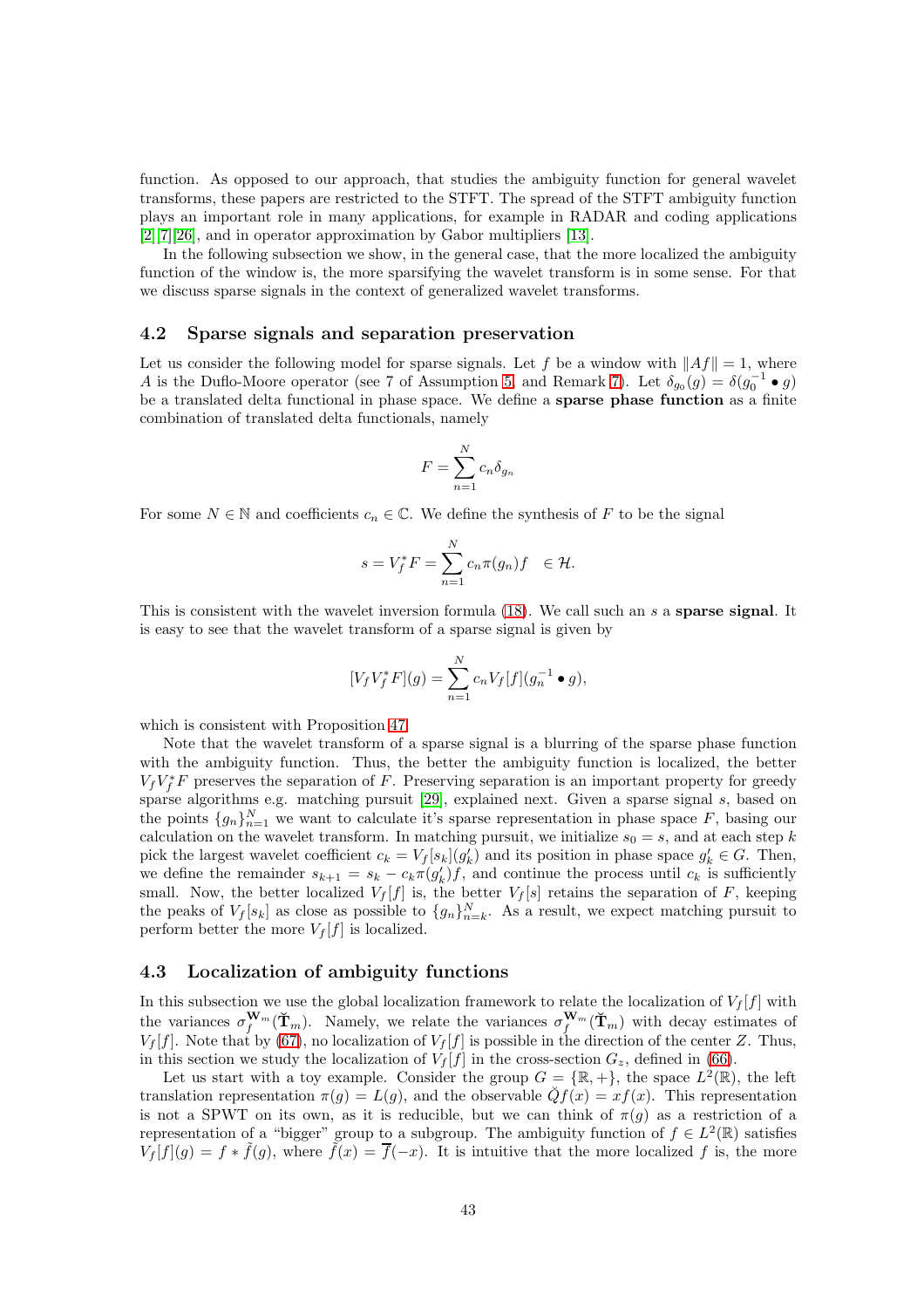localized  $V_f[f]$  is. One way to see this is by a corollary of the Chebyshev inequality [\[27\]](#page-49-7). Namely, for f, h with  $e_f(\check{Q}) = e_1, e_h(\check{Q}) = e_2, \sigma_f(\check{Q}) = \sigma_1$  and  $\sigma_h(\check{Q}) = \sigma_2$ , we have

<span id="page-43-0"></span>
$$
|\langle f, h \rangle| \le \frac{2\sqrt{\sigma_1}}{|e_1 - e_2|} + \frac{2\sqrt{\sigma_2}}{|e_1 - e_2|} + \frac{4\sqrt{\sigma_1 \sigma_2}}{|e_1 - e_2|^2}.
$$
 (143)

As a result of [\(143\)](#page-43-0), we have

<span id="page-43-1"></span>
$$
|V_f[f]|(g) = \langle f, \pi(g)f \rangle \le \frac{4\sqrt{\sigma_f(\breve{Q})}}{|g|} + \frac{4\sigma_f(\breve{Q})}{|g|^2}.
$$
\n(144)

The bound in [\(144\)](#page-43-1) involves two parts. One part are the decay terms  $\frac{4}{|g|}$  and  $\frac{4}{|g|^2}$ , independent of the choice of f. The other part are the constants  $\sigma_f(\check{Q})$  and  $\sigma_f(\check{Q})^2$ , which we control. Thus, the smaller the variance of f is, the more localized the bound of  $V_f[f]$  is.

The global localization framework of SPWTs lends itself to a generalization of the above decay estimation approach. Indeed, the group representation  $\pi(g)$  translates the expected values in a structured way, corresponding to the group product. Moreover, the manifold structure of G as a direct product of physical quantities, together with the  $quantity<sub>m</sub>$  transforms, allow the use of Chebyshev inequality. Consider the construction in Subsection [3.5.](#page-29-3) Using Theorem [38,](#page-31-3) we are able to pull forward the discussion on the decay of the ambiguity function to the *quantitym* spaces  $L^2(N_m \times \mathcal{Y})$ ,  $m = 1, ..., M$ . In these spaces,  $\pi_m$  are mapped to left translations, so we can use standard versions of multidimensional Chebyshev inequalities. In the following we show how to reduce the analysis to the case where  $\mathcal{Y} = \{1\}.$ 

Let  $\Psi_m$  be the quantity<sub>m</sub> transform guaranteed by Theorem [38,](#page-31-3) and  $L^2(N_m \times Y)$  the quantitym domain. We have  $\check{\mathbf{T}}_m = \Psi_m^* \check{\mathbf{Q}}_{X_m} \Psi_m$ , where  $\check{\mathbf{Q}}_{X_m} = (\check{Q}_{X_m}^1, \dots, \check{Q}_{X_m}^{K_m})$  is a tuple of multiplicative operators along the  $N_m$  axis of  $N_m \times \mathcal{Y}_m$ . Let  $\check{Q}_m^{\mathbf{w}_m} = \sum_{k=1}^{K_m} w_m^k \check{Q}_{X_m}^k$  be a linear combination of the observables in  $\check{Q}_{X_m}$ . Let us denote, by abuse of notation, the functions  $N_m \times \mathcal{Y} \to \mathbb{C}$ , defined to be  $(\mathbf{g}_m, y) \mapsto \sum_{k=1}^{K_m} w_m^k g_m^k$ , by

$$
\breve{Q}_{m}^{\mathbf{w}_{m}}(\mathbf{g}_{m},y)=\breve{Q}_{m}^{\mathbf{w}_{m}}(\mathbf{g}_{m})=\sum_{k=1}^{K_{m}}w_{m}^{k}g_{m}^{k}.
$$

Both the expected value and the variance of  $\check{Q}^{\mathbf{w}_m}_{m}$  are based on integrations of the form

<span id="page-43-2"></span>
$$
\iint_{N_m \times \mathcal{Y}} R(\mathbf{g}_m, y) |f(\mathbf{g}_m, y)|^2 d\mathbf{g}_m dy,
$$
\n(145)

where the functions  $R: N_m \times \mathcal{Y} \to \mathbb{C}$  is  $\widetilde{Q}_{m}^{\mathbf{w}_m}$  for the expected value, and  $\left| \widetilde{Q}_{m}^{\mathbf{w}_m} - e_f(\widetilde{Q}_{m}^{\mathbf{w}_m}) \right|$ 2 for the variance. Consider the function  $F \in L^2(N_m)$ , defined by

$$
F(\mathbf{g}_m) = \sqrt{\int_{\mathcal{Y}} |f(\mathbf{g}_m, y)|^2 dy}.
$$
 (146)

By Fubini's theorem on [\(145\)](#page-43-2), we may wright

$$
e_f(\breve{Q}_m^{\mathbf{w}_m}) = \int_{N_m} \breve{Q}_m^{\mathbf{w}_m}(\mathbf{g}_m) \left| F(\mathbf{g}_m) \right|^2 d\mathbf{g}_m = e_F(\breve{Q}_m^{\mathbf{w}_m}) \tag{147}
$$

$$
\sigma_f(\breve{Q}_m^{\mathbf{w}_m}) = \int_{N_m} \left| \breve{Q}_m^{\mathbf{w}_m}(\mathbf{g}_m) - e_f(\breve{Q}_m^{\mathbf{w}_m}) \right|^2 |F(\mathbf{g}_m)|^2 d\mathbf{g}_m = \sigma_F(\breve{Q}_m^{\mathbf{w}_m}). \tag{148}
$$

This calculation shows that we may reduce the analysis in the following two subsections, to the case where  $\mathcal{Y} = \{1\}$ . Thus, in the following we assume without loss of generality that  $\Psi_m : \mathcal{H} \to$  $L^2(N_m)$ , and denote by  $L_m(\mathbf{g}_m)$  the left translation in  $L^2(N_m)$ .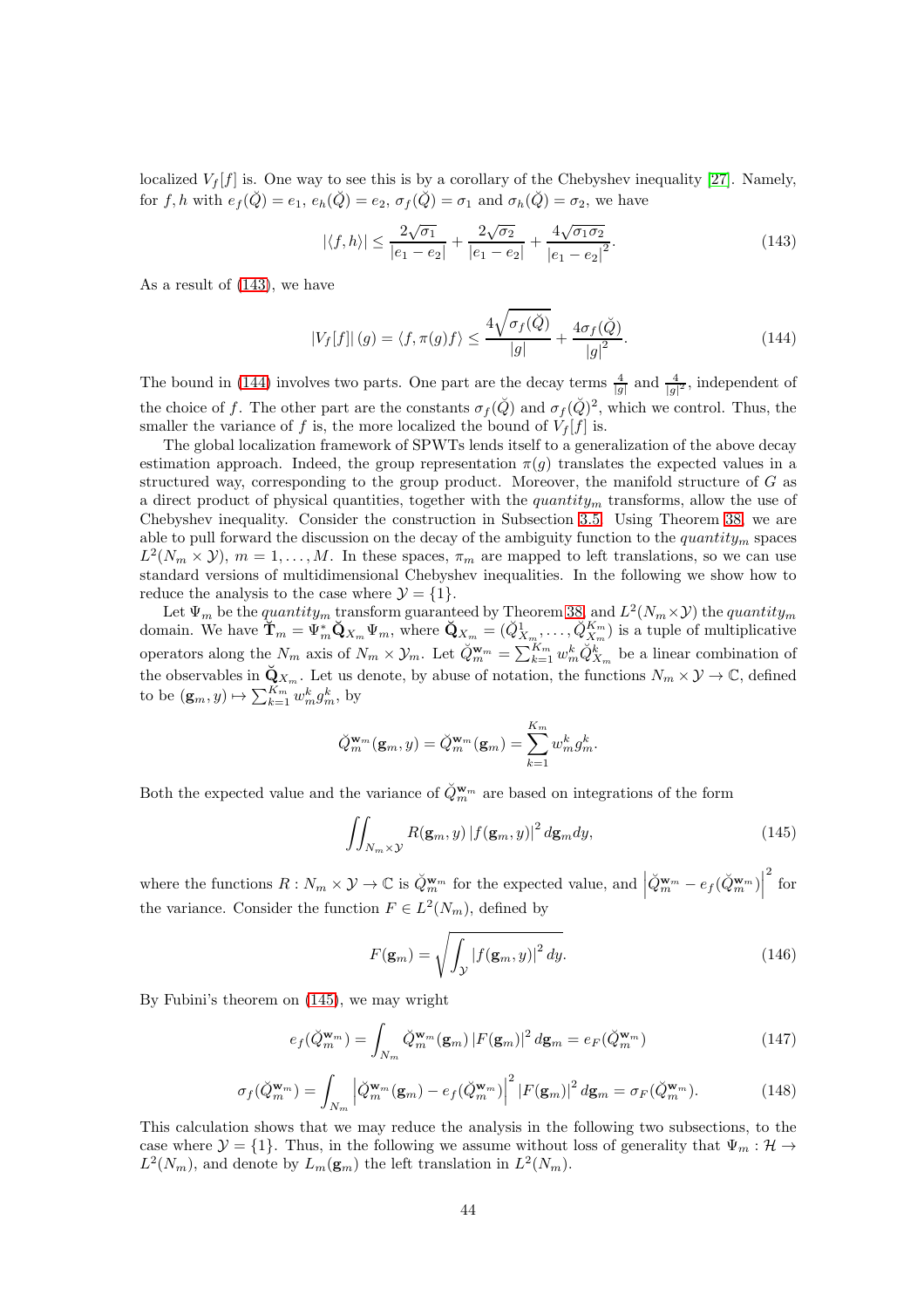#### <span id="page-44-5"></span>4.3.1 The self-adjoint case

Let **e** denote the unit element in each of the groups  $N_m$ ,  $m = 0, \ldots, M$ . Fix and index  $m \ge 1$ , and assume that  $G_m$  is  $\mathbb R$  or  $\mathbb Z$ . let  $g' \in G_z$  be a point in phase space with corresponding coordinate  $\mathbf{g}'_m = \mathbf{e}$ . Let us denote, with abuse of notation, a generic point  $g \in G$  having coordinates  $\mathbf{g}_{m'} = \mathbf{e}$ for every  $m' \neq m$ , by  $g_m$ . Our goal is to analyze the decay of  $V_f[f](g_m \bullet g')$  as  $g_m$  varies.

Denote  $q = \Psi_m f$  the mapping of f to the quantity<sub>m</sub> domain  $L^2(N_m)$ , and note that  $\Psi_m$ intertwines  $\pi(g)$  in H with the representation  $\rho_m(g) = \Psi_m \pi(g) \Psi_m^*$  in  $L^2(N_m)$ . We have  $\rho_m(\mathbf{g}_m) =$  $L_m(\mathbf{g}_m)$ , where  $L_m(\mathbf{g}_m)$  is the left translation in  $L^2(N_m)$ . Moreover, by  $\check{\mathbf{T}}_m = \Psi_m^* \check{\mathbf{Q}}_m \Psi_m$ , and by Propositions [45](#page-36-2) and [33,](#page-28-3) we have

$$
\mathbf{e}_{\rho_m(g_m\bullet g')q}(\mathbf{\breve{Q}}_m) = \mathbf{e}_{\pi_m(g_m\bullet g')f}(\mathbf{\breve{T}}_m) = \mathbf{g}_m \bullet \mathbf{A}_m(\mathbf{h}'_m) \mathbf{e}_f(\mathbf{\breve{T}}_m) = \mathbf{g}_m \bullet \mathbf{A}_m(\mathbf{h}'_m) \mathbf{e}_q(\mathbf{\breve{Q}}_m), \quad (149)
$$
  
\n
$$
\sigma_{\rho_m(g_m\bullet g')q}^{\mathbf{W}}(\mathbf{\breve{Q}}_m) = \sigma_{\pi(g_m\bullet g')f}^{\mathbf{W}}(\mathbf{\breve{T}}_m) = \sigma_f^{\mathbf{A}_m(\mathbf{h}'_m)^{\mathbf{W}}\mathbf{A}_m(\mathbf{h}'_m)^*}(\mathbf{\breve{T}}_m) = \sigma_q^{\mathbf{A}_m(\mathbf{h}'_m)^{\mathbf{W}}\mathbf{A}_m(\mathbf{h}'_m)^*}(\mathbf{\breve{Q}}_m), \quad (150)
$$

$$
|V_f[f](g_m \bullet g')| = \langle q, \rho_m(g_m \bullet g')q \rangle, \qquad (151)
$$

for any weight matrix  $W$ .

To relate the variance of f with the decay of  $V_f[f]$ , we start by considering a simple type of decay. We demand optimal decay of  $V_f[f]$  along the directions of the axis of  $N_m$ . For any  $k = 1, \ldots, K_m$ , consider the weight  $\mathbf{W}_k = \mathbf{w}_k \mathbf{w}_k^*$  corresponding to the standard direction  $\mathbf{w}_k$  with entries  $w_k^j = \delta_{k,j}$ . Now, by [\(143\)](#page-43-0), [\(149\)](#page-44-0), and [\(86\)](#page-28-2), for any  $k = 1, ..., K_m$  we have

$$
|V_f[f](g_m \bullet g')| = |\langle q, \rho_m(g_m)\rho_m(g')q\rangle| \leq
$$
\n(152)

$$
\frac{2\sqrt{\sigma_f(\breve{T}_m^k)}}{\left|e_f(\breve{T}_m^l) - g_m^k \bullet [\mathbf{A}_m(\mathbf{h}'_m)\mathbf{e}_f(\breve{\mathbf{T}}_m)]_k\right|} + \frac{2\sqrt{\sigma_f^{A_m(\mathbf{h}'_m)\mathbf{w}_k}(\breve{\mathbf{T}}_m)}}{\left|e_f(\breve{T}_m^l) - g_m^k \bullet [\mathbf{A}_m(\mathbf{h}'_m)\mathbf{e}_f(\breve{\mathbf{T}}_m)]_k\right|} \tag{153}
$$

<span id="page-44-4"></span><span id="page-44-2"></span><span id="page-44-1"></span><span id="page-44-0"></span>
$$
+\frac{4\sqrt{\sigma_f(\breve{T}_{m}^{k})\sigma_f^{A_m(\mathbf{h}_{m}^{\prime})\mathbf{w}_k}(\breve{\mathbf{T}}_{m})}}{\left|e_f(\breve{T}_{m}^{l})-g_m^{k}\bullet[\mathbf{A}_{m}(\mathbf{h}_{m}^{\prime})\mathbf{e}_f(\breve{\mathbf{T}}_{m})]_k\right|^2}\tag{154}
$$

where  $[A_m(\mathbf{h}'_m)\mathbf{e}_f(\check{\mathbf{T}}_m)]_k$  is the k-th entry of the vector  $\mathbf{A}_m(\mathbf{h}'_m)\mathbf{e}_f(\check{\mathbf{T}}_m)$ . In case  $\mathbf{e}_f(\check{\mathbf{T}}_m) = \mathbf{0}$ , [\(152\)](#page-44-1) reduces to

$$
|V_f[f](g_m \bullet g')| \leq (155)
$$

$$
\frac{2\sqrt{\sigma_f(\breve{T}_{m}^{k})}}{|g_{m}^{k}|} + \frac{2\sqrt{\sigma_f^{A_m(\mathbf{h}_{m}^{\prime})\mathbf{w}_k}(\breve{\mathbf{T}}_{m})}}{|g_{m}^{k}|} + \frac{4\sqrt{\sigma_f(\breve{T}_{m}^{k})\sigma_f^{A_m(\mathbf{h}_{m}^{\prime})\mathbf{w}_k}(\breve{\mathbf{T}}_{m})}}{|g_{m}^{k}|^{2}} \tag{156}
$$

Let us interpret [\(152\)](#page-44-1) or [\(155\)](#page-44-2). For f with fixed expected values, the denominators are decay terms independent of  $f$ . The numerators are variances of  $f$ , which we can control. Thus the decay of the bound  $(152)$  and  $(155)$  is faster the smaller the variances of f are.

The following Proposition extends [\(155\)](#page-44-2) to directional variances.

<span id="page-44-3"></span>**Proposition 49.** Consider a SPWT, and a canonical multi-observable  $\check{\mathbf{T}}$ . Let  $m \geq 1$  be an index such that  $G_m$  is  $\mathbb R$  or  $\mathbb Z$ . Let f be a window with  $e_f(\mathbf{\check{T}}_m) = \mathbf{0}$ , and let  $\mathbf{w}^k \in \mathbb C^{K_m}$  be a direction. Then

$$
|V_f[f](g_m \bullet g')| \leq (157)
$$

$$
\frac{2\sqrt{\sigma_f^{\mathbf{w}_m}(\check{\mathbf{T}}_{\mathbf{m}})}}{|\mathbf{w}_m \cdot \mathbf{g}_m|} + \frac{2\sqrt{\sigma_f^{\mathbf{A}_m(\mathbf{h}'_m)\mathbf{w}_m}(\check{\mathbf{T}}_m)}}{|\mathbf{w}_m \cdot \mathbf{g}_m|} + \frac{4\sqrt{\sigma_f^{\mathbf{w}_m}(\check{\mathbf{T}}_m)\sigma_f^{\mathbf{A}_m(\mathbf{h}'_m)\mathbf{w}_m}(\check{\mathbf{T}}_m)}}{|\mathbf{w}_m \cdot \mathbf{g}_m|^2}
$$
(158)

In Proposition [49,](#page-44-3) the vector  $\mathbf{w}_m$  is the direction in which we apply the corollary of Chebyshev inequality [\(143\)](#page-43-0), and  $\mathbf{g}_m$  is the direction in which we bound the decay. As a first application of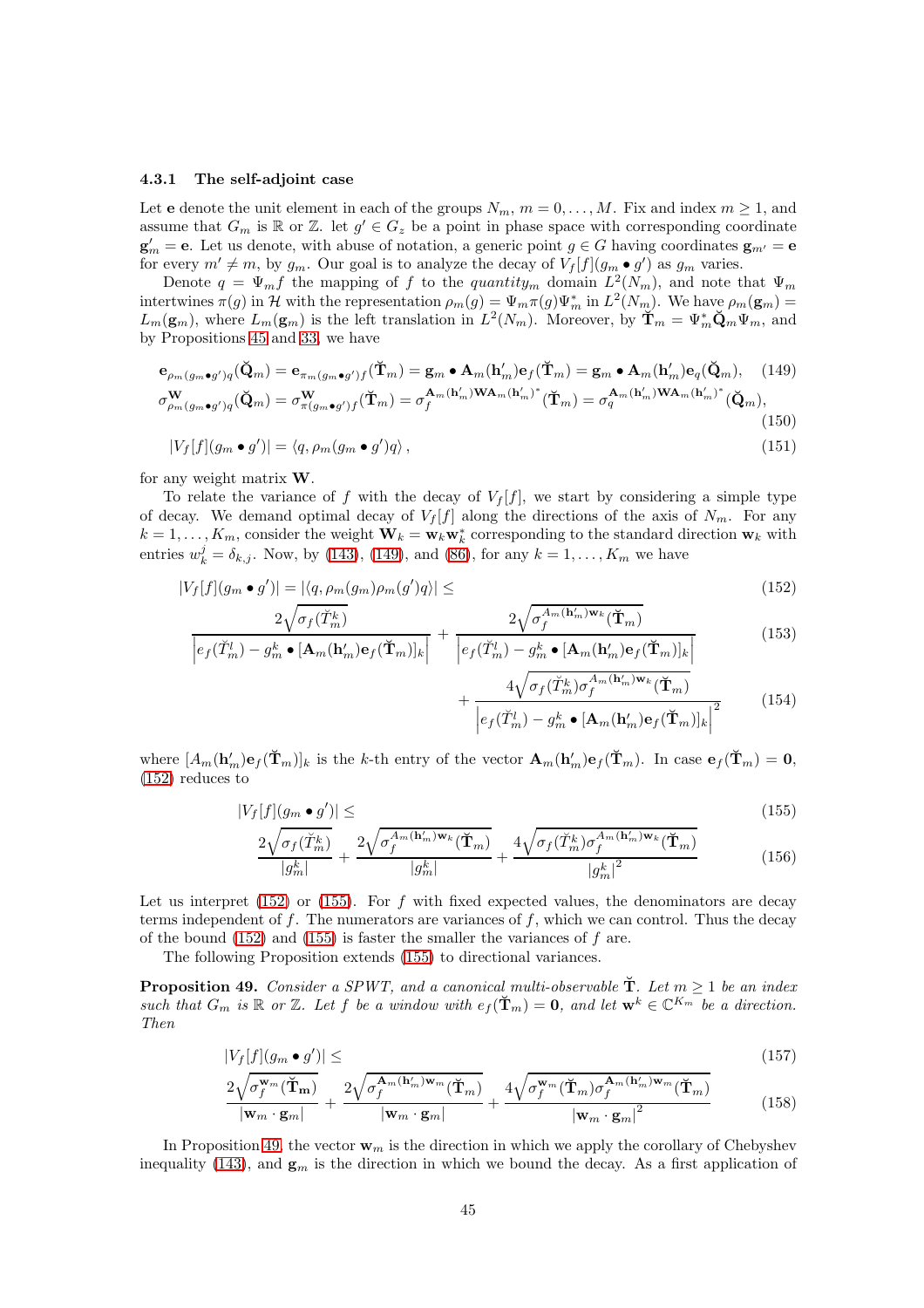Proposition [49,](#page-44-3) we are interested in fast decay in the directions of the axis of  $N_m$ . Note that the variances of elements in the orbit of  $f$  appear in [\(157\)](#page-44-4). Therefore, we want to choose a window with a minimal global variance  $\Sigma_f^{I_m}(\breve{\mathbf{T}}_m)$ . As a second example, let us demand fast isotropic decay in  $N_m$ . We decompose the coordinate vector  $\mathbf{g}_m = |\mathbf{g}_m| \hat{\mathbf{g}}_m$ , where  $\hat{\mathbf{g}}_m$  is a unit vector. Assuming that  $e_f(\tilde{T}_m) = 0$ , we get by Proposition [49,](#page-44-3)

$$
|V_f[f](g_m \bullet g')| \leq (159)
$$

<span id="page-45-0"></span>
$$
\frac{2\sqrt{\sigma_f^{\hat{\mathbf{g}}_m}(\check{\mathbf{T}}_m)}}{|\mathbf{g}_m|} + \frac{2\sqrt{\sigma_f^{\mathbf{A}_m(\mathbf{h}'_m)\hat{\mathbf{g}}_m}(\check{\mathbf{T}}_m)}}{|\mathbf{g}_m|} + \frac{4\sqrt{\sigma_f^{\hat{\mathbf{g}}_m}(\check{\mathbf{T}}_m)\sigma_f^{\mathbf{A}_m(\mathbf{h}'_m)\hat{\mathbf{g}}_m}(\check{\mathbf{T}}_m)}}{|\mathbf{g}_m|^2}.
$$
(160)

Since we are interested in fast isotropic decay, we decrease the numerators of [\(160\)](#page-45-0) by minimizing  $\Sigma_f^{1_m}(\check{\mathbf{T}}_m)$  where  $1_m$  is the isotropic weight function with all entries equal to a single positive constant.

#### 4.3.2 The unitary case

In the unitary case, where  $G_m$  is equal to  $e^{i\mathbb{R}}$  or  $e^{2\pi i\mathbb{N}/N}$  for some  $m \geq 1$ , we can derive a corresponding version of Chebyshev inequality. Since the discussion can be pulled forward to  $L^2(N_m)$  as described above, we assume without loss of generality that  $\mathcal{H} = L^2(N_m)$  and  $\pi|_{N_m}(\mathbf{g}_m) = L_m(\mathbf{g}_m)$  is the left translation. We start with the case  $G_m = e^{i\mathbb{R}}$ . In the following we show an equivalence of standard localization notions in  $\mathbb{R}^2$ , and the localization notions  $e_f(\check{Q}_m^k)$ and  $\sigma_f(\breve{Q}_m^k) = 1 - \left| e_f(\breve{Q}_m^k) \right|$  $^{\rm 2}$  based on observables.

 $\left| \begin{array}{c} \n\cdot & \cdot & \cdot & \cdot \n\end{array} \right|$ First we consider a procedure for mapping  $f \in L^2(e^{i\mathbb{R}})$  to a function in  $L^2(\mathbb{R}^2)$ . Consider the standard embedding of  $e^{i\mathbb{R}}$  to the unit circle in  $\mathbb{R}$ ,

$$
e^{i\mathbb{R}} \ni x + iy \mapsto \nu(x + iy) = (x, y) \in \mathbb{R}^2.
$$

Let  $f \in L^2(e^{i\mathbb{R}})$ , and  $\epsilon > 0$ . Denote by  $f_{\epsilon} \in L^2(\mathbb{R}^2)$  the function, defined in polar coordinates, by

$$
f_{\epsilon}(r\nu(e^{i\theta})) = \begin{cases} f(e^{i\theta}) & , |r-1| \le \epsilon \\ 0 & , |r-1| > \epsilon \end{cases}
$$

Next we show how to relate the localization of f to the localization of  $f_{\epsilon}$ . Denote generic points in  $\mathbb{R}^2$  by  $\mathbf{x} = (x, y)$ . Define the standard expected values of  $h \in L^2(\mathbb{R}^2)$  by

$$
X_h = \iint_{\mathbb{R}^2} x |h(\mathbf{x})|^2 d\mathbf{x}
$$

$$
Y_h = \iint_{\mathbb{R}^2} y |h(\mathbf{x})|^2 d\mathbf{x}
$$

and denote  $\mathbf{X}_h = (X_h, Y_h)$ , where  $h \in L^2(\mathbb{R}^2)$ . Define the isotropic variance

$$
D_h = \iint_{\mathbb{R}^2} |\mathbf{x} - \mathbf{X}_h|^2 |h(\mathbf{x})|^2 d\mathbf{x}.
$$

It is easy to see that

<span id="page-45-1"></span>
$$
\mathbf{X}_{f_{\epsilon}} = \nu(e_f(\breve{Q})) + o_{\epsilon}(1) \quad , \quad D_{f_{\epsilon}} = \sigma_f(\breve{Q}) + o_{\epsilon}(1), \tag{161}
$$

where  $o_{\epsilon}(1)$  converges to zero as  $\epsilon \to 0$ . Note that by  $\sigma_f(\check{Q}) = 1 - \left| e_f(\check{Q}) \right|$  $2$ , [\(161\)](#page-45-1) also relates the variance of f to the expected value of  $f_{\epsilon}$ .

Since our goal is to derive a version [\(143\)](#page-43-0) for unitary observables, and since localization in  $L^2(e^{i\mathbb{R}})$  relates to localization in  $L^2(\mathbb{R}^2)$ , our next goal is to derive a version of [\(143\)](#page-43-0) to some Chebyshev inequality in  $L^2(\mathbb{R}^2)$ . Let  $B_r(\mathbf{X}_h)$  be a disc of radius r about  $\mathbf{X}_h$ . The standard isotropic Chebyshev inequality in  $L^2(\mathbb{R}^2)$  reads

<span id="page-45-2"></span>
$$
\iint_{B_r(\mathbf{X}_h)^c} |h(\mathbf{x})|^2 d\mathbf{x} \le \frac{D_h}{r^2}.
$$
\n(162)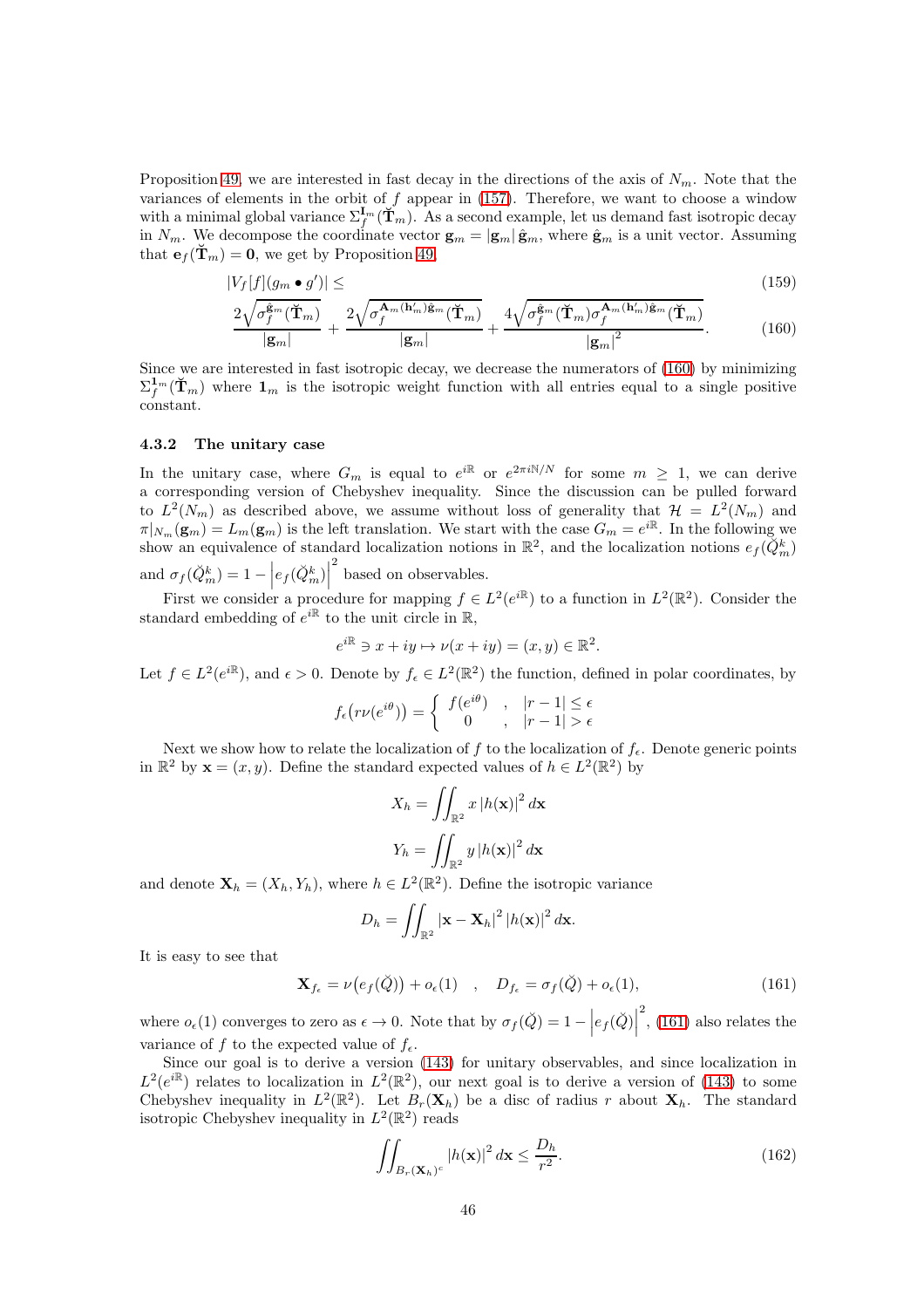<span id="page-46-0"></span>**Lemma 50.** Let  $h_1, h_2 \in L^2(\mathbb{R}^2)$ , and denote  $r = |\mathbf{X}_{h_1} - \mathbf{X}_{h_2}|/2$ . Then

$$
\langle h_1, h_2 \rangle \le \frac{\sqrt{D_{h_1}}}{r} + \frac{\sqrt{D_{h_2}}}{r} + \frac{\sqrt{D_{h_1}}\sqrt{D_{h_2}}}{r^2}.
$$

Proof. We have

$$
\iint_{\mathbb{R}^2} h_1(\mathbf{x}) \overline{h_2(\mathbf{x})} d\mathbf{x} =
$$

$$
\iint_{B_r(\mathbf{X}_{h_1})} h_1(\mathbf{x}) \overline{h_2(\mathbf{x})} d\mathbf{x} + \iint_{B_r(\mathbf{X}_{h_2})} h_1(\mathbf{x}) \overline{h_2(\mathbf{x})} d\mathbf{x} + \iint_{B_r(\mathbf{X}_{h_1})^c \cap B_r(\mathbf{X}_{h_2})^c} h_1(\mathbf{x}) \overline{h_2(\mathbf{x})} d\mathbf{x}.
$$

Therefore, by the Cauchy Schwarz inequality, by the monotonicity of integrals of nonnegative functions, and by the isotropic Chebyshev inequality [\(162\)](#page-45-2),

$$
\iint_{\mathbb{R}^2} h_1(\mathbf{x}) \overline{h_2(\mathbf{x})} d\mathbf{x} \le \sqrt{\iint_{\mathbb{R}^2} |h_1(\mathbf{x})|^2 d\mathbf{x}} \sqrt{\iint_{B_r(\mathbf{X}_{h_2})^c} |h_2(\mathbf{x})| d\mathbf{x}} + \sqrt{\iint_{B_r(\mathbf{X}_{h_1})^c} |h_1(\mathbf{x})|^2 d\mathbf{x}} \sqrt{\iint_{\mathbb{R}^2} |h_2(\mathbf{x})| d\mathbf{x}} + \sqrt{\iint_{B_r(\mathbf{X}_{h_1})^c} |h_1(\mathbf{x})|^2 d\mathbf{x}} \sqrt{\iint_{B_r(\mathbf{X}_{h_2})^c} |h_2(\mathbf{x})|^2 d\mathbf{x}} \le \frac{\sqrt{D_{h_1}}}{r} + \frac{\sqrt{D_{h_2}}}{r} + \frac{\sqrt{D_{h_1}} \sqrt{D_{h_2}}}{r^2}
$$
\n
$$
\square
$$

We can now relate the decay of  $V_f[f]$  to variances, using Lemma [50](#page-46-0) on  $h_1 = f_{\epsilon}$  and  $h_2 =$  $[\pi(g)f]_\epsilon$ . Recall that we assume that for a specific  $m \geq 1$ ,  $N_m = G_m = e^{i\mathbb{R}}$  is one dimensional. Let e denote the unit element in  $e^{i\mathbb{R}}$ . As in Subsection [4.3.1,](#page-44-5) let  $g' \in G$  be a point in phase space with corresponding coordinate  $g'_m = e$ , and denote a generic point  $g \in G$  having coordinates  $\mathbf{g}_{m'} = \mathbf{e}$  for every  $m' \neq m$ , by  $g_m$ . Our goal is to analyze the decay of  $V_f[f](g_m \bullet g')$  as  $g_m$  varies. Similarly to the proof of Proposition [34,](#page-28-5) using the linearity of the expected values with respect to  $\tilde{Q}_m$ , and by the multi-canonical commutation relation [\(77\)](#page-26-0),

$$
e_{\pi(g_m\bullet g')f}(\breve{Q}_m)=g_m\bullet e_f(\mathbf{A}_m(\mathbf{h}'_m)\breve{Q}_m).
$$

Moreover, by  $\sigma_{\pi(g_m \bullet g')f}(\breve{Q}_m) = 1 - \left| e_{\pi(g_m \bullet g')f}(\breve{Q}_m) \right|$ 2 , we have

$$
\sigma_{\pi(g_m \bullet g')f}(\breve{Q}_m) = \sigma_f\big(\mathbf{A}_m(\mathbf{h}'_m)\breve{Q}_m\big).
$$

Denote  $\Delta_{g_m}(\check{Q}_m) = e_{\pi(g_m \bullet g')f}(\check{Q}_m) - e_f(\check{Q}_m)$ . By [\(161\)](#page-45-1), we have

$$
r_{g_m} = \frac{1}{2} \left| \Delta_g(\breve{Q}_m) \right| = \frac{1}{2} \left| \mathbf{X}_{f_{\epsilon}} - \mathbf{X}_{[\pi(g_m \bullet g')f]_{\epsilon}} \right| + o_{\epsilon}(1).
$$

By Lemma [50](#page-46-0) on  $f_{\epsilon}$  and  $[\pi(g_m \bullet g')f]_{\epsilon}$ , and by [\(161\)](#page-45-1), we have

$$
V_f[f](g_m \bullet g') = \langle f, \pi(g_m \bullet g')f \rangle
$$
  

$$
\leq \frac{\sqrt{\sigma_f(\check{Q}_m)}}{r_{g_m}} + \frac{\sqrt{\sigma_f(\mathbf{A}_m(\mathbf{h}'_m)\check{Q}_m)}}{r_{g_m}} + \frac{\sqrt{\sigma_f(\check{Q}_m)}\sqrt{\sigma_f(\mathbf{A}_m(\mathbf{h}'_m)\check{Q}_m)}}{r_{g_m}^2} + o_{\epsilon}(1).
$$
(164)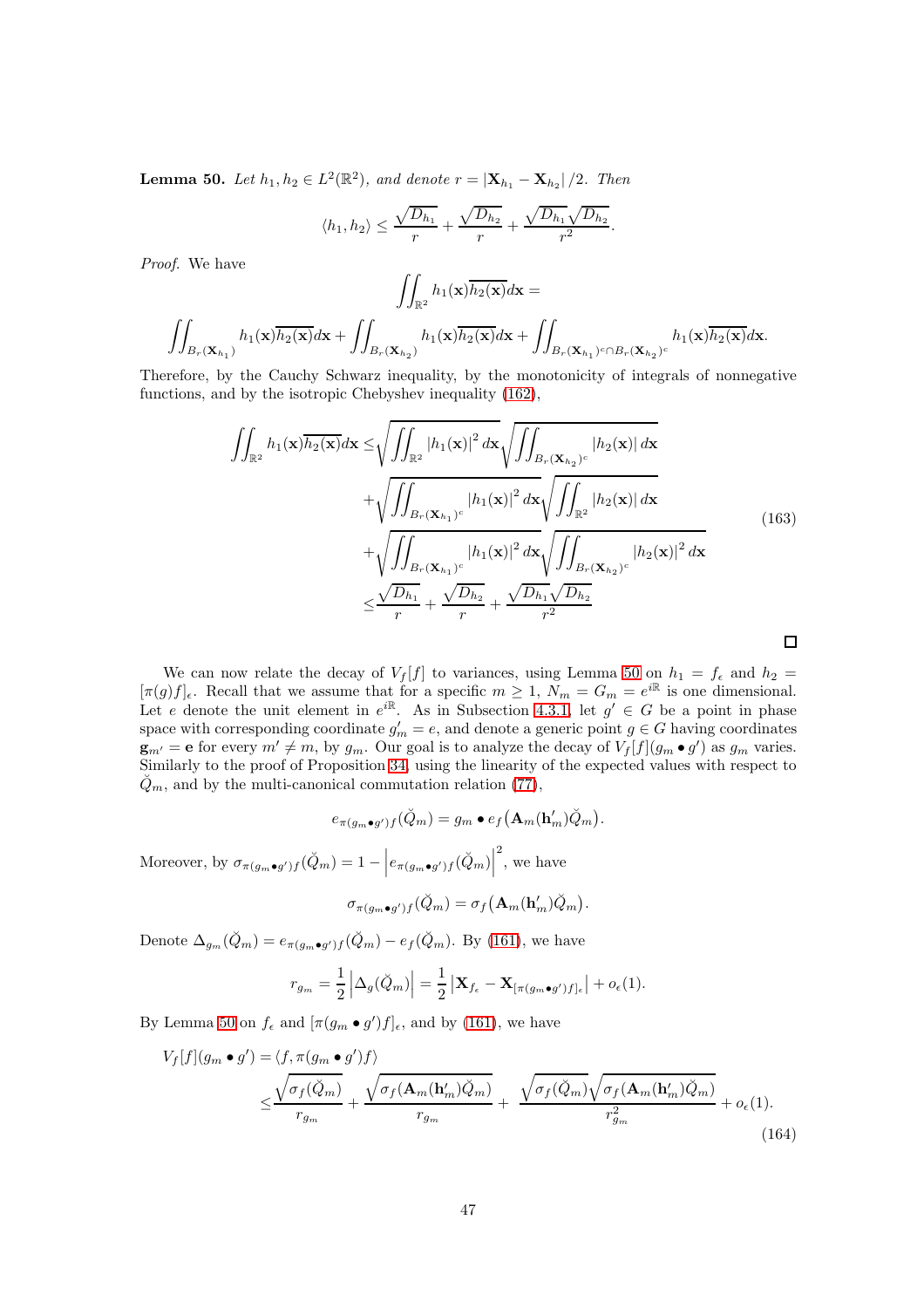This is true for every  $\epsilon > 0$ , so we must have

<span id="page-47-0"></span>
$$
V_f[f](g_m \bullet g') \le \frac{\sqrt{\sigma_f(\breve{Q}_m)}}{r_{g_m}} + \frac{\sqrt{\sigma_f(\mathbf{A}_m(\mathbf{h}'_m)\breve{Q}_m)}}{r_{g_m}} + \frac{\sqrt{\sigma_f(\breve{Q}_m)}\sqrt{\sigma_f(\mathbf{A}_m(\mathbf{h}'_m)\breve{Q}_m)}}{r_{g_m}^2}.
$$
 (165)

To control the decay rate of [\(165\)](#page-47-0), we want to minimize the variances of the windows in the orbit of f. Therefore, we minimize the global variance  $\Sigma_f(\mathbf{\check{Q}}_m)$ .

Next we explain the way to extend [\(165\)](#page-47-0) to the  $K_m$ -dimensional case, where  $N_m = [e^{i\mathbb{R}}]^{K_m}$ . In the  $K_m$ -dimensional case,  $f \in L^2([e^{i\mathbb{R}}]^{K_m})$ . It is easy to extend the above results to a correspondence between  $L^2([e^{i\mathbb{R}}]^{K_m})$  and  $L^2(\mathbb{R}^{2K_m})$ , based on the mapping  $\nu : [e^{i\mathbb{R}}]^{K_m} \to \mathbb{T}^{K_m}$ , where  $\mathbb{T}^{K_m}$ is the unit torus in  $\mathbb{R}^{2K_m}$ . A Chebyshev inequality with a "torus symmetry", extending Lemma [50](#page-46-0) to  $L^2(\mathbb{R}^{2K_m})$ , can be derived. Here, the Chebyshev inequality is isotropic in 2D subspaces of  $L^2(\mathbb{R}^{2K_m})$  spanned by pairs of axis. The resulting decay estimate is given in the following Proposition.

**Proposition 51.** Consider a SPWT, and a canonical multi-observable  $\tilde{T}$ . Let  $m > 1$  be an index such that  $G_m = e^{i\mathbb{R}}$ , let f be a window with  $\mathbf{e}_f(\mathbf{\check{Q}}_m) = \mathbf{e}$ , and let  $\mathbf{w}_k$  be a standard direction, with entries  $w_k^j = \delta_{k,j}$ . Let  $g_m \bullet g' \in G$  as before, let  $\Delta_{\mathbf{g}_m}(\mathbf{\breve{Q}}_m) = \mathbf{e}_{\pi(g_m \bullet g')f}(\mathbf{\breve{Q}}_m) - \mathbf{e}_f(\mathbf{\breve{Q}}_m) \in \mathbb{C}^{K_m}$ , and let

$$
\mathbf{r}_{\mathbf{g}_m} = \frac{1}{2} \left| \mathbf{\Delta}_{\mathbf{g}_m}(\mathbf{\breve{Q}}_m) \right| \in \mathbb{R}^{K_m}.
$$

Then

<span id="page-47-1"></span>
$$
V_f[f](g_m \bullet g') \le \frac{\sqrt{\sigma_f(\check{Q}_m^k)}}{|\mathbf{r}_{\mathbf{g}_m}|} + \frac{\sqrt{\sigma_f^{w_k}(\mathbf{A}_m(\mathbf{h}'_m)\check{\mathbf{Q}}_m)}}{|\mathbf{r}_{\mathbf{g}_m}|} + \frac{\sqrt{\sigma_f(\check{Q}_m^k)}\sqrt{\sigma_f^{w_k}(\mathbf{A}_m(\mathbf{h}'_m)\check{\mathbf{Q}}_m)}}{|\mathbf{r}_{\mathbf{g}_m}|^2}.
$$
 (166)

As before, Proposition [166](#page-47-1) leads us to minimize the global variance  $\Sigma_f(\mathbf{\check{Q}}_m)$ .

**Example 52.** Let us consider the special case where  $\mathbf{A}_m(\mathbf{h}'_m) = \mathbf{I}$  and  $N_m = G_m = e^{i\mathbb{R}}$ . Here,  $\pi(g_m \bullet g')$  is translation in  $e^{i\mathbb{R}}$  by  $g_m$ . As a result, by the law of cosines,  $r_g = \left|\Delta_g(\breve{\mathbf{T}}_m)\right|/2$  satisfies

$$
r_{g_m} = \frac{1}{2} \sqrt{\left(1 - \sigma_f(\mathbf{\breve{Q}}_m)\right)\left(2 - 2\cos(g_m)\right)}.
$$

Now, equation [\(165\)](#page-47-0) takes the form

<span id="page-47-2"></span>
$$
V_f[f](g_m \bullet g') = \langle f, \pi(g_m \bullet g')f \rangle
$$
  

$$
\leq 2 \frac{\sqrt{\sigma_f(\check{\mathbf{Q}}_m)}}{\sqrt{\left(1 - \sigma_f(\check{\mathbf{Q}}_m)\right)\left(2 - 2\cos(g_m)\right)}} + 4 \frac{\sigma_f(\check{\mathbf{Q}}_m)}{\left(1 - \sigma_f(\check{\mathbf{Q}}_m)\right)\left(2 - 2\cos(g_m)\right)}}.
$$
(167)

The only controllable part in the decay [\(167\)](#page-47-2) is  $\sigma_f(\mathbf{\breve{Q}}_m)$ , which shows that minimal variance corresponds to optimally decaying ambiguity function.

The case where  $G_m = e^{2\pi i \mathbb{Z}/N}$  is treated similarly, by embedding each  $e^{2\pi i n/N}$  in  $\nu(e^{2\pi i n/N})$  in the unit circle in  $\mathbb{R}^2$ , and extending  $f(e^{2\pi i n/N})$  in a small disc about  $\nu(e^{2\pi i n/N})$  to get a function  $f_{\epsilon} \in L^2(\mathbb{R}^2).$ 

## Acknowledgments

This research was supported in part by the EU FET Open grant UNLocX: Uncertainty principles versus localization properties, function systems for efficient coding schemes (Grant agreement no 255931).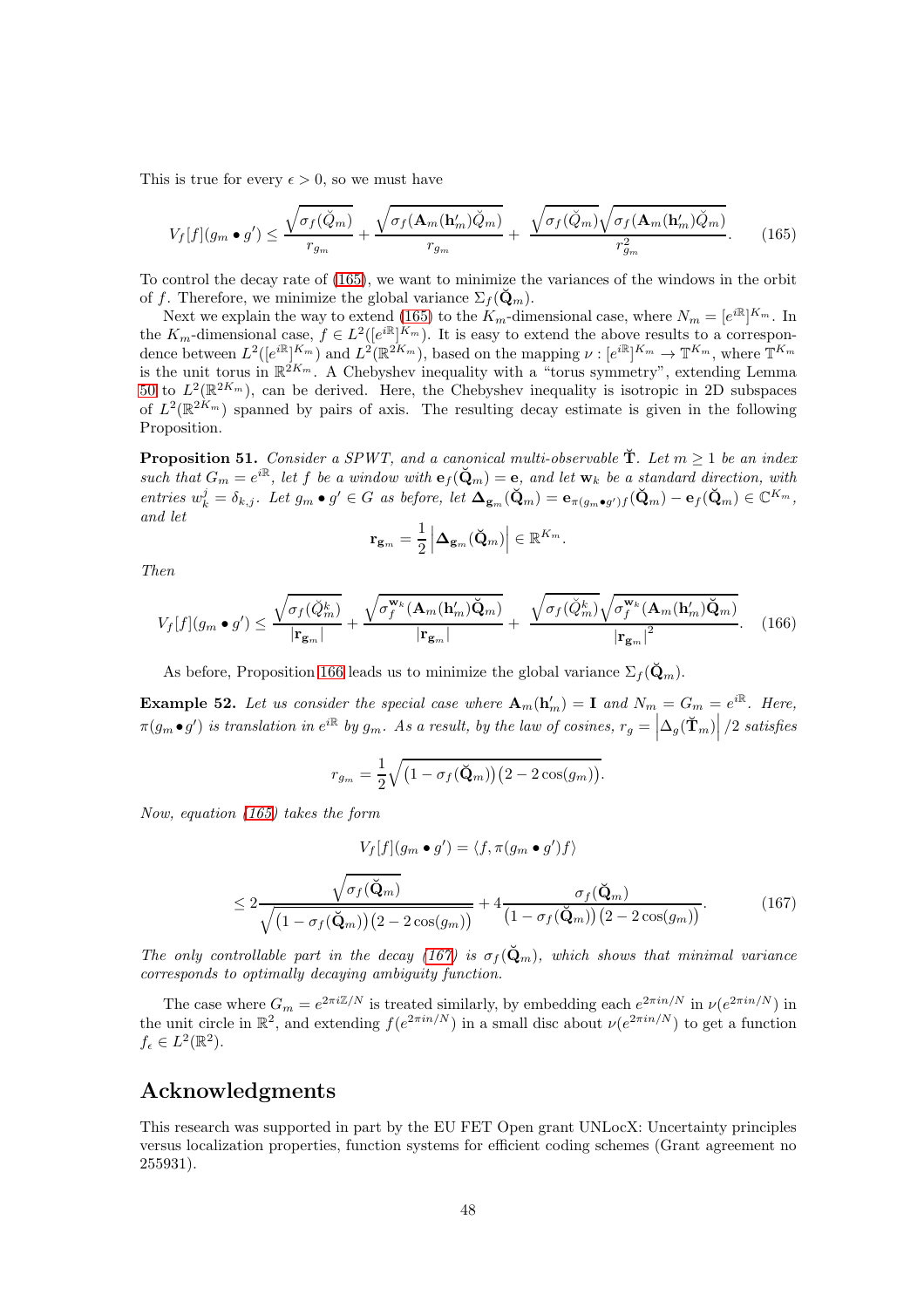## <span id="page-48-6"></span>References

- <span id="page-48-16"></span>[1] S.T. Ali, J.P. Antoine, and J.P. Gazeau. Coherent states, wavelets and their generalizations. Springer, 2000.
- <span id="page-48-7"></span>[2] W.O. Alltop. Complex sequences with low periodic correlations. IEEE Trans. Info. Th., 26(3):350–354, 1980.
- <span id="page-48-13"></span>[3] J.P. Antoine, R. Murenzi, P. Vandergheynst, and S.T. Ali. Two-dimensional wavelets and their relatives. Cambridge University Press, 2000.
- [4] G. Caire, R.L Grossman, and H.V Poor. Wavelet transforms associated with finite cyclic groups. IEEE Transactions on Information Theory,  $39(4):1157 - 1166$ , 1993.
- <span id="page-48-5"></span><span id="page-48-2"></span>[5] E. Candes and D. Donoho. New tight frames of curvelets and optimal representations of objects with piecewise  $C^2$  singularities. Comm. Pure and Appl. Math., 56:215-266, 2004.
- [6] E. Candes and D. Donoho. Continuous curvelet transform: I. resolution of the wavefront set. Applied and Computational Harmonic Analysis, 19(2):162–197, 2005.
- <span id="page-48-17"></span>[7] J. P. Costas. A study of a class of detection waveforms having nearly ideal range-doppler ambiguity properties. Proc. of the IEEE, 72:996–1009, 1984.
- <span id="page-48-9"></span>[8] S. Dahlke, G. Kutynoik, P. Maass, C. Sagiv, H.G Stark, and G. Teschke. The uncertainty principle associated with the continuous shearlet transform. International journal of wavelets multiresolution and information processing, 06, 2008.
- <span id="page-48-8"></span>[9] S. Dahlke and P. Maass. The affine uncertainty principle in one and two dimensions. Computers and mathematics with applications, 30:293–305, 1995.
- <span id="page-48-1"></span>[10] Ingrid Daubechies. Ten Lectures on Wavelets. SIAM: Society for Industrial and Applied Mathematics, 1992.
- <span id="page-48-14"></span>[11] B. Demange. Uncertainty principles for the ambiguity function. J. London Math. Soc.,  $72(3):717 - 730, 2005.$
- <span id="page-48-4"></span>[12] R. A. DeVore. Nonlinear approximation. Acta Numerica, A. Iserles (Ed.), Cambridge University Press, Cambridge, pages 51–150, 1998.
- <span id="page-48-18"></span>[13] M. Doerfler and B. Torresani. Representation of operators in the time-frequency domain and generalized gabor multipliers. J. Fourier Anal. and Appl., 16(2):261–293, 2010.
- <span id="page-48-11"></span>[14] M. Duflo and C.C. Moore. On the regular representation of a nonunimodular locally compact group. J. Funct. Anal., 21:209 – 243, 1976.
- <span id="page-48-15"></span>[15] H. G. Feichtinger, D. Onchis-Moaca, B. Ricaud, B. Torresani, and C. Wiesmeyr. A method for optimizing the ambiguity function concentration. In 2012 Proceedings of the 20th European Signal Processing Conference (EUSIPCO), pages 804–808, Aug 2012.
- <span id="page-48-10"></span><span id="page-48-3"></span>[16] G. B. Folland and A. Sitaram. *Harmoni Analysis in Phase Spase*. Prinseton University Press, 1989.
- <span id="page-48-12"></span>[17] Hartmut Führ. Abstract harmonic analysis of continuous wavelet transforms. Springer, 2005.
- [18] J. Grassberger1 and G. H. ormann. A note on representations of the finite heisenberg group and sums of greatest common divisors. Discrete Mathematics and Theoretical Computer Science,  $4(2):91 - 100$ ,  $2001$ .
- <span id="page-48-0"></span>[19] K. Gröchenig. Foundations of Time-Frequency Analysis. Birkhäuser Basel, 2001.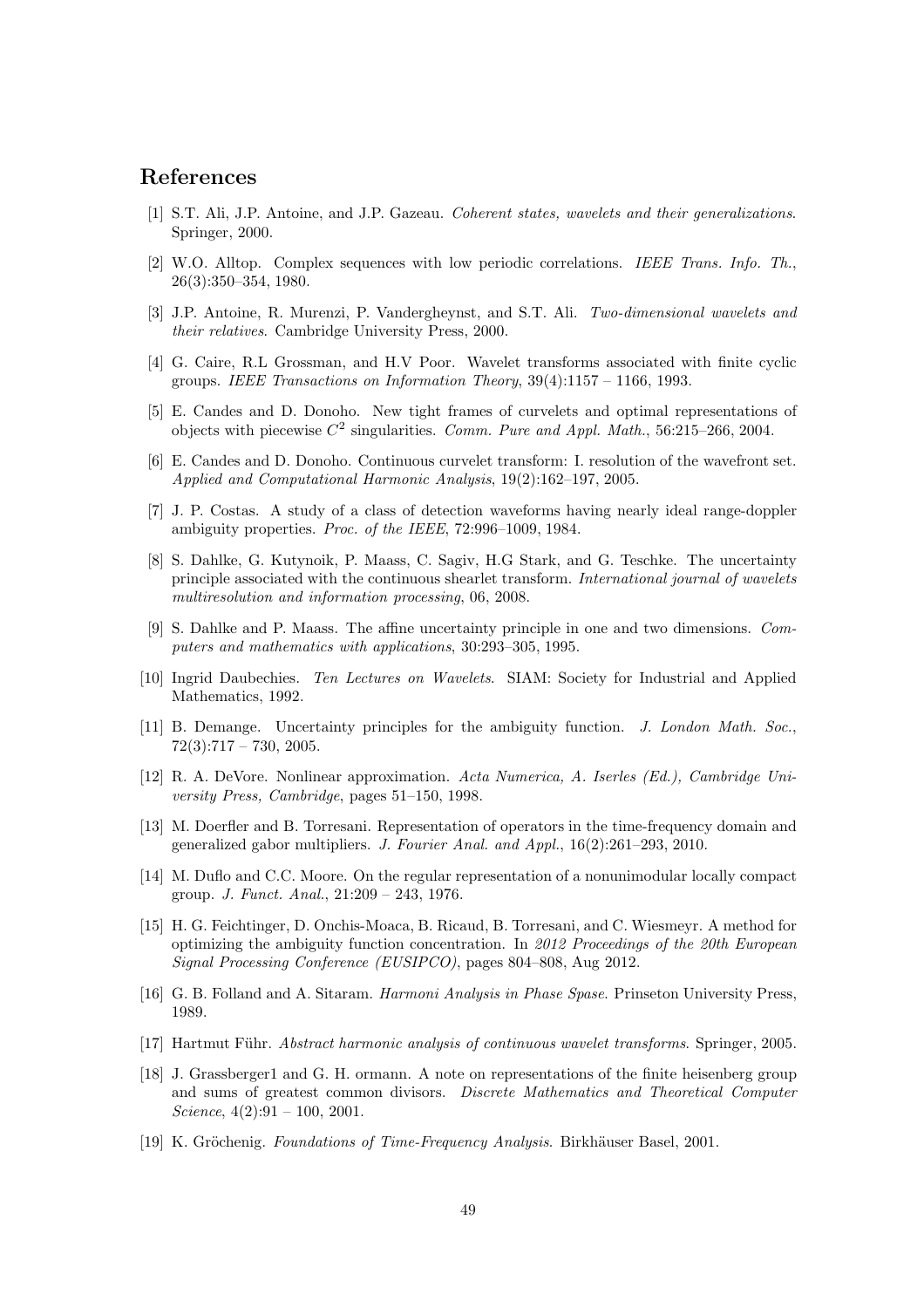- <span id="page-49-0"></span>[20] A. Grossmann and J. Morlet. Decomposition of hardy functions into square integrable wavelets of constant shape. SIAM Journal on Mathematical Analysis, 15(4):723–736, 1984.
- <span id="page-49-2"></span>[21] A. Grossmann, J. Morlet, and T. Paul. Transforms associated with square integrable group representations i. general results. J. Math. Phys.,  $26(10):2473 - 2479$ , 1985.
- <span id="page-49-1"></span>[22] K. Guo, G. Kutyniok, and D. Labate. Sparse multidimensional representations using anisotropic dilation and shear operators. International Conference on the Interaction between Wavelets and Splinesl, Wavelets and Splines, 2005.
- <span id="page-49-9"></span><span id="page-49-3"></span>[23] K. Guo and D. Labate. Optimally sparse multidimensional representation using shearlets. SIAM J. Math Anal, 39:298–318, 2007.
- <span id="page-49-8"></span>[24] B.C. Hall. Lie Groups, Lie Algebras, and Representations: An Elementary Introduction. Springer, 2003.
- <span id="page-49-14"></span>[25] G. Helmberg. Introduction to spectral theory in Hilbert space. North-Holland publishing company, 1969.
- [26] M. A. Herman and T. Strohmer. High-resolution radar via compressed sensing. IEEE Trans. Sig. Proc., 57(6):2275–2284, 2009.
- <span id="page-49-7"></span>[27] R. Levie, H.G. Stark, F.Lieb, and N.Sochen. Adjoint translation, adjoint observable and uncertainty principles. Advances in Computational Mathematics, 40:609–627, 2014.
- <span id="page-49-5"></span>[28] Peter Maass, Chen Sagiv, Nir Sochen, and Hans-Georg Stark. Do uncertainty minimizers attain minimal uncertainty? Journal of Fourier Analysis and Applications,  $16(3):448-269$ , 2010.
- <span id="page-49-15"></span>[29] S. G. Mallat and Z. Zhang. Matching pursuits with time-frequency dictionaries. IEEE Transactions on Signal Processing, 41(12):3397 – 3415, 1993.
- <span id="page-49-12"></span><span id="page-49-11"></span>[30] A. Prasad. A theorem of stone and von neumann. Duke Mathematical Journal, 16:313–326, 1949.
- [31] A. Prasad. An easy proof of the stone-von neumann-mackey theorem. Expositiones Mathematicae, 29:110–118, 2011.
- <span id="page-49-13"></span><span id="page-49-6"></span>[32] Jean-Pierre Serre. Linear Representations of Finite Groups. Springer New Yorkr, 1977.
- [33] H.G. Stark and N. Sochen. Square integrable group representations and the uncertainty principle. Journal of Fourier analysis and applications (JFAA), 17:916 – 931, 2011.
- <span id="page-49-4"></span>[34] G. Teschke. Construction of generalized uncertainty principles and wavelets in bessel potential spaces. International Journal of Wavelets, Multiresolution and Information Processing,  $3(2):189 - 209, 2005.$
- <span id="page-49-10"></span>[35] K. Yoshida. Functional Analysis, sixth edition (p. 345). Springer, 1992.

## A Direct integrals

A direct integral of Hilbert spaces is a generalization of a direct product. The idea is that instead of using a finite set for the carrier space (the index set of the Hilbert spaces), we use a measure space. We introduce the theory in a very restricted case which is of importance to us.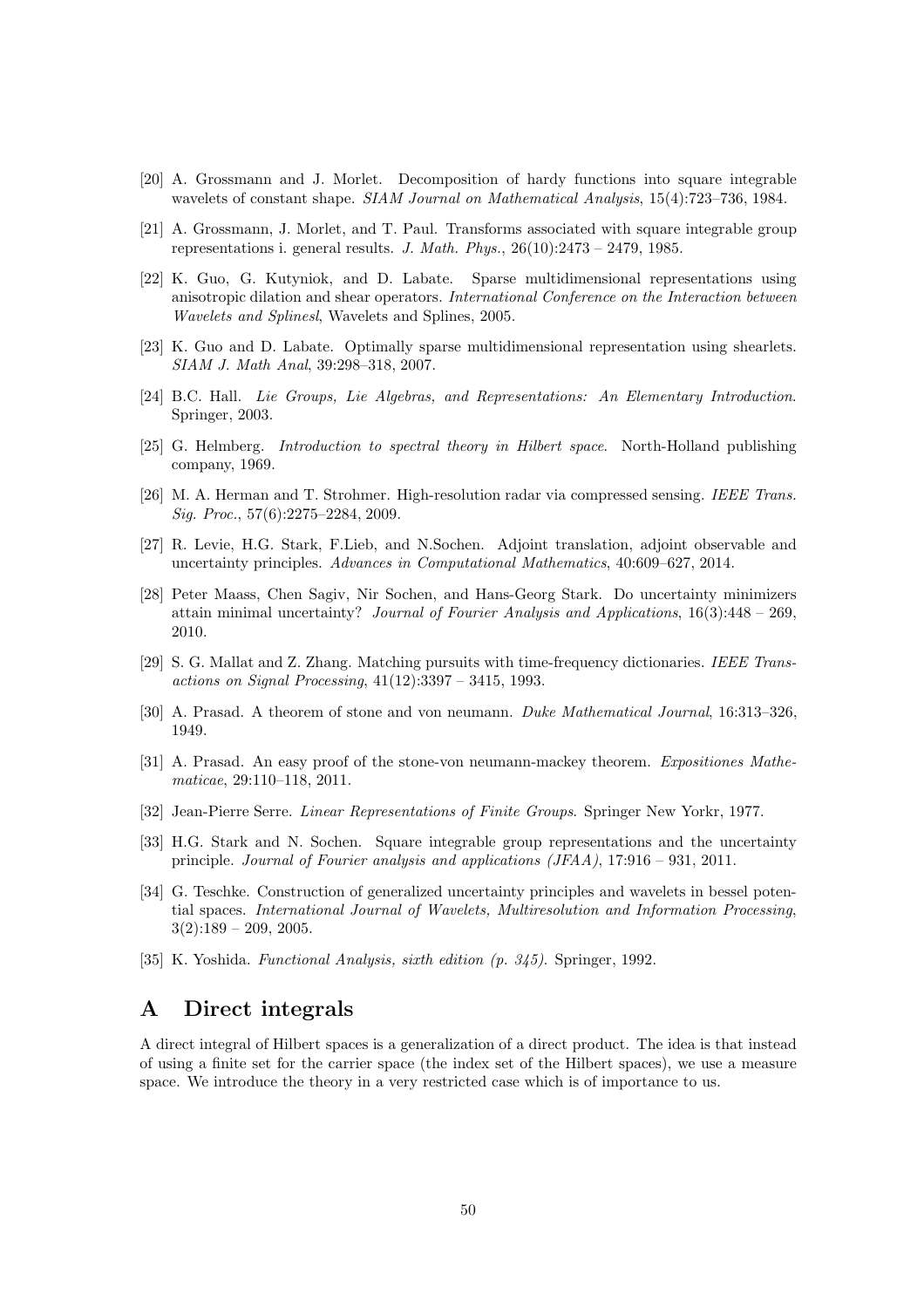<span id="page-50-0"></span>**Definition 53.** Let  $\mathcal{Y}$  be a measure space, and consider the Hilbert space  $\mathcal{H} = L^2(\mathcal{Y})$ . Let  $\mathcal{X}$ be another measure space. The **direct integral** of  $H$ , over the carrier space  $X$ , is denoted by  $\int_{\mathcal{X}}^{\oplus} \mathcal{H} d\mu(x)$ , and defined to be

$$
\int_{\mathcal{X}}^{\oplus} \mathcal{H} d\mu(x) \cong L^2(\mathcal{X} \times \mathcal{Y}).
$$

For a vector  $f \in \int_{\mathcal{X}}^{\oplus} \mathcal{H} d\mu(x)$  and  $x \in \mathcal{X}$ , we denote in short  $f(x) = f(x, \cdot)$ .

Note that Definition [53](#page-50-0) extends the notion of direct product. Indeed, a vector  $f \in \mathcal{H}^N$  $L^2(\mathcal{Y})^N$  can be thought of as a function that maps each index  $1 \leq n \leq N$  to a vector  $f_n \in L^2(\mathcal{Y})$ . In direct integrals the index set is  $\mathcal{X}$ , and  $f \in \int_{\mathcal{X}}^{\oplus} \mathcal{H} d\mu(x)$  is the function that maps indices  $x \in \mathcal{X}$ to vectors  $f(x, \cdot) \in L^2(\mathcal{Y})$ .

One of the main endeavors of representation theory is to describe any arbitrary representation as a combination of explicit "simple" representations, served as building blocks. For this end, there is a way to decompose certain classes of representations of  $G$  to a direct integral of irreducible representations. To formulate this statement, the index running over the different representations in the decomposition is in a measure carrier space, and the Hilbert space on which the decomposed representation acts is a direct integral. We assume in our analysis that  $G$  is a physical quantity. In this case, the carrier space is the space of irreducible unitary representations of  $G$ , namely the characters  $\chi(G)$ . There is a way to define a measure on this carrier space, called a Plancherel measure, that admits the desired decomposition.

**Definition 54.** Let G be a physical quantity. The **Plancherel measure** of  $\chi(G)$  is the standard Lebesgue measure of  $\chi(G)$ , considered as the physical quantity  $\hat{G}$ .

Given a character  $\chi$  of a physical quantity G, and  $m \in \mathbb{N} \cup \{\infty\}$ , we denote by  $\chi^{[m]}$  the representation in  $\mathbb{C}^m$  defined by

$$
\chi^{[m]}(g)(z_1,\ldots,z_m) = (\chi(g)z_1,\ldots,\chi(g)z_m).
$$

In case  $m = \infty$ , the notation  $\mathbb{C}^{\infty}$  means  $l^{\infty}$ .

**Definition 55.** Let G be a physical quantity. Let  $m \in \mathbb{N} \cup \{\infty\}$ . Consider the Hilbert space

$$
\mathcal{H} = \int_{\chi(G)'}^{\oplus} \mathbb{C}^m d\mu(\chi).
$$

$$
\rho = \int_{\chi(G)}^{\oplus} \chi^{[m]} d\mu(\chi)
$$
(168)

in the space  $H$ , is defined by

The representation

<span id="page-50-1"></span>
$$
\left[\rho(g)f\right](\chi) = \chi^{[m]}(g)f(\chi)
$$

for any  $f \in \mathcal{H}$  and  $\chi \in \chi(G)$  (almost everywhere).

Let  $\rho'$  be a representation of G on  $\mathcal{H}_{\rho'}$ , unitarily equivalent to  $\rho$ . Then  $\rho$  is called a direct integral decomposition of  $\rho'$ , and m is called the **multiplicity** of the decomposition.

The informal idea in this limited definition, is that some representations  $\rho'$  of physical quantities contain each character of  $G$  as an irreducible subrepresentation, with a constant multiplicity m over all irreducible subrepresentations. It is not accurate to say that the characters  $\chi$  are subrepresentations of  $\rho'$  in the sense that they are unitarily equivalent to the restrictions of  $\rho'$  to invariant subspace of  $\mathcal{H}_{\rho'}$ . However, in the language of direct integrals, we are able to say that each character  $\chi$  of G appears in  $\rho'$  with multiplicity m in the sense of [\(168\)](#page-50-1).

The following uniqueness theorem can be found in its general form in Theorem 3.25 of [\[17\]](#page-48-3).